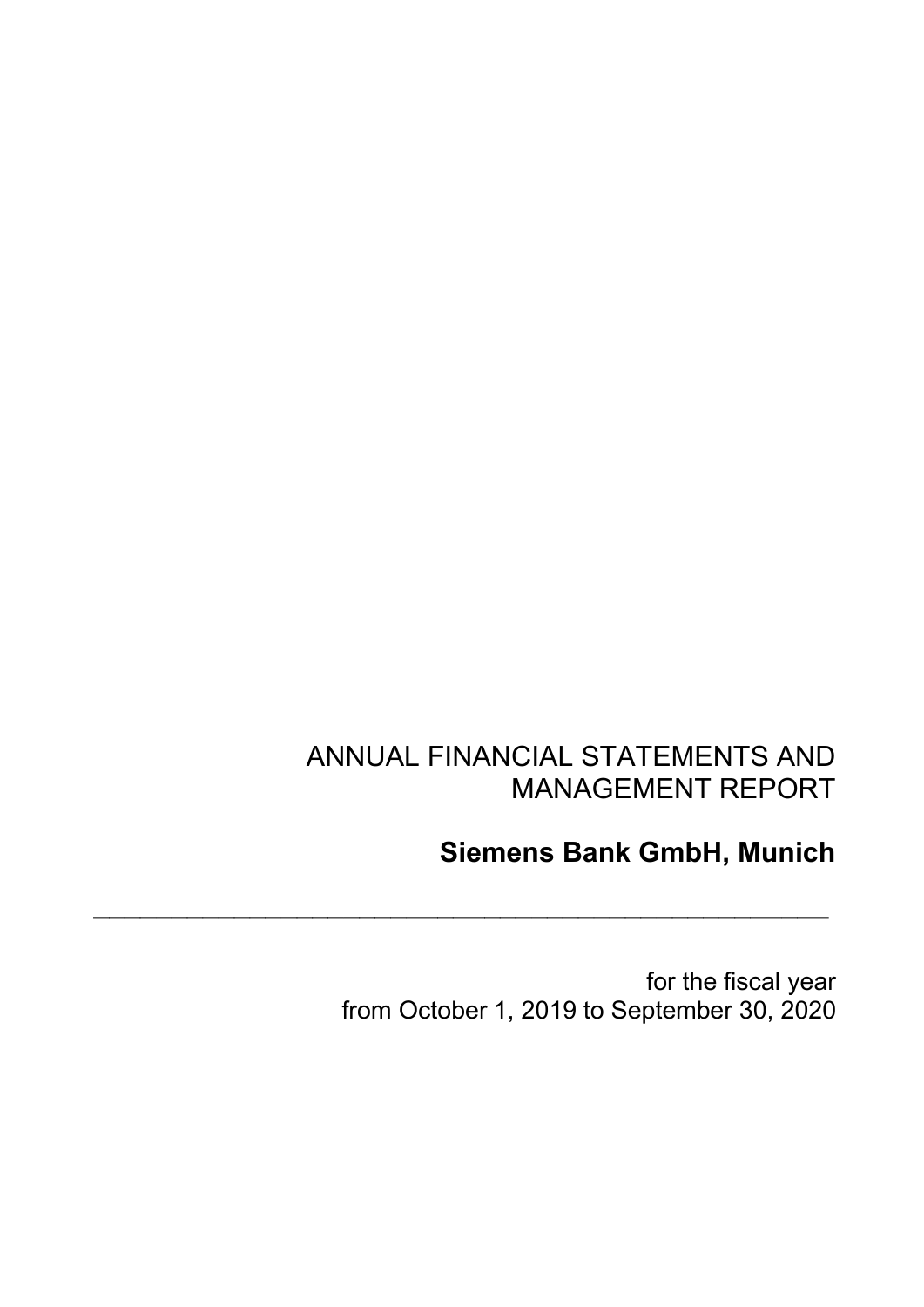# **Contents**

# **Management report**

|                                                                                    | 1              | Business performance overview     | 3  |  |
|------------------------------------------------------------------------------------|----------------|-----------------------------------|----|--|
|                                                                                    | $\overline{2}$ | Risk report                       | 13 |  |
|                                                                                    | 3              | Further information               | 43 |  |
|                                                                                    | 4              | Outlook                           | 44 |  |
|                                                                                    |                |                                   |    |  |
| <b>Annual financial statements</b>                                                 |                |                                   |    |  |
|                                                                                    |                | Income statement                  | 49 |  |
|                                                                                    |                | <b>Balance sheet</b>              | 50 |  |
|                                                                                    |                | Notes to the financial statements | 52 |  |
|                                                                                    |                |                                   |    |  |
| 73<br>Disclosures pursuant to section 26a (1) 2, 4 of the German Banking Act (KWG) |                |                                   |    |  |
|                                                                                    |                |                                   |    |  |

**Independent Auditor's Report 74**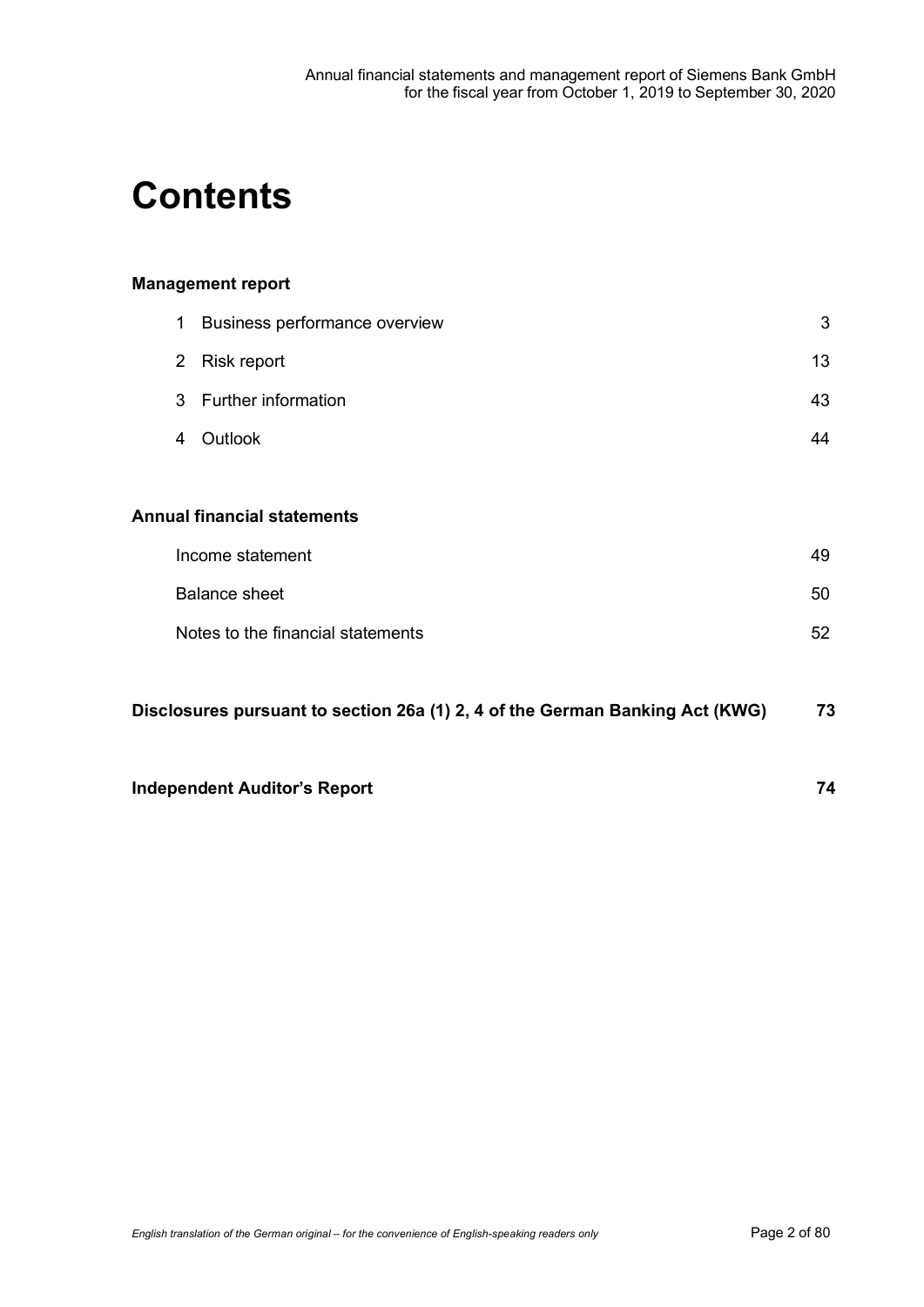# **Management report**

of Siemens Bank GmbH, Munich, for the period from October 1, 2019 to September 30, 2020

#### **1 Business performance overview**

#### **1.1 Business activities of Siemens Bank GmbH**

Siemens Bank GmbH, Munich (hereinafter: Siemens Bank) is part of the Financial Services unit in the Siemens Group. Through the business activities of Siemens Bank, Siemens AG, Berlin and Munich (hereinafter: Siemens AG) as the sole shareholder of Siemens Bank broadened the range of sales-financing products in its Financial Services unit, increasing flexibility in group finance and optimizing its risk management.

The Siemens Bank business model remains unchanged and, as in previous fiscal years, consists of three pillars:

- $\circ$  Lending and quarantee business: This is the core business of Siemens Bank, focusing on the provision of medium- to long-term financing for corporate clients, project companies and public-sector borrowers. The product portfolio currently comprises, in particular, corporate loans, project finance, promissory note loans, and revolving loan facilities. Siemens Bank operates in both the primary market and the secondary market for loans. Guarantees are issued in particular in the context of project financing, but currently play a subordinated role.
- o Deposit and treasury business: The deposit business focuses on the receipt and investment of overnight money and time deposits from companies in the Siemens Group and selected third-party institutions. The treasury business encompasses Group financing activities and asset liability management, including the management of a portfolio of highly liquid assets. Asset liability management ensures that the credit business is funded by equity and deposits.
- o Fee business: Key resources for managing financial risk and processing financial transactions in the Siemens Group are pooled within Siemens Bank. These resources not only support the Bank's own banking operations, they are also offered to Siemens AG, its subsidiaries, and selected third parties.

Siemens Bank does not undertake retail banking or maintain a trading book.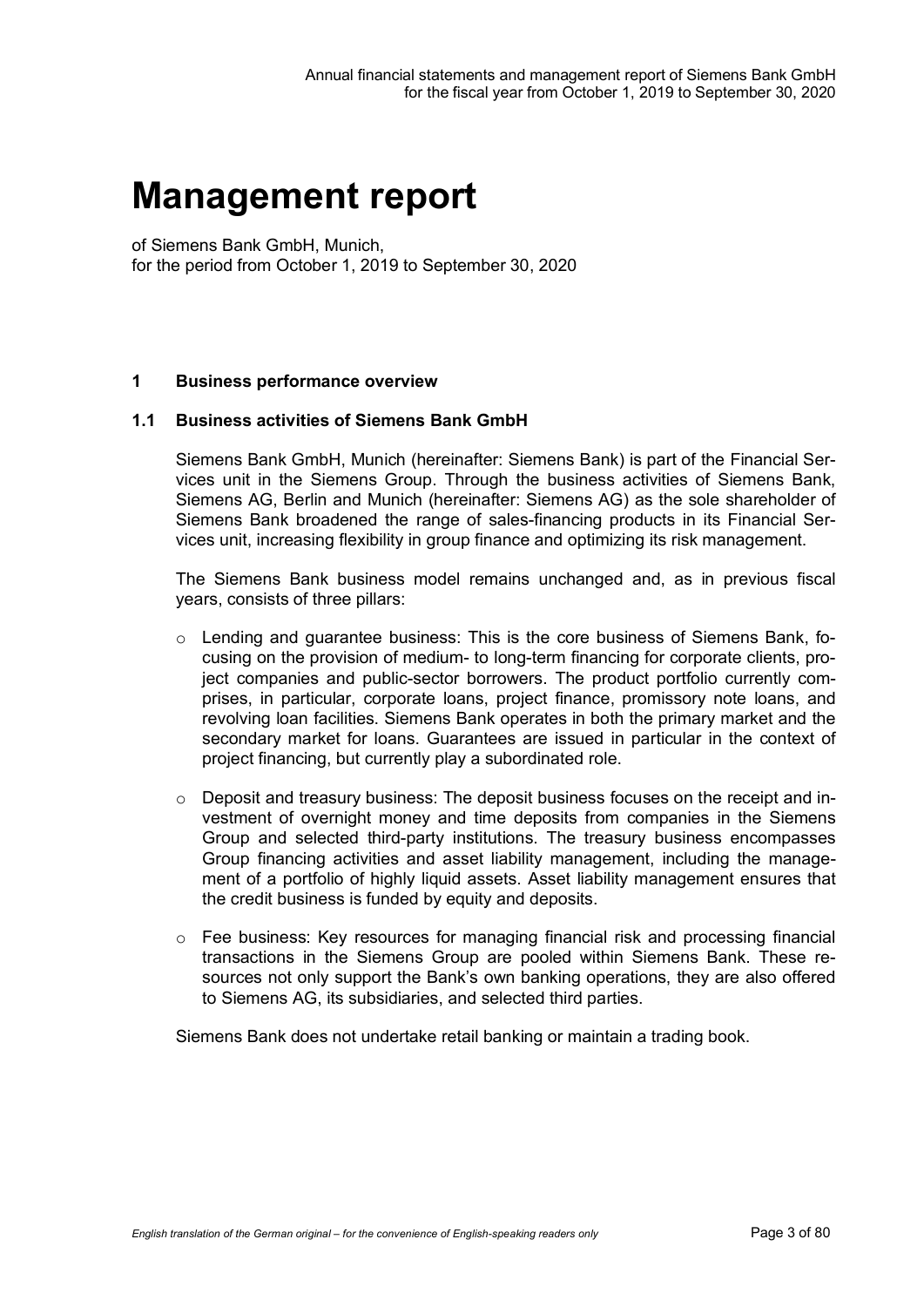#### **1.2 Economic environment**

In its lending business, Siemens Bank offers its products primarily to customers in Europe, Asia and Australia. In view of this strategic focus, economic trends in these regions have a special significance for the business performance of Siemens Bank.

The downturn in economic development expected in last year's forecast initially materialized in fiscal 2020. Quarterly gross domestic product in the OECD countries rose by only 0.2 % in the first quarter of the fiscal year compared with the previous quarter, while in the second quarter it even fell by 1.9 % compared with the previous quarter. The extent of this development varied in the major markets. In the European Union, gross domestic product in the reference periods changed by 0.1 % and (3.3) % respectively, while in China gross domestic product changed by 1.3 % and even (10.0) % respectively. This initially constituted a continuation of the developments of the previous year, which was marked in particular by uncertainties surrounding international trade disputes and geopolitical conflicts.

The second quarter of the fiscal year also saw the first effects of the COVID-19 pandemic. Starting in China and Asia, the virus rapidly spread globally, forcing lockdowns and bringing many economic activities to a standstill in almost all regions and countries worldwide. This led to an unprecedented 10.6 % quarter-on-quarter decline in quarterly gross domestic product in OECD countries, particularly in the third quarter of the fiscal year. While this decline was particularly strong in the European Union, at 11.4 %, China, which was severely affected by the COVID-19 pandemic a few months before Europe, has already shown a clear economic recovery.

This partly quite significant economic recovery compared with the first months of the pandemic with lockdowns also reached Europe and other Asian countries in the last quarter of the fiscal year. However, only in China has the economic recovery measured in terms of industrial production returned to pre-crisis levels. In all other countries, economic activity has continued to decline, in some cases significantly, compared with the same periods of the previous year. Thanks to the clear countermeasures taken by governments, a longer-lasting economic slump caused by the COVID-19 pandemic could be prevented for the time being – at least from a current perspective.

Overall, Siemens Bank's fiscal 2020 was divided into two parts: The first months of fiscal 2020 were characterized by the continuation of the economic uncertainties of the previous year, but a still very favorable lending environment. The second part of the fiscal year was, however, marked by the COVID-19 pandemic, i.e. a sharp economic decline and subsequent recovery, although the economy has not yet returned to precrisis levels.

According to Siemens Bank's observations, this economic development also strongly influenced the lending and financing markets. Refinancing activities, particularly in the market for corporate loans, came to a virtual standstill for several months, as evidenced, among other things, by a significant decline in new business and early terminations compared with the previous year and with Siemens Bank's expectations for fiscal 2020.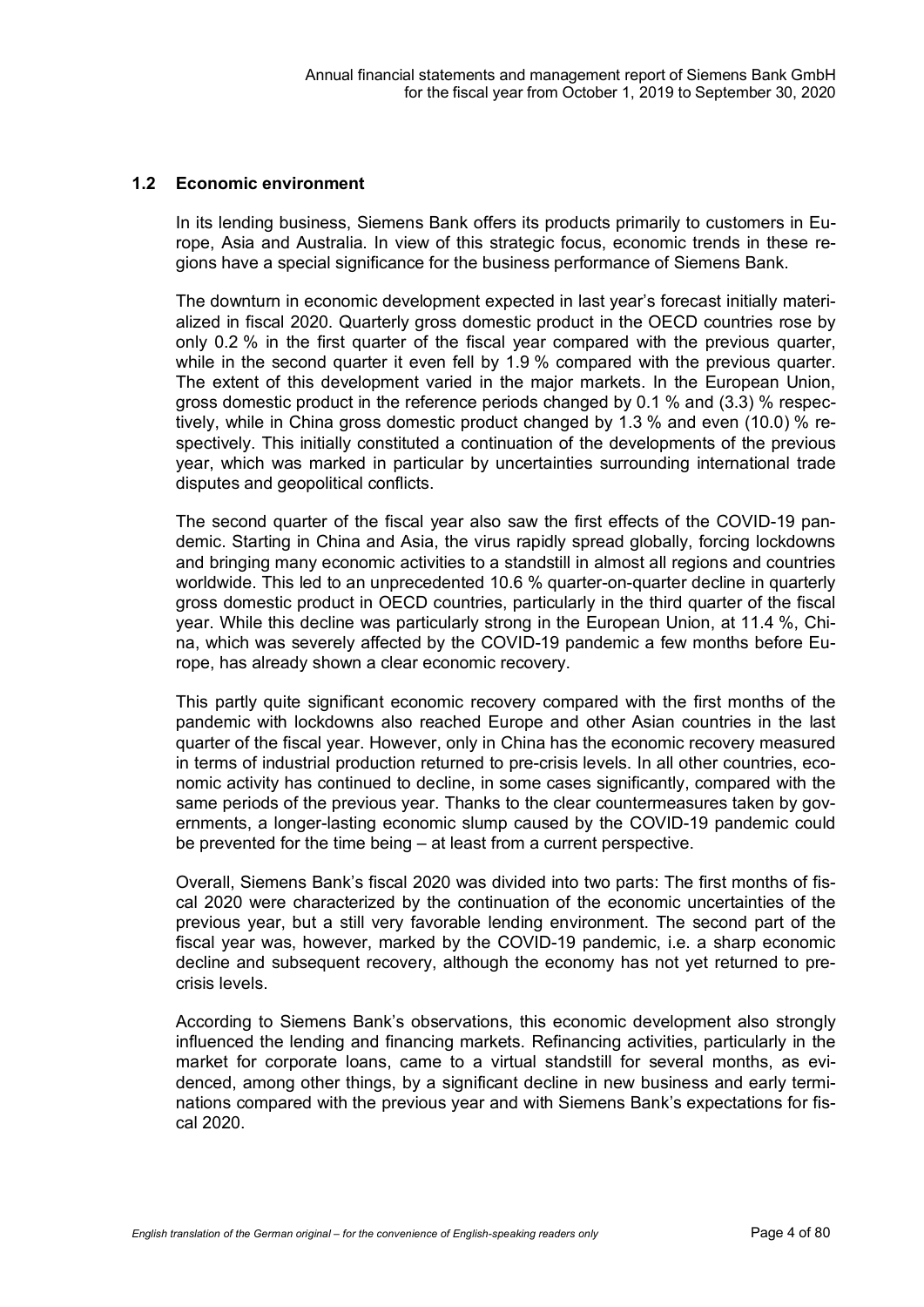Apart from the current impact of the COVID-19 pandemic, Siemens Bank continues to observe intense competition in the market for project and investment financing, as interest rates remain at historically low levels and the lending market is very liquid, particularly in the eurozone. Siemens Bank sees a similar situation regarding market and competition in many Asian markets. The high liquidity in the market and the emergence of new competitors outside the traditional banking segment as investors in project financing and corporate financing in the form of insurance companies, pension funds or alternative investment funds mean that the pressure on margins in the lending markets remains strong. Particularly against the background of the increased importance of sustainability issues, demand for financing that is to be evaluated favorably under the ESG criteria (ESG: Environmental, Social, Governance) will increase, which will put further pressure on interest margins.

Although longer-term and therefore less cyclical planning cycles are regularly relevant in the financing of projects and equipment investments, and although project financing in the infrastructure sector in particular is proving to be quite resilient to credit defaults even in the context of the COVID-19 pandemic, Siemens Bank continues to observe very high competitive pressure and thus a very challenging market environment despite the effects of the COVID-19 pandemic. Increased uncertainty about future economic developments also led to greater restraint in investments in plant and equipment. In this environment, it remains difficult to generate attractive risk-return profiles. Nevertheless, the broadly based geographical positioning at Siemens Bank enabled the Bank to offset weak trends in individual markets or industries by exploiting opportunities in other markets.

The COVID-19 pandemic also poses major challenges for banks' internal processes and controls, as many employees use mobile working options or work from home. Nevertheless, throughout the fiscal year, Siemens Bank succeeded in implementing all critical processes and controls without restrictions. The Bank was not affected by any significant COVID-19-related absence of staff or failure of IT infrastructure.

### **1.3 Regulatory developments**

The CRR II (Capital Requirements Regulation CRR) and CRD V (Capital Requirements Directive) package adopted by the EU Commission in 2019 will introduce new regulatory requirements, most of which will apply from June 2021. The CRR II package includes the final implementation of the Basel Committee on Banking Supervision's requirements for the introduction of binding minimum values for the leverage ratio and the net stable funding ratio. In addition, the first contents of Basel IV must be implemented, such as new large exposures regulations and new disclosure obligations.

Subsequently, the requirements for the implementation of a further Basel IV package with the central elements of the changed calculation elements for lending, market and operational risks are expected to be specified.

In order to be able to implement the requirements of the reform packages promptly, Siemens Bank set up an implementation project during the past fiscal year.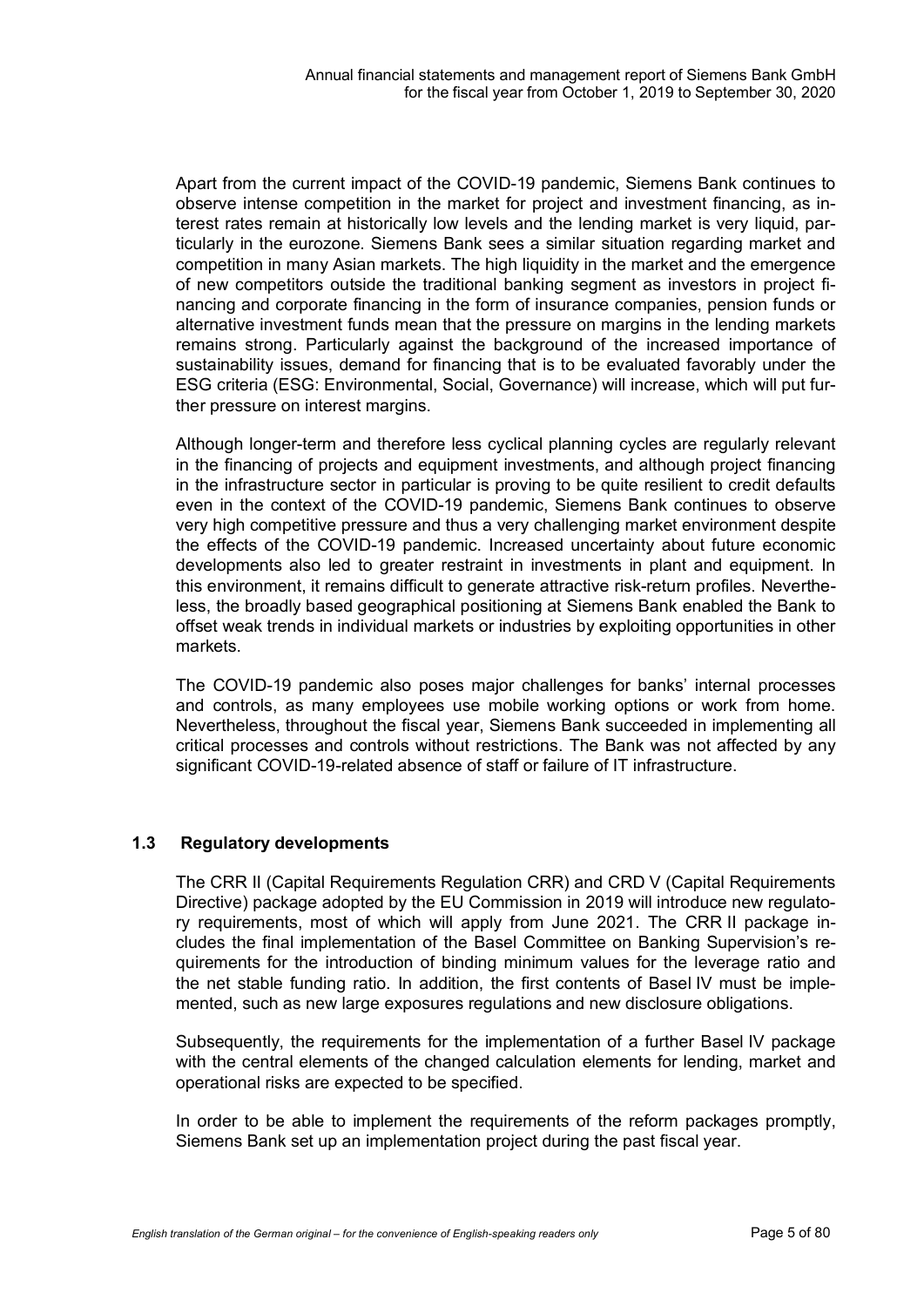Also with regard to the regulatory environment, the 2020 fiscal year was marked by the COVID-19 pandemic. In order to support the economy and mitigate the effects of the COVID-19 pandemic, the EU Commission, inter alia, adopted amendments to the CRR and the Basel Committee on Banking Supervision (BCBS) postponed the introduction of the Basel IV adjustments by one year. With effect as of September 30, 2020, Siemens Bank implemented the new reporting requirements for COVID-19 under the 2020/07 guideline of the European Banking Authority (EBA) and its adoption by the German Federal Financial Supervisory Authority (BaFin) of August 3, 2020.

Siemens Bank will implement the "Guidelines on Outsourcing" of the European Banking Authority (EBA) as transposed into national law as part of the implementation of the new revised MaRisk. Activities to analyze and implement the increasing regulatory requirements for banks' IT continue to have a high focus, especially those stemming from the "Banking Supervisory Requirements for IT" (BAIT), the EBA "Guidelines on Information and Communication Technology and Security Risks," but also the "Technology Risk Management" (TRM) framework of the Monetary Authority of Singapore (MAS). These activities are performed in close cooperation with the central IT service provider, Siemens Financial Services GmbH.

Further developments in European and national legislation are continuously monitored as part of Siemens Bank's Compliance Program.

The effects of a possible Brexit on Siemens Bank and the regulatory requirements are also closely analyzed by a working group.

The new Siemens Bank branch founded in Singapore in March 2017 is required to comply with local regulatory requirements and reporting obligations in the Monetary Authority of Singapore (MAS) reporting system. The local regulatory requirements are based on the Basel III framework and are essentially comparable with the European requirements. The monitoring and development of changes and adjustments to local regulatory requirements is also part of Siemens Bank's Compliance Program.

In May 2018, MAS published the final "Notice Revised MAS 610/1003." The monthly report 1003 serves MAS as a statistical basis for the balance sheet evaluation and is extended substantially under the new standard. Due to the COVID-19 pandemic, the start of the reporting obligation was postponed. The Notice will now be applicable from July 2021 onwards, with a prior mandatory six-month test phase.

Siemens Bank will address the requirements of the Singapore Banking Act, which was revised in 2020, in a separate project.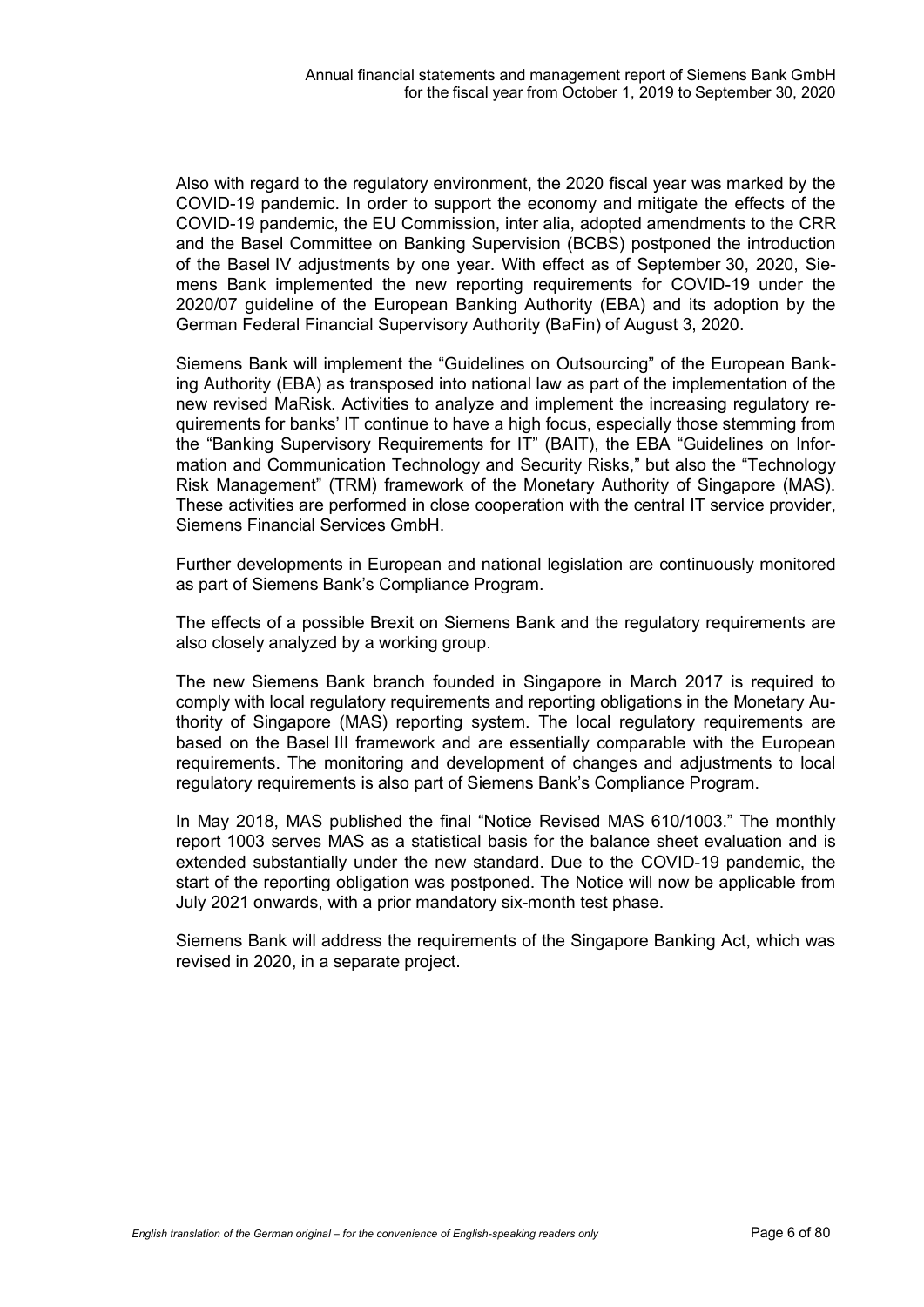#### **1.4 Business performance**

From the second quarter of the fiscal year, fiscal 2020 was marked to a large extent by the effects of the COVID-19 pandemic. Against this background, the portfolio in the core lending business did not grow to the extent expected. Nevertheless, profitability of the portfolio remained high, which is reflected in a slight increase in net interest income and stable additions to allowances for losses on loans and advances. While the effects of the COVID-19 pandemic have not led to loan defaults, the high level of liquidity in important core markets and the associated pressure on interest margins and achievable yields have led to a slowdown in the increase in net interest income.

Due to the stable lending portfolio, the good development of the operating result before risk provisions and the stable additions to allowances for losses on loans and advances, management is satisfied with the course of business in fiscal 2020. Although this development is somewhat below Siemens Bank's expectations, it should also be appreciated against the background of the COVID-19 pandemic.

#### **Net assets**

The net assets of Siemens Bank changed only marginally in fiscal 2020.

The volume of business in the **core lending business** (including guarantees) rose only marginally by 1 % in the 2020 fiscal year, following strong growth of 14 % in the previous year.



**Figure 1: Development of loans and advances to customers in the lending business (€ million)**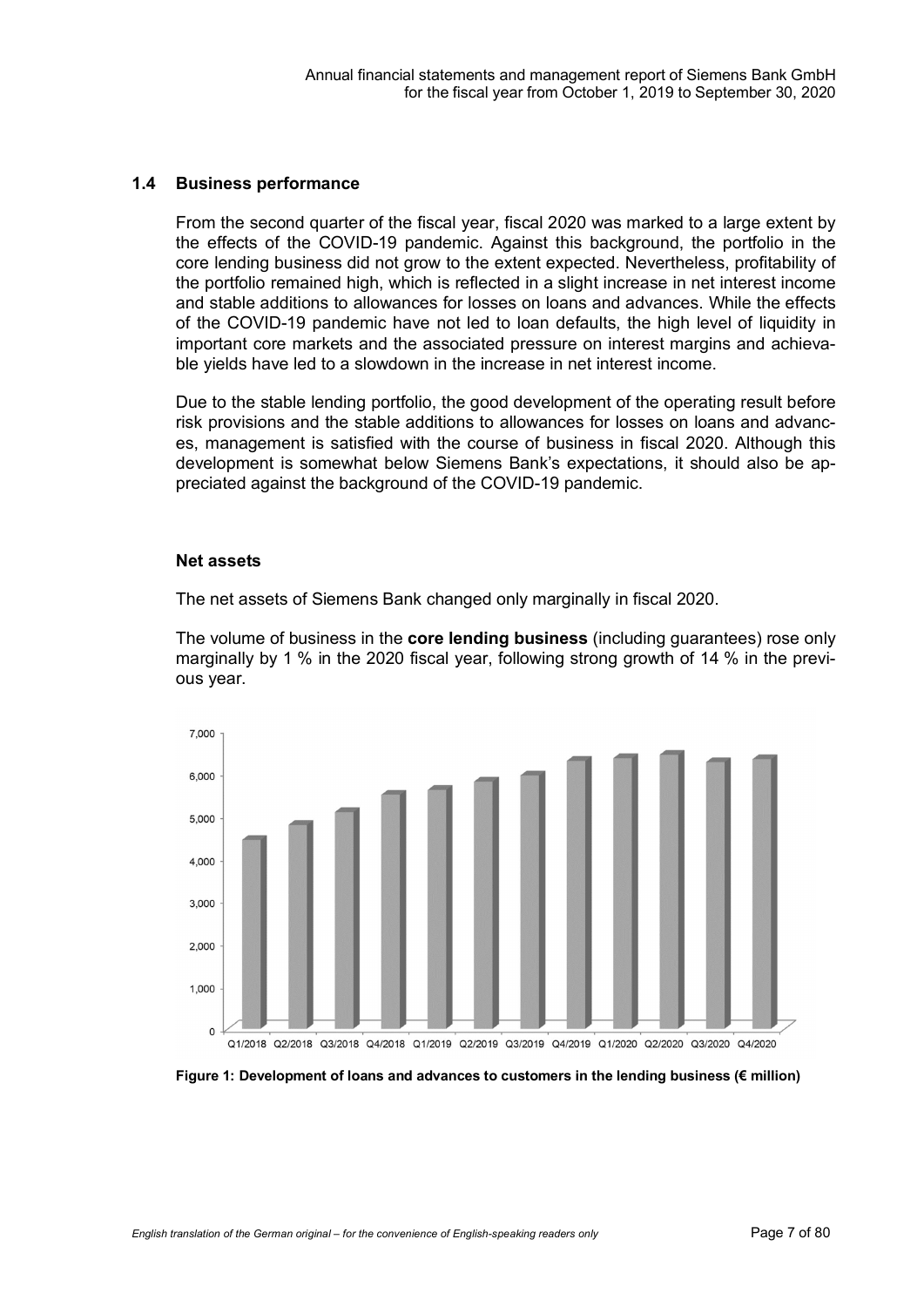After significant growth in fiscal 2018, which was mainly due to the activities of the Singapore Branch opened in the previous year, Siemens Bank succeeded in continuing this growth course at a more moderate level in fiscal 2019. In its growth, Siemens Bank placed great emphasis on broad diversification of its lending portfolio by industry and region, for instance by further expanding its regional presence in Asia and Australia.

During the COVID-19 pandemic, Siemens Bank succeeded in keeping its lending portfolio almost unchanged in fiscal 2020. Following a moderately positive growth trend in the first two quarters of the fiscal year, the significant slowdown in economic momentum due to the crisis was reflected in a significant decline in new business, partially offset by lower early terminations, particularly in the third quarter of the fiscal year. In this difficult market environment, Siemens Bank consistently focused its business on attractive opportunity-risk profiles and the avoidance of excessive credit risk.

The fourth quarter of the fiscal year saw the beginning of an economic recovery. New business in particular grew significantly. This positive trend was also reflected in the very high level of irrevocable lending commitments amounting to €1,317 million (previous year: €893 million). Contingent liabilities from guarantees existed only to a limited extent at the end of the fiscal year (€56 million; previous year: €33 million) and are part of project financing granted.

This means that, even though the lending portfolio did not grow to the extent originally planned, management is satisfied with the development of this portfolio against the special background of the COVID-19 pandemic.

The focus of the lending portfolio in fiscal 2020, as in the previous year, was on activities in the areas energy (renewables, energy management), infrastructure and health. In addition to project financing, Siemens Bank has a corporate lending portfolio.

Siemens Bank focuses on offering financing solutions to the customers of Siemens AG and its subsidiaries. A large proportion of financing agreements was signed with existing customers of Siemens AG and its subsidiaries, thereby supporting the activities of the Siemens Group. Siemens Bank also enters into financing agreements with Siemens' target customers, in emerging Siemens markets, and even in situations where there is no Siemens connection at all as long as there are business opportunities with an attractive risk-return profile in the lending market concerned.

In addition to its own lending portfolio described above, Siemens Bank also holds loans on a fiduciary basis whose risks are fully collateralized by cash.

In the **deposit and treasury business**, the Group financing portfolio, which forms an integral part of the loans and advances to customers, has decreased from €235 million to €133 million since the end of the previous fiscal year. The provision of collateral in cash means that Siemens Bank does not bear any credit risk in connection with this business. Compared with the lending business discussed above, this lending portfolio clearly is of minor significance within the business model of Siemens Bank as a whole.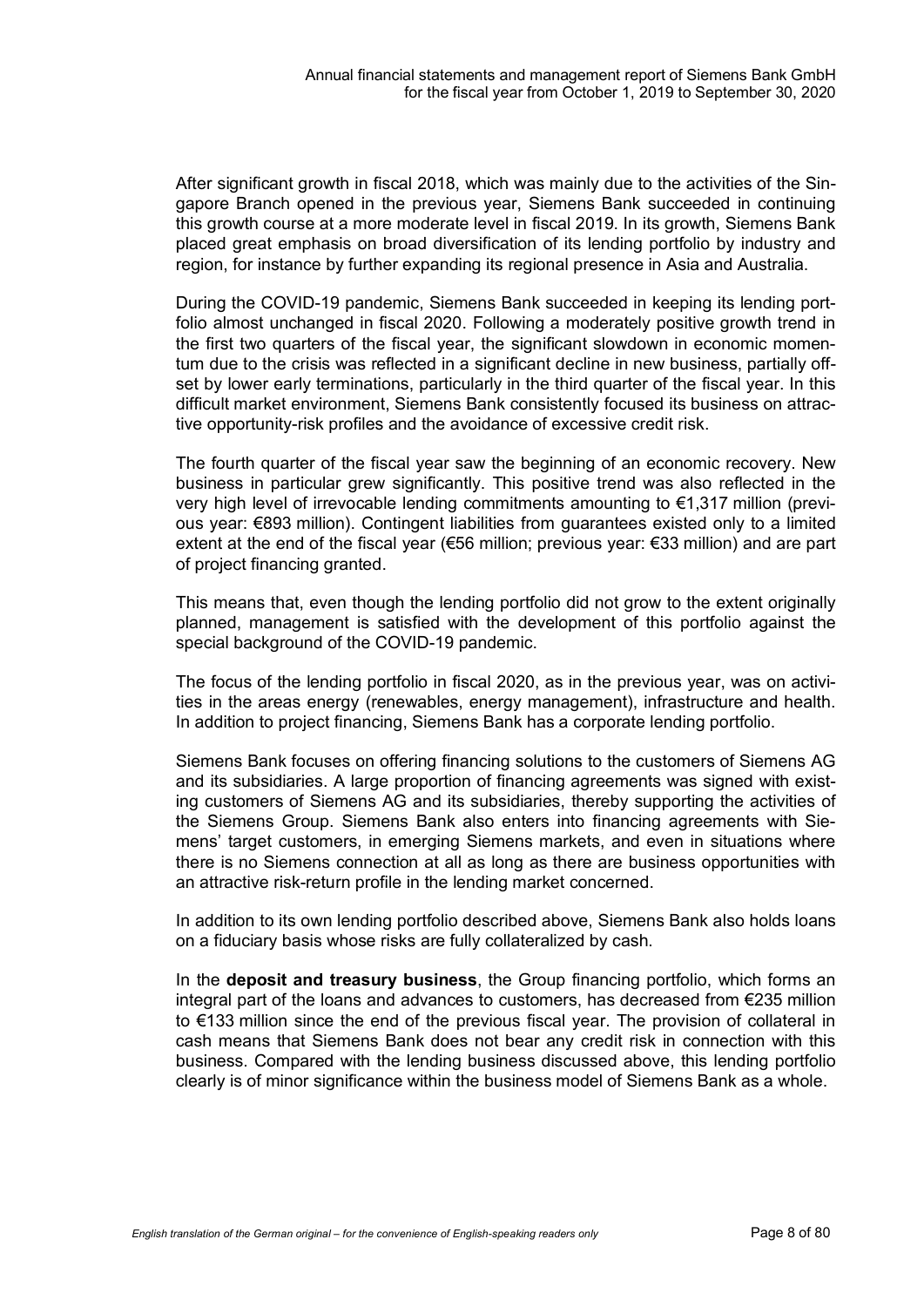Within the deposit and treasury business, the development of liquidity investments – which are reported under loans and advances to banks, credit balances with central banks, private bonds as well as under loans and advances to customers – is closely linked to the economic and regulatory requirements relating to liquidity control. In recent years, Siemens Bank has built up a highly liquid assets portfolio as a liquidity reserve and for liquidity control. A major part of this asset portfolio is in short-term promissory note loans from investment-grade issuers. With this asset portfolio, Siemens Bank intends to achieve positive income contributions and a high level of security in addition to compliance with commercial and legal requirements regarding liquidity control.

The significant increase in the third and fourth quarters of fiscal 2020 was due to shortterm investments by the Siemens Group. Compared with the previous year, the portfolio of highly liquid assets for purposes of liquidity reserve and liquidity therefore increased by 36 % (previous year: increase by 9 %). This exceeded Siemens Bank's expectations, but, in the Bank's view, is not a structurally sustainable increase in liquidityrelated investments.



**Figure 2: Change in liquidity-related investments in the deposit and treasury business (€ million)**

# **Financial position**

The business activities of Siemens Bank are largely refinanced by deposits and equity. Here, 12 % (previous year: 13 %) of the recorded business volume of Siemens Bank is financed by equity. Siemens AG as the sole shareholder of Siemens Bank has paid in a share capital of €5,000 thousand (previous year: €5,000 thousand) and capital provisions in the form of other payments into equity amounting to €995,000 thousand (previous year: €995,000 thousand). In fiscal 2020, the Siemens Bank management also newly allocated €25,000 thousand to the fund for general banking risks pursuant to section 340g HGB in order to further strengthen the Bank's capital base.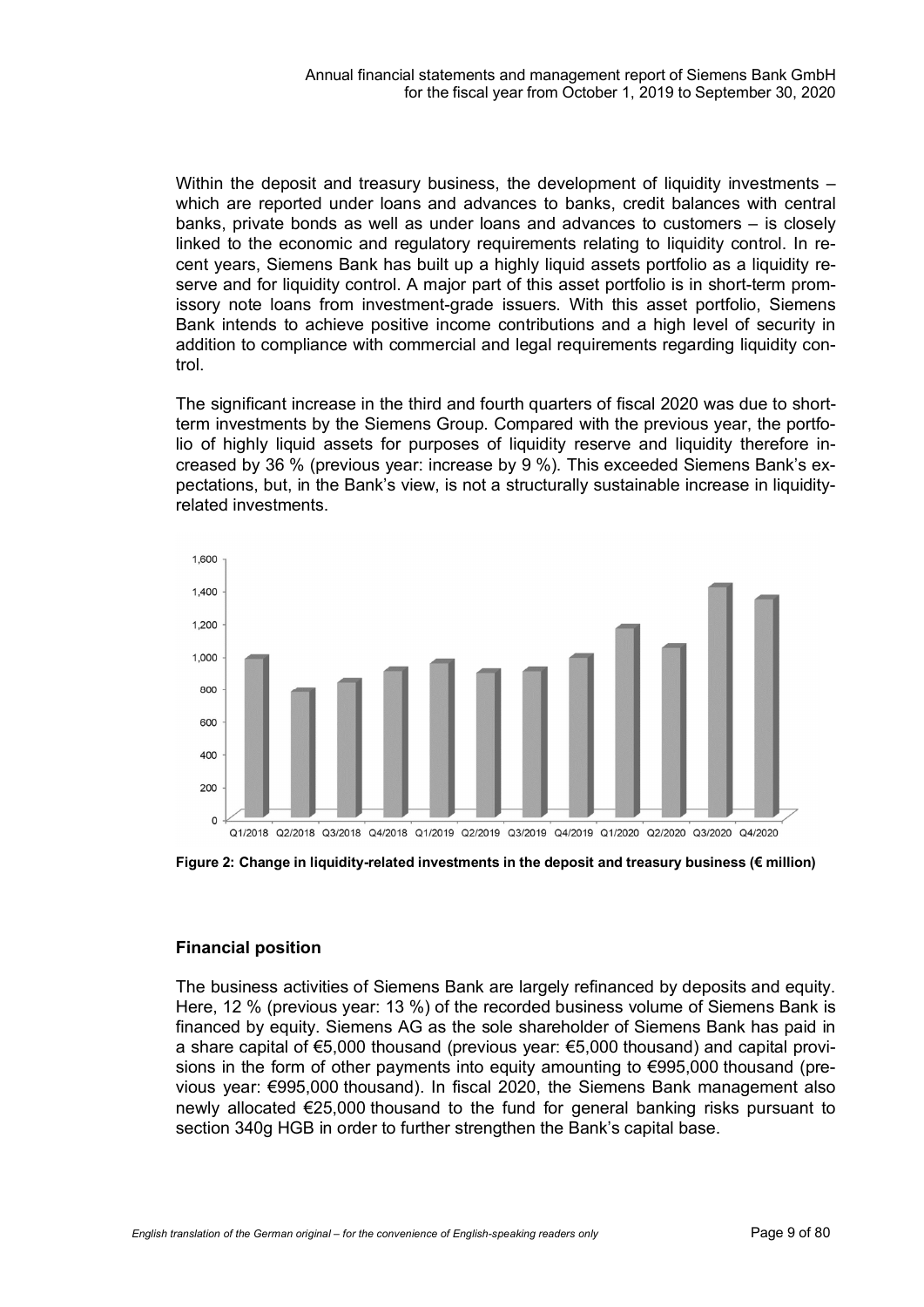Although by far the largest proportion of deposits is made by Siemens AG and its subsidiaries, Siemens Bank also holds deposits of customers from outside the Group. However, Siemens Bank does not accept retail banking deposits. Where deposits are used directly for the purpose of funding the lending business, they are matched as far as possible with the lending currencies, in accordance with the expected repayment profiles so that the exposure of Siemens Bank to currency and maturity transformation risk is very limited.

Siemens Bank's liquidity situation is characterized by a large portfolio of assets with short-term availability. Siemens Bank also has funding options available in particular via Deutsche Bundesbank and Siemens AG. Liquidity is thus always ensured from the point of view of Siemens Bank.

Currently, Siemens Bank has not issued any bonds on capital markets, nor has it placed any promissory note loans or other bonds.

Furthermore, Siemens Bank has not made any substantial capital investments or financial investments in the 2020 fiscal year.

#### **Results of operations**

On the one hand, fiscal 2020 was characterized by an almost unchanged lending portfolio, which is nevertheless reflected in slightly improved net interest income after the significant growth of the previous year. On the other hand, additions to allowances for losses on loans and advances are only necessary at the level of previous years, despite the challenges of the COVID-19 pandemic.

Overall, Siemens Bank was able to continue the positive development of the 2019 fiscal year, posting its highest net operating income before risk allowances since the Bank's formation, despite the extremely challenging market environment.

| $(\epsilon$ million)                                                   | 2020    | 2019    | 2018    | <b>Delta 2020</b> |
|------------------------------------------------------------------------|---------|---------|---------|-------------------|
| Net interest income                                                    | 161.8   | 153.9   | 135.5   | 5%                |
| Net fee and commission income                                          | 31.6    | 29.3    | 25.8    | 8%                |
| General administration expenses                                        | $-71.7$ | $-67.8$ | $-62.0$ | 6%                |
| Other income and expenses, net                                         | $-2.8$  | $-1.6$  | $-0.5$  | 75%               |
| Operating income before allowances for losses<br>on loans and advances | 118.9   | 113.8   | 98.8    | 4%                |
| Allowances for losses on loans and advances                            | $-20.2$ | $-21.8$ | $-21.9$ | $-7%$             |
| Net operating income                                                   | 98.7    | 92.0    | 76.9    | 7%                |

**Figure 3: Components of Siemens Bank income**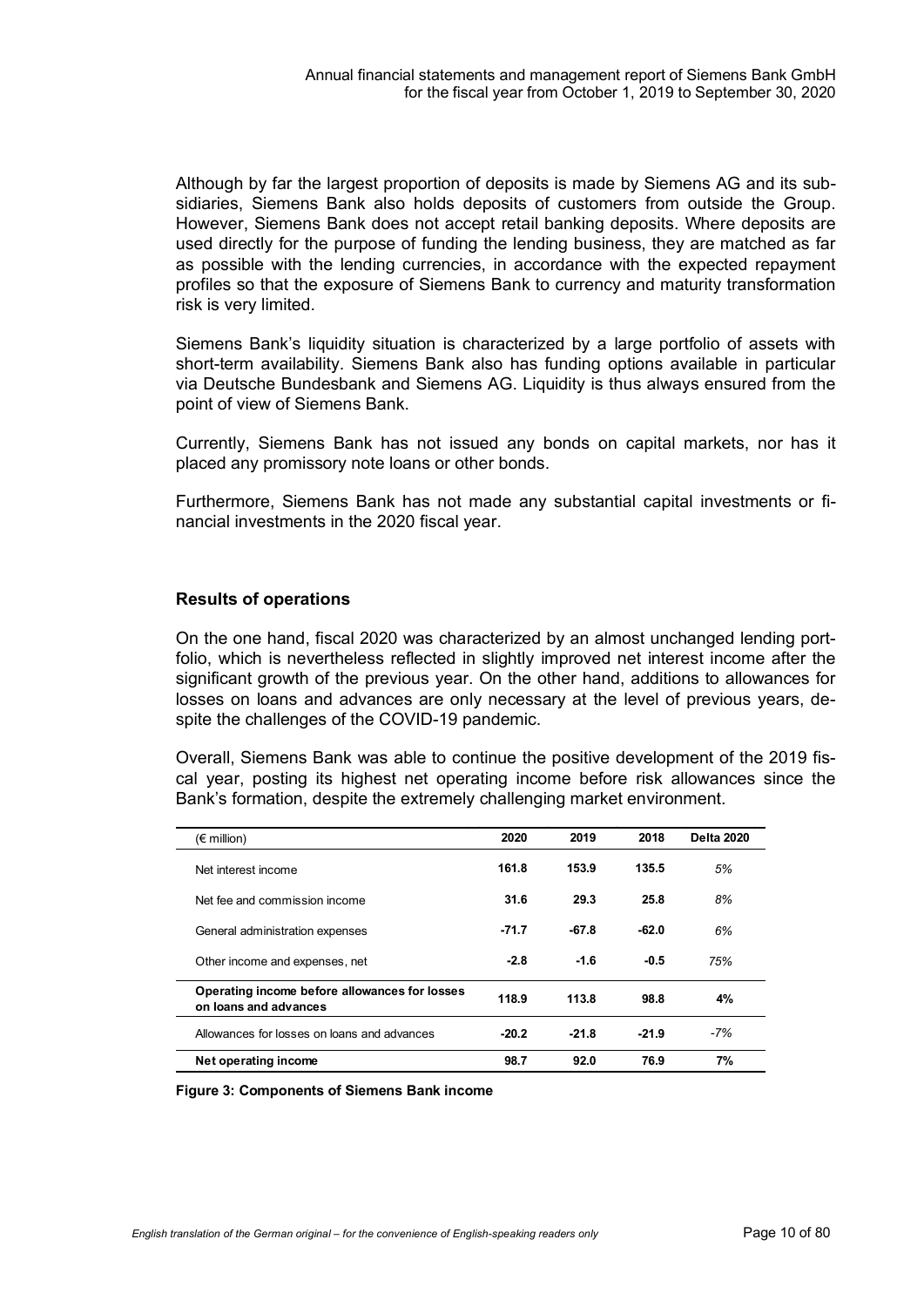**Net interest income** at Siemens Bank arises from the spread between interest income on loans and investments on one side and funding-related interest expense on the other. Interest terms also reflect the effect of inflation. The net interest margin contribution from the lending business generates most of the net interest income. Liquidity investments in the deposit and treasury business normally generate lower interest margins. As the portfolio in the core lending business remained virtually unchanged in the 2020 fiscal year following strong growth in the previous year, the increase in net interest income reflects the increased average portfolio volume. Nominal net interest income is also heavily dependent on the volatility of exchange rates during the year, as a significant portion of the portfolio is denominated in USD, GBP and AUD. The effects of the main currencies partially offset each other in the 2020 fiscal year. Overall, Siemens Bank was able to continue to generate attractive risk-return profiles in the lending business, as, also against the background of a persistently low interest level in important core markets, new loan transactions were only entered into selectively, and the pursued business strategy was not purely volume-driven. Since the portfolio in the lending business grew significantly less than expected in fiscal 2020, the increase in net interest income is also below Siemens Bank's expectations. In addition, the high competitive pressure in the lending markets has tended to further reduce the interest margins to be achieved.

In spite of a continuous growth by 8 % (previous year: 14 %), **net fee and commission income** still is of minor significance for Siemens Bank's results of operations. Siemens Bank earns fee and commission income primarily by providing risk-management and processing services for Siemens AG, its subsidiaries and associated companies. The costs incurred in providing the services are reported under general administrative expenses. In the 2019 fiscal year, Siemens Bank took over risk-management activities for the Siemens Group from Siemens Treasury GmbH and at the same time, to a lesser extent, transferred risk-management activities for the Financial Services unit to Siemens Financial Services GmbH. The continuous increase in net commission income was in line with Siemens Bank's expectations.

A slightly smaller portion of 51 % (previous year: 54 %) of **general administrative expenses** at Siemens Bank is attributable to personnel expenses. Siemens Bank employees are not only responsible for carrying out the banking operations as such, but also for providing risk-management and processing services for Siemens AG, its subsidiaries and selected third parties. The other administrative expenses are largely accounted for by the purchase of services from Siemens AG and its subsidiaries as well as from third parties. This purchase of services also includes all IT services required by Siemens Bank. The constant increase in general administrative expenses during the last three fiscal years is due to the continuous expansion of the Siemens Bank business activities as well as salary increases and higher costs for some service providers. Applying strict cost discipline, Siemens Bank was able to limit the effects of the additional structural costs caused by the business expansion of the last few years. The relative increase in general administrative expenses was lower than the relative increase in net interest income, i.e. it rose within the range expected by Siemens Bank. Overall, the level of administrative expenses was below the Bank's expectations, which was mainly due to lower than expected personnel expenses.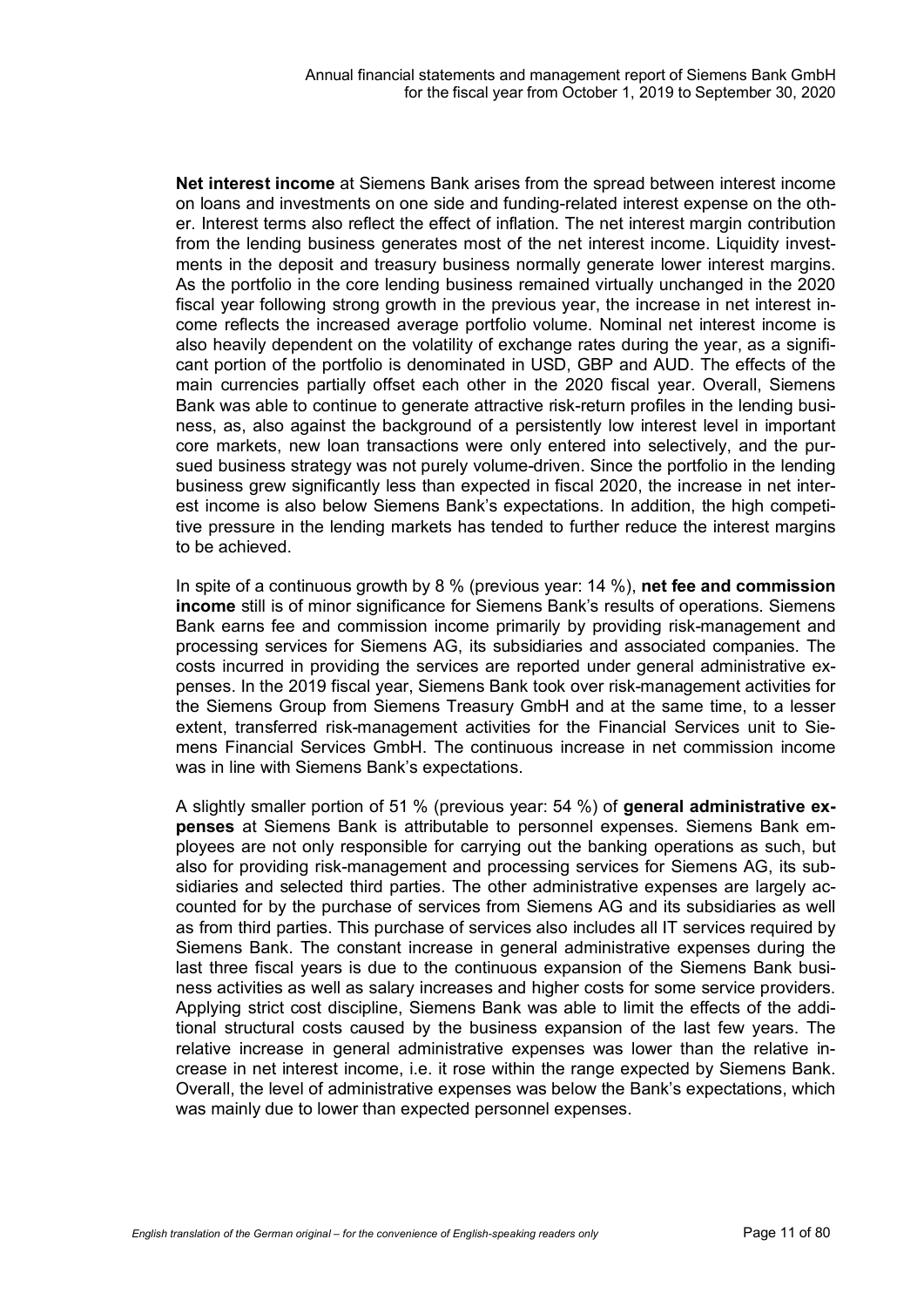**Other net operating income** is for the most part determined by income from currency valuations. The impact of currency effects on the Bank's profitability is in particular limited through the funding of loans in foreign currencies in the same currency. In fiscal 2020, Siemens Bank reports a slightly negative currency income in relation to the total portfolio; last year, Siemens Bank reported a slightly positive currency income in relation to the portfolio.

Expenses for additions to **allowances for losses on loans and advances** were unchanged in fiscal 2020 compared with the previous year and, despite the challenges of the COVID-19 pandemic, were significantly lower than Siemens Bank had expected at the beginning of the COVID-19 pandemic. Since the lending portfolio remained almost unchanged, there was nevertheless a significant increase in allowances for losses on loans and advances before provisions for general banking risks. On the one hand, the volume of problem loans has increased. On the other hand, Siemens Bank has significantly increased allowances for losses for latent credit risk, in order to continue to take into account the unpredictable market environment. The adjustment of provisions for latent credit risk was carried out within the framework of the method of provisioning for latent credit risks applied for the first time in the 2018 fiscal year, which takes greater account of expected losses and default rates. During the COVID-19 pandemic, the structure of the lending portfolio – a high proportion of project financing in the infrastructure sector and of corporate lending transactions with equity sponsors from the private equity sector – predominantly proved to be resilient to credit defaults. In addition, the continued good credit quality of the receivables portfolio and the broad diversification by sector and region also contributed to the fact that the balance sheet allowances for losses on loans and advances for large parts of the lending portfolio were very moderate overall in the 2020 fiscal year.

The **net operating income** equates to the net income in accordance with the German Commercial Code (HGB) that Siemens Bank transfers to Siemens AG under the existing profit-and-loss transfer agreement, after deduction of additions to the fund for general banking risks and of income taxes.

As in the previous fiscal year, the net operating income before tax reported here is Siemens Bank's key **financial performance indicator**. The increase in this performance indicator is slightly below Siemens Bank's expectations, mainly due to slower business volume growth and weaker development of net interest income. This was not over-compensated for by the development of allowances for losses on loans and advances, which were in line with expectations, and the slightly lower than expected increase in general administrative expenses.

Siemens Bank also determines the return on risk-adjusted capital as an additional financial performance indicator. Here, the net operating income after standardized income taxes and before additions to and/or dissolution of provisions and/or special items for general banking risks (in fiscal 2020: €69.1 million; previous year: €73.5 million) is considered in relation to the average economic capital, which amounts to €506.5 million in fiscal 2020 (previous year: €465.5 million). As of September 30, 2020, this indicator had a value of 13.6 % (previous year: 15.8 %), and was thus slightly below the target range of between 15 % and 20 % which was unchanged year-onyear.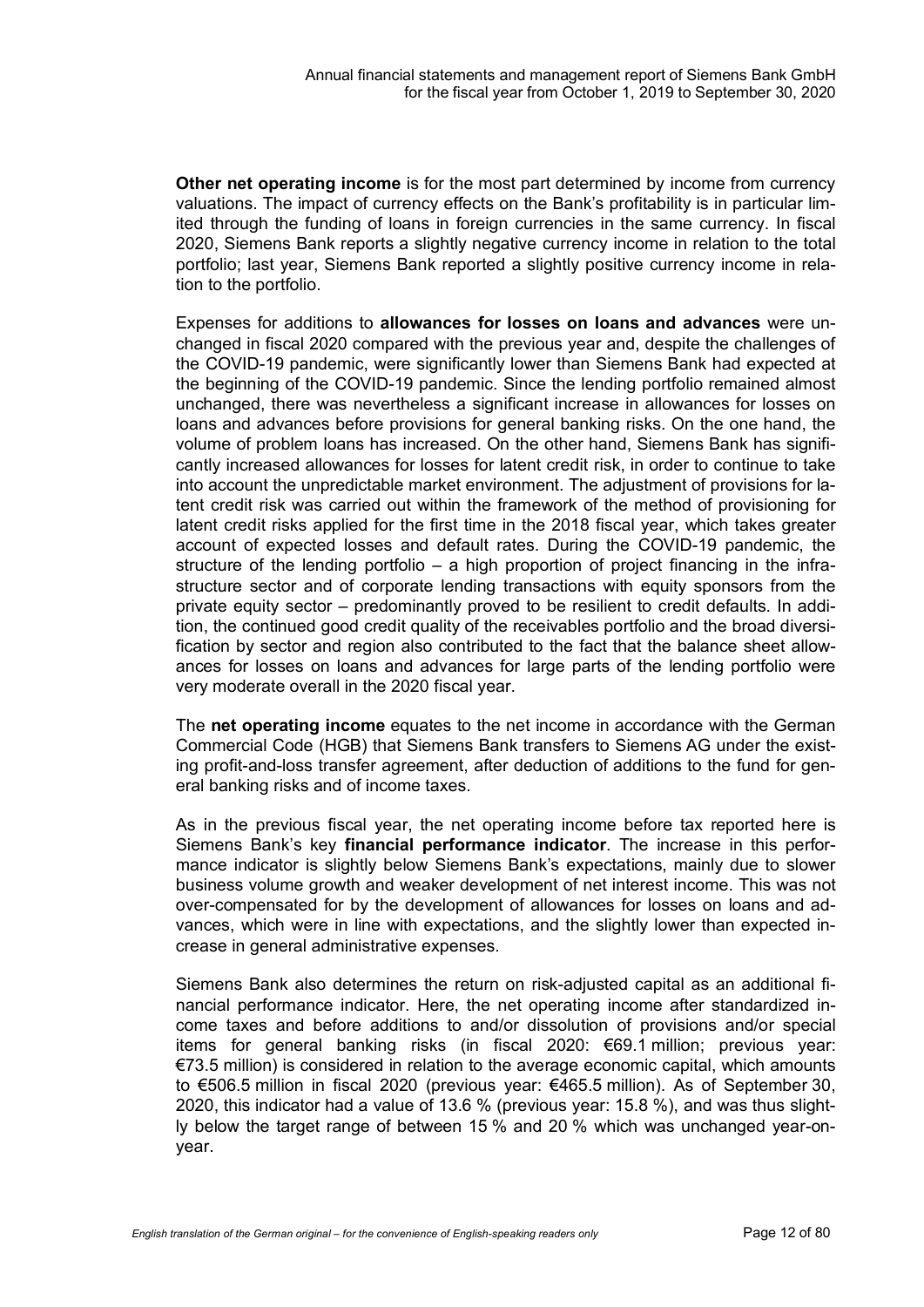#### **2 Risk report**

#### **2.1 Risk strategy**

Corporate management at Siemens Bank adheres to the targets and requirements of the Bank's business strategy. It is not possible to implement the Bank's business strategy and to achieve the specified target returns without consciously taking on risk. Siemens Bank's risk strategy is based on the requirements of the business strategy and constitutes the framework for identifying, assessing, managing and monitoring risk within Siemens Bank.

# 2.1.1 Objective

The risk strategy defines details of the requirements under the business strategy in relation to the strategic alignment and the individual types of risks, while at the same time taking into account the overall objectives of the business strategy and the risk appetite of Siemens Bank. This forms the basis on which Siemens Bank determines its guidelines for risk management and the target system for risk strategy at the Bank. The most important risk principle is compliance at all times with both internal capital adequacy and liquidity requirements. Top priority is also given to avoiding concentration risk and ensuring compliance with statutory and regulatory requirements. An essential element of the risk strategy implementation is to specifically identify, measure, manage, monitor and report risks that Siemens Bank has already taken on, together with any future risks that may occur. This is also the basis of the integrated management of risk and return targets within the framework of the integrated risk-return management.

Siemens Bank follows a clearly defined process for developing its risk strategy. Based on the business strategy, the risk strategy is adjusted either as required or at regular intervals. The basis for the risk strategy is a detailed analysis of risk factors within Siemens Bank using a risk inventory. The risk inventory defines and analyzes the principal types of risk and specifies how these risk types are to be modeled. The results of the risk inventory are used as a basis for the determination of the objectives and measures relating to the risk strategy that are monitored as part of the overall risk report.

# 2.1.2 Regulatory requirements

The regulatory requirements for risk management, capital adequacy and liquidity together form the regulatory framework for the risk management system at Siemens Bank. In particular, Siemens Bank ensures that it complies at all times with the requirements of the Capital Requirements Regulation (CRR) and the Capital Requirements Directive IV (CRD IV) as well as the related regulations and circulars. This includes continuous compliance with and monitoring of the equity, large obligor, liquidity and compensation standards as well as the German Minimum Requirements for Risk Management at Banks (MaRisk\_BA). Also, the Bank ensures continuous compliance with the regulatory requirements for the operations of its branch offices.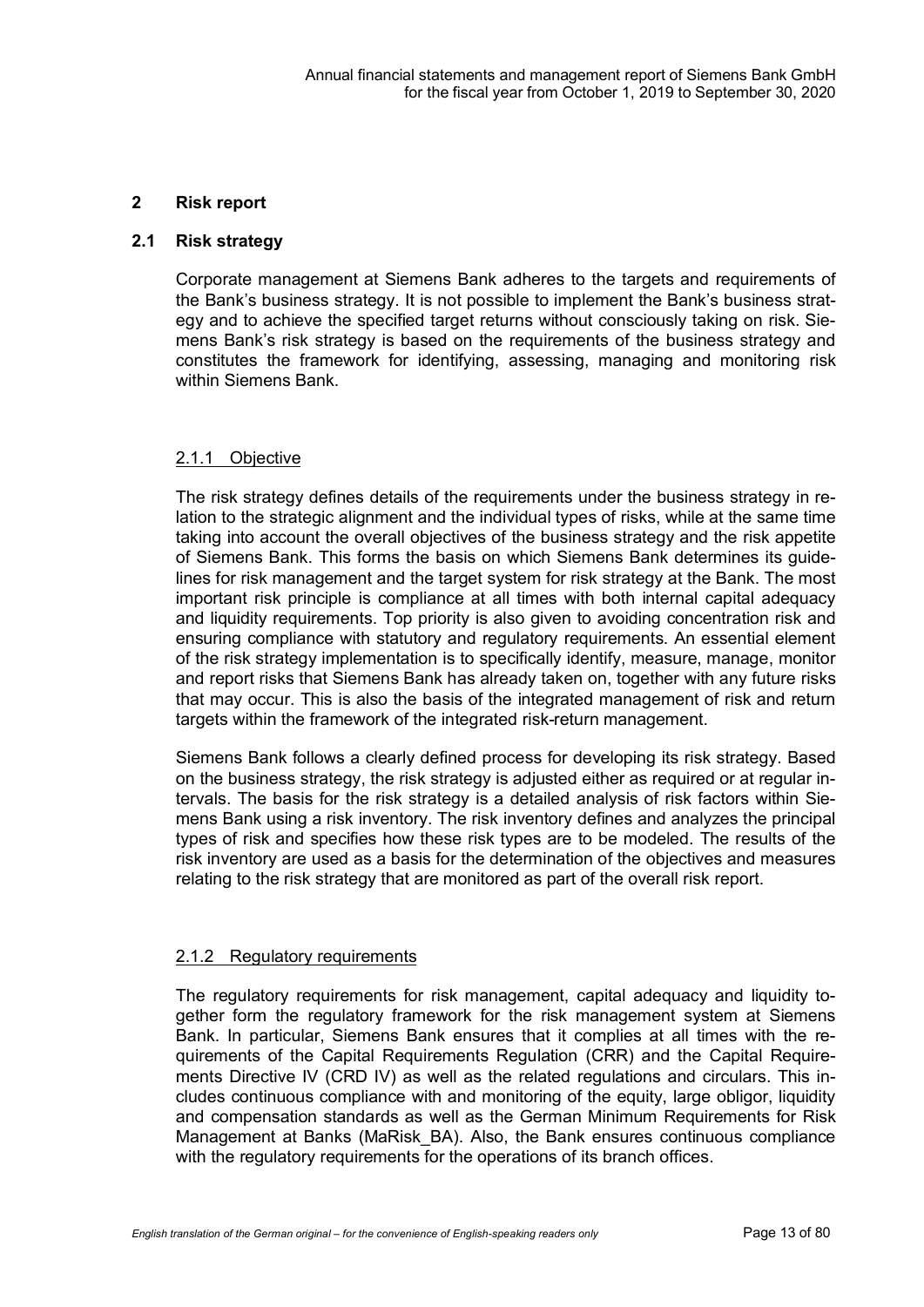#### **2.2 Risk management and organization**

Siemens Bank has put in place a comprehensive risk-management system in order to ensure that the measures aimed at achieving the objectives in the business strategy and risk strategy are properly implemented. Key components of the risk management system include the internal capital adequacy concept, liquidity risk management and the implementation of an efficient internal control system.

#### 2.2.1 Organizational structure

The processes, controls and responsibilities with respect to risk management are governed by the written rules and regulations for Siemens Bank. These rules and regulations document, in particular, the processes for granting loans, further processing of loans, monitoring of loan processing, intensified and problem obligor management, risk classification and review of credit ratings together with the processes for asset liability management. Decision-making authority is governed by the Siemens Bank authority rules and regulations.

The general frameworks for internal capital management, management and monitoring of individual types of risk and for the methods, processes and limit structure within Siemens Bank are stipulated in the Bank's risk documentation and organizational documentation. The risk documentation and the organizational documentation are available to all employees of Siemens Bank.

# *Segregation of functions*

Within the organizational structure of Siemens Bank, there is a strictly defined segregation of front office and back office in terms of both functions and disciplinary arrangements, and this segregation applies right up to the Management Board level. The areas covered by the Chief Financial Officer (CFO) and the Chief Risk Officer (CRO) are organized entirely within the back office, whereas the areas covered by the Chief Executive Officer (CEO) are assigned in full to the front office. This strict segregation also applies to the London and Singapore Branches. The authority rules and regulations specify that the back office may not be overruled.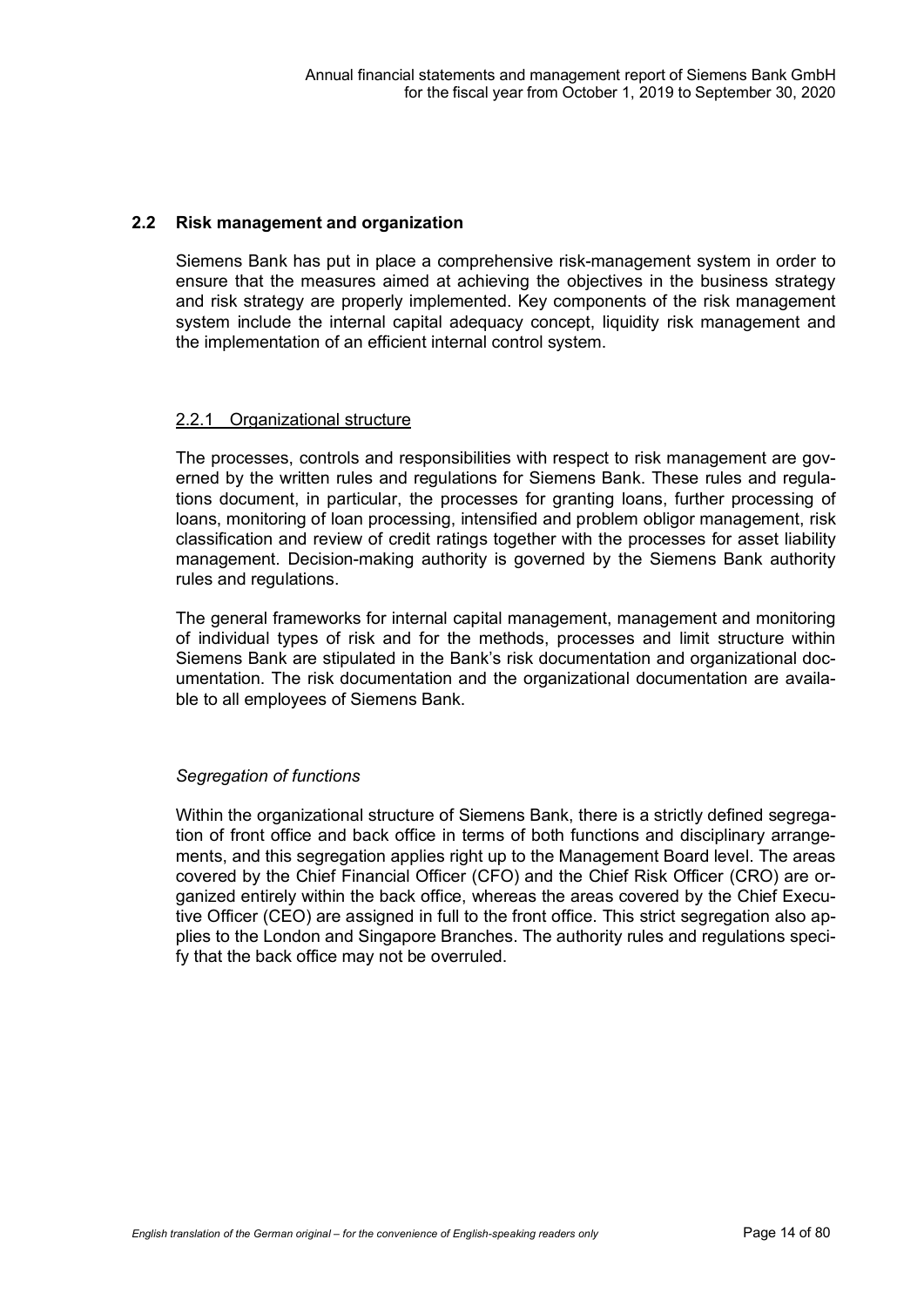Operational management of risk at Siemens Bank is carried out within the risk strategy framework and subject to the limits specified by the back office. The risk strategy framework and risk management limits are defined by the back office, whereas the front office is responsible for the operational implementation of risk management. Operational risk management is controlled by a risk monitoring unit that is independent in terms of both functional and disciplinary arrangements and forms part of the back office in the organizational structure. The responsibilities of the risk monitoring unit include comprehensive analysis and monitoring of the risks accepted by Siemens Bank. Risk analysis includes identifying risks taken on by the Bank, developing suitable methods for measuring and quantifying risk, and analyzing the current risk situation. The analysis of the risk situation is based on the requirements of economic internal capital adequacy management. Risk monitoring comprises activities to quantify and validate the risks taken on by the Bank, activities to monitor the authorized limits and internal capital adequacy and activities associated with risk reporting.

#### *Committees*

The Siemens Bank Risk Committee is the central committee responsible for implementing integrated risk-return management and risk management within the meaning of section 25a (1) of the German Banking Act (KWG). In particular, the Risk Committee supports the Management Board in developing and adopting the risk strategy as well as determining the internal capital adequacy concept. The Risk Committee is responsible for the guidelines on lending portfolio management in that it specifies appropriate action and sets out the requirements for managing operational risk. In particular, the Risk Committee is responsible for managing and monitoring the credit portfolio. Voting members of the Risk Committee are the CEO, CFO and CRO of Siemens Bank.

Authority in relation to credit decisions on significant loan exposures is vested in the Credit Committee in accordance with the authority rules and regulations. The Committee is responsible for exercising this authority in accordance with these rules and regulations and with due consideration of the Siemens Bank risk strategy. Voting members of the Credit Committee are CEO, CFO and CRO as well as the head of the credit business of Siemens Bank.

The Asset Liability Management Committee (ALM Committee) is responsible for managing and limiting market, liquidity and funding risk. Ultimate decision-making authority in all issues related to asset liability management, and therefore also related to the management of market, liquidity and funding risk, lies with the ALM Committee. The operational management of market, liquidity and funding risk is carried out by the Treasury department at Siemens Bank. This function forms part of the front office in the organizational structure. Voting members of the ALM Committee are the CEO, CFO and CRO of Siemens Bank and the management of the Singapore Branch for matters relating to the Singapore Branch.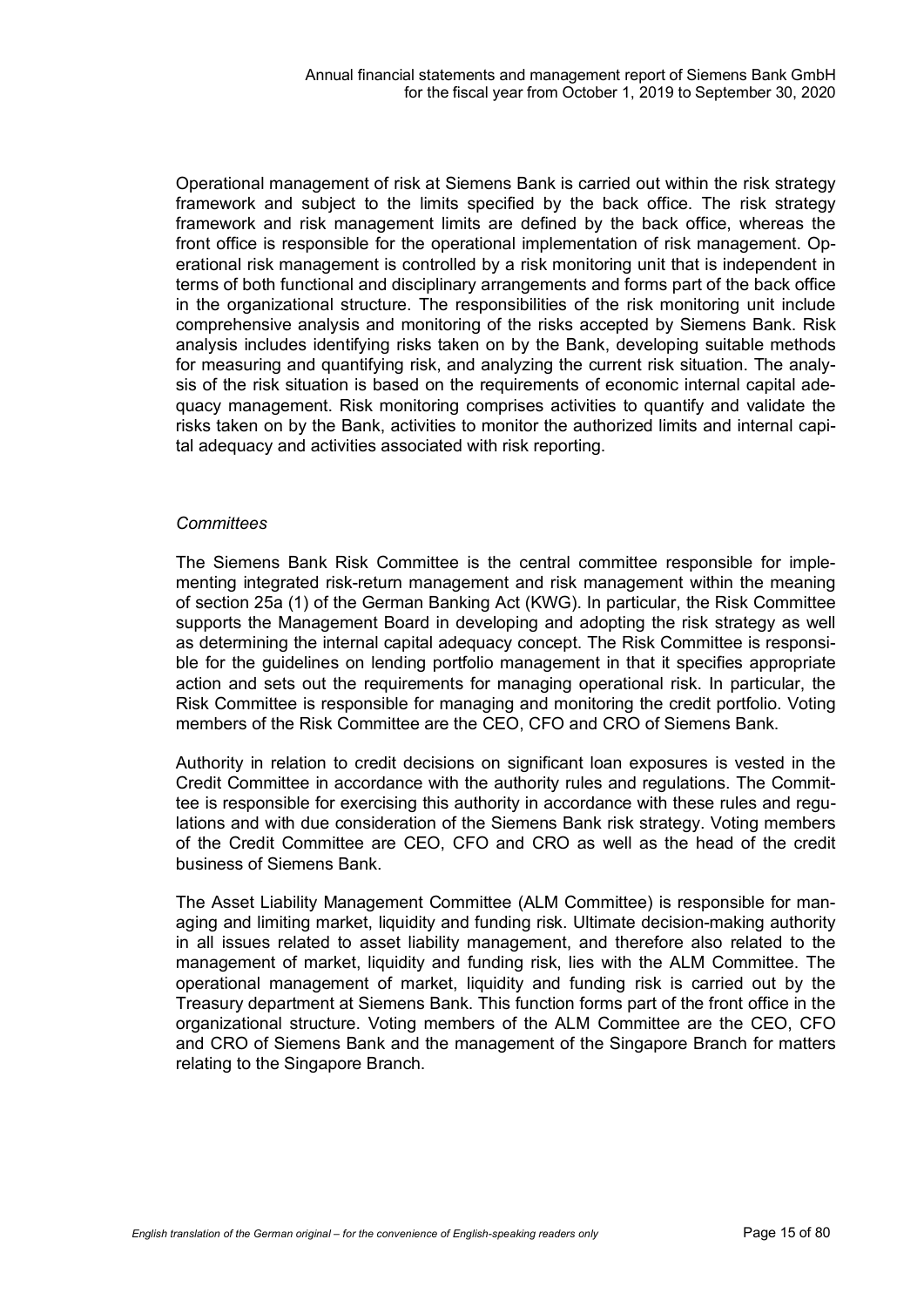#### *Risk monitoring*

The Risk Controlling & Analytics unit, which reports to the CFO, has been assigned principal responsibility for risk monitoring. Within this unit, the Credit Risk Controlling department is responsible for monitoring credit risk, and the Pricing & Integrated Risk Controlling department is responsible for monitoring market, liquidity and operational risk as well as for matters relating to integrated risk-return management. The head of Risk Controlling & Analytics sits on the Risk Committee, the ALM Committee and the Credit Committee and also participates in the meetings of the Outsourcing Committee and of the Compliance Committee and is therefore comprehensively involved in all aspects of decision-making processes relevant to risk policy. Siemens Bank Risk Controlling supports and comprehensively advises the Management Board in the development and implementation of the risk strategy. This includes all phases of creating the risk strategy, including the risk inventory, as well as designing the internal capital adequacy concept. Based on the risk strategy and the internal capital adequacy concept, Risk Controlling supports the Management Board in implementing an effective and efficient limit structure and general limits for risks. The key responsibilities of the departments comprised in Risk Controlling include identifying risks that are relevant to Siemens Bank (operational risks are identified in consultation with the respective department managers, who identify and deliver the relevant information about their departments to Risk Controlling) and measuring and assessing risks on a daily or regular basis. Also, Risk Controlling monitors the utilization of defined limits, including escalating limit breaches, as well as reporting to the Management Board, and preparing the overall risk profile. In addition, Risk Controlling is assigned the authority to decide on the models and methods used in these controlling tasks, including their ongoing refinement and validation. The Risk Committee must be informed of material changes to these methods.

A key instrument for ascertaining the appropriateness of the risk management system and the corresponding internal control system is the internal audit function. The Management Board has appointed an internal audit officer, who reports directly to the Management Board and is responsible for ensuring that the internal audit function fulfills its responsibilities properly. The framework of the internal audit function's tasks is described in a rolling three-year audit framework plan that is prepared using a risk-based approach and is updated yearly. The operational execution of audits for which the internal audit function is responsible is outsourced to the internal audit function of Siemens AG. The findings of the audits are summarized in quarterly and annual reports prepared in consultation with the internal audit officer and then presented to the Management Board and the Supervisory Board.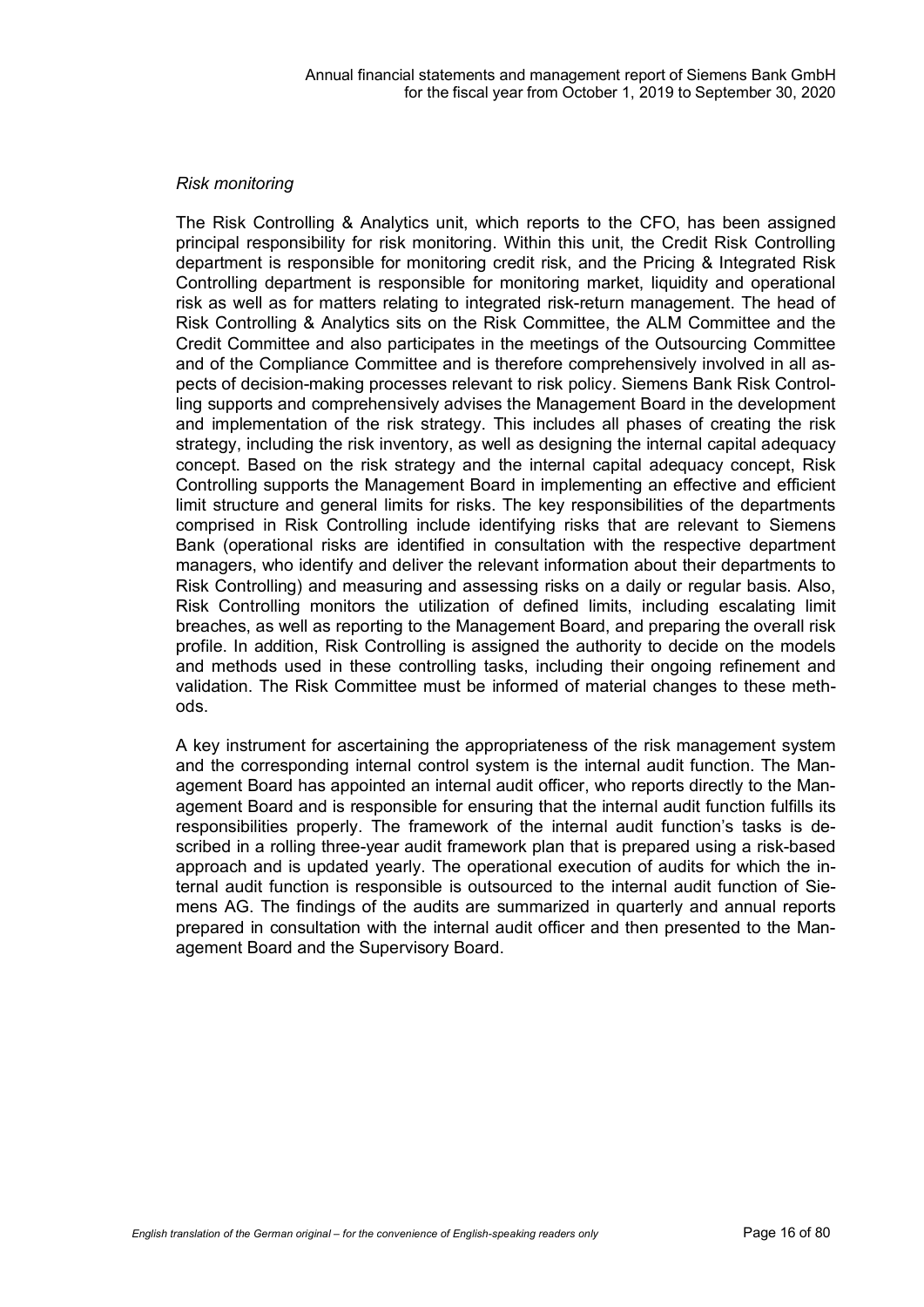A further essential element of the internal control system is the compliance function of Siemens Bank. Siemens Bank has pooled the functions of the compliance officer and of the anti-money-laundering officer in one central function. This central function, which includes anti-money laundering, fraud prevention and compliance, reports directly to the Management Board of Siemens Bank and has the authority to issue binding instructions – without restriction regarding the issues within its area of responsibility. The function assesses compliance with the internal regulations relating to anti-money laundering and other criminal offenses as well as further compliance-relevant, companyspecific provisions. It also monitors compliance with these provisions, regulations and other requirements and supports and advises the Management Board and the business units regarding this compliance. Regarding further compliance-relevant internal provisions such as regulatory questions or implementation of MaRisk, the compliance function is assisted, in particular, by Risk Controlling and Regulatory Reporting. Regardless of the superordinate role of the compliance function, the members of the Management Board and the business units remain fully responsible for compliance with all legal requirements and other regulations. The central function reports to the Management Board on a quarterly basis as well as in a yearly comprehensive compliance report, listing its activities and, where relevant, highlighting any identified deficiencies and measures implemented for rectifying those deficiencies. The central unit also prepares the annual money laundering report.

#### *Risk reporting*

Within Siemens Bank, risk reporting to the Management Board, Supervisory Board and the Risk Committee constitutes part of risk controlling; reports are submitted both on a regular basis and ad hoc as required.

The central risk reporting tool is the quarterly overall risk report, which includes a comprehensive internal capital adequacy assessment and detailed reports on individual risks as well as the risk capital planning. The report on internal capital adequacy is based on a comprehensive internal capital adequacy assessment, which includes an analysis of the current internal risk capital requirement in both normal and stress scenarios.

The overall risk report is complemented by regular, standardized reports on default risk, market risk, liquidity risk, funding risk and operational risk as well as quantifiable, nonmaterial risks.

Default risk is largely reported within the context of the monthly credit risk report. Reports focus on the economic and regulatory capital requirement for the credit risks taken on by the Bank and on a detailed portfolio analysis regarding concentration risk incurred by the Bank. The analysis of concentration risk includes country risk, industry risk, concentrations in particular credit-rating categories and concentrations in individual obligors.

Market risk is reported monthly as well as daily. The focus of the monthly reports is on the economic capital requirement for the market risk taken on by the Bank. The daily reports focus on the monitoring of the operational value-at-risk limits.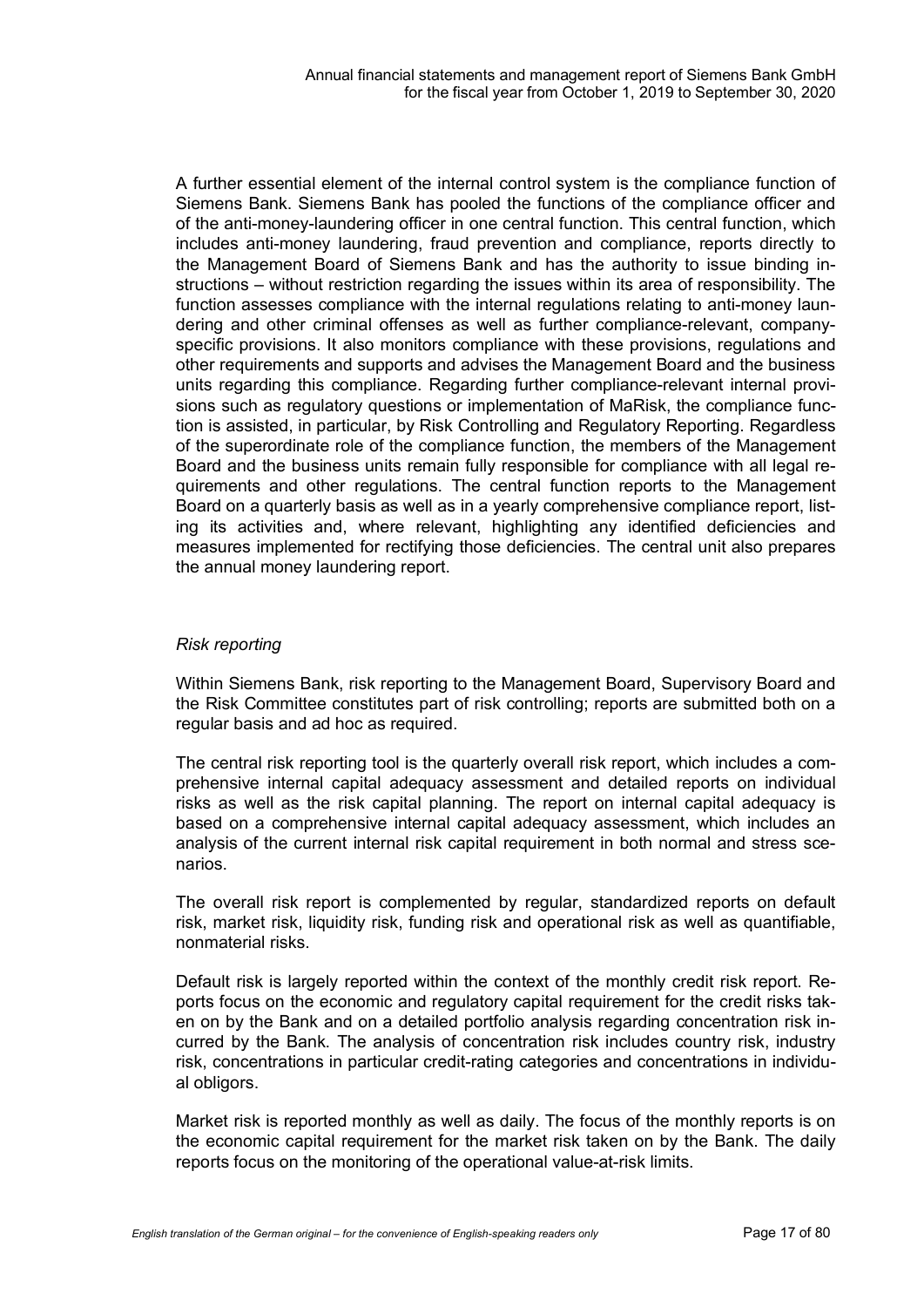The reporting of liquidity risk is performed monthly and through the daily liquidity gap profile. Funding risk is also reported daily. Risk reporting is focused on the economic capital requirement for the funding risk taken on by the Bank, on monitoring the operational liquidity and funding limits and on the regulatory key indicators relating to the liquidity coverage ratio and the minimum liquid assets and, after its implementation in fiscal 2021, the net stable funding ratio.

The reporting of operational risks is part of the quarterly overall risk report. Losses in excess of €50,000 are reported on an ad hoc basis to the Management Board. Additionally, a detailed report is prepared showing the results of the yearly self-assessment as well as the resulting action plans. Implementation of the measures is monitored on a quarterly basis.

The reporting for nonmaterial, quantifiable risks, such as prepayment risk or business risk in the context of swings in the present value of interest margins, occurs monthly and is embedded in other reports such as the market risk report.

### 2.2.2 Internal control system for accounting processes

#### *Objective*

The objective of external financial reporting is both to determine the measurement of dividends and to provide information in the proper manner and by the specified deadline dates to the users of the annual financial statements and management report. Siemens Bank has established an internal control system for its accounting processes, the purpose of which is to ensure that external financial reporting is conducted in the proper manner and breaches of accounting standards are avoided.

#### *Responsibilities*

Regulatory & Finance is responsible for external financial reporting and for the internal control system related to accounting processes. This department reports to the CFO of Siemens Bank.

Processes and controls are also included in the auditing activities of the internal audit unit.

# *Procedures*

The procedures and the internal control system for accounting processes are fully documented in process descriptions and work instructions. Accounting and valuation methods are described in the Siemens Bank accounting policy.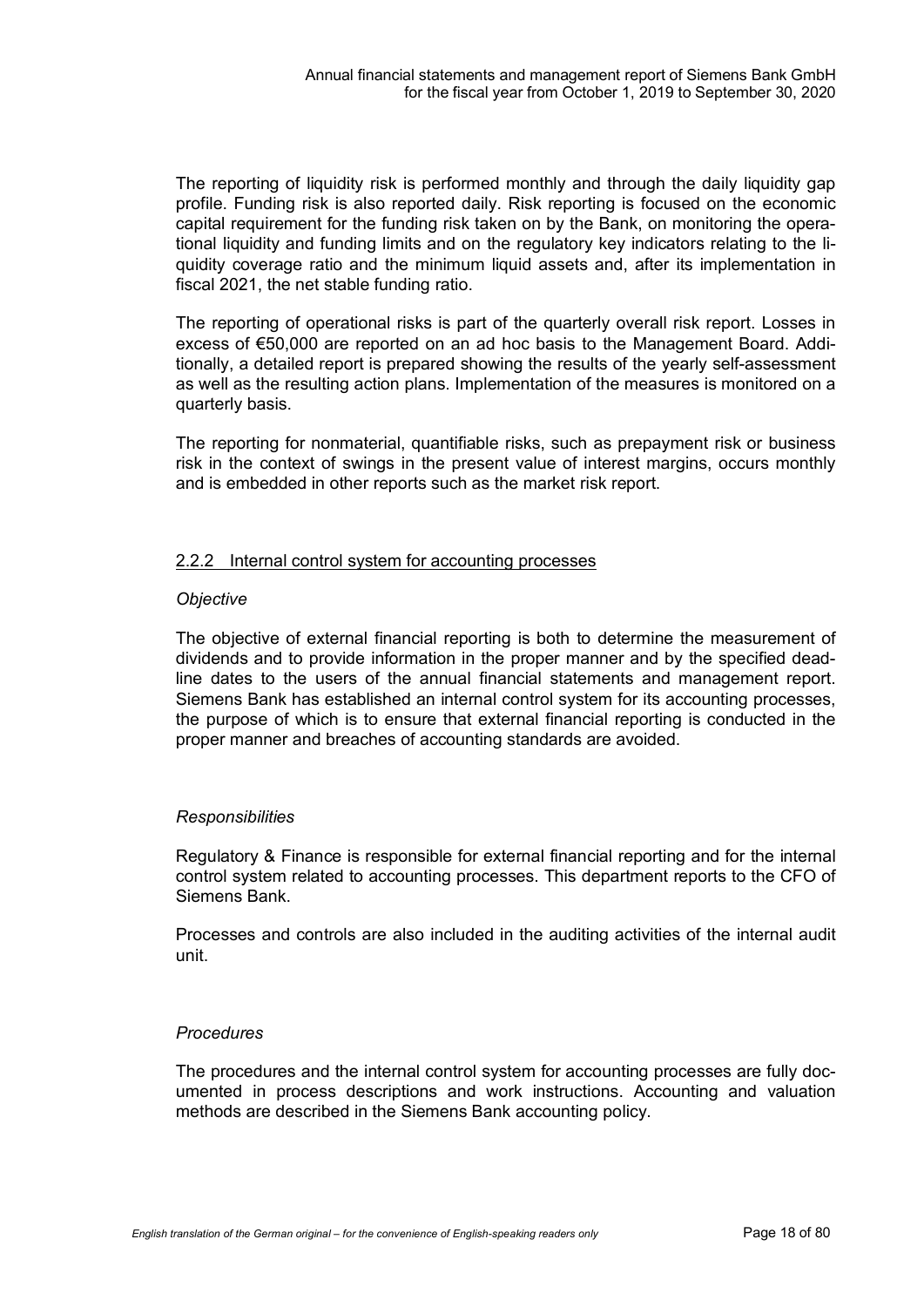Generally accepted accounting and valuation principles are applied when preparing the annual financial statements and management report. The appropriateness of these principles is regularly reviewed.

As far as possible, automated IT-based accounting procedures are used in order to reduce operational risk when preparing financial statements. Any modifications in IT systems relevant to accounting are subject to standardized authorization and verification procedures. Suitable reconciliation activities and controls ensure the quality of the data processing. Manual entries are subject to additional process checks. A contingency plan has also been put in place to cover accounting processes.

### *Further development and quality assurance*

The internal control system for accounting processes and the underlying guidelines and work instructions are reviewed for their appropriateness once per year and additionally if triggered by a particular event. A review is also carried out as part of the authorization process for new products to establish whether and to what extent the existing rules and regulations need to be modified.

Training plans have been defined for the employees in Regulatory & Finance. These plans are revised and updated periodically.

#### 2.2.3 Integrated risk-return management and internal capital adequacy

#### *Integrated risk-return management*

The management of internal and regulatory capital adequacy requirements, the management of liquidity risk, monthly performance controlling and the management of costs arising in connection with internal and regulatory capital requirements form an integral part of integrated risk-return management at Siemens Bank. The management of internal capital is based on an economic capital adequacy approach in which economic capital is the key risk variable.

The monitoring and control of economic and regulatory capital adequacy enables the Bank to ensure on an ongoing basis that the risk taken on by the different fields of activity at Siemens Bank is at all times consistent with the available capital both at the overall bank level and within individual types of risk. The Management Board of Siemens Bank specifies the capital resources necessary for the Bank based on the business and risk strategies and in accordance with the defined target returns and strategic risk requirements. As part of the Bank's internal capital adequacy activities, the Management Board ensures on a continuous basis that there is an appropriate ratio between the Bank's risk profile and its available risk-taking potential.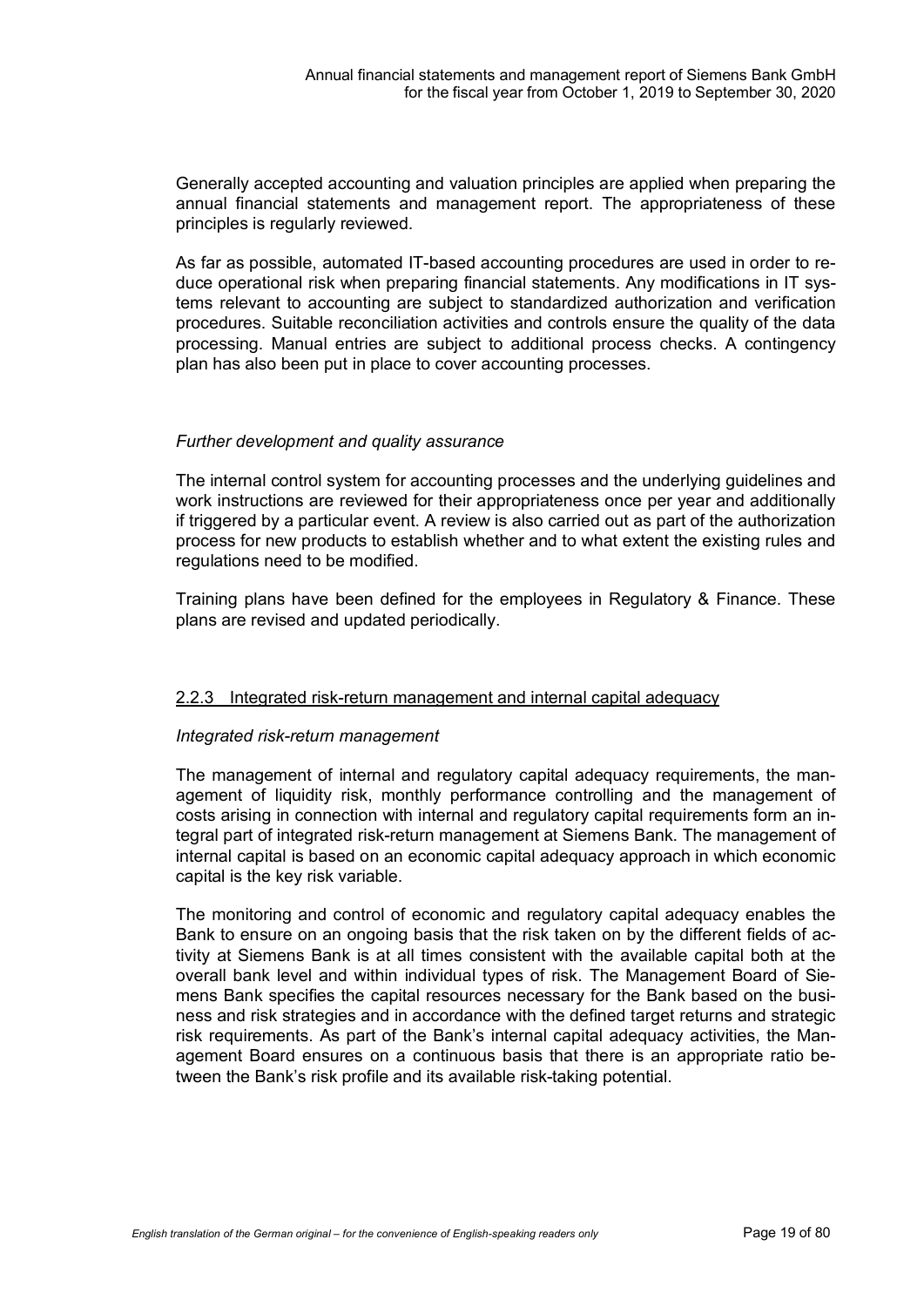Within the overall context of integrated risk-return management, economic risk capital management is complemented by the monitoring and control of liquidity risk. Siemens Bank may only take on liquidity risk within the risk tolerance parameters specified by the Management Board. The critical factor when specifying the risk tolerance and the associated limits is to ensure the solvency of Siemens Bank, even if a serious crisis should occur.

The costs of economic capital adequacy requirements are factored into pricing and are integrated into performance measurement. Key performance indicators of pricing are the Economic Value Added (EVA) and the Return on Equity (RoE) based on the economic capital (Return on Risk adjusted Capital, RoRaC).

#### *Internal capital adequacy*

Siemens Bank has drawn up a concept for monitoring its internal capital adequacy in order to ensure that it has sufficient capital and liquidity at all times as required by section 25a KWG. The Bank's Management Board reviews the internal capital adequacy concept on an annual basis and in the intervening period if warranted by a change in circumstances and modifies the concept where required and in compliance with the business and risk strategy. The modified concept is then approved by the Bank's Supervisory Board.

Siemens Bank applies a creditor-protection perspective ("gone concern" method) in its internal management and limitation of risk. The gone concern method is based on a comprehensive risk approach combined with a high confidence level, the primary objective of which is to provide effective protection for creditors. The confidence level is in this case based on Siemens Bank's current target rating of A/A-. This target rating means the target probability of surviving is 99.95% with a risk horizon of one year. In addition to the creditor protection perspective, Siemens Bank also pursues the objectives of the "normative perspective" as defined in BaFin's Guidelines Capital Adequacy – Regulatory Assessment of Capital Adequacy Concepts ("*Leitfaden Risikotragfähigkeit – Aufsichtsrechtliche Beurteilung von Risikotragfähigkeitskonzepten*") in 2018. The normative perspective combines the requirements of regulatory capital adequacy and internal capital adequacy with the objective of ensuring regulatory capital adequacy and integrated risk capital planning at all times.

Siemens Bank determines its risk-taking potential with a value-based approach in accordance with the BaFin circular Guidelines Capital Adequacy – Regulatory Assessment of Capital Adequacy Concepts ("*Leitfaden Risikotragfähigkeit – Aufsichtsrechtliche Beurteilung von Risikotragfähigkeitskonzepten*") from 2018. The risk-taking potential comprises partly regulatory tier 1 and tier 2 capital (together referred to as core risktaking potential) and partly an adjustment for the hidden reserves and charges from the portfolio of Siemens Bank. Expected losses, potential costs from eliminating liquidity gaps and administration costs for the portfolio are also taken into account in the calculation. If the result is a negative amount, the core risk-taking potential is reduced by that amount. If the result is a positive amount, the amount is reduced by a risk buffer and is included in the internal risk adequacy calculation as additional risk-taking potential.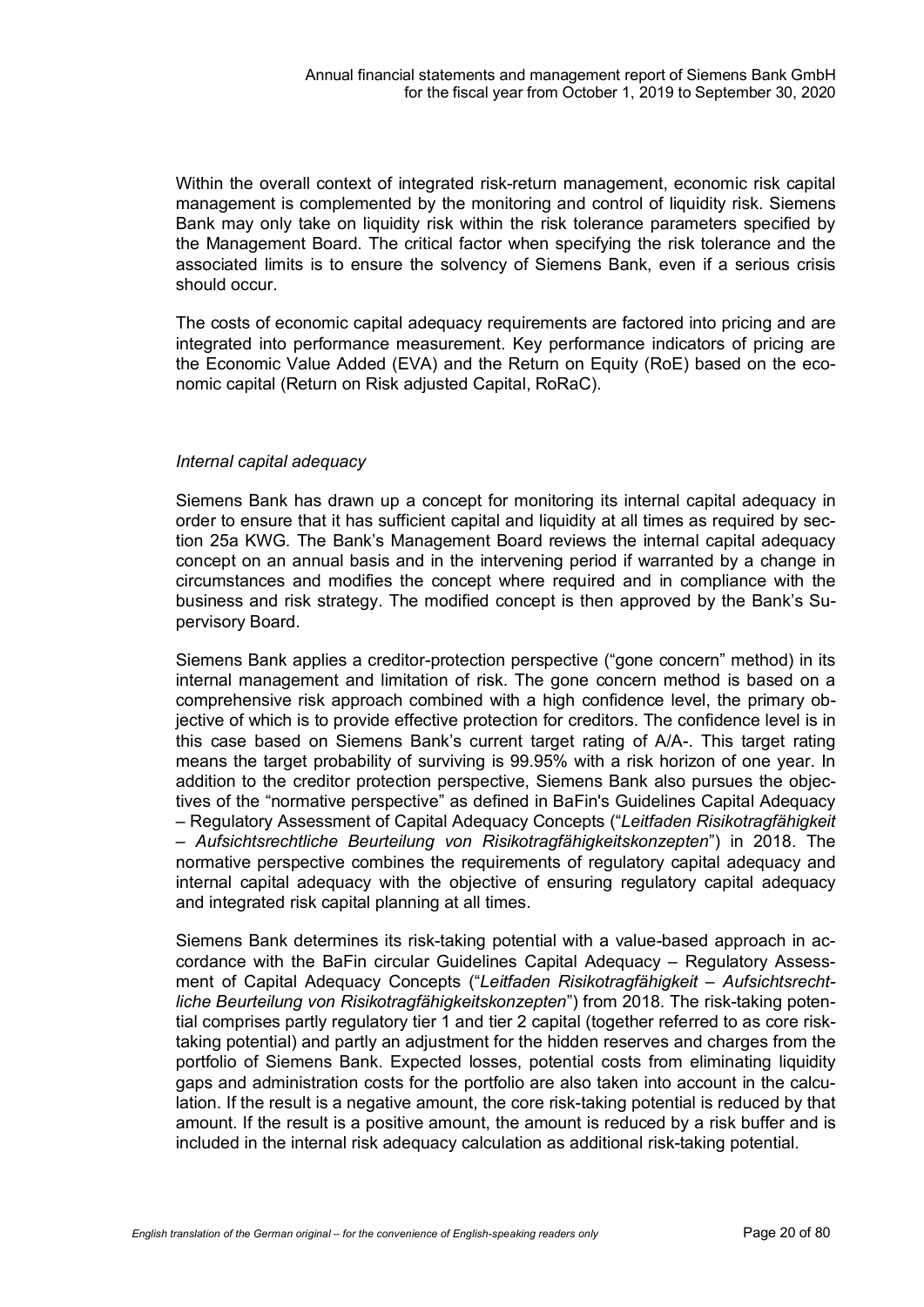As of September 30, 2020, the risk-taking potential of Siemens Bank consisted of the following:

| $(\epsilon$ million)             | 2020    | 2019    |
|----------------------------------|---------|---------|
| Tier 1 capital                   | 1.000.0 | 1,000.0 |
| Tier 2 capital                   | 59.0    | 46.0    |
| Additional risk-taking potential | 505.1   | 480.6   |
| Total risk-taking potential      | 1,564.1 | 1,526.6 |

#### **Figure 4: Composition of the risk-taking potential**

Internal capital adequacy is measured by comparing the economic capital requirement with the available risk-taking potential.

The Management Board allocates the available risk-taking potential to the individual types of risk, based on the Bank's business and risk strategies. This process of allocation is supported by a regular risk inventory. The risk inventory includes a comprehensive analysis of the risk factors in the respective business segments as well as a review of the related methods and models that are used. The individual risks are classified according to their materiality on the basis of these analyses as well as further appraisals.

Siemens Bank currently classifies the following types of risk as material:

- o Default risk
- o Market risk
- o Liquidity risk (in the sense of risk of insolvency)
- o Funding risk
- o Operational risk

Additionally, the following nonmaterial risks are quantified separately.

- o Prepayment risk
- o Business risk in terms of net present value margin risk

These risks have an impact on the amount and fluctuation of the additional risk-taking potential, and are therefore considered together with the other non-material risks under the stress scenarios. Under the stress scenario, the risk-taking potential is reduced by losses of €46.2 million expected in the stress case.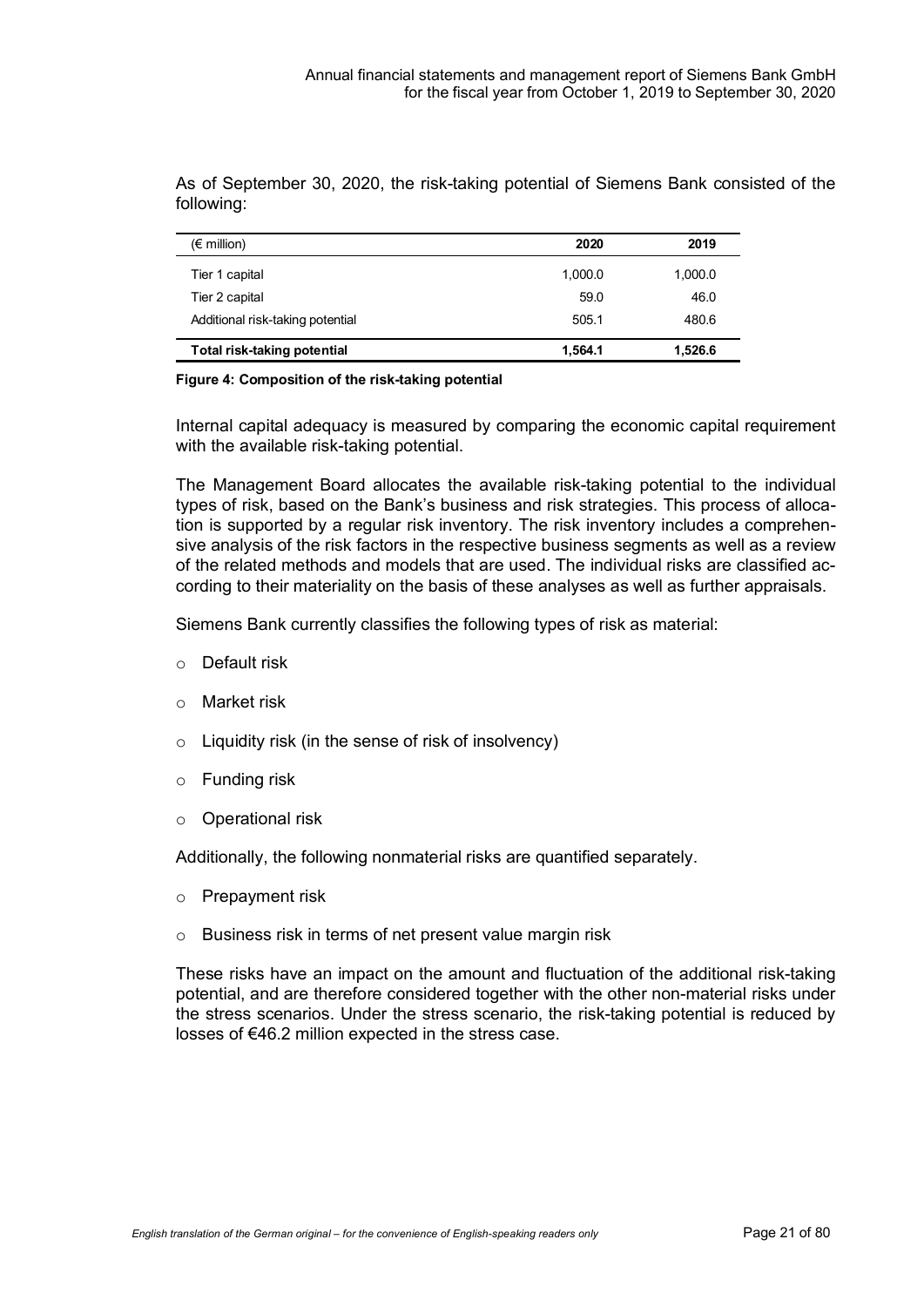| $(\epsilon$ million)                                      | 2020                            |                                 | 2019                            |                          |
|-----------------------------------------------------------|---------------------------------|---------------------------------|---------------------------------|--------------------------|
| Risk-taking potential in stress scenario                  | 1,517.9                         |                                 | 1,482.3                         |                          |
| of which additional risk-taking potential in stress scena | 458.9                           |                                 | 436.3                           |                          |
| of which core risk-taking potential                       | 1.059.0                         |                                 | 1.046.0                         |                          |
|                                                           | <b>Risk-taking</b><br>potential | <b>Required</b><br>risk capital | <b>Risk-taking</b><br>potential | Required<br>risk capital |
| Risk capital for operational risk                         | 25.0                            | 24.3                            | 25.0                            | 21.8                     |
| Risk capital for default risk                             | 700.0                           | 483.9                           | 600.0                           | 450.8                    |
| Risk capital for market risk                              | 40.0                            | 5.3                             | 20.0                            | 13.3                     |
| Risk capital for refinancing risk                         | 60.0                            | 29.3                            | 30.0                            | 21.5                     |
| Normal case                                               | 825.0                           | 542.9                           | 675.0                           | 507.4                    |
| Risk capital for operational risk                         |                                 | 27.6                            |                                 | 24.4                     |
| Risk capital for default risk                             |                                 | 714.5                           |                                 | 671.8                    |
| Risk capital for market risk                              |                                 | 8.0                             |                                 | 20.0                     |
| Risk capital for funding risk                             |                                 | 76.2                            |                                 | 47.9                     |
| Risk capital for business risk                            |                                 | 101.7                           |                                 | 121.7                    |
| Risk capital for prepayment risk                          |                                 | 0.0                             |                                 | 0.0                      |
| Buffer for other nonmaterial risks                        |                                 | 20.0                            |                                 | 20.0                     |
| <b>Stress case total</b>                                  | 1,517.9                         | 948.0                           | 1,482.3                         | 905.8                    |

As of September 30, 2020, the allocation of the risk-taking potential and the risk capital requirements are as follows:

**Figure 5: Allocation of the available risk-taking potential and risk capital requirement by risk type**

The risk-taking potential in a stress scenario results from the risk-taking potential less additional losses in the stress scenario. The additional risk-taking potential in a stress scenario serves as extra risk-taking potential in order to cover nonmaterial risks as well as risks in a stress scenario. Only the core risk-taking potential is used to cover the material risks. To quantify the internal capital requirement for default risk, market risk, funding risk and business risk, Siemens Bank applies value-at-risk approaches with a confidence level of 99.95% and a risk horizon of one year. For prepayment risk, Siemens Bank uses a stress scenario with simulates that all variable-interest transactions from the lending business are prepaid on the reporting day. Operational risk is quantified using the basic indicator approach in accordance with CRR.

When determining the economic capital requirement, Siemens Bank does not assume that there will be any diversification effect between the individual risk types. Liquidity risk (in the sense of risk of insolvency) is not covered by risk capital as part of the internal capital adequacy analysis because there is no meaningful way in which this can be achieved. Instead, liquidity risk (in the sense of risk of insolvency) is managed by using a liquidity gap profile including a system of limits specified by the ALM Committee. These limits are derived from Siemens Bank's liquidity risk tolerance. Here, the system of limits is monitored, analyzed and reported holistically together with the CRR capital and liquidity requirements.

Other risk types currently classified by the Bank as nonmaterial – such as strategic risk, and model risk – are together covered by an overall safety buffer.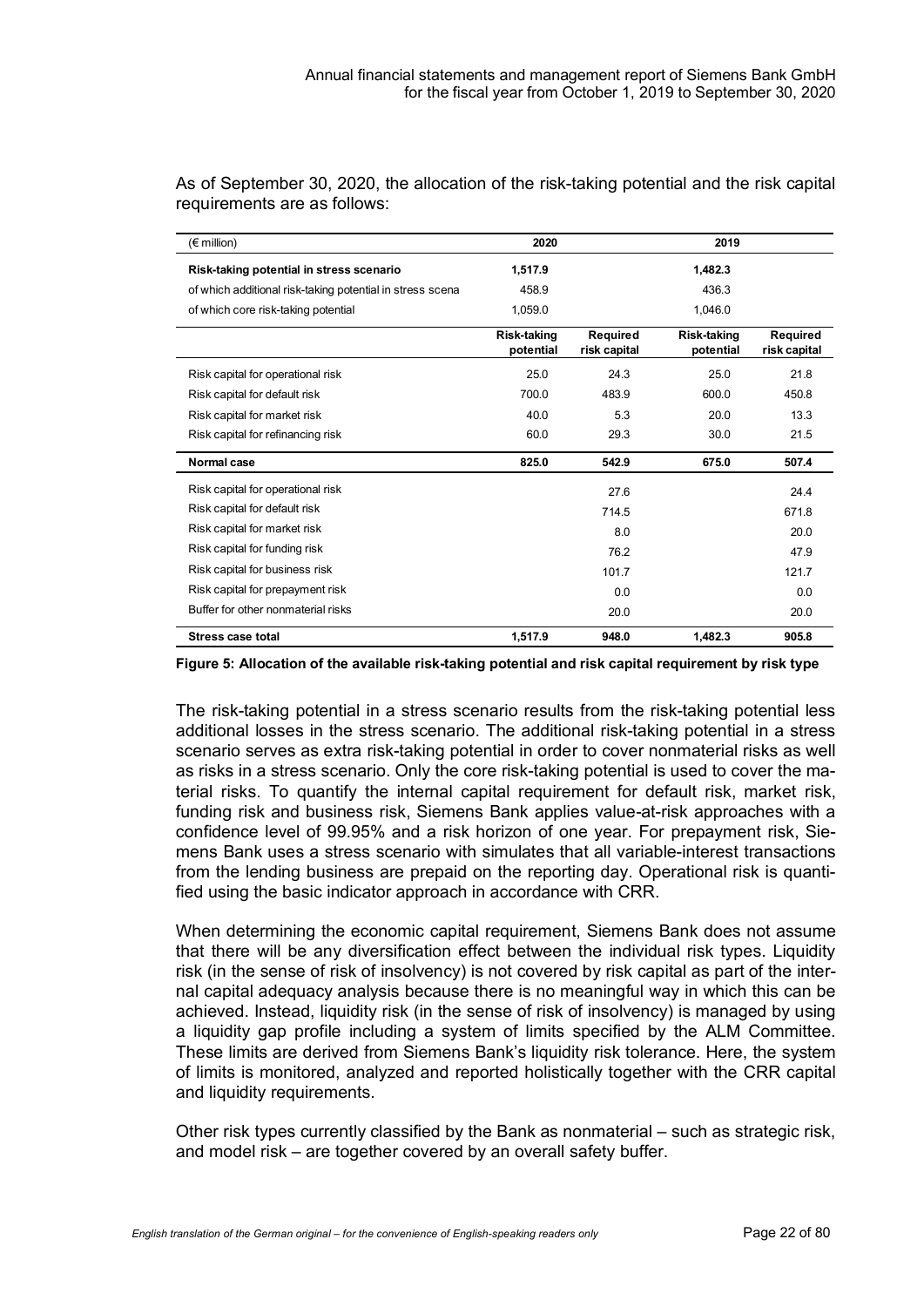Utilization of the risk-taking potential in the stress scenario increased from €905.8 million to €946.0 million during the fiscal year, while the risk-taking potential under stress fell by €35.6 million. The highest utilization of risk-taking potential was at the end of the second quarter of the fiscal year.

Management is satisfied with the risk development in the past fiscal year, as the risk capital requirement rose only slightly more than the relative growth in the lending portfolio, and the impact of the COVID-19 pandemic on internal capital adequacy was only marginal. For fiscal 2021, Siemens Bank is forecasting that, based on the business and risk strategy, internal capital adequacy will be assured at all times both in the normal case and if the stress scenarios are taken into account.

### *Stress testing*

In the context of internal capital adequacy, Siemens Bank has defined appropriate stress test scenarios for each material risk. The stress tests are aligned with the objectives and action plans defined in the business and risk strategies as well as the regulatory requirements in MaRisk. The implementation of stress tests is based on the Stress-Testing Policy agreed on by the Management Board. This Policy is reviewed and, if required, modified in response to circumstances, but, in any case, at least once a year. Internal methods for measuring material risks are used in implementing the stress tests. The input parameters for the various models are adjusted on the basis of both hypothetical and historical stress scenarios. The Bank analyzes both risk-specific scenarios and overarching scenarios that involve some or all of the risk types. Stress testing is integrated into the analysis of internal capital adequacy to enable the Bank to identify any need for action at an early stage and ensure internal capital adequacy even when tough market conditions prevail.

The required risk capital relating to the buffer for other, nonmaterial risks is reported as utilizing the full amount of the corresponding available risk-taking potential.

The most significant risk is default risk, which is also the main driver behind the increased risk-taking potential utilization in the stress case. This reflects Siemens Bank's business and risk strategies.

#### *Regulatory capital adequacy*

In addition to economic capital management within the context of internal capital adequacy and the management of liquidity risk, there is a second component of capital adequacy management within Siemens Bank, namely the monitoring and control of regulatory capital adequacy and of key liquidity ratios in accordance with the CRR.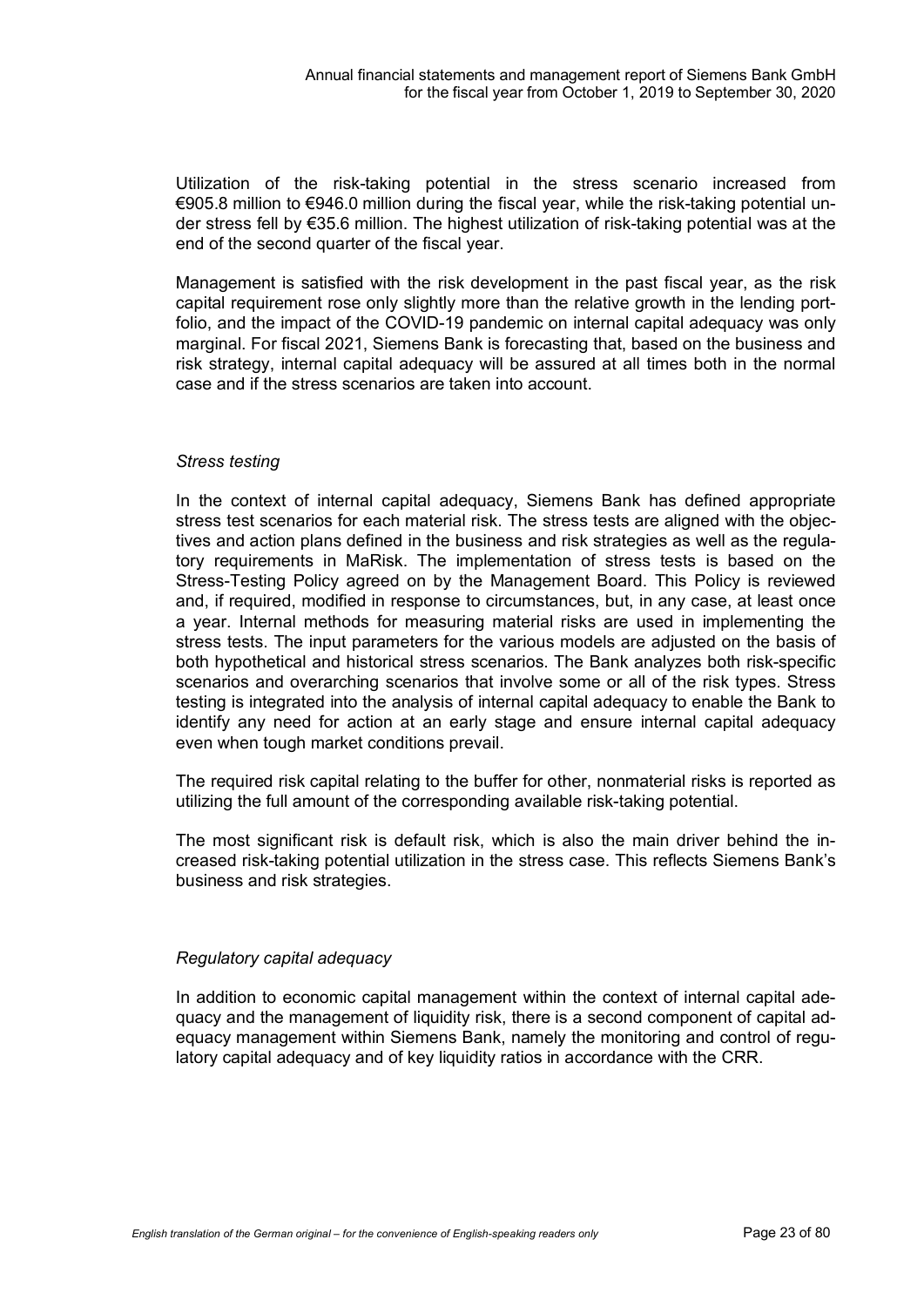| $(\epsilon$ million)                                                | 2020    | 2019    |
|---------------------------------------------------------------------|---------|---------|
| <b>Tier 1 Capital</b>                                               |         |         |
| Paid-up capital instruments                                         | 5.0     | 5.0     |
| Adjustments due to the requirements for prudent valuation           | $-1.9$  | $-2.3$  |
| Capital reserves and other eligible reserves                        | 995.0   | 995.0   |
|                                                                     | 998.1   | 997.7   |
| Tier 2 capital                                                      |         |         |
| Total tier 2 capital before capital adjustment items                |         |         |
| pursuant to section 10 (2b) KWG                                     | 59.0    | 59.0    |
| Adjustment items for tier 2 capital pursuant                        |         |         |
| to section 10 $(6)$ and $(6a)$ KWG                                  | 0.0     | 0.0     |
|                                                                     | 59.0    | 59.0    |
| Total modified available capital pursuant<br>to section 10 (1d) KWG | 1,057.1 | 1,056.7 |

As of September 30, 2020, the composition of regulatory capital at Siemens Bank was as follows:

#### **Figure 6: Composition of regulatory capital according to the final financial statements as of September 30, 2020 (previous year according to approved financial statements)**

The regulatory capital corresponds to the core risk-taking potential for determining internal capital adequacy but without the adjustment for prudential valuation.

Siemens Bank uses the standardized credit risk approach for the purposes of measuring and covering the regulatory capital requirements with respect to default risk. It uses the standardized approach for measuring market risk and the basic indicator approach for measuring operational risk.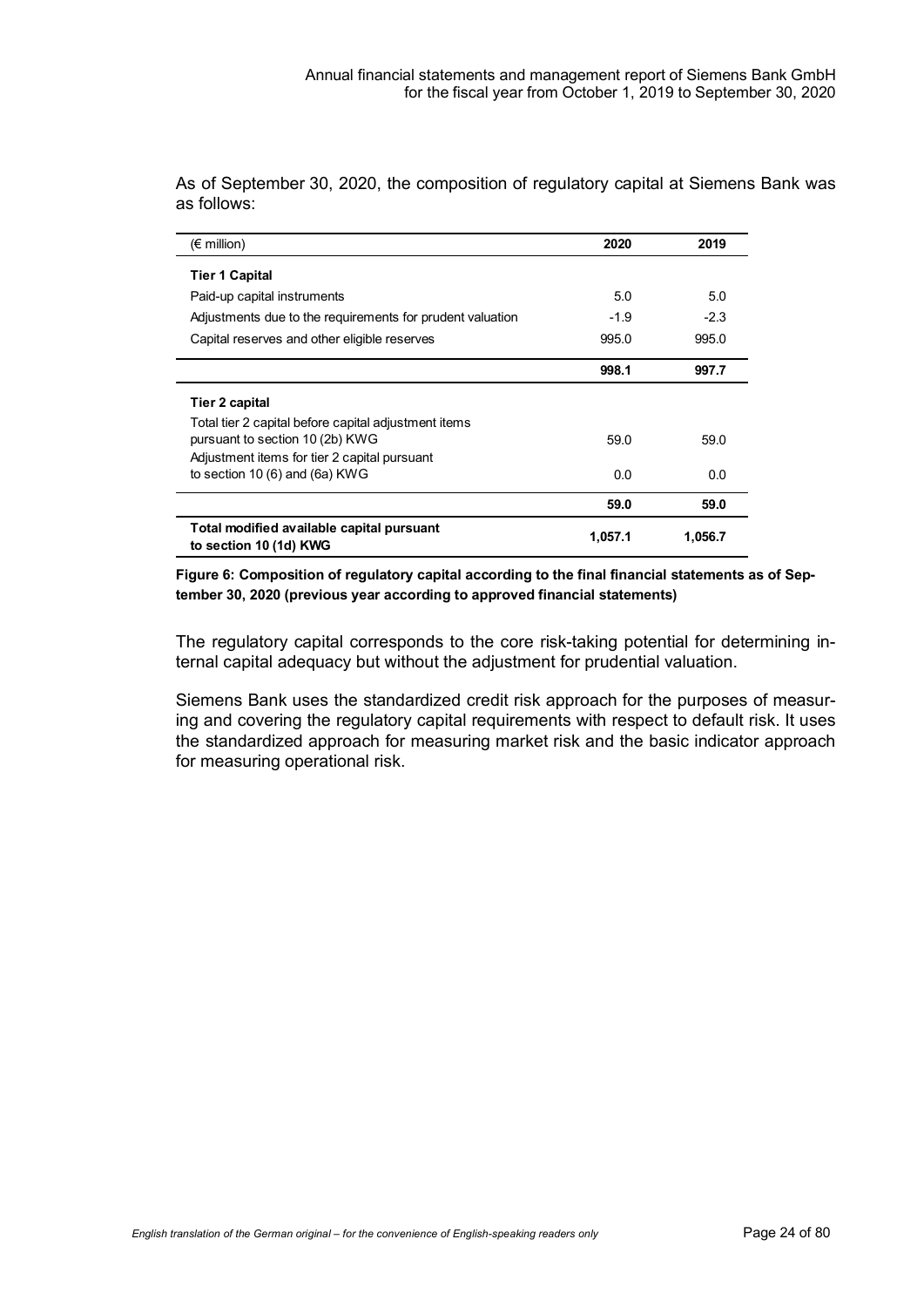| $(\epsilon \text{ million})$      | 2020  | 2019  |
|-----------------------------------|-------|-------|
| 1. Default risk                   |       |       |
| Standardized credit risk approach |       |       |
| Central governments               | 0.0   | 0.0   |
| Institutions                      | 0.2   | 0.8   |
| Corporates                        | 565.2 | 554.0 |
| Retail business                   | 0.0   | 0.0   |
| Items with particularly high risk | 12.3  | 0.0   |
| Other                             | 0.4   | 0.6   |
| Overdues                          | 1.4   | 0.5   |
| Sum of default risk               | 579.5 | 555.9 |
| 2. Market risk                    |       |       |
| Standardized approach             | 2.0   | 1.8   |
| - of which: currency risks        | 2.0   | 1.8   |
| Sum of market risk                | 2.0   | 1.8   |
| 3. Operational risk               |       |       |
| Basic indicator approach          | 24.3  | 24.3  |
| Sum of operational risk           | 24.3  | 24.3  |
| <b>Total capital requirements</b> | 605.8 | 582.1 |

**Figure 7: Regulatory capital requirements as of September 30, 2020 (previous year according to approved financial statements)**

Siemens Bank must ensure a total capital ratio of 10.76 % according to CRR in conjunction with the relevant provisions of the KWG. The total capital ratio also includes the capital preservation buffer and the anti-cyclical buffer which must be furnished from common equity tier 1 capital. The total capital ratio is the ratio of the total amount from risk-weighted assets to Siemens Bank's regulatory capital. As of September 30, 2020, the total capital ratio (Pillar I) for Siemens Bank was 13.96 % according to the final financial statements (previous year: 14.52 % according to the approved financial statements). As Siemens Bank's equity comprises predominantly tier 1 capital components, the total capital ratio is only slightly higher than the tier 1 capital ratio (Pillar I) of 13.18 % according to the final financial statements (previous year: 13.71 % according to the approved financial statements). Both ratios are therefore markedly higher than the capital ratios specified by the regulatory requirements.

The difference between the required regulatory capital of  $€605.8$  million (previous year: €582.1 million) and the required economic risk capital in the normal scenario of €538.9 million (previous year: €507.4 million) is the result of Siemens Bank using its own risk models in the calculation of the required economic capital.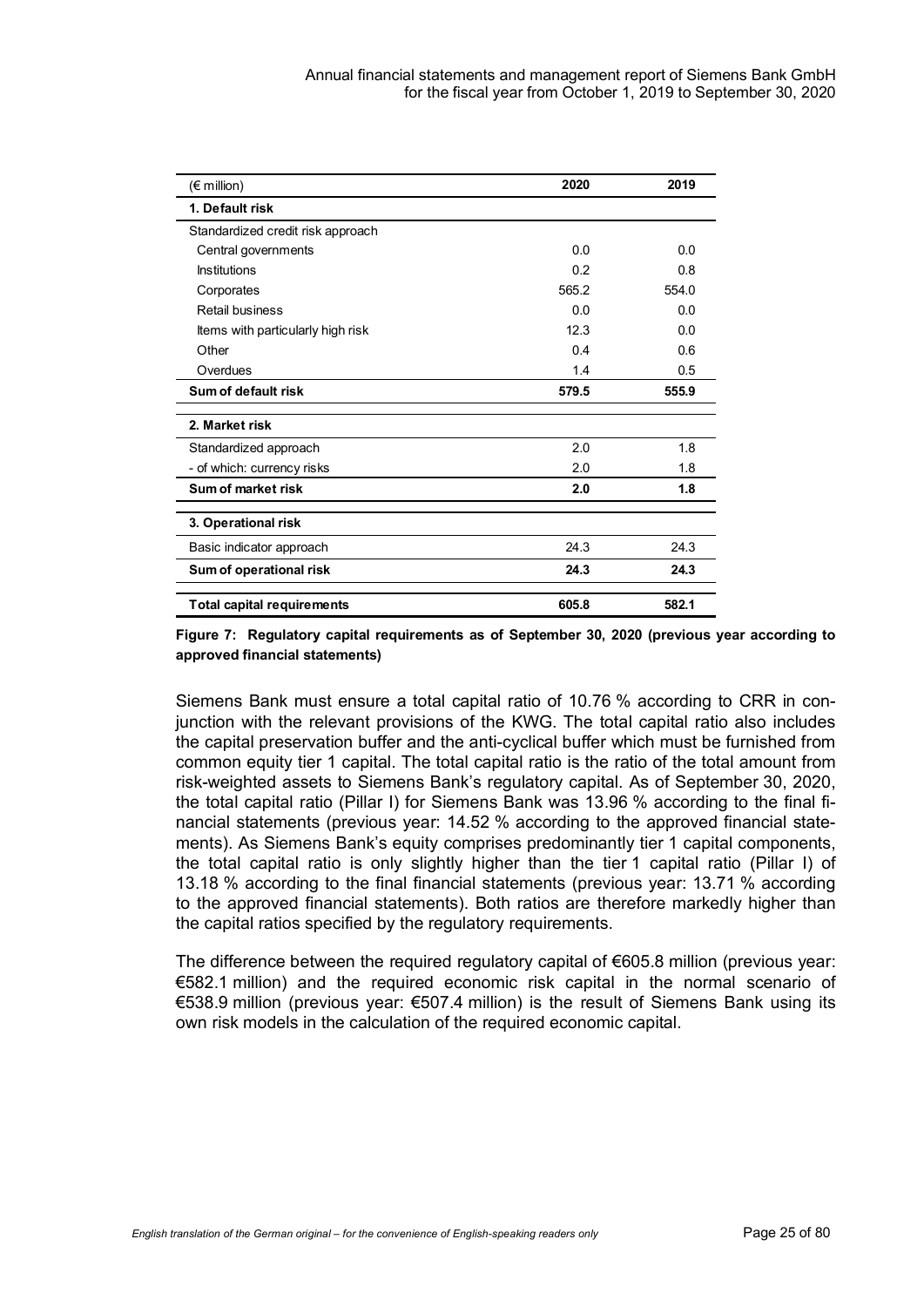#### **2.3 Default risk**

Siemens Bank understands default risk to mean possible loss of value resulting from partial or complete default or from a deterioration in the credit rating of customers of Siemens Bank. Within default risk overall, Siemens Bank makes a distinction between credit risk, counterparty risk and issuer risk.

The framework of rules and regulations for identifying, managing and monitoring default risk comprises the Credit Policy and its associated guidelines for default risk management. The Credit Policy is a comprehensive description of procedures, tools, roles and responsibilities for all persons involved in the process. The policy is reviewed at least once a year to ensure that it is up to date.

#### *Credit risk*

Credit risk refers to the risk that a borrower will fail to meet its obligations to Siemens Bank under a loan agreement, either partially or in full. Credit risk also includes transaction risk under loan agreements, the risk of default in connection with deposits made by Siemens Bank and country risk. Country risk is the risk of constraints on monetary transfers or currency conversions as a result of official decisions or political restrictions in a particular country. Country risk also includes sovereign risk, i.e. the credit risk in relation to governments or central banks. Credit risk is the principal form of default risk to which Siemens Bank is exposed.

#### *Counterparty risk*

Counterparty risk refers to the risk that a counterparty in a forward or derivative transaction will fail to meet its obligations to Siemens Bank, either partially or in full. In the last fiscal year, Siemens Bank was not exposed to any significant risk amounts in connection with counterparty risk because of the low number of derivative risk positions held by the Bank.

#### *Issuer risk*

Issuer risk is the risk of deterioration in the credit rating of an issuer or the risk that an issuer will default, either partially or in full. On September 30, 2020, Siemens Bank was only exposed to issuer risk positions through short-term bonds (treasury bills) with maturities of less than one year.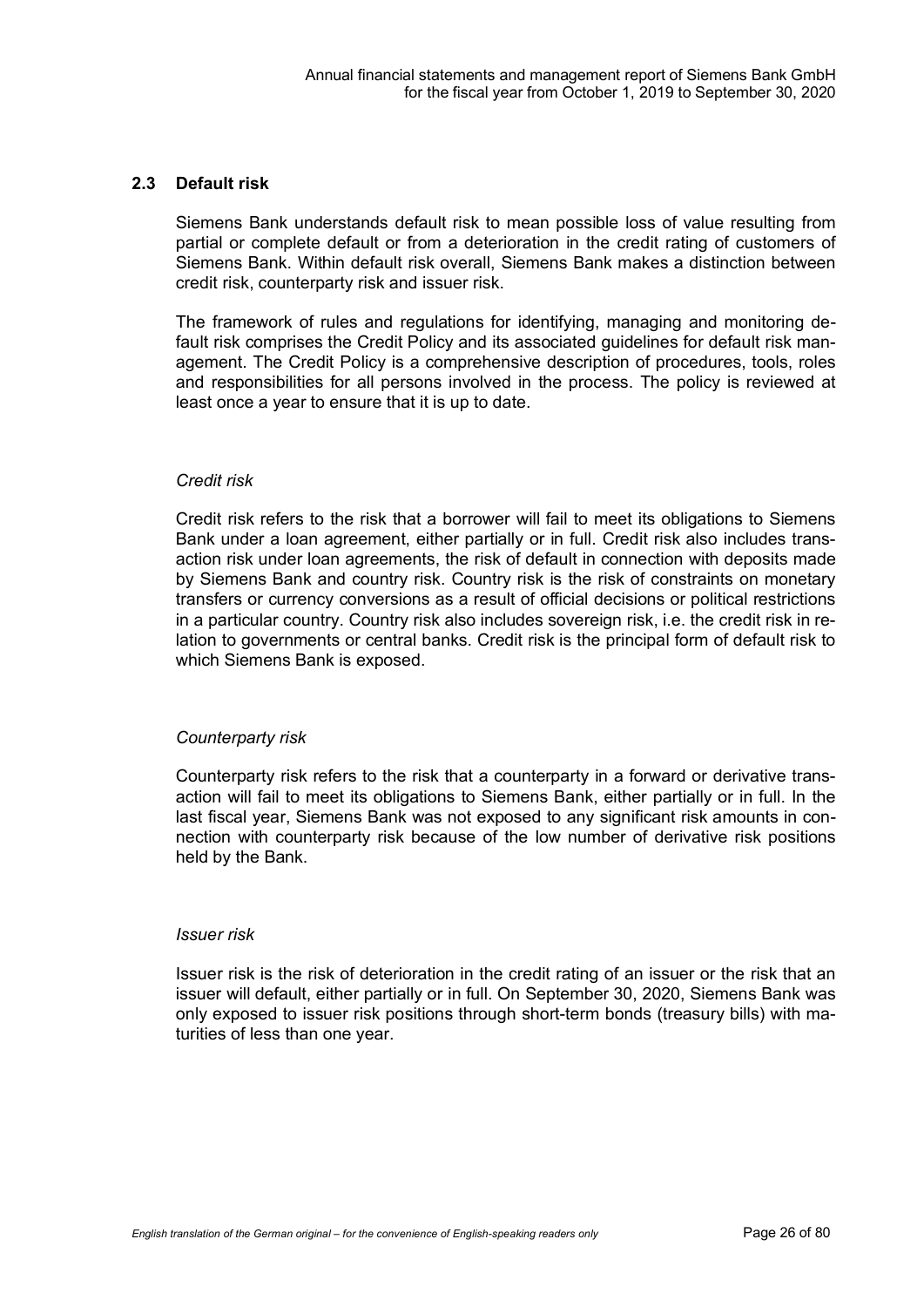### 2.3.1 Risk classification

The classification of risk and the associated credit rating for Siemens Bank customers play a key role in the process for granting loans, assessing new business and determining the internal risk capital requirement. Siemens Bank has a number of rating procedures at its disposal for determining customer credit ratings. The rating procedures are based on the attributes of the different customer groups and on specific product features; for example, there are separate criteria for determining ratings in connection with project finance entities. Rating procedures are based on statistically validated models and are optimized on an ongoing basis. Regular backtesting forms the core of this optimization process in order to ensure that the Bank achieves the best possible level of forecast quality and discriminatory power within its rating procedures.

Siemens Bank has defined ten rating classes to enable it to achieve a meaningful differentiation between credit ratings. There are up to three further subclasses within each rating class (e.g., 3+, 3, 3-). This system therefore consists of a total of 19 different credit rating categories overall. The rating categories can be reconciled with external credit ratings using a conversion table. If credit ratings are available from an external provider in any particular instance, these external ratings can be used as an input for a credit rating procedure. All external credit ratings used by the Bank in its risk classification procedures are obtained exclusively from S&P, Fitch or Moody's. Even if an external credit rating is used, Siemens Bank still carries out a credit rating analysis using its own knowledge and information. Credit rating classes 1 to 7 are used for unproblematic customers.

If a borrower is classified with a credit rating of 8+ or worse, the borrower concerned is made subject to intensified obligor management. Intensified obligor management may also take place without a downgrade to a rating of 8+ or worse if other criteria for intensified obligor management are met – e.g., a request by the customer for loan restructuring or a high probability of imminent default. If a borrower is classified with a credit rating of 9 or worse, the borrower concerned is transferred to the problem obligor management unit. Rating category 9 covers all borrowers who are subject to loan restructuring; category 10 comprises all borrowers already in default and in the process of winding-up.

The risk classification process also always takes into account the country risk associated with a borrower. The credit rating for a borrower must always be considered in relation to the rating for the borrower's country and is generally subject to an upper limit based on the country risk.

A borrower's credit rating is reviewed at least once a year on the basis of the latest available information. Credit ratings are reviewed immediately if there are changes in specific borrower circumstances or significant changes in the economic environment.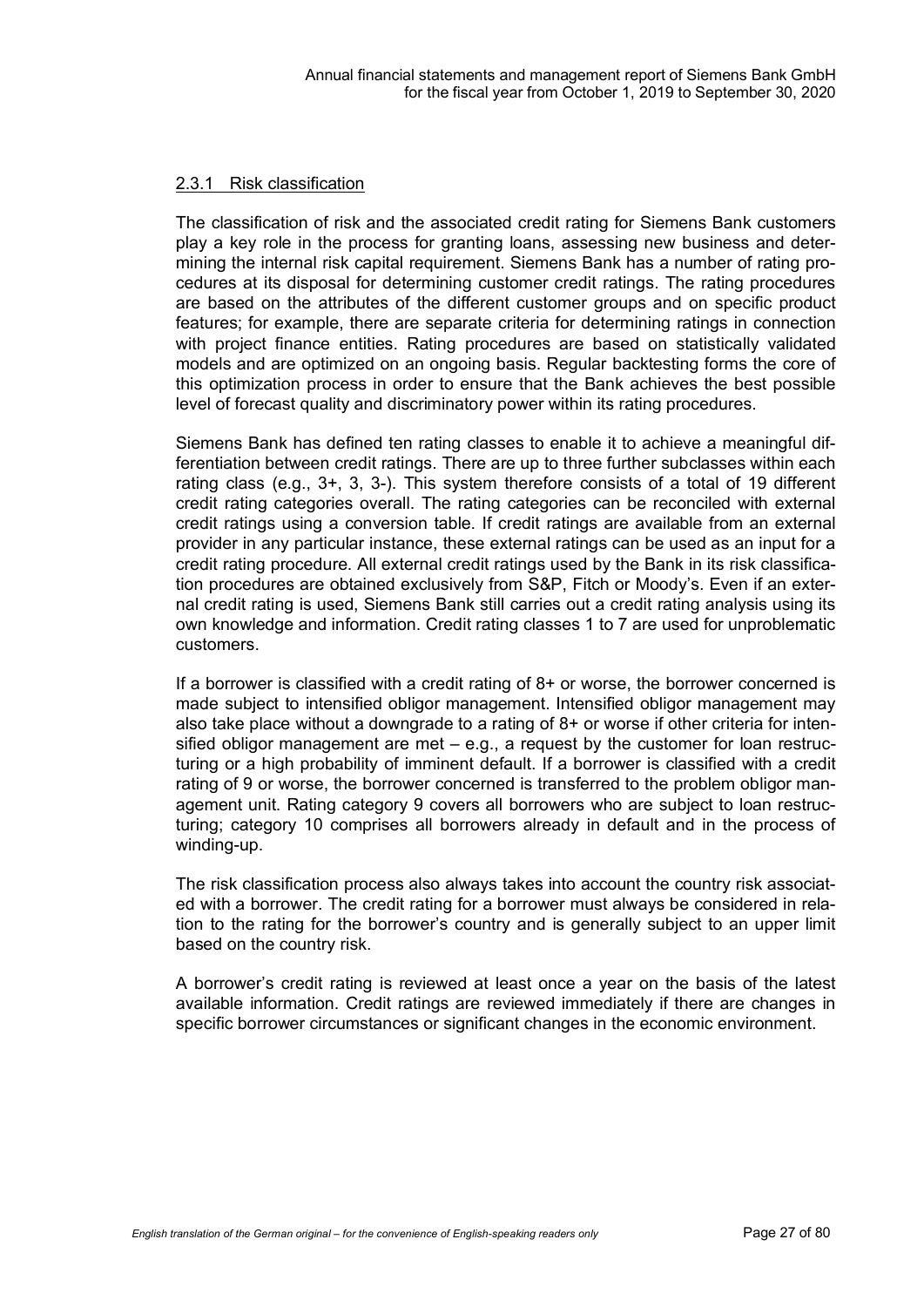### 2.3.2 Portfolio management and modeling

The lending portfolio is managed using an integrated approach comprising management of expected and unexpected losses, procedures for early detection of risk, stresstesting procedures and a comprehensive assessment approach of new business.

### *Expected loss*

To determine the expected loss, the Bank forecasts the average loss it expects based on the current credit rating and the current expected recovery rate for each and every borrower. The expected loss is a key figure in portfolio analysis and a key input variable for pricing new business. When determining risk as part of the portfolio analysis, the expected loss is calculated for a period of one year; the maturity of the exposure is used for the purpose of pricing new business.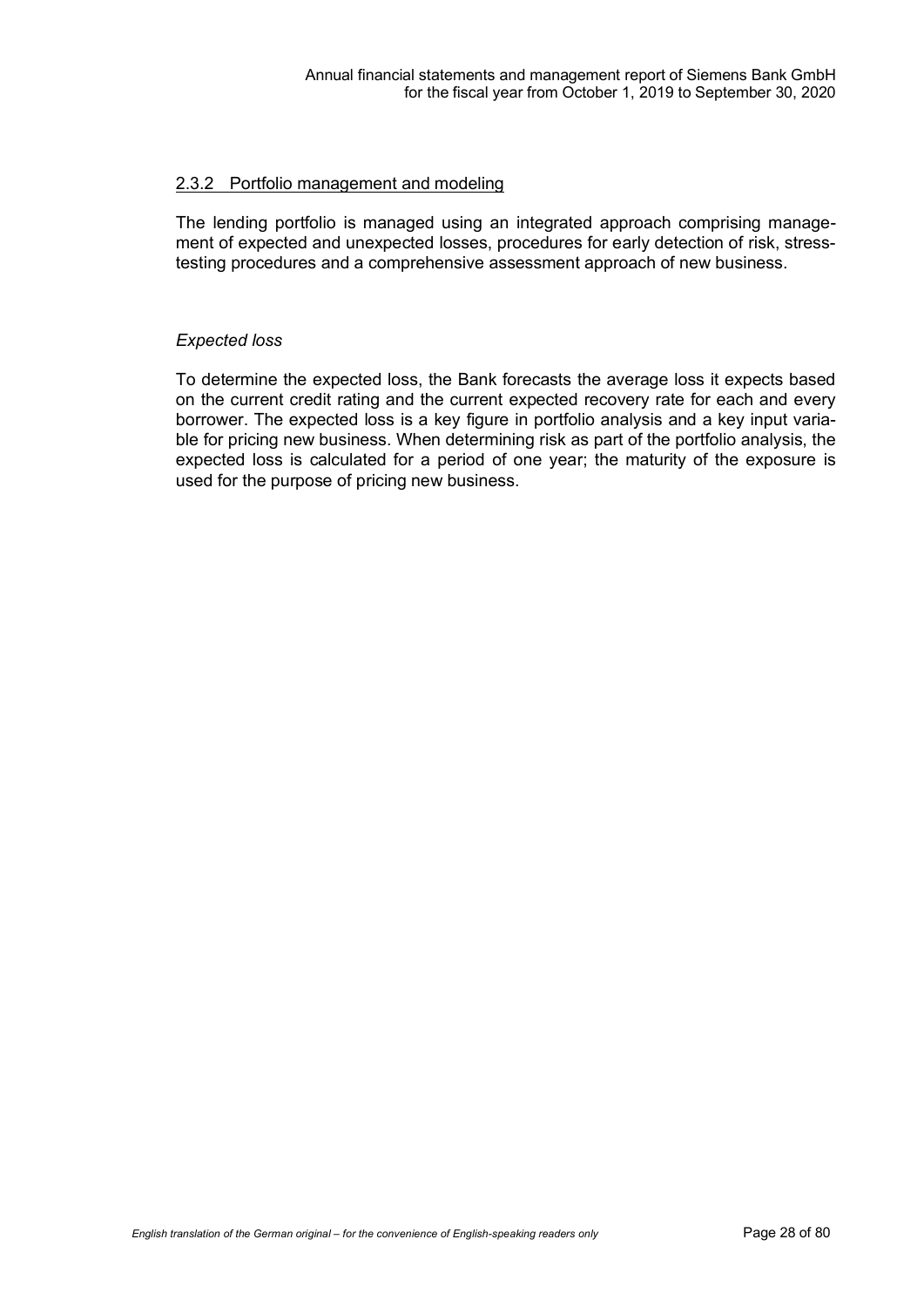### *Unexpected loss*

A credit-value-at-risk approach is used to analyze lending portfolio risk and to determine the economic capital requirement. The credit value at risk serves to quantify an unexpected loss and is a key risk variable in portfolio modeling. In this calculation, Siemens Bank uses a risk horizon of one year and a confidence level of 99.95%. The confidence level is derived from Siemens Bank's target rating of A/A-. Credit risk modeling at the portfolio level uses a simulation-based asset-value model. The asset-value model simulates the probability of default of the borrower using the borrower's return on company value. To determine the return on company value, Siemens Bank uses a multifactor model comprising both macroeconomic and borrower-specific factors. Customers with similar economic characteristics are aggregated into risk units in order to calculate the unexpected loss. The stronger the correlation between a risk unit and macroeconomic factors, the greater the fluctuation in this unit's probability of default in the event of changes in the macroeconomic factors. The fluctuation in the macroeconomic and the borrower-specific variables, and therefore the probability of default, is simulated using a Monte Carlo approach. A loss distribution for the lending portfolio is generated from the resulting changes in the probability of default. In addition to the correlations of the risk units, another key input variable for the Monte Carlo simulation is the probability of a credit rating migration. To obtain this data, the Bank draws up a table based on historical credit rating migrations. At each stage in the Monte Carlo simulation, the table provides the probability of migration to a better or worse rating category for each risk unit. The simulated loss distribution takes into account not only losses due to a migration to a default class, but also economic losses by a risk unit caused as a result of the deterioration in credit rating. The exposure for a risk unit comprises the loan amount paid out and any weighted amount related to open external credit lines. In addition to losses due to rating migration, the portfolio model also takes into consideration fluctuations of the recovery rate and asset recoveries. While negative recovery fluctuations lead to higher loss in the event of rating migration, asset recovery fluctuations lead to direct loss in market value. For customers with specific loan loss provisions, the exposure is reduced by the value of the specific loan loss provision. The credit value at risk and the risk contributions for the risk units are then derived from the loss distribution. In addition to the credit value at risk, the risk contributions from the largest portfolios and segments are also calculated in order to measure concentration risk.

#### *Country risk*

Country risk is measured by analyzing concentration risk for individual countries in terms of economic capital requirement and credit exposure. Country risk is limited both by preventive action in which exposure limits must be adhered to during the course of the credit process and by the ongoing analysis of concentration risk in individual countries.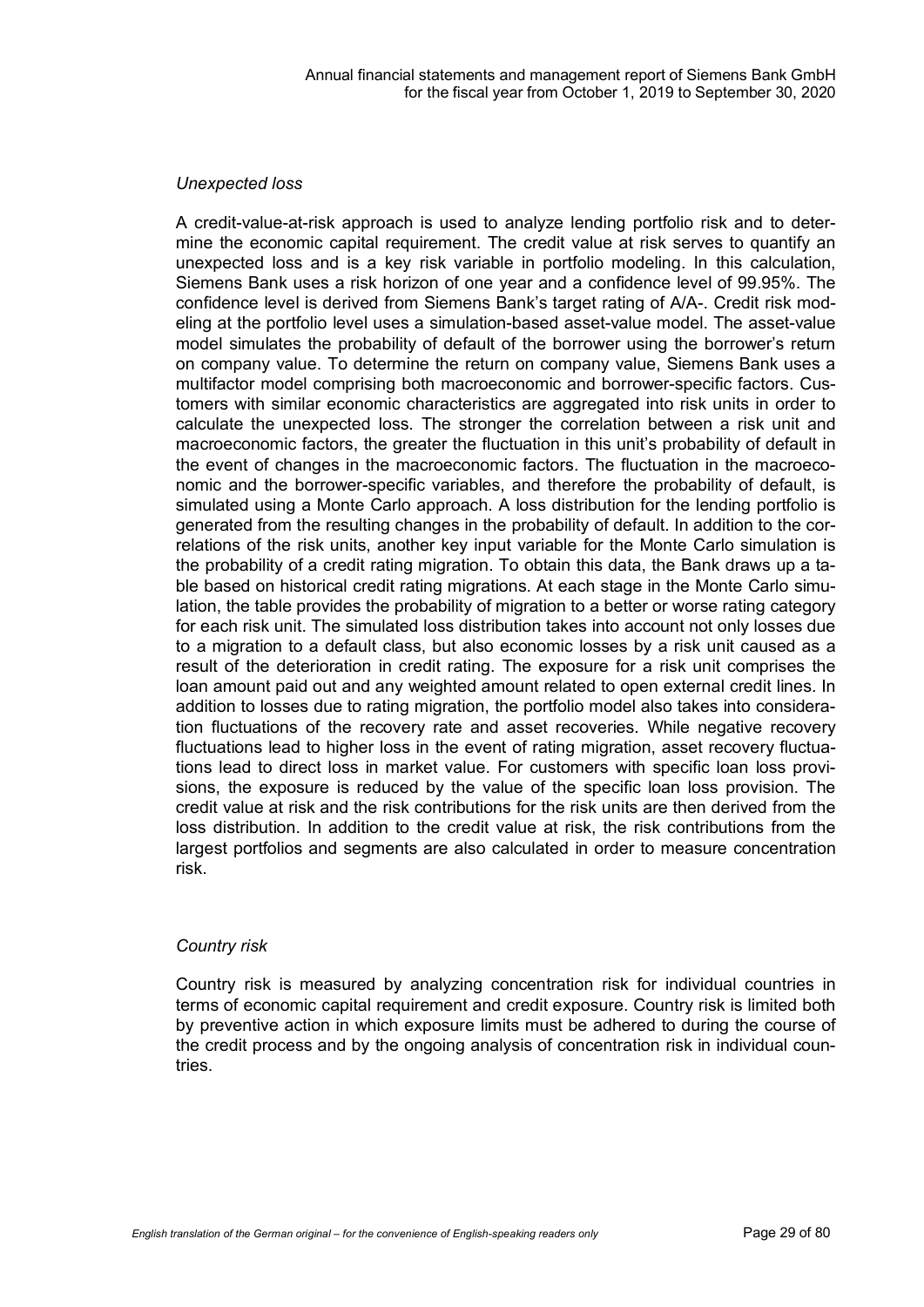#### *Backtesting*

Siemens Bank carries out monthly backtesting of the risk classification and probabilities of default as well as an analysis of rating migrations in order to ensure and refine the level of quality in its modeling of expected and unexpected loss (credit value at risk). In addition, other parameters used in determining risk are examined as part of an annual review of risk models and rating procedures. Backtesting of rating procedures in terms of discriminatory power and forecast quality takes place monthly. If there are any anomalies, the results are used as the basis for adjusting the structures and the methodology of the rating procedures.

### *Pricing*

As part of the credit process, new business is assessed using measurement methods and pricing tools. These methods and tools factor in funding costs, expected losses and tax effects as well as administrative expenses and the costs in connection with economic risk capital. All the essential aspects of risk and return are therefore taken into account in the assessment of new business. The parameterization of the pricing tool is based on the parameterization defined within the portfolio management process and thereby ensures consistency with the Bank's integrated risk-return management. Key figures determined from the pricing process are the EVA and the RoE based on the RoRaC of such new business.

#### *Early detection of risk*

The credit rating process at Siemens Bank is based on established reporting and monitoring processes, ensuring that credit ratings are up to date. Qualitative and quantitative information is regularly monitored, classified and promptly included in any credit rating assessment.

#### *Stress testing*

Lending-portfolio modeling and management using credit value at risk is complemented by targeted sensitivity analyses and stress tests. The stress tests and sensitivity analyses for credit risk are carried out regularly for the overall risk reporting as well as ad hoc. The purpose of sensitivity analyses is to consider individual risk factors in isolation. Stress tests, on the other hand, provide a holistic view for the purposes of assessing credit risk. By integrating stress testing into the analysis of internal capital adequacy, the Bank is able to identify any areas in which action is required. Inverse stress tests also play a specific role. Although these inverse tests do not form part of the analysis of internal capital adequacy, they nevertheless constitute important indicators in the early detection of risk and in the identification of possible risks to internal capital adequacy.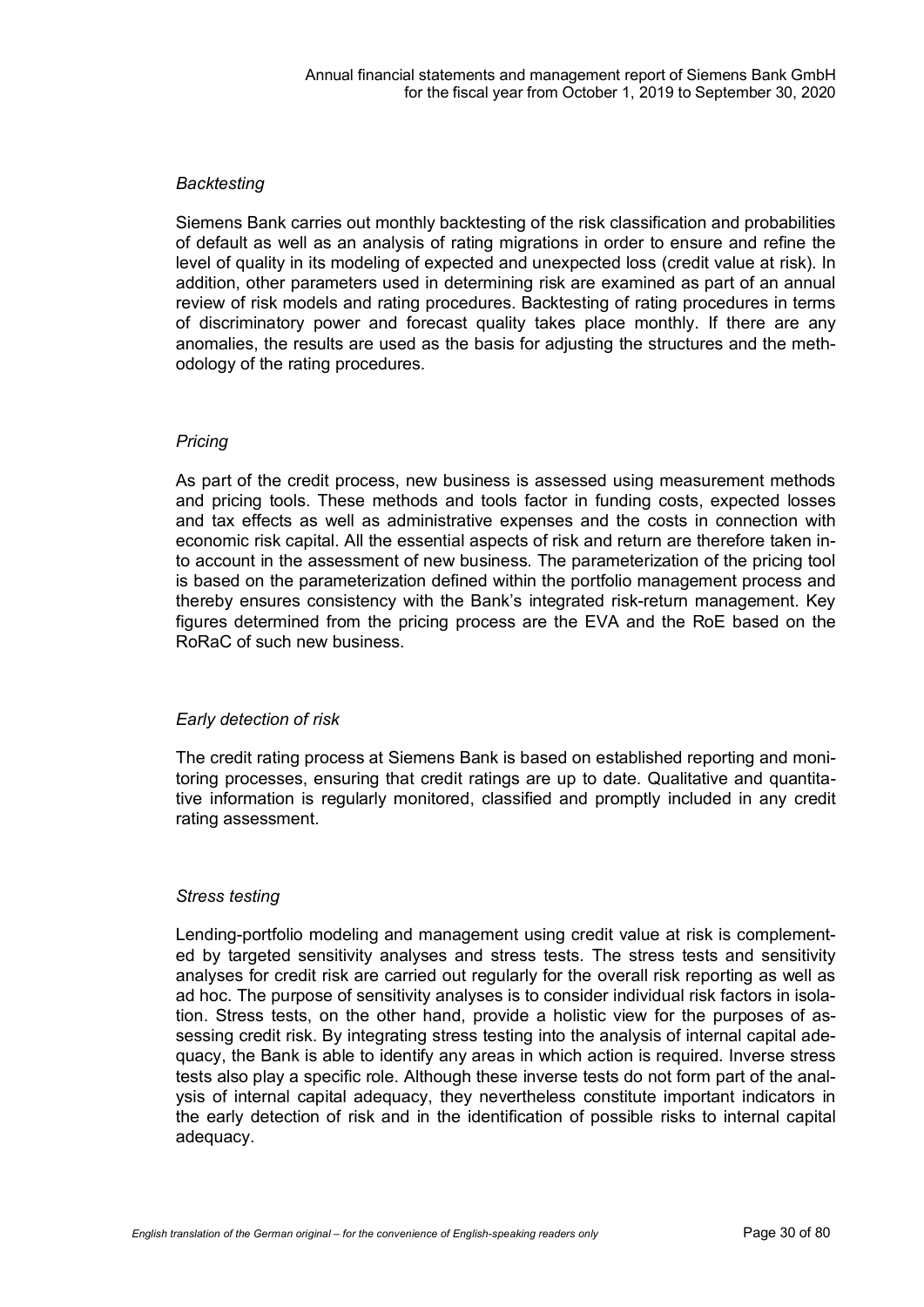The model scenarios used for the stress tests take into account both historical scenarios and the strategic direction currently being pursued by Siemens Bank. At the core of the scenarios is a macroeconomic approach that simulates the impact of a recession on the lending portfolio and the internal capital adequacy. Within the scenarios, Siemens Bank makes a distinction between a shallow, a moderate and a severe recession.

### 2.3.3 Risk mitigation techniques

The risk classification and the accompanying credit rating of the borrower form the basis for the credit decision and for the analysis of the expected and unexpected loss. The borrower's credit rating itself is determined independently of any individual transactions and, as a result, also independently of available collateral. However, collateral still represents an important component in assessing risk and calculating economic capital requirements in a lending transaction.

### *Types of collateral*

In its management of credit risk, Siemens Bank makes a distinction between two fundamental categories of collateral:

- $\circ$  The first category comprises assets in the form of financial or other collateral that the Bank can realize in the event of a default, thereby allowing the Bank to limit the incurred loss. This category includes, in particular, physical assets in the case of capital investment loans or project finance as well as cash collateral.
- o The second category comprises collateral in the form of guarantees furnished not by the borrower but by independent third parties, for example government export credit insurance.

#### *Collateral management*

Both categories of collateral form an integral part of credit risk management at Siemens Bank provided that such collateral meets internal requirements for collateral that can be accepted by the Bank. Specifically, collateral in the second category is only acceptable if the credit rating of the guarantor is better than the rating of the original borrower, the guarantee is directly legally enforceable, all documentary requirements are met and the guarantor is not an individual. In the case of syndicated loans, management of collateral may be transferred to another bank that is a member of the loan syndicate.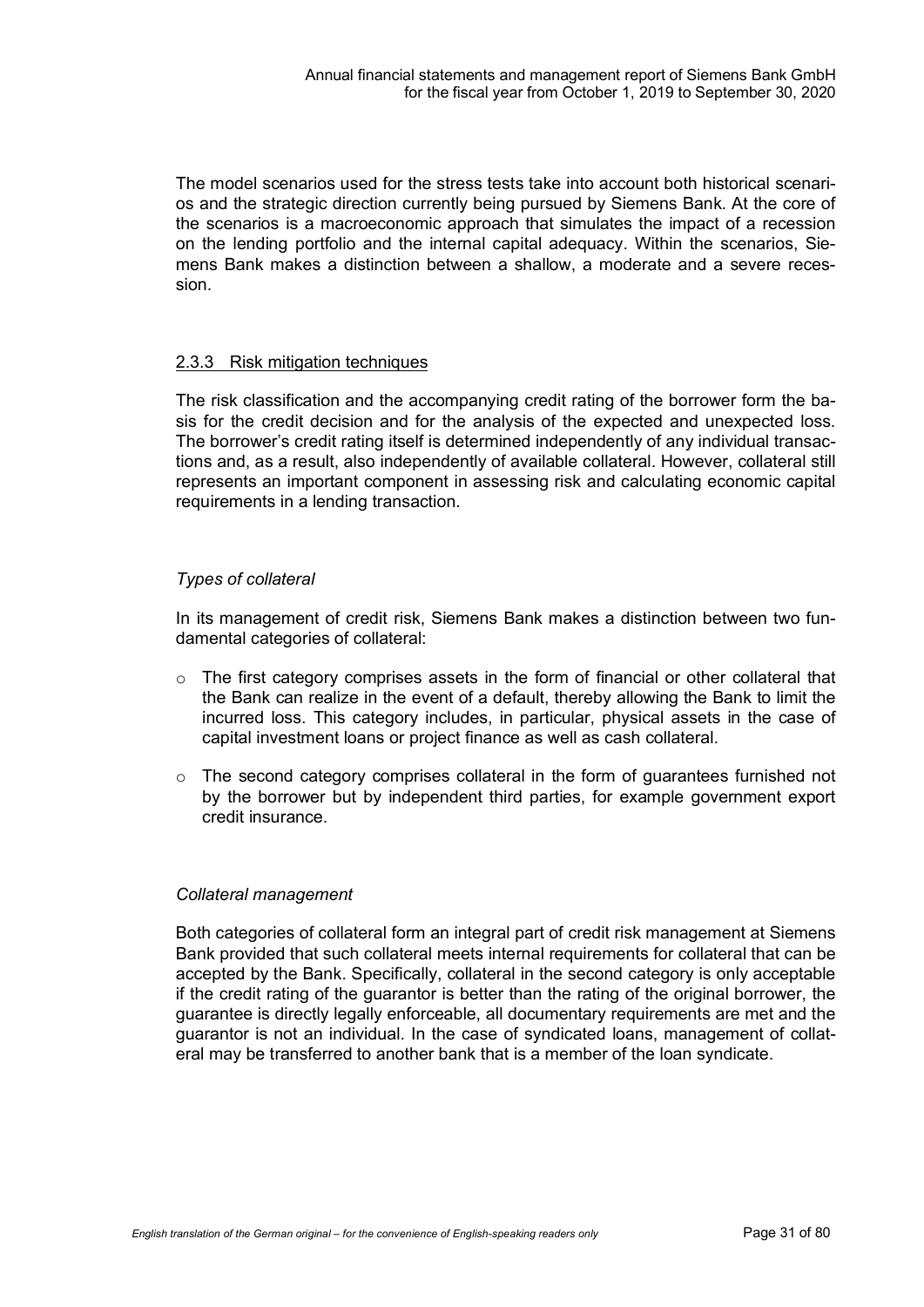Collateral in the first category results in a reduction in the expected and in the unexpected loss because the recovery rate for the transaction has been increased or because an asset recovery has been claimed. Collateral in the second category also leads to a reduction in the expected and unexpected loss in that the credit rating of the guarantor is also factored into the calculation.

### 2.3.4 Risk allowances

Siemens Bank recognizes individual allowances for loans classified as subject to problem obligor management. These allowances are intended to cover the expected loss after taking into account any expected proceeds from the realized collateral. Siemens Bank also recognizes general loan loss provisions to cover the latent credit risk in the portfolio of loans and advances. In doing so, loan loss provision rates based on the rating, the expected term and the internal estimate of loss ratios in the event of loss are applied to the unsecured exposure. The rating also factors in an assessment of country risk, with the result that any general loan loss provision recognized by the Bank also covers the assumed latent country risk. The assumptions that underlie the valuations are continuously monitored and validated.

As of September 30, 2020, Siemens Bank had total recognized specific and general loan loss provisions of €61.7 million (previous year: €39.5 million). The increase before provisions for general banking risks is the result of both higher specific and general loan loss provisions. Specific loan loss provisions include transaction-specific assessments of future cash flows, probabilities of default and expected loss rates, taking into account collateral and, where applicable, restructuring effects. The increased provisions for latent credit risks are attributable to the riskier market environment and changes in the rating structure of the portfolio.

#### 2.3.5 Analysis of the lending portfolio as of September 30, 2020

The required economic capital for default risk as of September 30, 2020, was €484.0 million. This capital requirement was contrasted by an allocated risk-taking potential of €700.0 million. The amount of capital required is largely determined by the lending portfolio volume, borrower credit ratings, collateralization and borrower industrial sectors and countries. The year-on-year increase in required risk capital is partly due to increased credit exposure and partly to the impact of the COVID-19 crisis. Furthermore, individual transactions also migrated to the category "high likelihood of default".

The lending portfolio focuses on project financing and corporate loans and is in line with Siemens Bank's business strategy.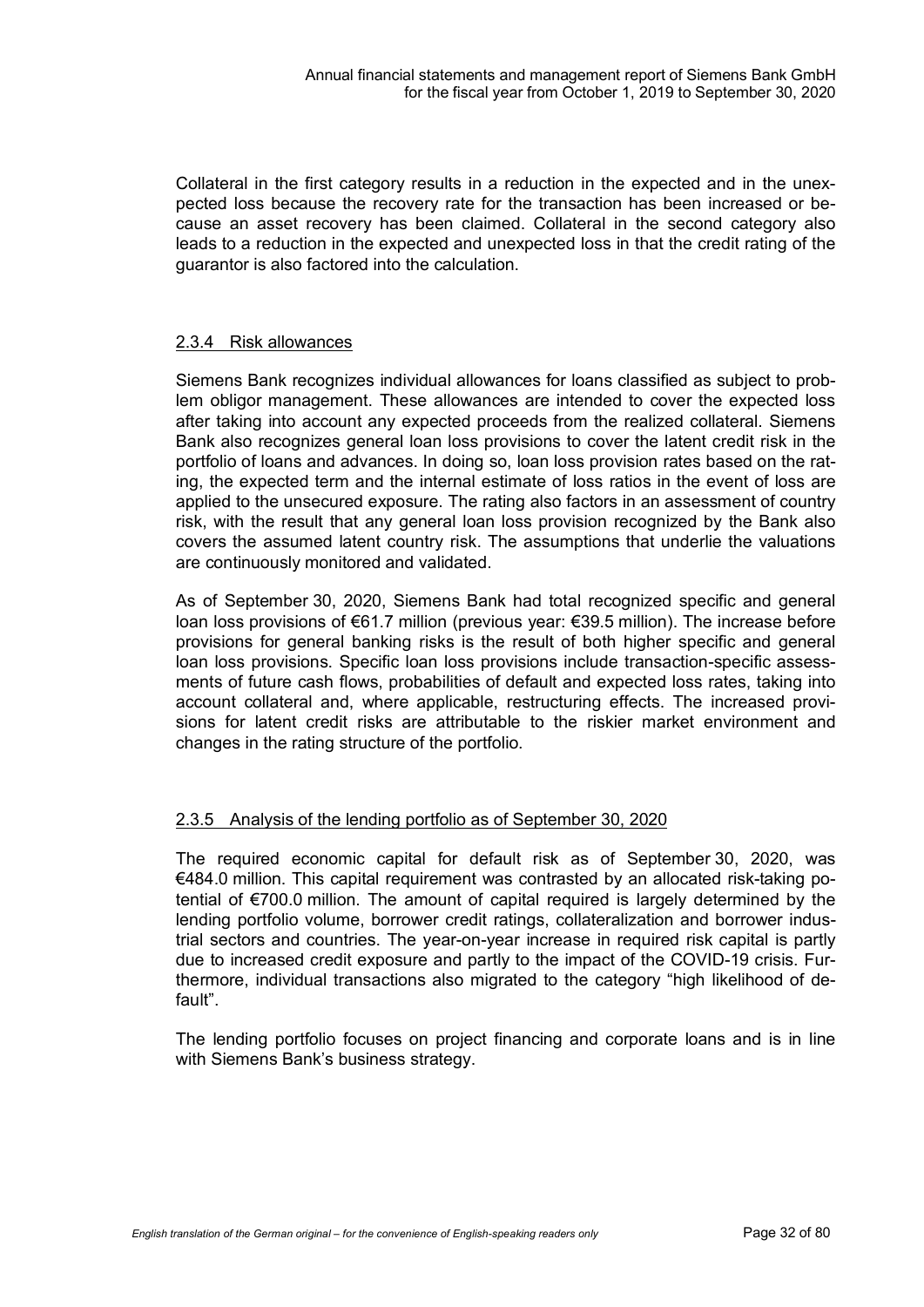As of September 30, 2020, the lending portfolio from lending business and the Treasury's investments as part of liquidity risk management and asset liability management (excluding short-term money market investments and treasury bills) had a nominal value of €7,257.0 million (previous year: €7,298.5 million), of which €6,675.8 million (previous year: €6,747.4 million) was attributable to project financing and corporate and €581.2 million (previous year: €551.1 million) to public-sector borrowers. The effects of COVID-19 have a stronger impact on corporate financing than on project financing or public-sector borrowers.

The main emphasis is on the energy, manufacturing and healthcare sectors. However, the effects of the COVID-19 pandemic are limited to a few industry segments, such as transportation, automotive or individual service activities. Project financing in the infrastructure sector, where the Bank is heavily involved, has so far proved to be largely resilient.

A breakdown of the Siemens Bank lending portfolio by credit rating as of September 30, 2020, is shown in the following table:

| $(\epsilon$ million)                               | 2020        | 2019        |
|----------------------------------------------------|-------------|-------------|
| Rating category                                    | Outstanding | Outstanding |
| Investment grade                                   | 2.589.5     | 2,726.2     |
| Non-investment grade                               | 4.667.5     | 4.572.3     |
| of which exposures with high likelihood of default | 122.4       | 13.6        |
| of which defaulted exposures                       | 23.8        | 17.5        |
| Total                                              | 7.257.0     | 7.298.5     |

#### **Figure 8: Lending portfolio by rating category**

As of September 30, 2020, the investment-grade exposure (rating 1 through rating 5+) totaled €2,589.5 million (previous year: €2,726.2 million) and the non-investment-grade exposure (rating 5- through rating 10) totaled €4,667.5 million (previous year: €4,572.3 million). There was a total of €122.4 million of credit exposure with a high likelihood of default (rating 9) as of September 30, 2020 (previous year: €13.6 million). Exposure to default in the lending portfolio (rating 10) was €23.8 million (previous year: €17.5 million). Non-collateralized loans are in general only granted to customers with an investment-grade rating. The increase in credit exposure with a high likelihood of default is partly due to the COVID-19 pandemic.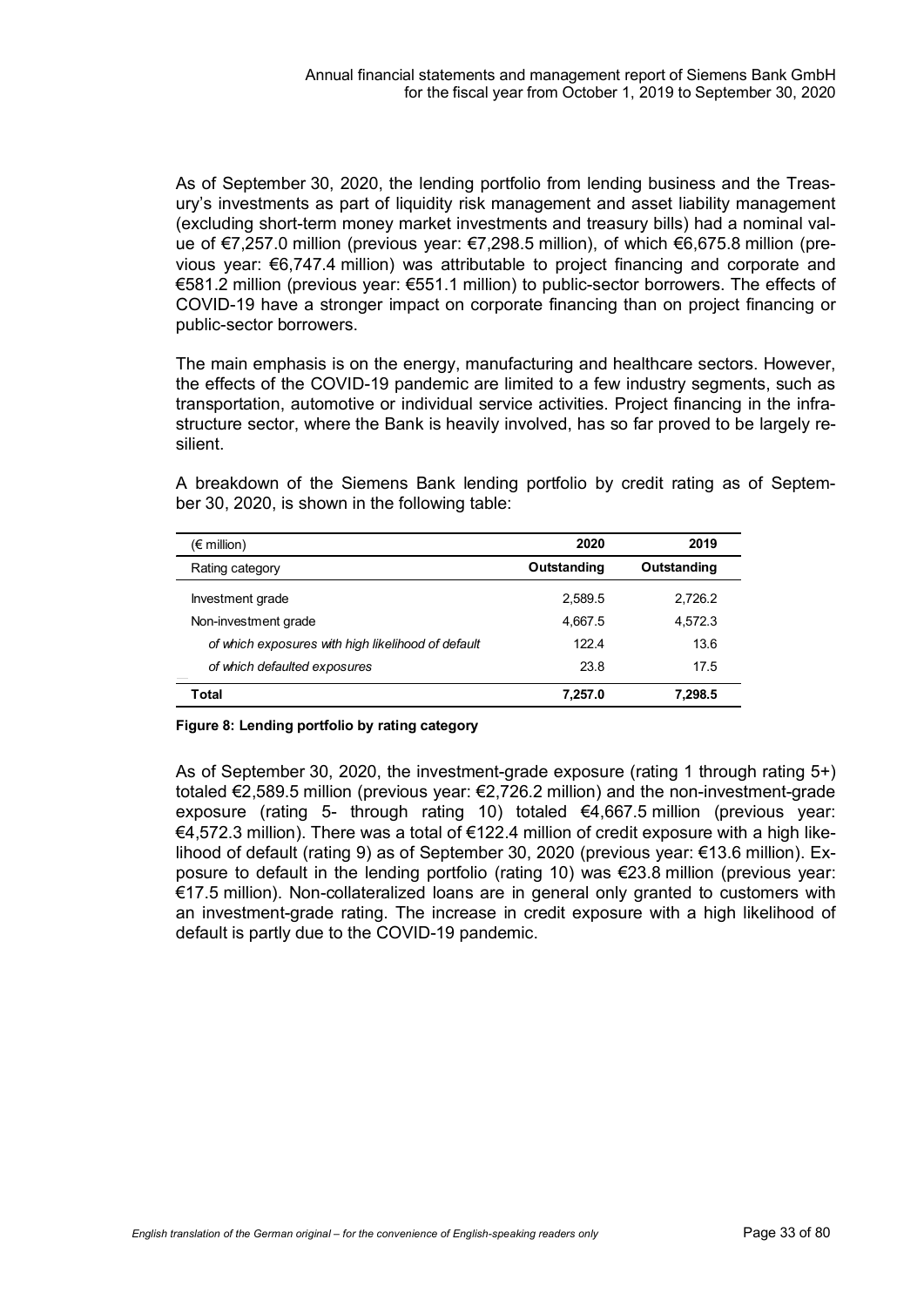The breakdown of the lending portfolio by geographical area (based on the country of risk) as of September 30, 2020 highlights the Bank's business strategy of focusing on customers in Europe, Asia and Australia.

| $(\epsilon$ million)       | 2020        | 2019        |
|----------------------------|-------------|-------------|
|                            | Outstanding | Outstanding |
| EU excluding the eurozone  | 1,848.8     | 1,801.0     |
| Eurozone excluding Germany | 1,367.8     | 1,298.4     |
| Asia                       | 1,303.9     | 1,219.8     |
| Germany                    | 1,125.0     | 1,197.4     |
| Australia/Oceania          | 679.9       | 750.5       |
| Europe excluding the EU    | 628.5       | 732.3       |
| America                    | 225.1       | 211.5       |
| Africa                     | 77.9        | 87.5        |
| <b>Total</b>               | 7,257.0     | 7,298.5     |

**Figure 9: Breakdown of lending portfolio by geographical area**

Country group "EU without eurozone" is mainly attributable to the United Kingdom.

#### **2.4 Liquidity risk**

Siemens Bank only takes on liquidity risk to the extent that this is necessary to implement its business strategy. The Bank is only permitted to take on funding risk within tightly defined limits.

The framework of rules and regulations for identifying, managing and monitoring liquidity and market risk comprises the Asset Liability Management Policy (ALM Policy) and its associated guidelines. The ALM Policy is a comprehensive description of procedures, tools, roles and responsibilities for all persons involved in the process. The policy is reviewed at least once a year to ensure that it is up to date.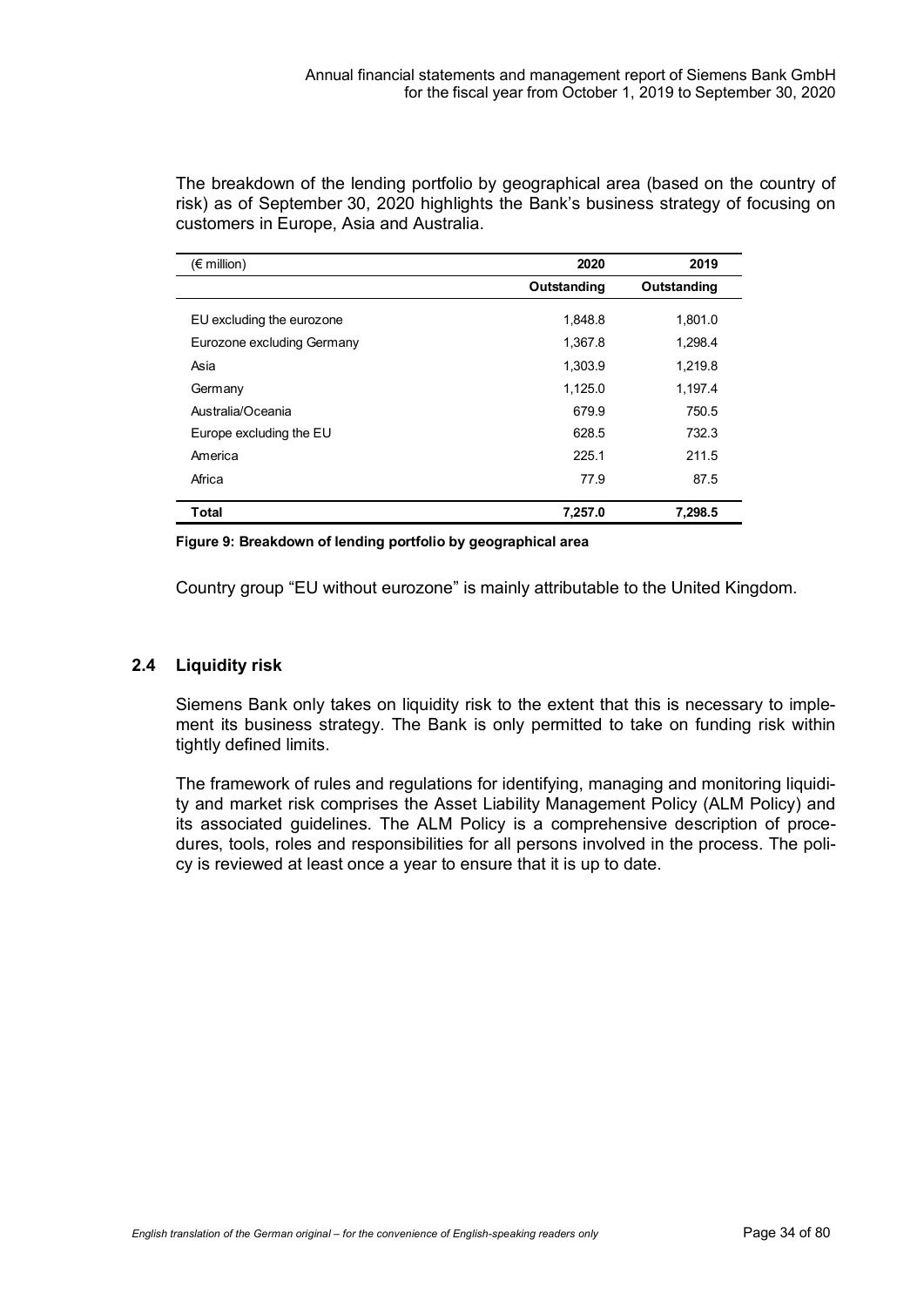#### 2.4.1 Risk management

#### *Liquidity risk (in the sense of risk of insolvency)*

Liquidity risk (in the sense of risk of insolvency) is the risk that Siemens Bank will not be able to meet its payment obligations (in euros or in a foreign currency) on time or in full. Siemens Bank uses a detailed, multicurrency liquidity gap profile to manage liquidity risk. In this profile, the balances of all deterministic, optional and modeled cash flows are reported on a daily basis. A subsequent gap analysis for the individual time brackets then ensures that any emerging liquidity shortfall is detected at an early stage and that Siemens Bank can meet its payment obligations at all times. In a procedure similar to that used for the multicurrency liquidity gap profile in euros, individual liquidity gap profiles are generated and analyzed daily for each key currency.

In order to ensure that liquidity is maintained during the course of the day, the latest account balances are continuously monitored.

If a liquidity shortfall arises nevertheless, Siemens Bank has a liquidity contingency plan that defines communication channels and a comprehensive range of contingency measures.

Monitoring and measurement of the liquidity coverage ratio and the minimum liquid assets (for the Singapore Branch) is integrated into daily liquidity management.

#### *Funding risk*

Funding risk is the risk that Siemens Bank will only be able to close gaps in its liquidity gap profile by obtaining funds at increased market interest rates. The maximum present value loss arising from changes in funding terms and conditions is calculated daily in the form of liquidity value at risk (LVaR) based on the net cash flows determined in a spread-sensitive liquidity gap profile.

#### *Prepayment risk*

Prepayment risk is the risk that, as a result of a premature repayment of a variable interest loan by the borrower, Siemens Bank must then pay prepayment compensation on the corresponding funding when it is terminated early. Because the loans are variable interest loans, only the changes in the funding spreads are relevant for the prepayment compensation calculation. For loans with fixed interest rates, market value compensation clauses are agreed upon. Prepayment risk arises therefore due to overestimation of the expected maturity of the credit business.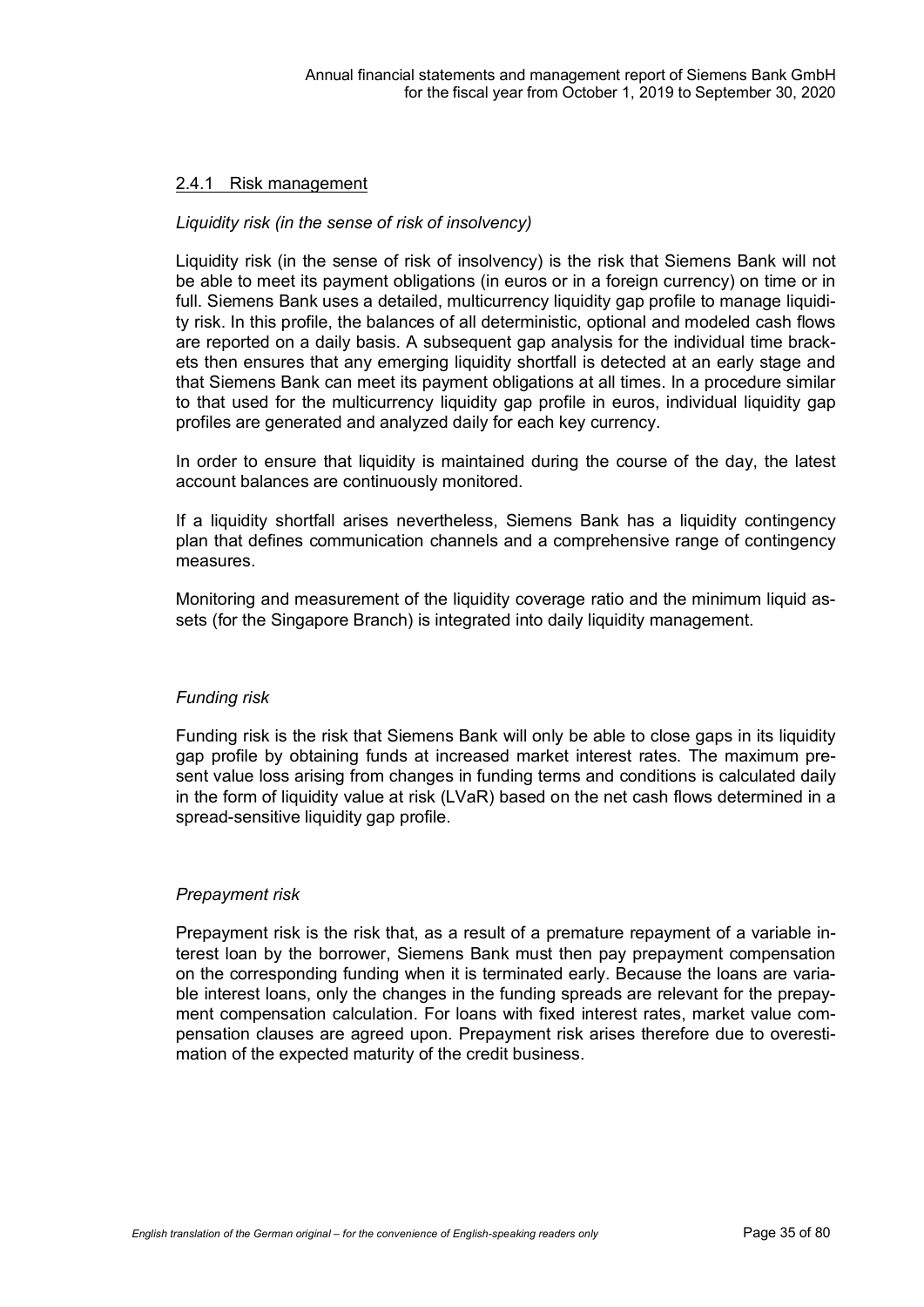#### *Limit structure*

Siemens Bank defines its liquidity risk tolerance over a period of twelve months and thereby limits the gaps determined in the liquidity gap profile. Liquidity risk controlling continuously monitors compliance with these limits. For the time period of up to one month, the limit is represented by a minimum liquidity buffer, which is always determined as a result of the stress tests for the liquidity risk and adjusted on a monthly basis. Limits in place for other time periods of up to one year are adjusted yearly and are based on the total asset volume. If a limit is exceeded, the ALM Committee has to be informed without delay and action has to be initiated to restore compliance with the limit.

Funding risk is managed through operational value-at-risk limits at a bank-wide level. Liquidity risk controlling continuously monitors compliance with these limits. If a limit is exceeded, the ALM Committee has to be informed without delay and action has to be initiated to restore compliance with the limit. The operational management is the responsibility of the Treasury department of Siemens Bank. Siemens Bank takes on funding positions that result in liquidity risk only within the framework of its asset-liability management. Derivatives are currently only allowed in order to reduce risk and not as a means of creating new funding risk positions.

Operationally meaningful management of prepayment risk is not possible through a limit structure because this would create incentives to increase the risk from maturity transformation. Therefore, prepayment risks are preemptively minimized as far as possible through the management of the expected maturity of the underlying transactions.

# 2.4.2 Modeling

#### *Modeling*

In order to ensure the liquidity gap profile is a full and complete presentation of the current liquidity position, Siemens Bank includes optional and modeled cash flows as well as deterministic cash flows in the profile. These optional and modeled cash flows include, for example, outstanding project finance drawings, committed but undrawn lines of credit, the notified lending and deposit business, possible drawings from the guarantee exposure as well as possible and imminent losses in the lending portfolio. The assumptions made allow Siemens Bank to draw up a complete, risk-adjusted and comprehensive presentation of its liquidity position.

Siemens Bank uses an internal liquidity-value-at-risk model (LVaR) to measure funding risk. Economic capital is determined by calculating the value at risk with a confidence level of 99.95% and a risk horizon of one year. Operational value-at-risk limits are then derived from this calculation. If the operational value-at-risk limits are determined and monitored using a different confidence level or risk horizon, the Bank ensures that there is always reconciliation to internal capital adequacy.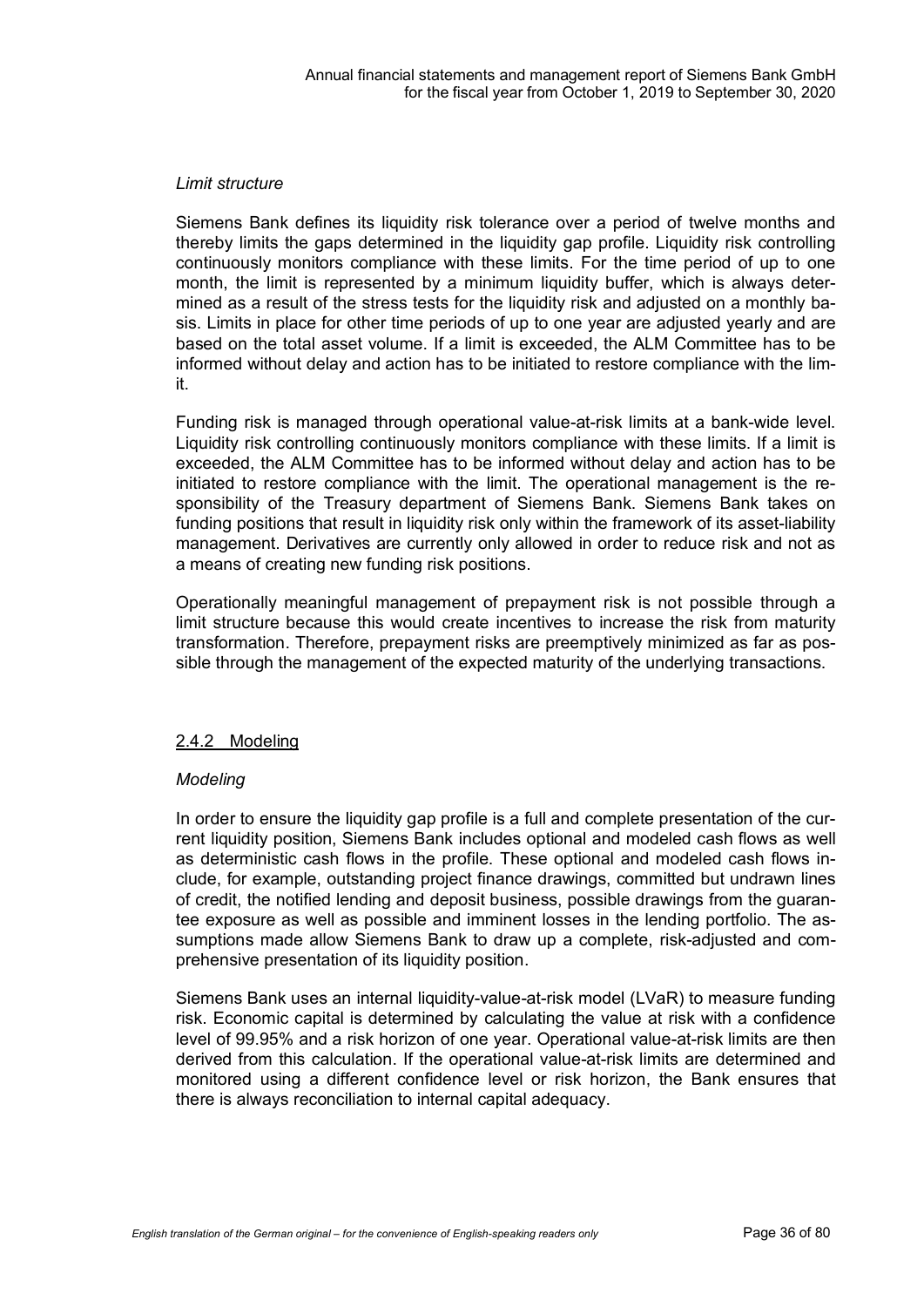Prepayment risk is modeled through a stress case and calculated monthly. The stress case assumes that all transactions from the lending business are prepaid on the reporting date, and the resulting costs are included in the internal capital adequacy assessment.

## *Liquidity buffer*

For unexpected liquidity shortfalls, Siemens Bank holds a buffer consisting of highquality, liquid assets eligible for use as central bank collateral as well as cash. A core component of this strategy is Siemens Bank's participation in Deutsche Bundesbank's loan submission program KEV (Krediteinreichungsverfahren). The minimum reserve at Deutsche Bundesbank is not included in the buffer. To ensure compliance with the liquidity coverage ratio and with the minimum liquid assets (for the Singapore Branch), Siemens Bank has a portfolio of highly liquid assets.

## *Stress testing*

Siemens Bank has defined hypothetical stress test scenarios for liquidity risk. These scenarios include both market and institution-specific liquidity risks. In addition, the Bank also regularly analyzes a combined scenario. The results of the stress test scenarios always determine the minimum level of the required liquidity buffer. The results of the stress tests are reported in the overall risk report and to the ALM Committee in the monthly market and liquidity risk report.

The funding risk stress case is calculated with the assumption of increasing volatilities of the funding spreads as well as through a simulated reduction in available liquidity.

## *Backtesting*

The modeling assumptions regarding future cash flows included in the liquidity gap profile and the assumptions used in the calculation of the LVaR are regularly validated by risk controlling.

Risk controlling also reviews the defined stress test scenarios.

The early warning indicators defined to highlight a liquidity shortfall are validated on a regular basis – but, in any case, at least once a year – to ensure that they are up to date and complete. On a similar cycle, liquidity risk controlling reviews the action specified in the event of a liquidity shortfall to assess whether this action is effective and can be implemented within the required period of time.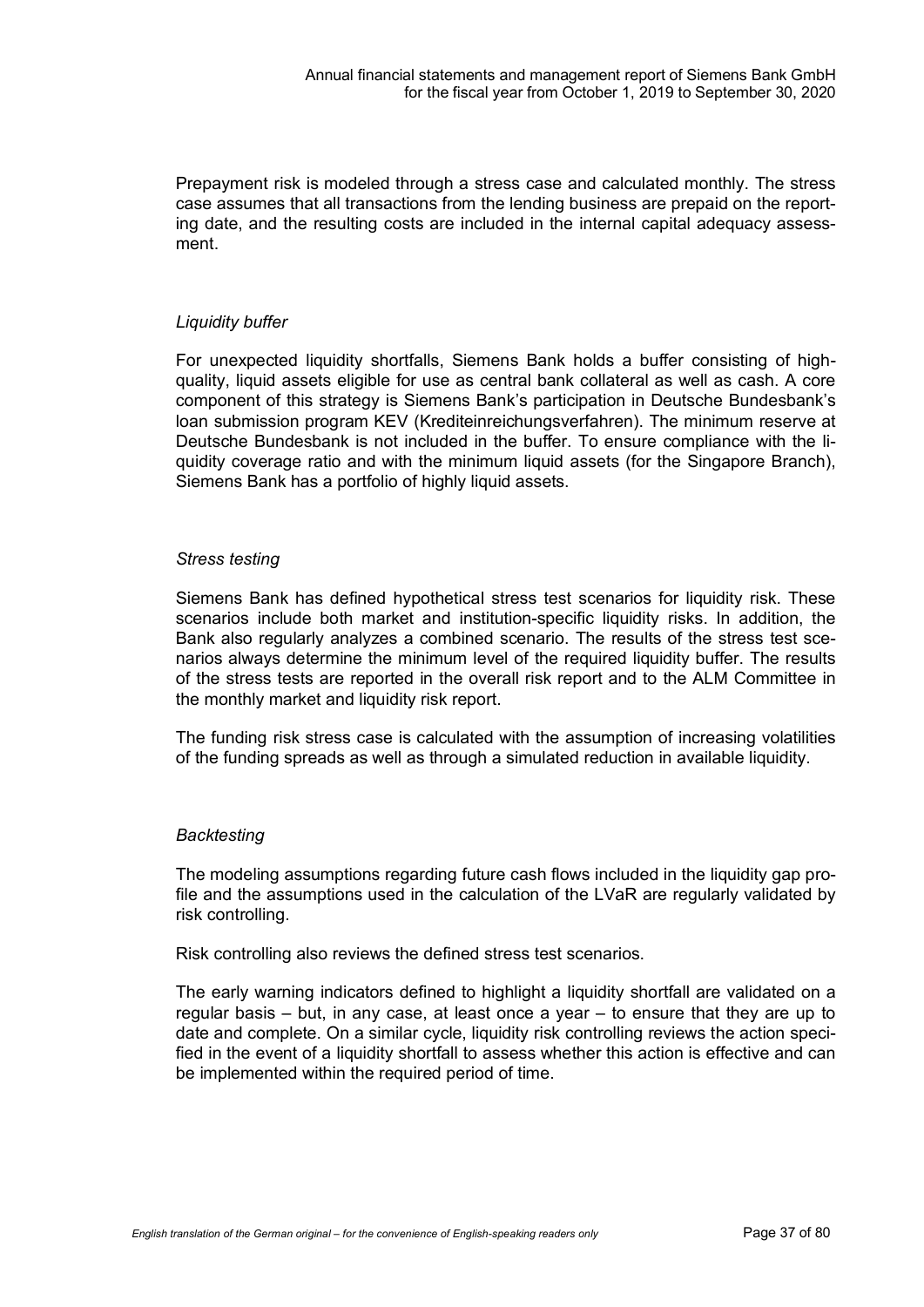## 2.4.3 Liquidity analysis as of September 30, 2020

The liquidity gap profile comprising deterministic, optional and modeled cash flows shows negative cumulative cash flows in 1.25-year to 5-year time brackets as of September 30, 2020. All cumulative cash flows up to 12 months are positive. All operative liquidity limits, including funding limits, were being complied with at all times. In order to monitor the limits, optional and modeled cash flows are included in these figures and are already adjusted for risk. Siemens Bank maintains a liquidity buffer of assets eligible as collateral with central banks and deposits with central banks. As of September 30, 2020, this buffer amounted to €961.2 million (previous year: €912.0 million). There were no effects of the COVID-19 pandemic on liquidity risk in the sense of a risk of insolvency in the past fiscal year.

Within strict limits, deposits are also used for funding the lending business. Given the largely maturity-matched funding of the lending business, Siemens Bank had, as of September 30, 2020, a liquidity value at risk of €29.3 million (previous year: €21.5 million) with a confidence level of 99.95 % and a risk horizon of one year because of the negative cumulative cash flows in the medium to long-term liquidity structure. This capital requirement was contrasted by an allocated risk-taking potential of €60.0 million. With regard to funding risk, the second half of the past fiscal year saw increased utilization of the allocated risk-taking potential as a result of short-term increases in funding costs. This is mainly due to market fluctuations resulting from the COVID-19 pandemic. The allocated risk-taking potential was therefore increased from €30.0 million to €60.0 million in the course of the fiscal year. However, both funding costs and risk returned to normal at the end of the fiscal year, and the utilization of risktaking potential is only slightly higher than at the end of the previous fiscal year.

There were no accounting losses during the fiscal year arising from prepayment risks.

## **2.5 Market risk**

Siemens Bank understands market risk as possible loss of value resulting from fluctuations in market prices and from volatility in financial instruments.

Siemens Bank does not have a trading book. Currently, the Bank's business and risk strategy only allows it to enter into trading deals for the purpose of mitigating risk. To the greatest possible extent, Siemens Bank therefore avoids market risk positions and only enters into such transactions within tightly specified limits. Currently, market risk at Siemens Bank comprises interest-rate risk and currency risk.

Market liquidity risk is managed in an integrated approach in conjunction with the management of market risk because Siemens Bank is only exposed to market liquidity risk as a result of ordinary interest-rate and currency derivatives that it enters into to reduce the risk arising from open risk positions.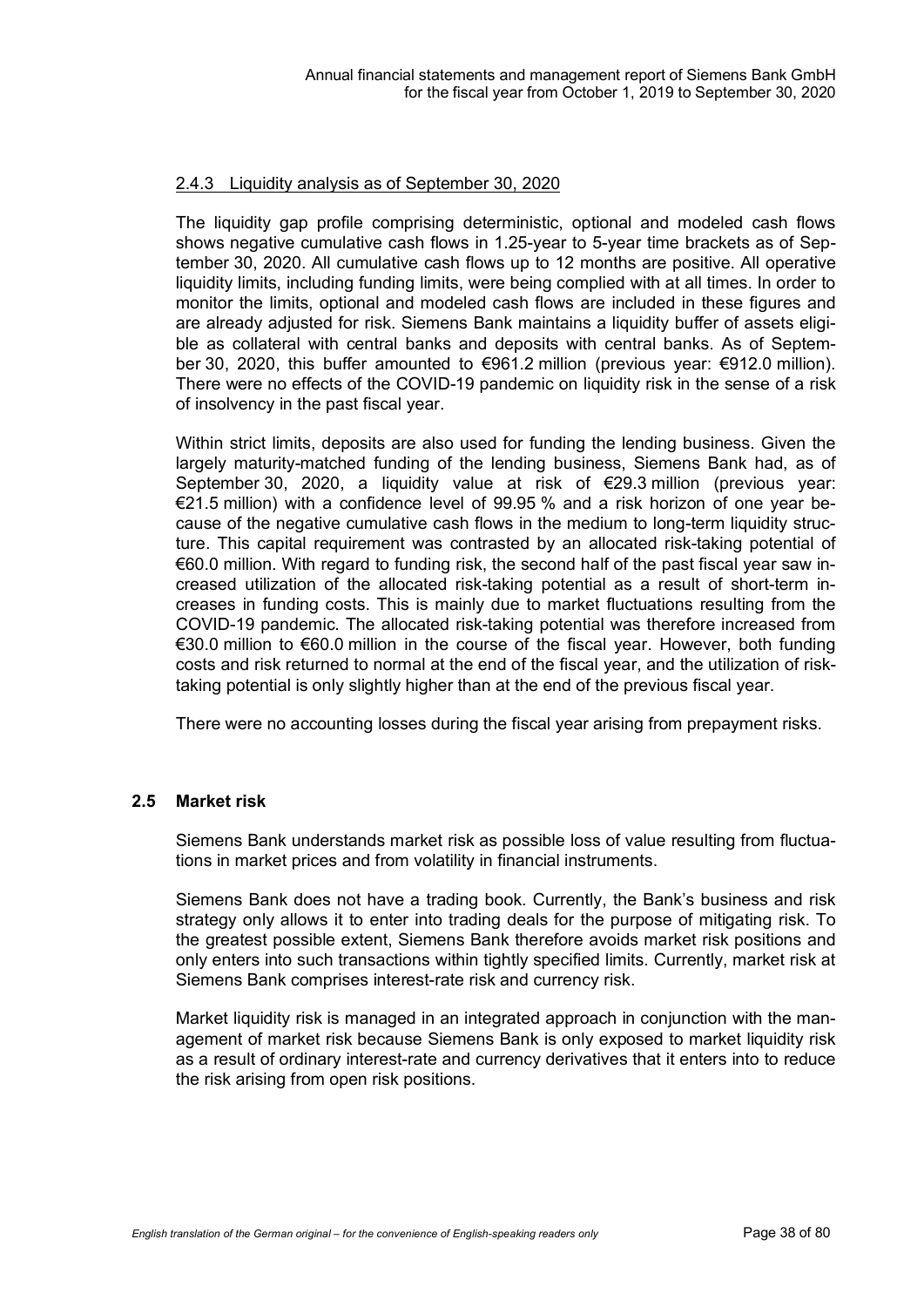## 2.5.1 Risk management

The Asset Liability Management Committee (ALM Committee) at Siemens Bank is responsible for asset-liability management and therefore also for the management of market risk. In particular, the ALM Committee specifies the operational limits for the management of market risk based on the risk-taking potential allocated in the internal capital adequacy concept.

Responsibility for operational management within the system of limits specified by the ALM Committee lies with the Siemens Bank Treasury function. Siemens Bank takes on market risk positions solely in the context of its asset-liability management. Currently, the Bank may only enter into derivatives in order to reduce risk and not to take on new market risk positions.

Risk positions are monitored daily by market risk controlling. These activities include both the monitoring of compliance with operational limits and an analysis of the financial profit-and-loss account on a daily basis. If a limit is exceeded, the ALM Committee has to be informed without delay and action has to be initiated to restore compliance with the limit

## 2.5.2 Modeling

## *Risk model*

Siemens Bank uses a value-at-risk model, based on a variance/covariance method, to measure market risk. Economic capital is determined by calculating the value at risk with a confidence level of 99.95 % and a risk horizon of one year. Operational value-atrisk limits are then derived from this calculation. If the operational value-at-risk limits are determined and monitored using a different confidence level or risk horizon, the Bank ensures that there is always reconciliation to internal capital adequacy.

In addition to measuring present value market risk, Siemens Bank also calculates a monthly value-at-risk to measure net interest income (NII) in accordance with the European Banking Authority (EBA) guidelines for managing interest rate risk in the banking book (IRRBB). This NII value-at-risk is integrated into Siemens Bank's quarterly internal capital adequacy assessment.

## *Backtesting*

The one-day value at risk is backtested in order to ensure the quality of the forecast produced by the value-at-risk model. The change in value in the underlying positions (hypothetical income statement) is compared with the calculated value at risk. If the hypothetical income statement exceeds the calculated value at risk more than seven times within a year, Siemens Bank makes adjustments to the modeling. This may involve either a general modification of the model or the introduction of a penalty factor.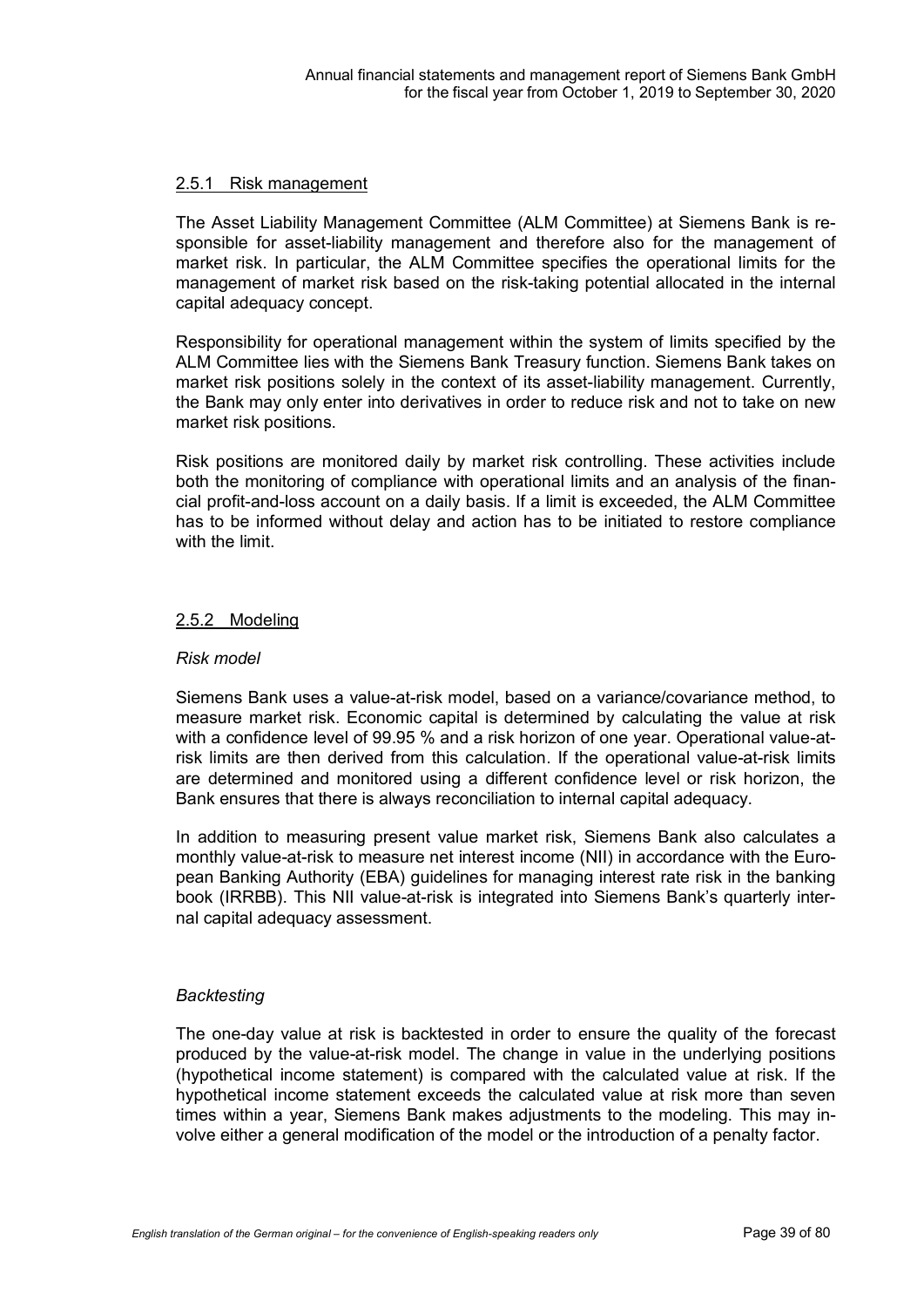## *Stress testing*

The measurement of market risk using value at risk is complemented by targeted sensitivity analyses and stress tests. These analyses and stress tests simulate extreme fluctuations in individual risk factors or particular crisis situations that are not possible to encompass in the value-at-risk measurement approach. The scenarios used in these analyses and tests are based on both hypothetical portfolio-specific scenarios and historical data relating to actual extreme fluctuations in risk factors. The integrated stress tests in the economic risk adequacy assessment use, in particular, light, moderate and severe recessions as the basis for the tests.

## 2.5.3 Market risk analysis as of September 30, 2020

As of September 30, 2020, the required economic capital for market risk was €5.3 million (previous year: €13.3 million). The decline in risk capital requirements compared with the previous year was caused mainly by more active ALM management. This capital requirement was contrasted by an allocated risk-taking potential of €40.0 million. In particular due to the COVID-19 pandemic, market volatility in interest rates and currencies increased temporarily. However, this did not result in any significant P&L effects or limit overruns, but the allocated risk-taking potential was increased from €20 million to €40 million in the course of the fiscal year. Market conditions largely returned to normal at the end of the year, and economic capital requirement at the end of the fiscal year was even significantly lower than the comparable figure for the previous year.

## **2.6 Operational risk**

Operational risk (OpRisk) is defined as the risk of losses resulting from inappropriate or failed processes or technical systems or inappropriate behavior or failures on the part of individuals or resulting from external events. This definition includes legal and reputational risk.

The framework of rules and regulations for identifying, managing and monitoring operational risk is provided by the OpRisk Policy. This policy is a comprehensive description of procedures, tools, roles and responsibilities for all persons involved in the process. The policy is reviewed at least once a year to ensure that it is up to date.

The organizational structure of OpRisk management comprises both central and decentral components. Basic responsibility for the management of operational risk lies at the decentral level with the relevant Siemens Bank departments and units. This management is coordinated by an OpRisk manager appointed by the Management Board. The OpRisk manager acts as a central point of contact for all matters concerning OpRisk management.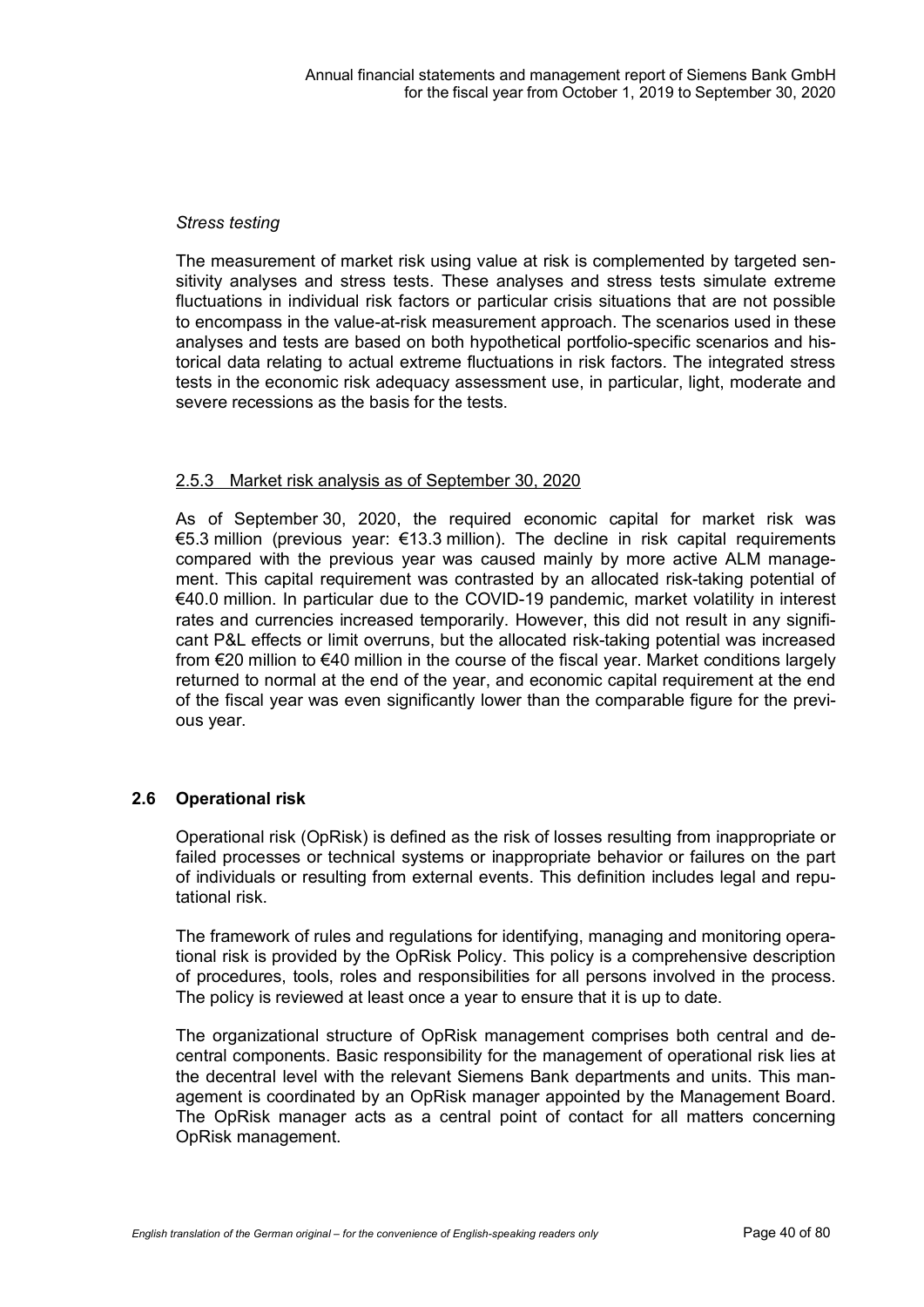## 2.6.1 Risk classification and management

Siemens Bank conducts an annual self-assessment in which it systematically collects and analyzes data on operational risk. The various risks are then prioritized based on the risk potential determined in the analysis. Thereafter, the Bank initiates appropriate measures that are subject to continuous monitoring in order to mitigate any critical risks that have been identified.

Any losses actually incurred above a defined threshold value are recorded without delay in the Bank's own database of losses and analyzed to establish the cause of the losses. The Risk Committee decides on any action that needs to be initiated, and the OpRisk manager monitors the implementation of such action.

Siemens Bank also has a comprehensive contingency plan to ensure that the business can continue to operate in the event of process or system failures. This plan is regularly reviewed to verify that it is fit for this purpose.

An early warning system has been implemented on the basis of key risk indicators. These indicators are monitored monthly and are regularly screened by the Risk Committee.

Siemens Bank uses the basic indicator approach (BIA) as specified in CRR in order to measure and cover the regulatory capital requirement for operational risk.

To measure the required economic capital, Siemens Bank reduces the available risktaking potential by the amount determined for regulatory purposes under the BIA. The Bank also conducts regular stress tests on its economic capital adequacy requirements as part of the internal capital adequacy assessment in order to minimize the risk in this static approach caused by possible fluctuations in the results of operations.

## 2.6.2 Risk reporting

Operational risk forms an integral part of the overall risk report and is subject to regular quarterly and annual risk reporting. The key risk indicators (KRIs) are monitored and reported monthly.

Ad hoc reports are also used to report any material losses to the Management Board without delay. These reports include any reputational damage or losses due to fraud.

## 2.6.3 Operational risk analysis as of September 30, 2020

The total value of operational losses in the past fiscal year was below  $€0.1$  million.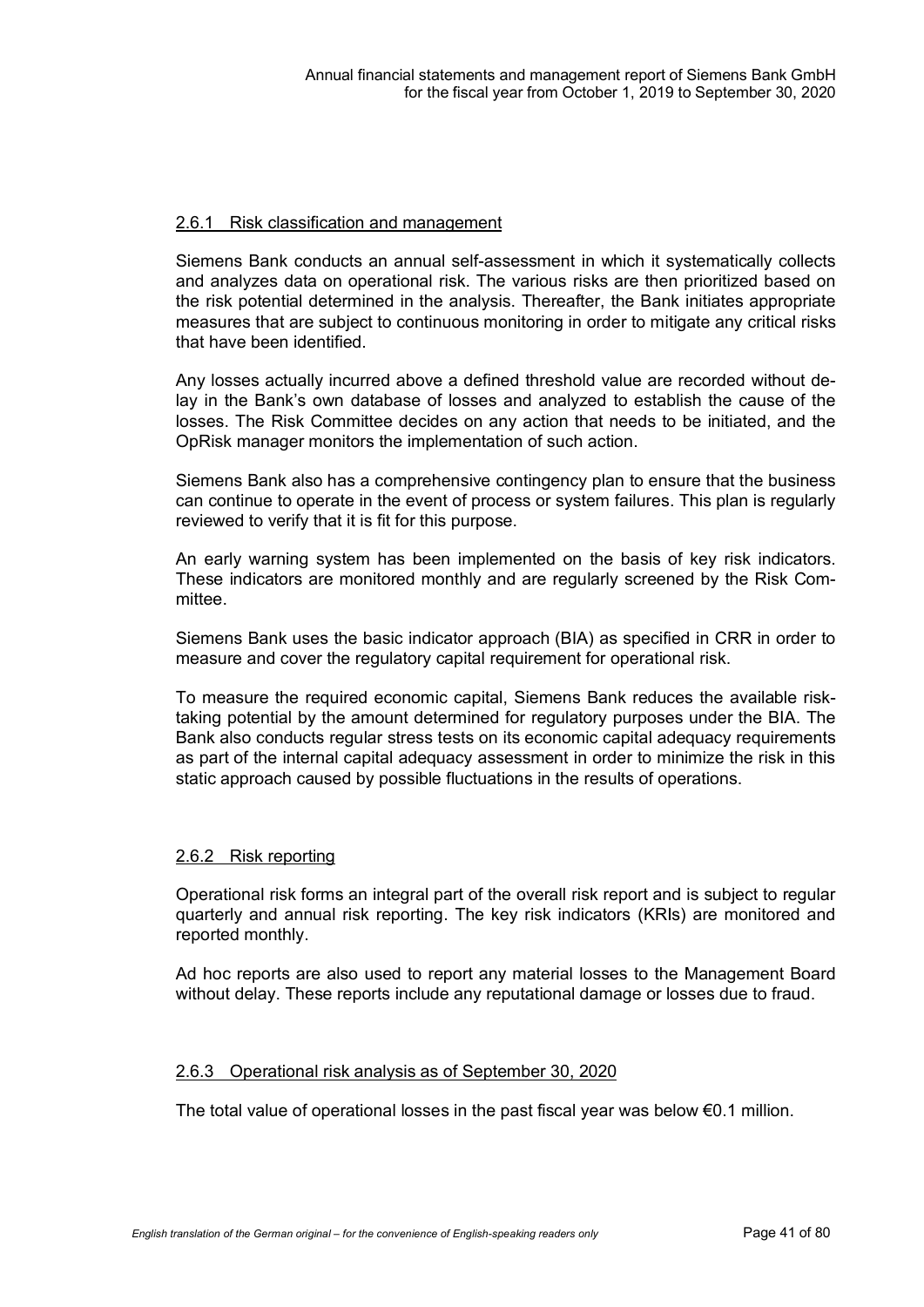The required economic capital for operational risks as of September 30, 2020 was €24.3 million (previous year: €21.8 million). The required capital is based on the regulatory calculation specified in the CRR and is adjusted yearly by the Management Board based on the final financial statements. As last year, this capital requirement was contrasted by an allocated risk-taking potential of €25.0 million.

Despite a very rapid and extensive switch at the beginning of the COVID-19 pandemic to staff at all Siemens Bank locations working remotely from home, there were no significant restrictions on business operations – also due to the Bank's business model. Furthermore, there was no substantial absence of personnel, and no substantial failure of infrastructure or IT systems that would have significantly affected business operations.

## **2.7 Business and strategic risk**

Business and strategic risk is managed by the Management Board of Siemens Bank at an overarching level for the entire Bank rather than as part of the day-to-day business of individual departments or segments.

Business and strategic risk is assessed during the course of the process for determining the Bank's business and risk strategies. Business risk is managed by identifying potential business and specifying target markets as part of business-strategy planning and by subsequently deriving business-strategy targets and action plans. Using the business strategy as a basis, a risk inventory is performed for business and strategic risks. The risk inventory includes an inventory of the methods used for the risk quantification and risk management as well as an analysis of the relevant risk factors and a forecast of the required capital for Siemens Bank. After the completion of the risk inventory, targets and measures for the individual risks are defined. The targets and measures are continually monitored by the back-office functions.

Business risk in the sense of a net present value margin risk represents the quantifiable portion of the business risk. This is taken into account separately in the internal capital adequacy assessment and is related to the amount of the additional risk-taking potential.

Siemens Bank uses a value-at-risk model, based on a variance/covariance method, to measure business risk. Economic capital is determined by calculating the value at risk with a confidence level of 99.95% and a risk horizon of one year. Operationally meaningful management of business risk in terms of net present value margin risk is not possible through a limit structure; therefore, the Management Board manages this risk on a bank-wide level. In the past fiscal year, capital requirements for this risk fell from €121.7 million to €101.7 million. The change was mainly due to lower interest rate and FX volatilities, in particular for the USD and GBP yield curves and the EUR/GBP exchange rate.

Changes in the overall risk situation, and therefore also in strategic risk, are analyzed quarterly by the Risk Committee. Particular emphasis is given to analysis of the lending portfolio in terms of strategic alignment and trends.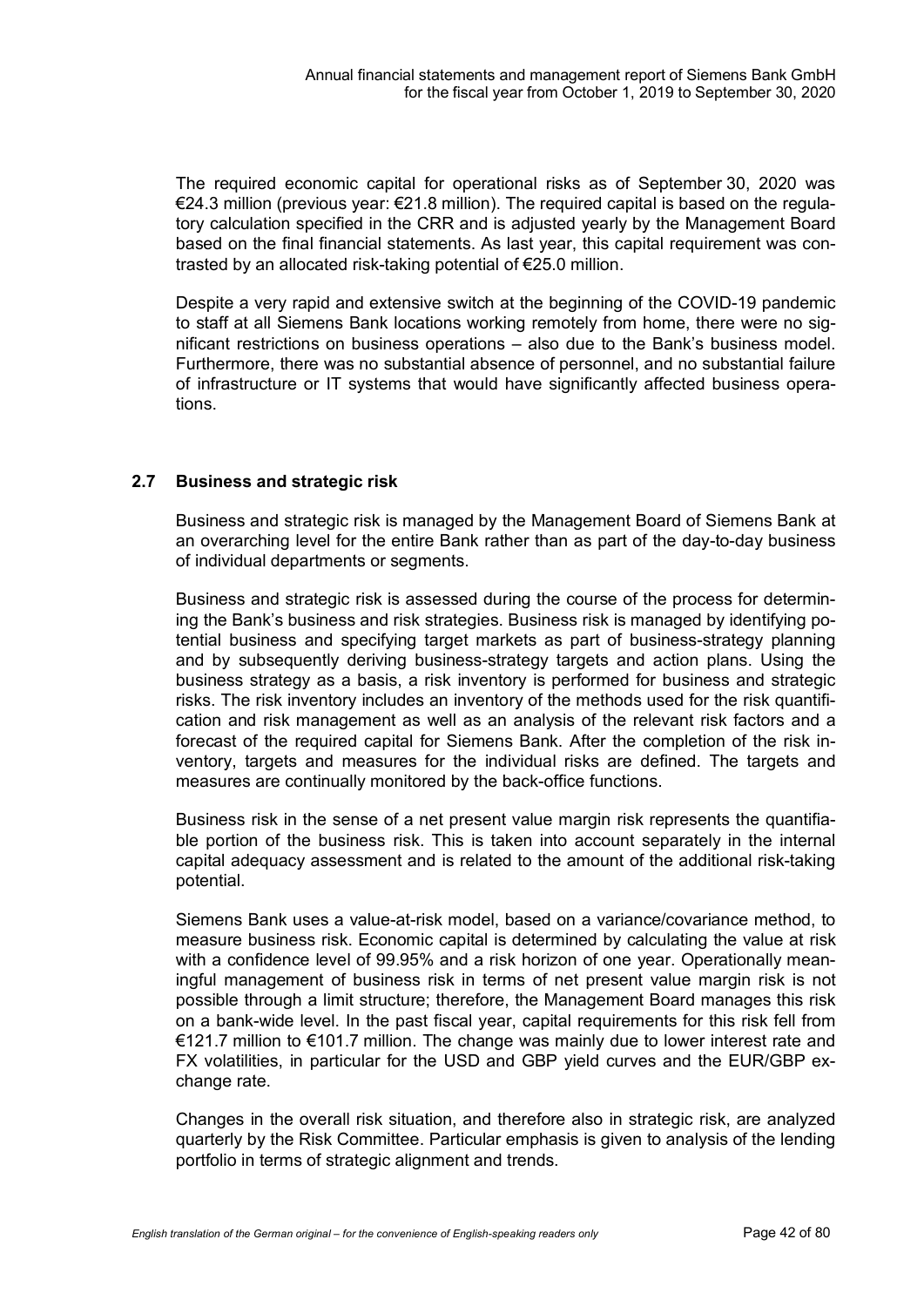#### **3 Further information**

Siemens Bank maintains branches abroad in London, United Kingdom, and in Singapore. These branches operate in the lending business and, to a limited extent, also in the fee business. In addition to the headquarters in Munich, the office at the London banking center was established as a second essential pillar for the acquisition of new business in Europe and the Middle East, while the Singapore Branch serves to generate new business in Asia and Australia and to establish local lending risk management. There are no other branches abroad.

As in the previous year, Siemens Bank was involved in a large number of Group-wide programs and initiatives in 2020 under the auspices of Siemens AG, such as

- o compliance programs to ensure compliance with legal requirements as an indispensable basis for demonstrating the integrity of the Group's business activities so that Siemens is perceived by stakeholders as a trustworthy partner;
- $\circ$  sustainability management to promote responsible, sustainable conduct at economic, environmental and social levels for the benefit of future generations; In accordance with the principles of the Agenda 2030 of the 193 UN member states and their sustainability objectives, the Bank has established an ESG ("Environmental," "Social," "Governance") framework for making lending decisions in accordance with sustainability principles. The goal is profitable, long-term growth, taking into account sustainable criteria;
- o diversity management to support gender diversity and to support employees in various private and professional situations and help them meet the challenges in both their working and private lives; and
- $\circ$  initiatives to support a work-life balance, for example tax-free childcare subsidies and childcare places linked to employment contracts.

As in the previous year, no nonfinancial performance indicators were used during the 2020 fiscal year to manage the business.

An extremely important factor in Siemens Bank's business performance was the reconfirmation of its credit rating by Moody's credit rating agency in September 2020. In its credit opinion, Moody's affirmed an unchanged long-term rating for Siemens Bank of A1 and an unchanged short-term rating of P-1.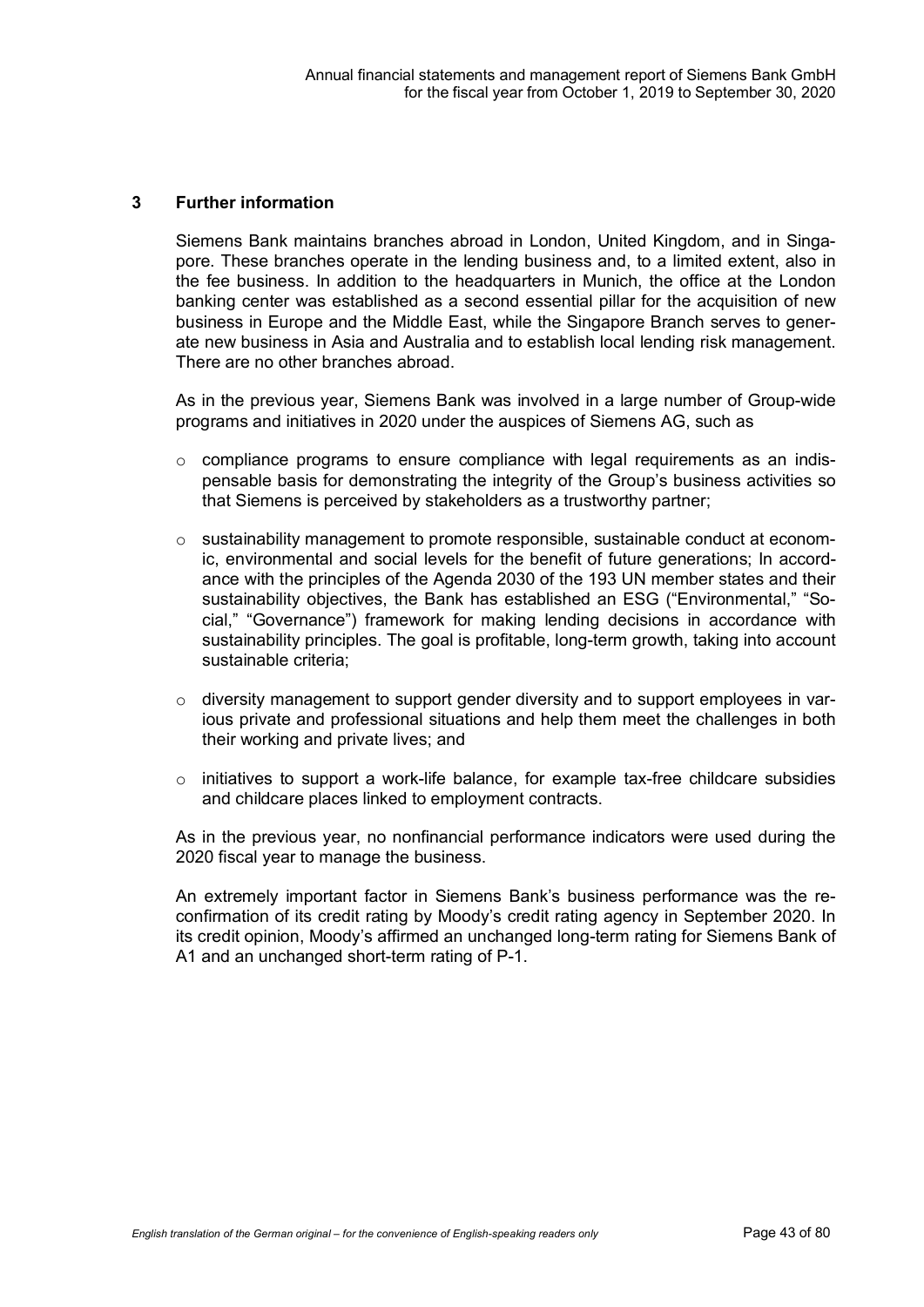## **4 Outlook**

## **Trends in the economic environment**

In its autumn 2020 economic forecast, the Joint Economic Forecast Project Group of the Federal Ministry of Economics and Energy assumes that economic recovery after the massive slump in economic output in March and April will lose momentum. The Joint Economic Forecast assumes a decline in gross domestic product of 5.4 % in the 2020 calendar year and growth of 4.7 % in the 2021 calendar year. In its September 2020 economic survey, the Association of German Banks expects that the COVID-19 pandemic will also characterize the 2021 calendar year. Many delayed pandemic effects, such as unemployment or debt, will not be observed until 2021. The survey conducted by the Association of German Banks predicts that the global economy will shrink by 4 % in calendar year 2020 and grow by 5 % in the following year (following a growth assumption of 3.1 % for the 2020 calendar year in previous year's forecast). The Association of German Banks is already observing a significant economic recovery in the current calendar year, although recovery will already be slowing down again in the fourth calendar quarter after strong "rebound effects" in the third calendar quarter. From Siemens Bank's point of view, the extent to which the recent restrictions and partial lockdown measures in countries such as Germany, France and the UK call this forecast into question requires further investigation.

The forecasts unanimously show that developments will continue to be heterogeneous in Siemens Bank's key core markets. For example, growth in the eurozone will rise again by 6 % in calendar year 2021 after the economy shrank by 8 % in 2020. In this respect, the Association of German Banks is relying in particular on the effects of the Recovery Plan for Europe. This also applies to the United Kingdom which is expected to definitively leave the European Union in 2020 as part of Brexit. The OECD expects similar developments for key Asian countries – a significant slump in gross domestic product in calendar year 2020 is to be followed by a significant economic recovery, although growth rates will not reach the level of the past. All in all, no forecast assumes that economic development in calendar year 2021 will return to pre-crisis levels.

All forecasts stress a multitude of uncertainty factors and risks for the further economic development: In particular, the further course of the COVID-19 pandemic cannot be predicted. Moreover, according to the Association of German Banks, the pandemic merely covers up "old" challenges such as trade conflicts between the U.S. and China or the European Union, geopolitical conflicts in the Middle East, digitalization and the associated restructuring of entire branches of industry, and the challenges of global climate change. In the opinion of Siemens Bank, these uncertainties particularly affect developed and export-oriented economies and have a negative impact on the market for equipment investments. The lack of political agreement for a regulated withdrawal of the United Kingdom from the European Union represents major political and economic risks for Europe in particular. Siemens Bank also observes that regulatory requirements are developing differently for banks within and outside the European Union.

According to Siemens Bank's assessment, current growth forecasts tend to be lower than those of the previous year and reflect a more skeptical mood than a year ago, despite the predicted economic recovery.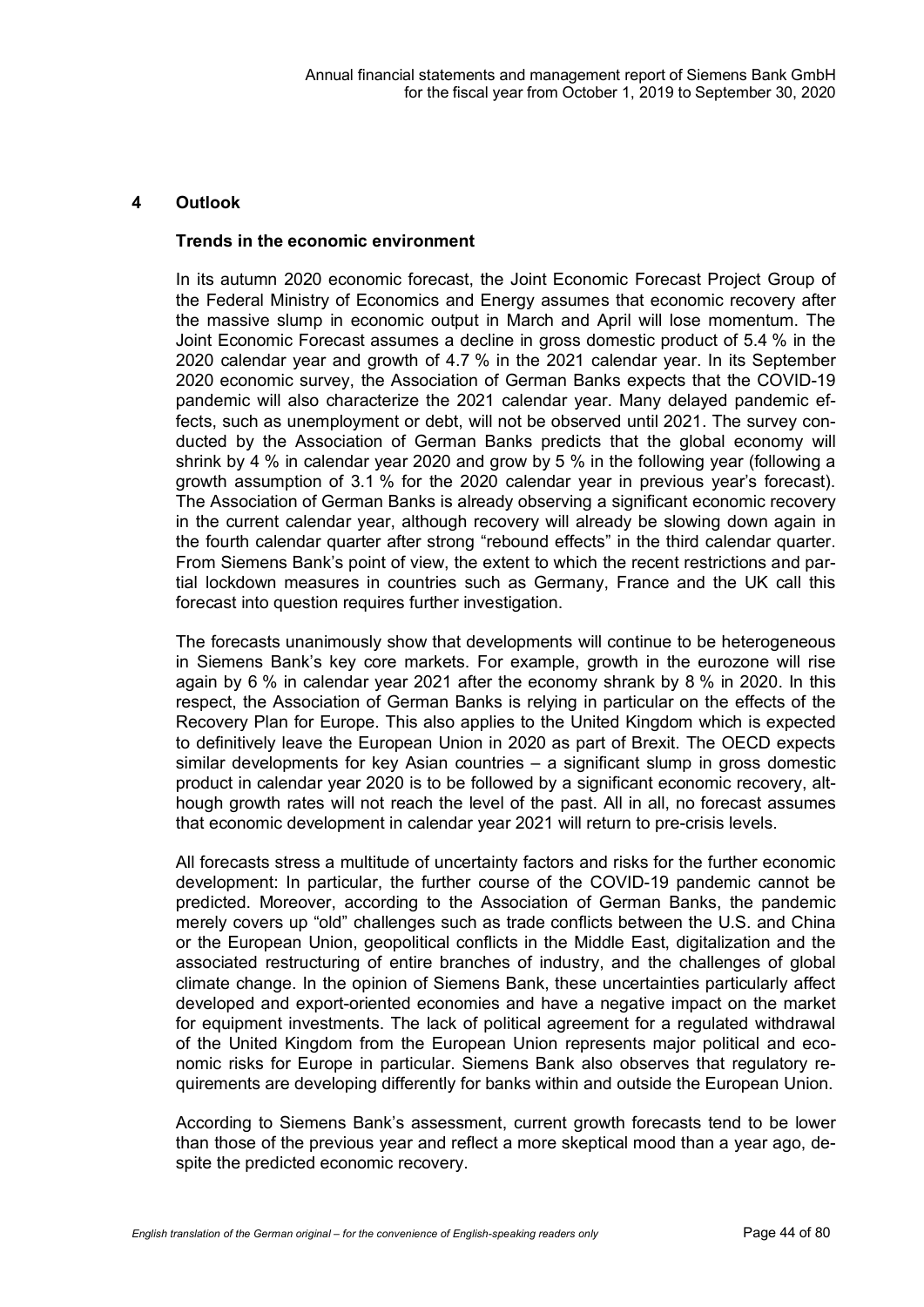## **Opportunities and risks in the 2021 fiscal year**

Siemens Bank shares the expectation that economic development in fiscal 2021 will continue to be strongly influenced by the COVID-19 pandemic. On the basis of the forecasts quoted, Siemens Bank expects a scenario in which the global economy will recover steadily but slowly in the coming fiscal year, with industry-specific differences and, possibly, repeated setbacks, tightened restrictions and even lockdowns in individual countries.

In principle, Siemens Bank expects that, based on its portfolio structure with a high proportion of project financing business and a broadly diversified corporate lending business, it will continue to perform well even in this difficult environment. Siemens Bank believes that the demand for project finance and investment loans, in particular in Asia, will remain on a level that is similar to that of the previous years, as the planning cycles for infrastructure projects and project financing are usually longer. This also applies to the Middle East if political risks are strictly managed. With the increased presence in Asia and Australia through the Singapore Branch, the Bank sees development and growth opportunities in the further expansion of its business activities in this region. Siemens Bank continues to build on the consistent continuation of the focus of its lending business on attractive risk-return profiles and on the income from its lending portfolio, which has so far proven to be resilient. Siemens Bank expects positive development impulses from the strategic realignment of the Siemens Group and the associated development of new products and markets. New products and markets also offer Siemens Bank the opportunity to open up new sales markets through new products and financing solutions. Here, as in the past, the Bank intends to avoid exposure to excessive credit risk through a diversification with regard to regions and industries, and through consistent risk management. Very intensive monitoring and review activities of the lending portfolio – as practiced since the beginning of the pandemic in fiscal 2020 – will naturally also characterize the 2021 fiscal year.

Nevertheless, a series of elements of uncertainty and risk remain that Siemens Bank believes may lead to significant negative deviations from the current forecasts. In particular, a delay of a COVID-19 vaccine, further outbreaks of the pandemic or comprehensive lockdown measures may severely affect the global economy and cause a deeper and longer-lasting economic downturn with a slower economic recovery in small steps. Such a scenario would have significant impact on the growth and profitability of companies and would lead to credit defaults in the overall market, from which Siemens Bank would not be able to disengage itself.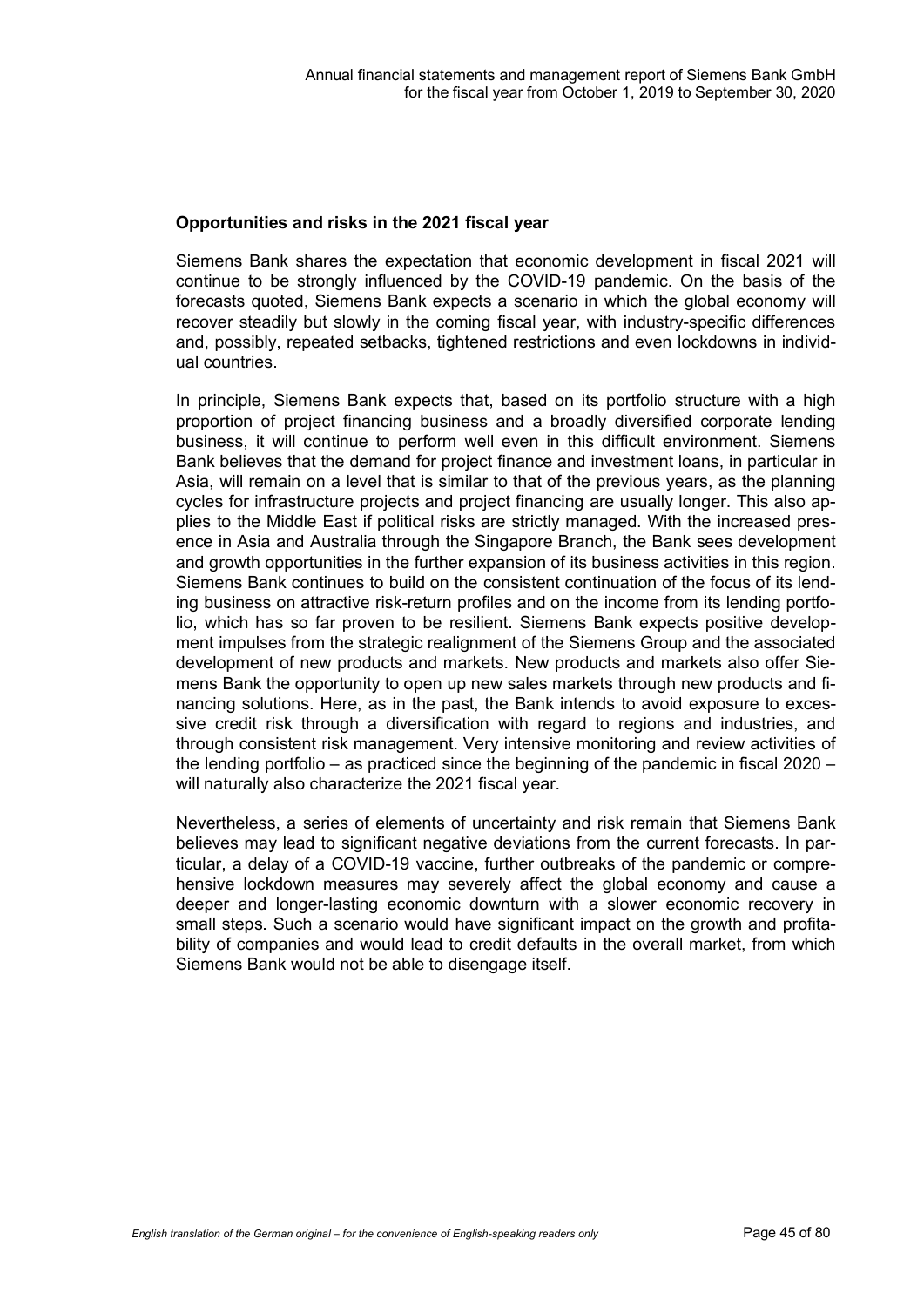In summary, with reference to COVID-19, it can be said that the pandemic represents a challenge in many areas and thus also a risk for Siemens Bank. COVID-19-induced economic problems among borrowers may have negative impact on allowances for losses on loans and advances and may lead to defaults in the lending portfolio. In addition, the pandemic may have negative impact on processes and controls if employees fall ill to a significant extent or if processes in a mobile working environment or at remote workstations do not function smoothly. Further risks may arise from liquidity bottlenecks on relevant credit and refinancing markets. Siemens Bank has therefore set up a close monitoring system that monitors both the risk situation of the lending portfolio and the operating processes at Siemens Bank at close intervals and escalates adverse developments directly to the Management Board and the Supervisory Board.

In addition to the special risks of the COVID-19 pandemic, which will dominate the coming fiscal year, Siemens Bank is monitoring a number of other risks that may have adverse effects on the Bank's future development.

A further escalation of the trade conflicts between the U.S. and China or the European Union represents a major economic risk both for export-oriented economies in Europe and for Asian economies.

In Europe, a contractually unregulated withdrawal of the United Kingdom from the EU ("hard Brexit") has become almost inevitable. In order to analyze and manage the impact of Brexit, Siemens Bank initiated a separate project at an early stage and has initiated important measures. Risks may arise primarily from EU regulations governing the operation of EU business from the United Kingdom. Brexit may indirectly lead to increased credit risks if Siemens Bank customers are adversely affected by Brexit. In addition, rising volatility in the British pound may have a negative impact on interest margins. However, due to the business model of the London Branch which is limited to the lending business, the Bank's regional diversification and the broad operational base in both London and Germany, Siemens Bank does not expect Brexit to have material impact on the Bank's business model and profitability.

Political and economic development in Turkey and the Middle East may have adverse impact on the debt servicing capacity of debtors. While Siemens Bank limits political risks primarily through credit insurance, potential economic risks are managed through strict credit risk management. In addition to these risks, populism, protectionism and trade conflicts as well as terrorism as factors of uncertainty may have a negative impact on future economic development. Siemens Bank believes that another risk factor lies in the persistently intensive competition in many regional markets for project and investment financing that is due to the historically low interest level and associated high liquidity. High demand for ESG financing may also lead to further pressure on margins. This environment makes it increasingly difficult to generate attractive risk-return profiles.

However, due to its broadly diversified positioning by sectors and regions and its consistent and comprehensive risk management system, Siemens Bank believes that it is well prepared for the ongoing challenges of the difficult market environment and, in particular, the COVID-19 pandemic. Siemens Bank intends to at least partially compensate for declining or negative effects and uncertainties in selected markets by positive effects in other markets.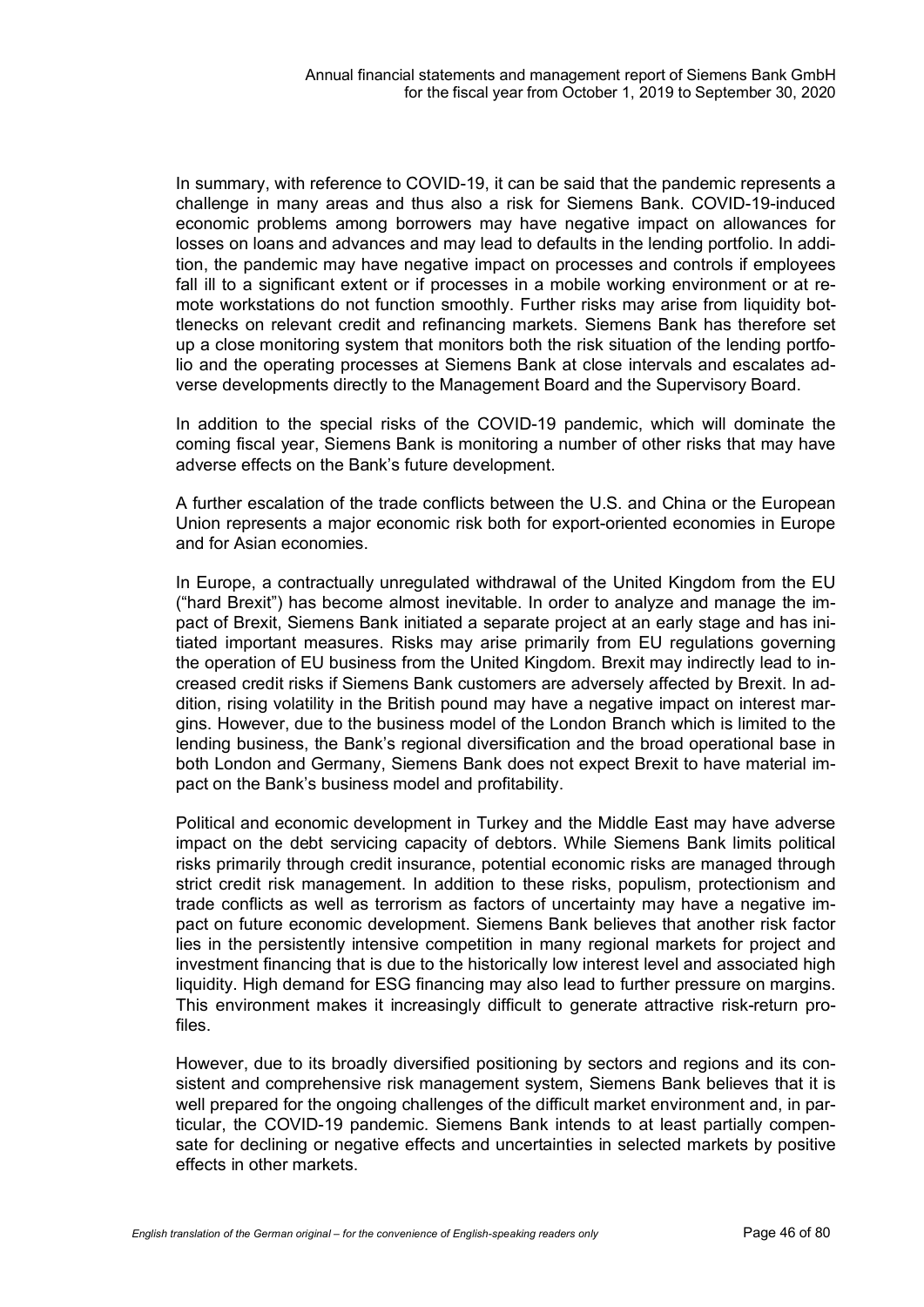## **Business performance of Siemens Bank in 2021**

After a successful fiscal 2020 despite the COVID-19 pandemic, Siemens Bank expects its lending portfolio to grow slightly in fiscal 2021, with profitability under strong continuing pressure from the COVID-19 pandemic.

For the coming 2021 fiscal year, Siemens Bank expects the liquidity investments included in the loans and advances to banks, customers and central banks, and, associated with this, the short-term deposits of Siemens AG and its subsidiaries to remain on a comparable level, or to decrease once more to the level of the 2019 fiscal year. However, Siemens Bank believes that the development in loans and advances to customers in the lending business will have stronger impact on business volume and net interest income; here, Siemens Bank expects only slight growth in the 2021 fiscal year. Due to the expected largely unchanged lending portfolio, there is a lack of growth impulses on net interest income. The Bank plans to compensate for expiring business, which in part still offered higher margins, by consistently focusing on attractive risk-return profiles, active portfolio management and the targeted exploitation of opportunities in the crisis environment, thus countering the pressure on margins observed in the market. Siemens Bank expects that its funding in the 2021 fiscal year will continue to be provided largely by Siemens AG and its subsidiaries. Overall, Siemens Bank expects net interest income to remain stable in fiscal 2021.

Siemens Bank is not planning any material changes to the risk management services for Siemens AG and its subsidiaries in the 2021 fiscal year. Therefore, the Bank expects the business pillar fee business, and thus net fee and commission income, to grow only slightly and remain at a comparable level to the previous year. However, the earnings contribution will continue to be of secondary importance for the earnings position of Siemens Bank.

Administrative expenses relate firstly to the core lending business and the deposit and treasury business and thus to banking business in the narrower sense of the term. On the other hand, general administrative expenses relate to the rendering of services, in particular for Siemens AG and its subsidiaries. For the banking business in the narrower sense, Siemens Bank intends to again limit the increase in general administrative expenses for the 2021 fiscal year through strict cost discipline. This part of general administrative expenses is expected to only grow as a result of general price developments and investments in new products. Siemens Bank does not expect any significant changes in the fee business. Siemens Bank therefore expects general administrative expenses to increase moderately, in line with the development in previous years.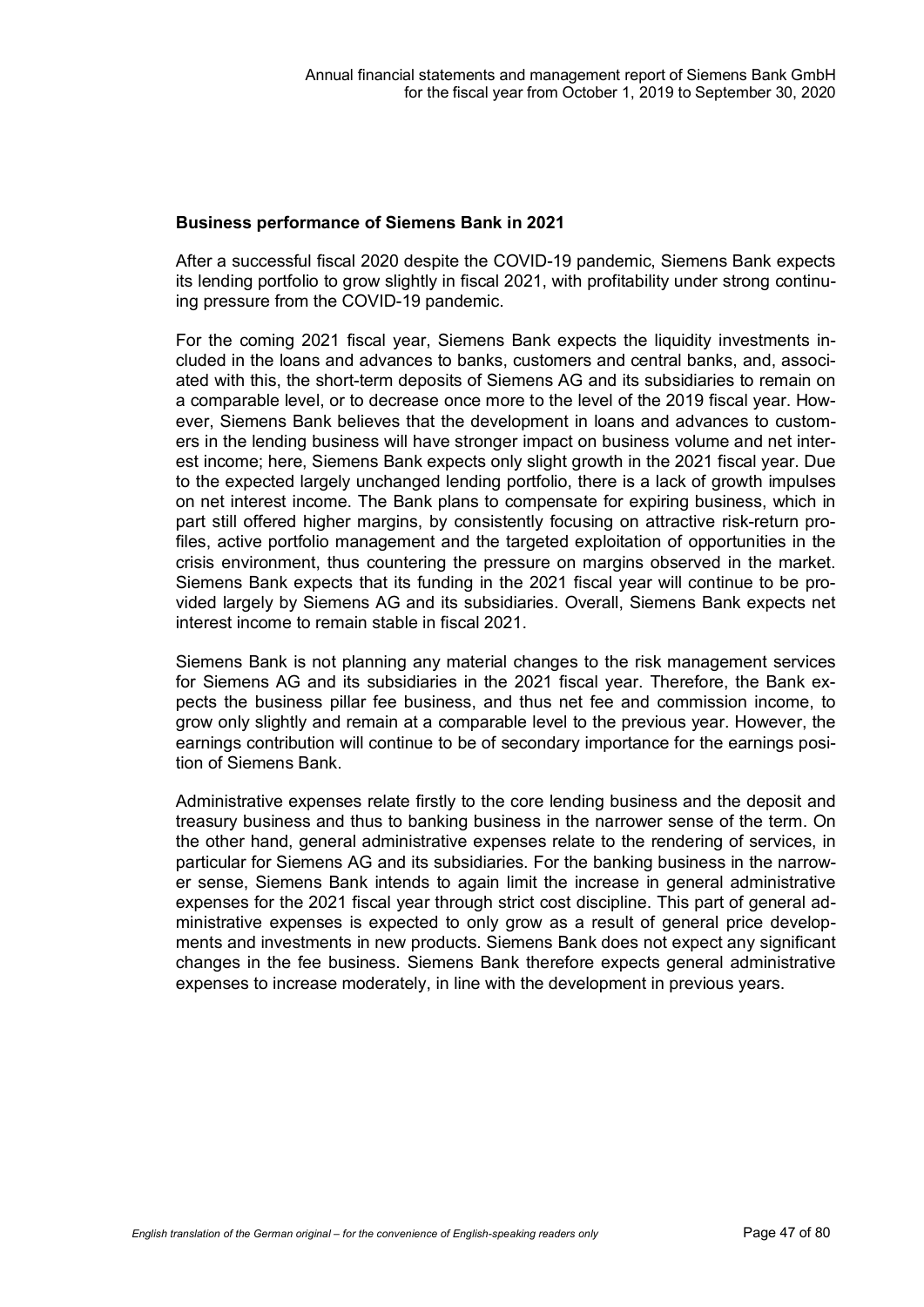Even though Siemens Bank will continue to only selectively enter into credit risk and does not intend to compensate for the current margin pressure on the credit markets by assuming excessive risks, the Bank believes that the continuing high level of uncertainty in key markets will result in a higher absolute level of allowances for losses on loans and advances compared with the 2020 fiscal year. This development will be affected both by the impact of the COVID-19 pandemic and by the risk structure of the portfolio. Siemens Bank anticipates that many of the effects of the pandemic will only become apparent in the coming fiscal year. In order to take account of developments not yet visible at present, the Bank assumes in its planning that allocations to allowances for losses on loans and advances will once more increase compared with the 2020 fiscal year, but will be less dynamic than in the second half of the 2020 fiscal year.

Overall, Siemens Bank expects a very challenging fiscal 2021 during which the increase in general administrative expenses and higher allocations to allowances for losses on loans and advances will not be able to be offset by business growth and higher net interest income. Siemens Bank therefore expects a moderate decline in net operating income before tax. Against this background, and as in fiscal 2020, it will be very challenging to achieve the target range of 15-20 % for the return on risk-adjusted capital. However, as in previous years, the major uncertainty with regard to both performance indicators – also due to the Siemens Bank business model – is the development in provisions for loans and advances and, in the upcoming fiscal year, in particular the further developments of the COVID-19 pandemic.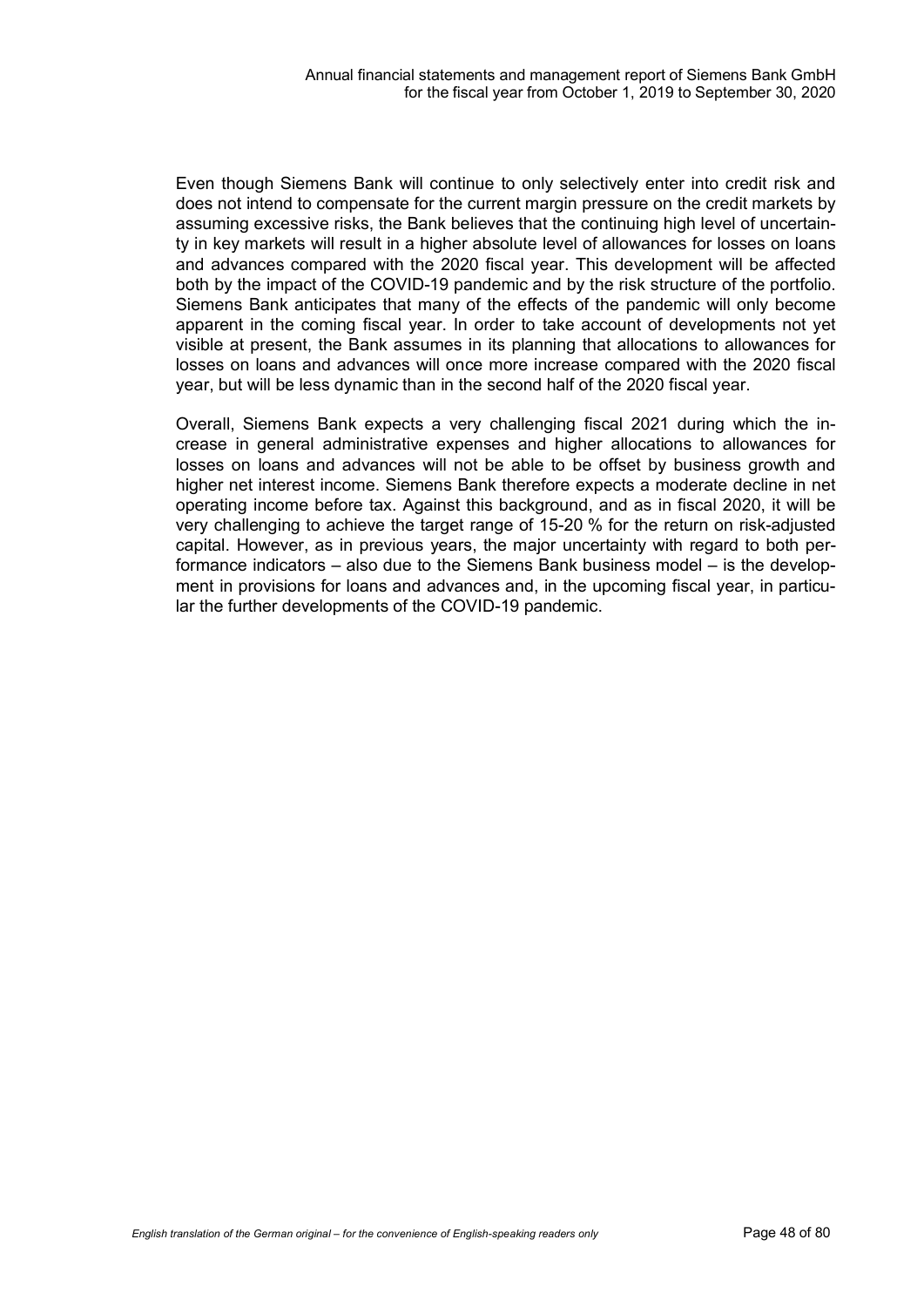## **Income statement**

of Siemens Bank GmbH, Munich,

for the fiscal year from October 1, 2019 to September 30, 2020 (€'000)

| Notes to the financial statements                                                                                                    |      |           | 2020                   | 2019                   |
|--------------------------------------------------------------------------------------------------------------------------------------|------|-----------|------------------------|------------------------|
| 1 Interest income from<br>a) Lending and money market business<br>of which: negative interest income €1,258 thousand (previous year: | 1    | 229,109   |                        | 278,570                |
| €920 thousand)                                                                                                                       |      |           |                        |                        |
| b) Fixed-income securities and registered debt                                                                                       |      | 837       |                        | 1,295                  |
|                                                                                                                                      |      |           | 229,946                | 279,865                |
| 2 Interest expense<br>of which: positive interest expenses €4,297 thousand (previous year:<br>€4,325 thousand)                       | 1    |           | $-68,123$              | $-125,963$             |
| 3 Fee and commission income                                                                                                          | 1, 2 |           | 31,768                 | 29,462                 |
| 4 Fee and commission expense                                                                                                         |      |           | $-191$                 | $-192$                 |
| 5 Other operating income                                                                                                             | 1, 3 |           | 5                      | 1,143                  |
| 6 General administration expenses                                                                                                    |      |           |                        |                        |
| a) Personnel expenses<br>aa) Wages and salaries                                                                                      |      | $-31,890$ |                        | $-32,081$              |
| ab) Social security and expenses for pension and support obligations                                                                 |      | -4,670    |                        | $-4,176$               |
| of which: in respect of pensions $\epsilon$ (2,481) thousand (previous year:                                                         |      |           |                        |                        |
| $\epsilon$ (2,345) thousand)<br>b) other administrative expenses                                                                     |      |           | $-36,560$<br>$-35,138$ | $-36,257$<br>$-31,510$ |
|                                                                                                                                      |      |           | $-71,698$              | $-67,767$              |
| 7 Depreciation and write-downs on intangible assets and<br>property and equipment                                                    |      |           | $-212$                 | $-201$                 |
| 8 Other operating expenses                                                                                                           | 3    |           | $-2,562$               | $-2,598$               |
| 9 Write-downs of receivables and certain securities and<br>additions to provisions in the lending business                           |      |           | $-20,215$              | $-21,774$              |
| 10 Expenses from additions to the fund for general banking<br>risks                                                                  |      |           | $-25,000$              | 0                      |
| 11 Income from ordinary operations                                                                                                   |      |           | 73,718                 | 91,975                 |
| 12 Taxes on income                                                                                                                   | 4    |           | $-12,301$              | $-10,538$              |
| of which: deferred taxes €40 thousand (previous year: €40 thousand)                                                                  |      |           |                        |                        |
| 13 Other taxes, if not included under item 8                                                                                         |      |           | $-155$                 | -16                    |
| 14 Profit transferred under a profit-and-loss transfer<br>agreement                                                                  | 5    |           | $-61,262$              | $-81,421$              |
| 15 Annual net profit                                                                                                                 |      |           | 0                      | 0                      |
| 16 Distributable profit                                                                                                              |      |           | $\mathbf 0$            | 0                      |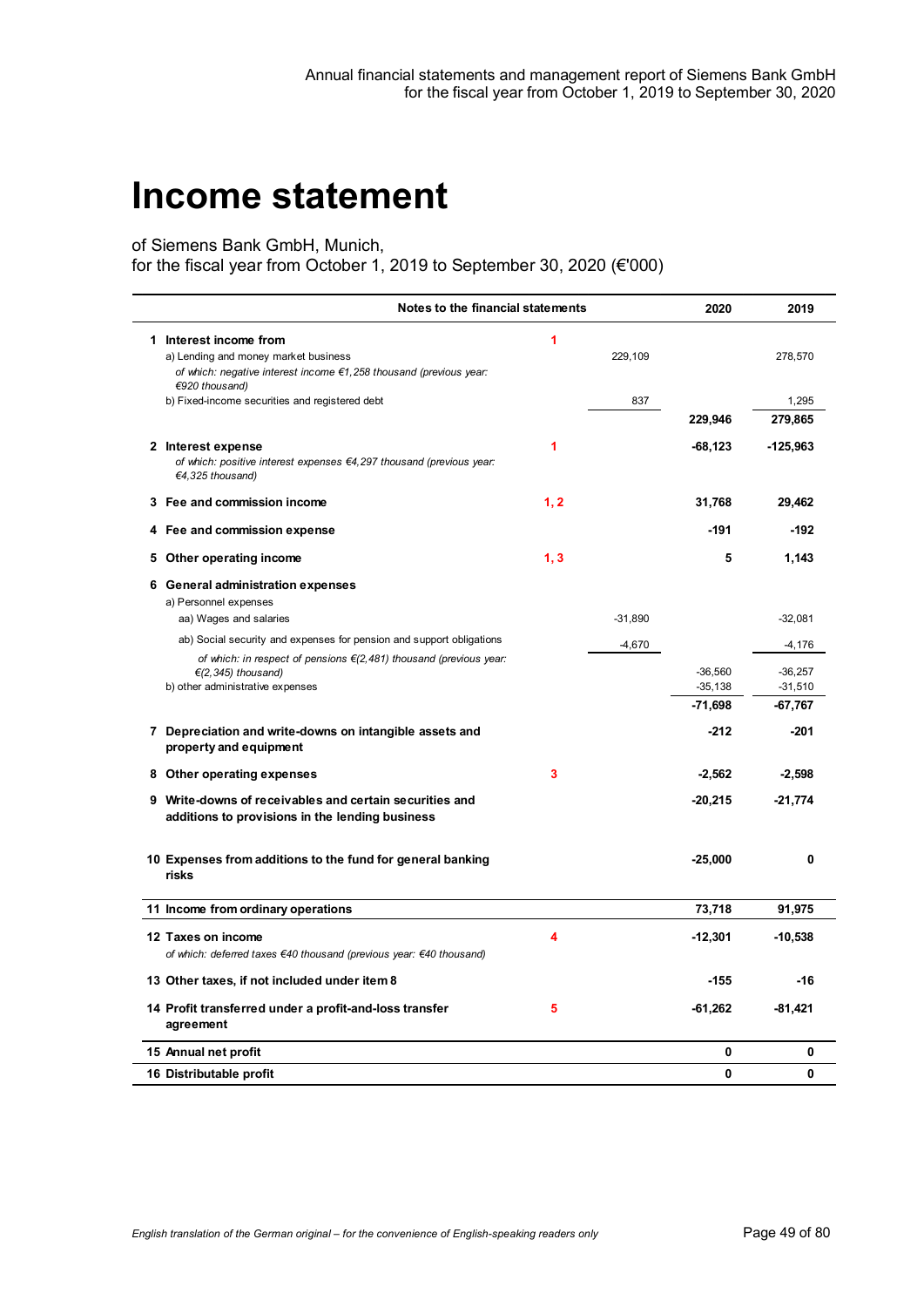# **Balance sheet**

of Siemens Bank GmbH, Munich, as of September 30, 2020 (€'000)

| Assets                                                                                                                                                                                            | statements | <b>Notes to the financial</b> | 2020      | 2019      |
|---------------------------------------------------------------------------------------------------------------------------------------------------------------------------------------------------|------------|-------------------------------|-----------|-----------|
| 1 Cash                                                                                                                                                                                            |            |                               |           |           |
| Credit balance with central banks<br>of which with Deutsche Bundesbank €172,571 thousand (previous year: €29,916<br>thous and)                                                                    |            | 172,882                       |           | 30,579    |
|                                                                                                                                                                                                   |            |                               | 172,882   | 30,579    |
| 2 Debt instruments of public institutions and bills of exchange that are<br>eligible as collateral with central banks                                                                             | 6          |                               |           |           |
| Treasury bills and non-interest-bearing treasury bonds as well as similar debt<br>instruments of public institutions<br>of which refinanceable at Deutsche Bundesbank €0 thousand (previous year: |            | 72,097                        |           | 76,375    |
| €0 thousand)                                                                                                                                                                                      |            |                               | 72,097    | 76,375    |
| 3 Loans and advances to banks                                                                                                                                                                     | 7          |                               |           |           |
| a) Sight deposits                                                                                                                                                                                 |            | 15,067                        |           | 43,954    |
| b) Other receivables                                                                                                                                                                              |            | 321,996                       |           | 53,999    |
|                                                                                                                                                                                                   |            |                               | 337,063   | 97,953    |
| 4 Loans and advances to customers                                                                                                                                                                 | 8          |                               | 7,142,338 | 7,203,525 |
| including secured by liens $\epsilon$ 0 thousand (previous year: $\epsilon$ 0 thousand)                                                                                                           |            |                               |           |           |
| including municipal loans €581,154 thousand (previous year: €534,763 thousand)                                                                                                                    |            |                               |           |           |
| 5 Bonds and other fixed-income securities                                                                                                                                                         | 9          |                               |           |           |
| Commercial paper and bonds from other issuers                                                                                                                                                     |            | 34,375                        |           | 36.971    |
| of which eligible as collateral with Deutsche Bundesbank €0 thousand (previous year:<br>€0 thousand)                                                                                              |            |                               |           |           |
|                                                                                                                                                                                                   |            |                               | 34,375    | 36,971    |
| 6 Trust assets                                                                                                                                                                                    | 10         |                               | 397,490   | 275,387   |
| of which trust loans €397,490 thousand (previous year: €275,387 thousand)                                                                                                                         |            |                               |           |           |
| 7 Intangible assets                                                                                                                                                                               | 11         |                               | 1,515     | 1,627     |
| Goodwill                                                                                                                                                                                          |            |                               |           |           |
| 7 Property and equipment                                                                                                                                                                          | 12         |                               | 90        | 127       |
| 8 Other assets                                                                                                                                                                                    | 13         |                               | 2,865     | 6,109     |
| 9 Prepaid expenses and deferred income                                                                                                                                                            | 14         |                               | 3,095     | 3,490     |
| Total assets                                                                                                                                                                                      | 21         |                               | 8,163,810 | 7,732,143 |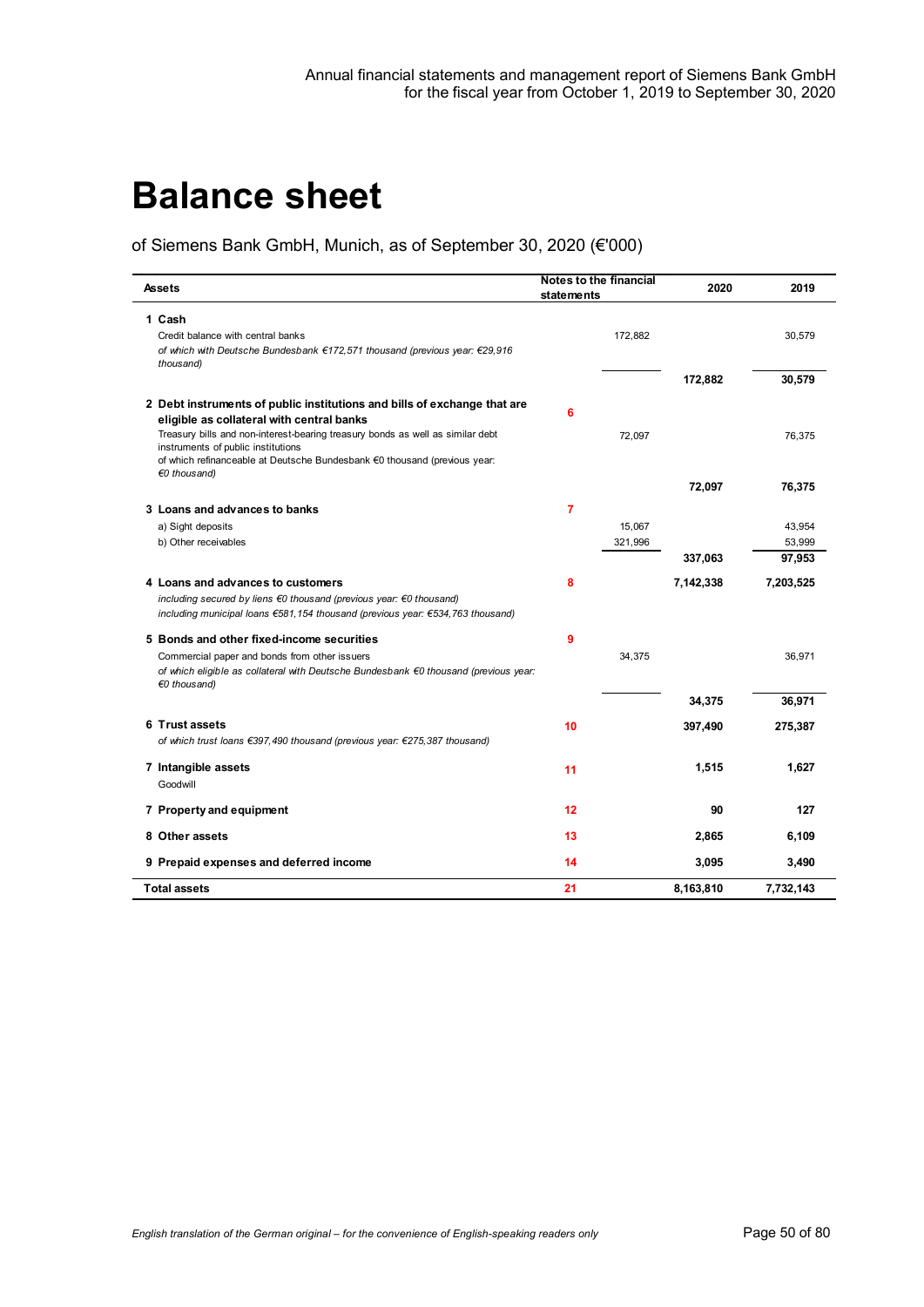| statements | Notes to the financial | 2020      | 2019      |
|------------|------------------------|-----------|-----------|
| 15         |                        |           |           |
|            | 6,474                  |           | 5         |
|            | 8,493                  |           | 8,750     |
|            |                        | 14,967    | 8,755     |
| 16         |                        |           |           |
|            |                        |           |           |
|            | 7,274                  |           | 1,354     |
|            | 6,576,960              |           | 6,275,063 |
|            |                        | 6,584,234 | 6,276,417 |
| 10         |                        | 397,490   | 275,387   |
| 17         |                        | 70,260    | 95,481    |
| 14         |                        | 42,845    | 42,880    |
|            |                        | 0         | 40        |
| 18.19      |                        |           |           |
|            | 13,937                 |           | 12,712    |
|            | 3,702                  |           | 6,022     |
|            | 11,375                 |           | 14,449    |
|            |                        | 29,014    | 33,183    |
|            |                        | 25,000    | 0         |
| 20         |                        |           |           |
|            | 5,000                  |           | 5,000     |
|            | 995,000                |           | 995,000   |
|            |                        | 1,000,000 | 1,000,000 |
| 21         |                        | 8,163,810 | 7,732,143 |
|            |                        |           |           |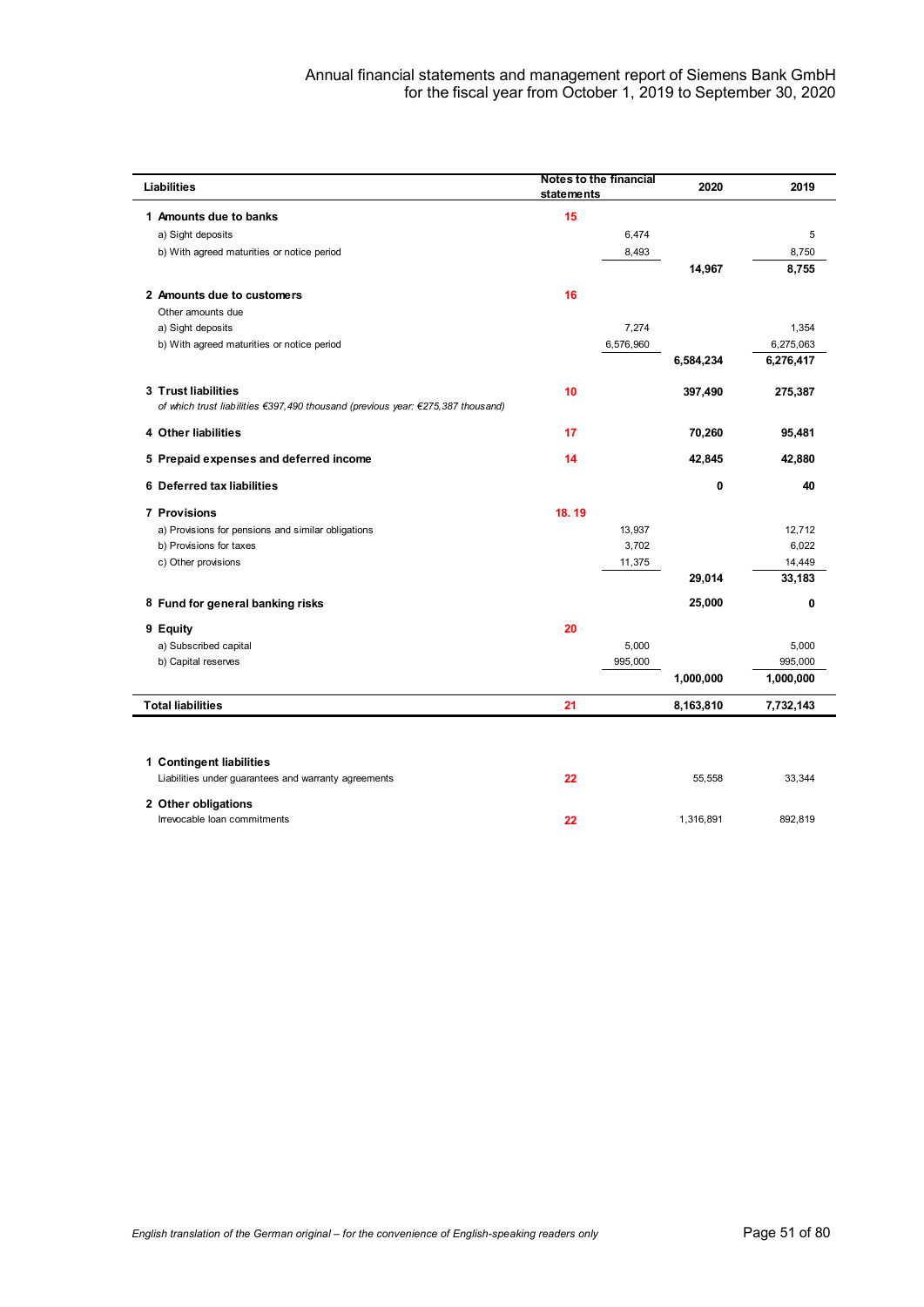# **Notes to the financial statements**

of Siemens Bank GmbH, Munich,

for the fiscal year from October 1, 2019 to September 30, 2020

## **Basis of accounting in the annual financial statements of Siemens Bank**

Siemens Bank GmbH, Munich (hereinafter: Siemens Bank) is registered with the commercial register at the Local Court (Amtsgericht) of Munich, Germany, under HRB 185214.

The annual financial statements of Siemens Bank for the fiscal year ending on September 30, 2020, have been prepared in accordance with the provisions of the German Commercial Code (HGB) and the German Accounting Regulation for Banks and Financial Services Institutions (RechKredV). The annual financial statements also comply with the provisions of the German Private Limited Companies Act (GmbHG).

The annual financial statements have been prepared in euros in accordance with section 244 HGB. For the purposes of clarity, amounts are shown in thousands of euros ( $\epsilon$ '000).

Pursuant to section 265 (8) HGB, any line items on the standard RechKredV forms that have remained blank have been omitted and the numbering has been adjusted accordingly to improve readability.

Due to rounding, individual figures in the annual financial statements may not add up exactly to the specified sum.

## **Accounting policies**

## *Loans and advances to banks and customers*

Loans and advances to banks and customers are carried at their principal amount or at cost, whereby any difference between the amount paid out and the principal amount is recognized as prepaid expenses or deferred income and reclassified to the income statement pro rata temporis, provided that such a difference has the nature of interest. Loans, advances and any other receivables are classified as current assets and are measured strictly at the lower amount of cost and market.

Pursuant to section 11 RechKredV, interest receivables in connection with loans and advances to banks and customers are reported under loans and advances to banks and customers, but are not included in the maturity-structure tables of assets and liabilities.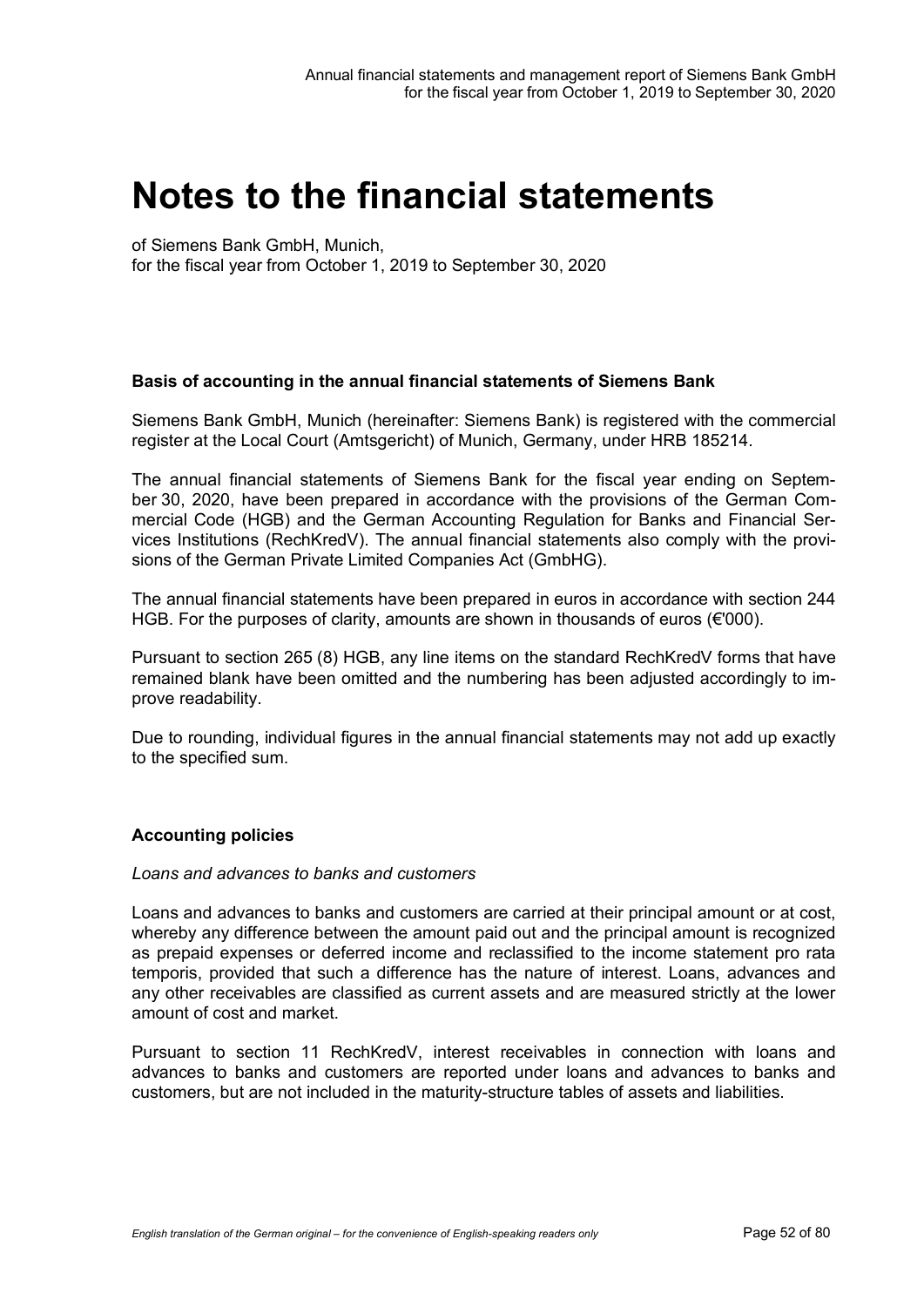The risk allowances for losses in the lending business include both specific loan loss provisions and general loan loss provisions related to latent credit risks. Specific loan loss provisions continue to reflect individual loan defaults expected in connection with a loan exposure at risk of default. General loan loss provisions are based on borrower credit ratings, residual maturities and rating-related probability of default, and the proportion of loss in the event of a default. Rating-related default probabilities and default rates in the event of default are regularly validated and reviewed. The validation in fiscal 2020 also takes into account the impact of the COVID-19 pandemic. Siemens Bank also reviews the ratings of borrowers on a regular basis and whenever necessary.

Irrevocable loan commitments are reported in the balance sheet as other obligations and valued at the maximum outstanding drawdown amount.

## *Debt instruments of public institutions and bills of exchange that are eligible as collateral with central banks*

This item comprises securities issued by foreign government bodies that serve to manage liquidity and are measured strictly at the lower amount of cost and fair value.

## *Bonds and other fixed-income securities*

The securities recognized under this line item are classified as current assets and are measured strictly at the lower amount of cost and fair value.

## *Trust assets and liabilities*

Trust assets and liabilities are reported in accordance with RechKredV at their nominal value or repayment amount, in analogy to the respective balance sheet item.

## *Intangible assets*

This item includes goodwill from the acquisition of a service business from Siemens Treasury GmbH, Munich. The acquisition value is calculated as the difference between the purchase price and the values of the assets and liabilities transferred. Amortization is charged over 15 years in accordance with tax regulations in order to simplify the procedure.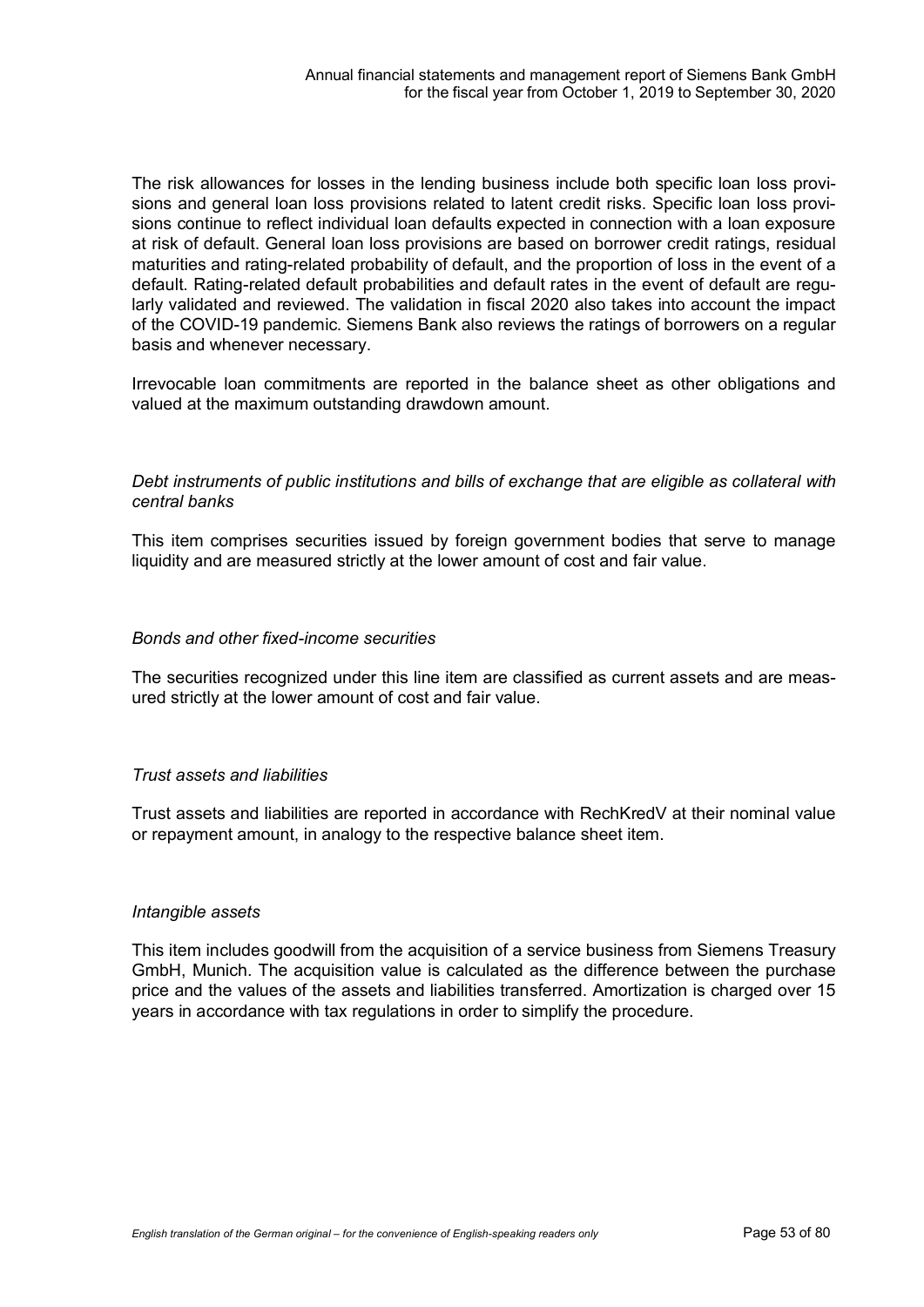## *Property and equipment*

Property and equipment is measured at cost and reduced by depreciation on a straight-line basis over the estimated useful life of the property and equipment concerned. Movable fixed assets that can be used independently and whose individual cost is up to and including €250 are immediately expensed. In the case of additions with an individual cost of more than  $\epsilon$ 250 but no more than €800, the items concerned are recognized on the balance sheet but written off in full in the year of acquisition.

## *Cash and cash equivalents and other assets*

Cash and cash equivalents, together with other assets, are carried at their nominal amounts.

## *Liabilities*

Liabilities are carried at their settlement amounts as of the balance sheet date. Pursuant to section 11 RechKredV, interest obligations in connection with deposits from banks or amounts due to customers are reported under amounts due to banks or customers, but are not included in the maturity-structure tables of assets and liabilities.

## *Deferred taxes*

On any differences between the valuation of assets, debts and prepaid expenses or deferred income under trade law provisions and under tax law provisions respectively, taking into consideration deductible losses and interest carried forward, a surplus of deferred tax liabilities is recognized if it is to be assumed that there will be a tax burden overall in future fiscal years. While a surplus of deferred tax liabilities is recognized separately in the balance sheet, a surplus of deferred tax assets is not recognized.

## *Provisions for pensions*

Pension benefit obligations are measured at the settlement amount determined in accordance with the actuarial projected unit credit method based on biometric probabilities (projected unit credit method). Estimated future increases in salaries and pensions are factored into the calculation of the present value of the defined benefit obligation. The discount rate used in the calculation is based on the relevant rate published by Deutsche Bundesbank for a maturity of 15 years. In order to determine the interest rate for the discounting of the provisions as of September 30, 2020, Siemens Bank, as in previous years, uses a ten-year average. Based on the existing profit-and-loss transfer agreement with Siemens AG, income from this adjustment is not subject to the dividend payout restriction.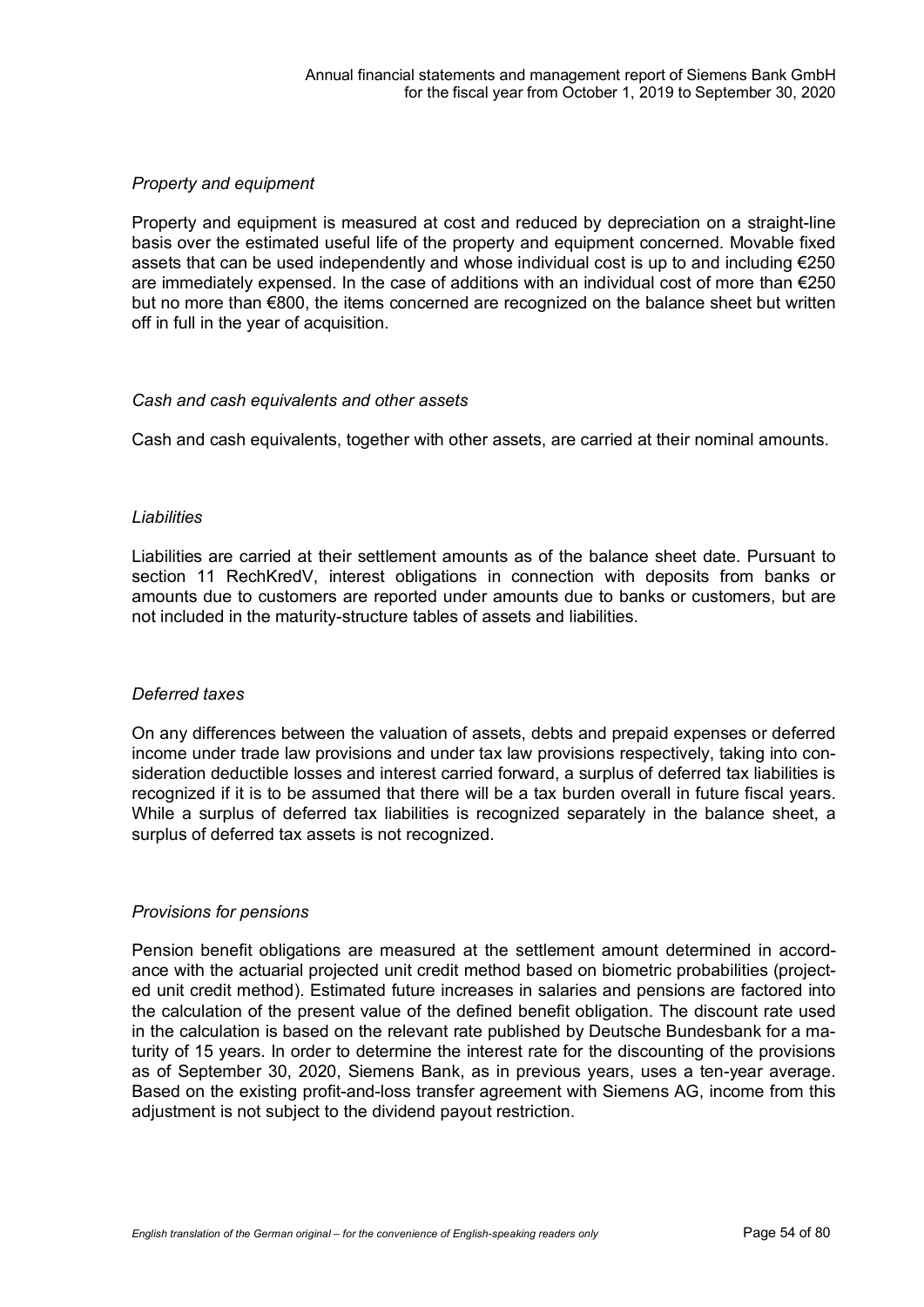Pursuant to the German Occupational Pensions Act (BetrAVG) and the UK Pensions Act 1995, Siemens Bank continues to be liable at a subsidiary level for pensions that are provided via an indirect route. If the relevant assets of the pension fund (or the Pensionskasse or Unterstützungskasse) failed to cover the settlement amount for the associated pension commitments, Siemens Bank would cover the shortfall by recognizing a provision under provisions for pensions and similar obligations.

## *Netting of assets and liabilities, income and expense*

Assets whose sole purpose is to satisfy pension obligations or residual partial retirement obligations and that cannot be the subject of a claim by any other creditors are measured at fair value. Income and expenses associated with these assets are netted with the interest cost in connection with the unwinding of discounts on the corresponding obligations and are reported under general administrative expenses, social security, post-employment and other employee benefit costs, and under other operating expenses. In addition, these assets are offset against the corresponding underlying obligation. If this results in a surplus obligation, this obligation is reported under provisions. If the value of assets exceeds the obligations, the amount is reported as an excess of plan assets over pension liabilities.

## *Provisions for taxes and other provisions*

Provisions are recognized in accordance with tax law to cover current taxes.

Provisions are reported at the settlement amount that is appropriate according to diligent commercial judgement. Provisions include individual appropriate and adequate provisions for all identifiable risks arising in connection with contingent liabilities and for imminent losses arising from pending transactions, taking into account estimated future increases in prices and costs. Non-current provisions (i.e. provisions with a maturity of more than one year), if material, are discounted using the average market discount rate applicable to amounts of equivalent residual maturity. This market discount rate is determined and published by Deutsche Bundesbank. Interest income and interest expense in connection with discounting and unwinding the discount on provisions are reported under other operating income and expense because they are unrelated to banking operations.

For all interest-rate-related financial instruments in the banking book, Siemens Bank provides evidence – in accordance with the principle of loss-free valuation – that no losses will be incurred in the future from contracted interest-rate positions. This is done by comparing the net present value of the banking book with its net carrying amount, taking into consideration expected losses and present value general administrative expenses from the resolution of the existing portfolio. If the net carrying amount is greater than the net present value, there is a requirement for the recognition of a corresponding provision. As in the previous year, there was no requirement as of September 30, 2020, for the recognition of a provision for onerous contracts pursuant to section 340a HGB in conjunction with section 249 (1) sentence 1 HGB.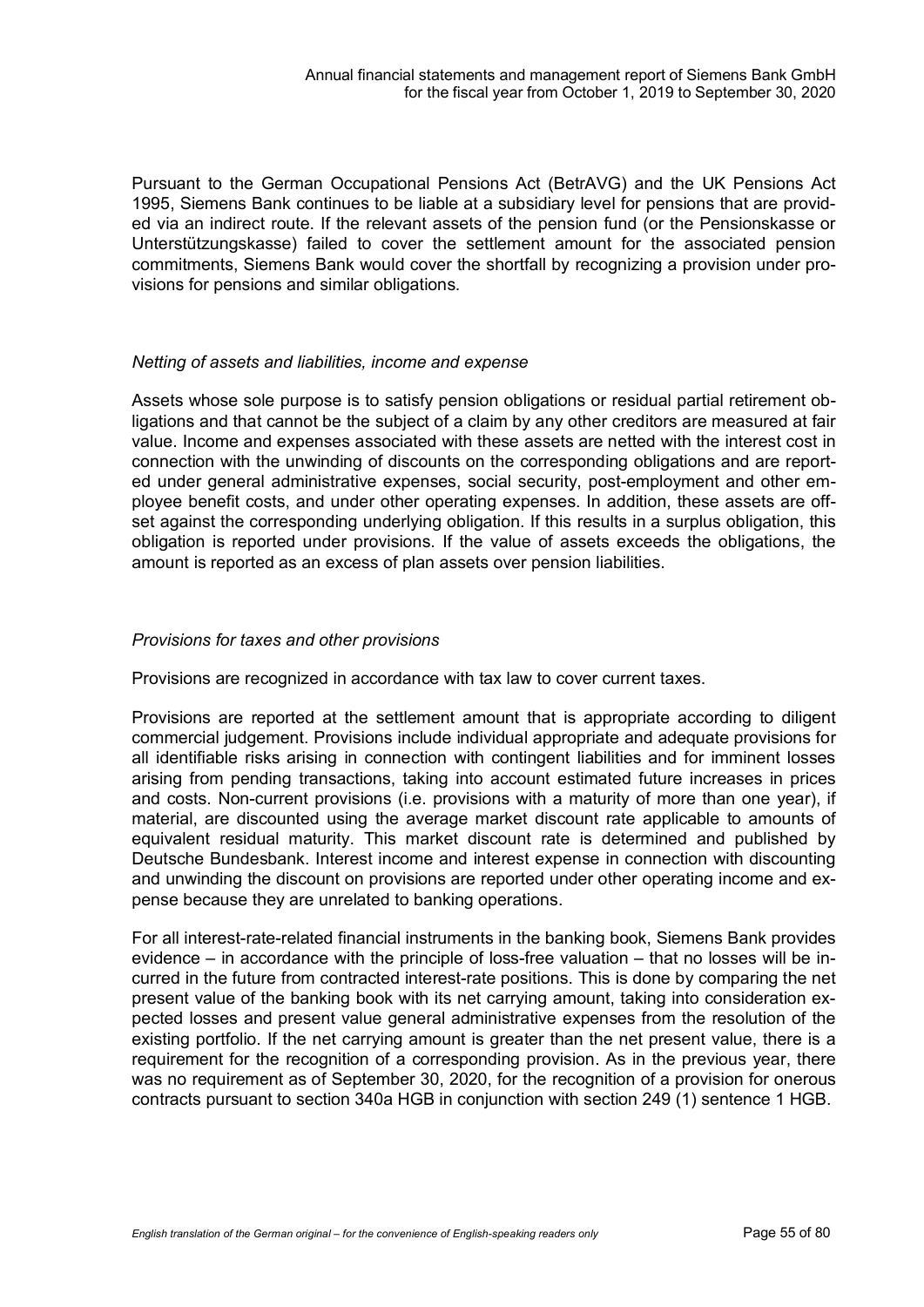## *Currency translation*

Amounts denominated in foreign currency are translated at the middle rate on the balance sheet date in accordance with section 256a HGB in conjunction with section 340h HGB. Current receivables and liabilities (i.e., due within one year) are translated with any differences being recognized in the income statement.

Siemens Bank also makes use of the concept of specific coverage for the measurement of amounts denominated in foreign currency. If assets and liabilities denominated in a foreign currency are subject to specific coverage, any associated income or expense arising from currency translation is recognized in the income statement. Assets that are not subject to specific coverage and liabilities with a maturity of more than one year are measured in accordance with the imparity principle.

Assets denominated in foreign currency are documented as specifically covered if they are matched by a countervailing liability or derivative in the currency concerned. Maturity mismatches are deemed to be permissible as long as there is the possibility and intention of entering into subsequent hedging deals. Only items eligible for specific coverage that are to be settled in cash may be included in the specific coverage arrangements. Any surplus from this measurement process is recognized under other assets or other liabilities. Any currency translation gain or loss is reported under other operating income or expense.

## *Derivative financial instruments*

Siemens Bank only enters into derivative financial instruments to cover risks arising in connection with its banking business. Embedded floors result from minimum limits for interest agreed in loan agreements with variable interest rates. As far as possible, currency-related transactions are accounted for as part of the specific coverage arrangements. Short-term interest-rate-related transactions are measured and recognized using the imparity principle because no designation to accounting groups (Bewertungseinheiten) as defined by the HGB can be demonstrated. For loan terms of one year or more, interest-related hedging deals are incorporated on a regular basis into HGB accounting groups.

All derivative financial instruments are measured at their fair values. Siemens Bank only uses generally accepted valuation methods and measurement parameters observable in the market for this measurement.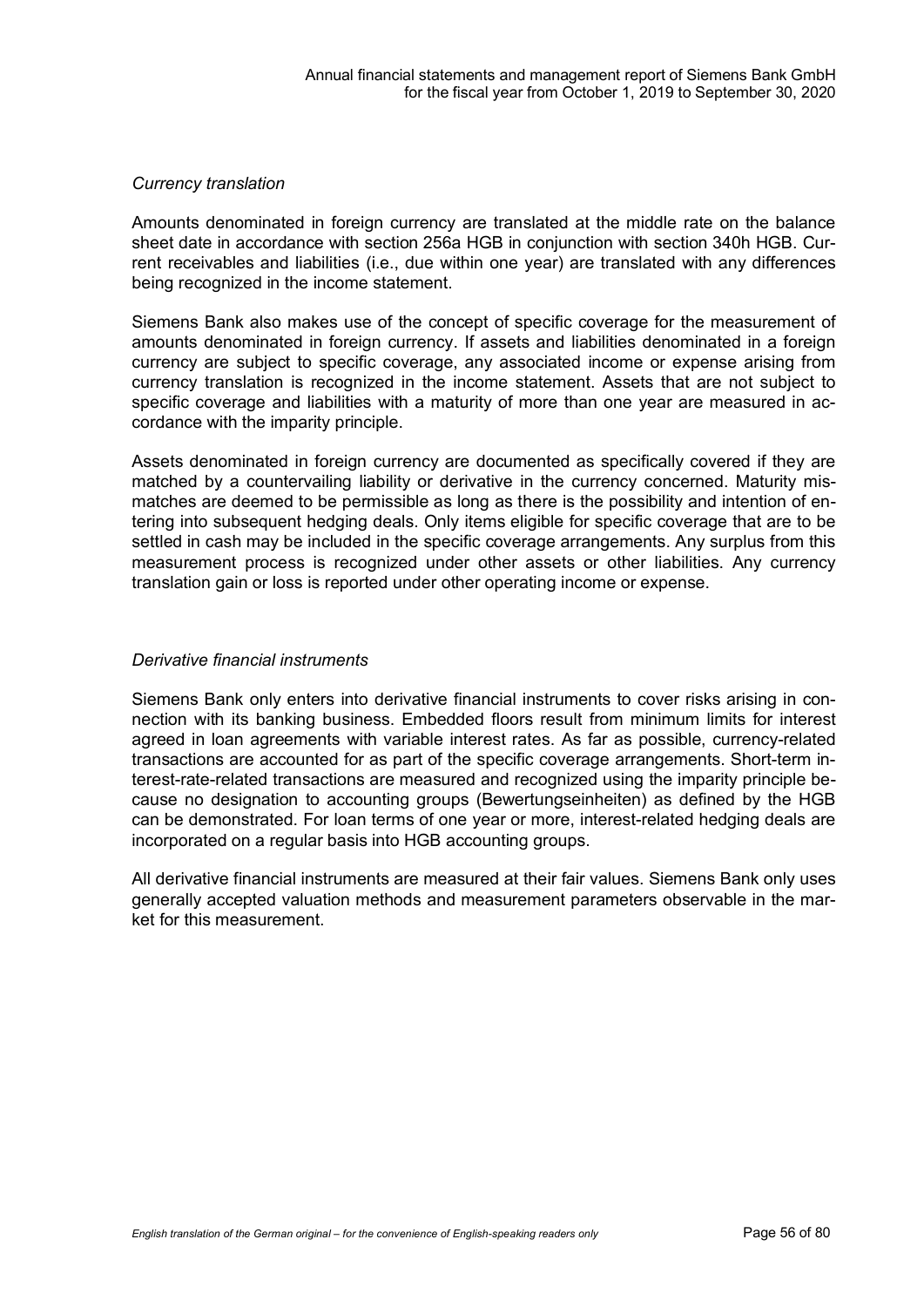## **Income statement disclosures**

#### **1 Geographical breakdown and net interest income**

The breakdown of the total amount for net interest income, fee and commission income, and other operating income by customers based in Germany and by customers based elsewhere is as follows:

| 2019 |  |
|------|--|
| 9    |  |
| 91   |  |
| 71   |  |
| 20   |  |
|      |  |

Negative interest included in the interest income and positive interest included in the interest expenses are disclosed separately in the income statement as prior-year figures in the form of a sub-item. They result mainly from funding transactions with the shareholder and from liquidity investments. For the Siemens Bank lending book, negative interest is of minor significance due to the structure of the terms and the geographical diversification.

## **2 Fee and commission income**

Fee and commission income is derived from the following services:

| (€'000)                                                                    | 2020   | 2019   |
|----------------------------------------------------------------------------|--------|--------|
| Risk management and processing services for affiliated<br>companies        | 30.340 | 28.224 |
| Risk management services and credit business services for<br>third parties | 1.428  | 1.238  |
| Total                                                                      | 31,768 | 29.462 |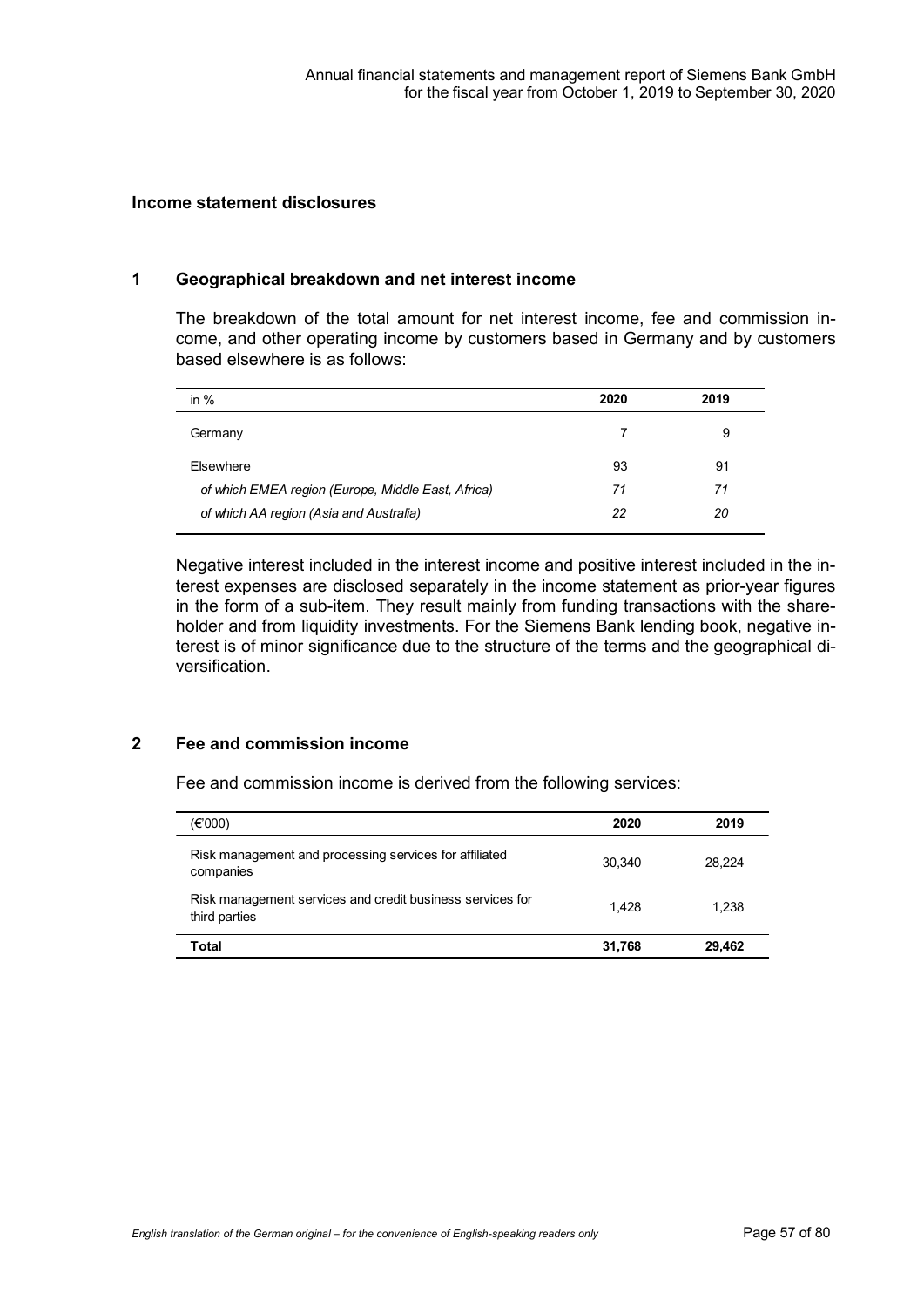#### **3 Other operating income and expense**

Other operating expense mainly includes the  $\epsilon$ 1,418 thousand profit from currency translation (previous year: profit from currency translation of €1,140 thousand in other operating income).

Other operating expense also comprises expenses from unwinding the discount on provisions and in connection with additions to certain provisions. Expenses from unwinding the discount on provisions amounted to €887 thousand (previous year: €1,166 thousand).

#### **4 Taxes on income**

For both income tax and VAT purposes, the German activities of Siemens Bank form an integral part of the tax group of Siemens AG, Berlin and Munich (hereinafter: Siemens AG). Taxes on income for German activities therefore only include capital gains and foreign withholding taxes charged.

The London Branch of Siemens Bank forms part of the income tax group of Siemens plc, Frimley (United Kingdom). Due to the different design of the income tax structure in the United Kingdom, taxes on income include payments and additions to provisions for current income taxes as well as €442 thousand for prior years.

The Singapore Branch does not form part of an income tax group. In addition to deferred taxes, taxes on income also include payments and additions to provisions both for current income taxes as well as refunds in the amount of €42 thousand for previous years.

Deferred taxes for the London Branch result mainly from valuation differences between the annual financial statements according to the HGB and the tax balance sheet according to English tax law for receivables, pension assets, provisions and liabilities. As of September 30, 2020, this results in a surplus of deferred tax assets. The option to recognize deferred tax assets is not exercised by Siemens Bank.

As of September 30, 2020, deferred taxes for the Singapore Branch result from valuation differences between commercial law and tax law in Singapore for receivables, provisions and liabilities. This results in a surplus of deferred tax assets. The option to recognize deferred tax assets is not exercised by Siemens Bank.

As of September 30, 2020, there is a surplus of assets for the parent company, which is transferred to the controlling company Siemens AG.

The valuation of deferred taxes is based on a tax rate of 19.0 % in the United Kingdom and 13.5 % in Singapore.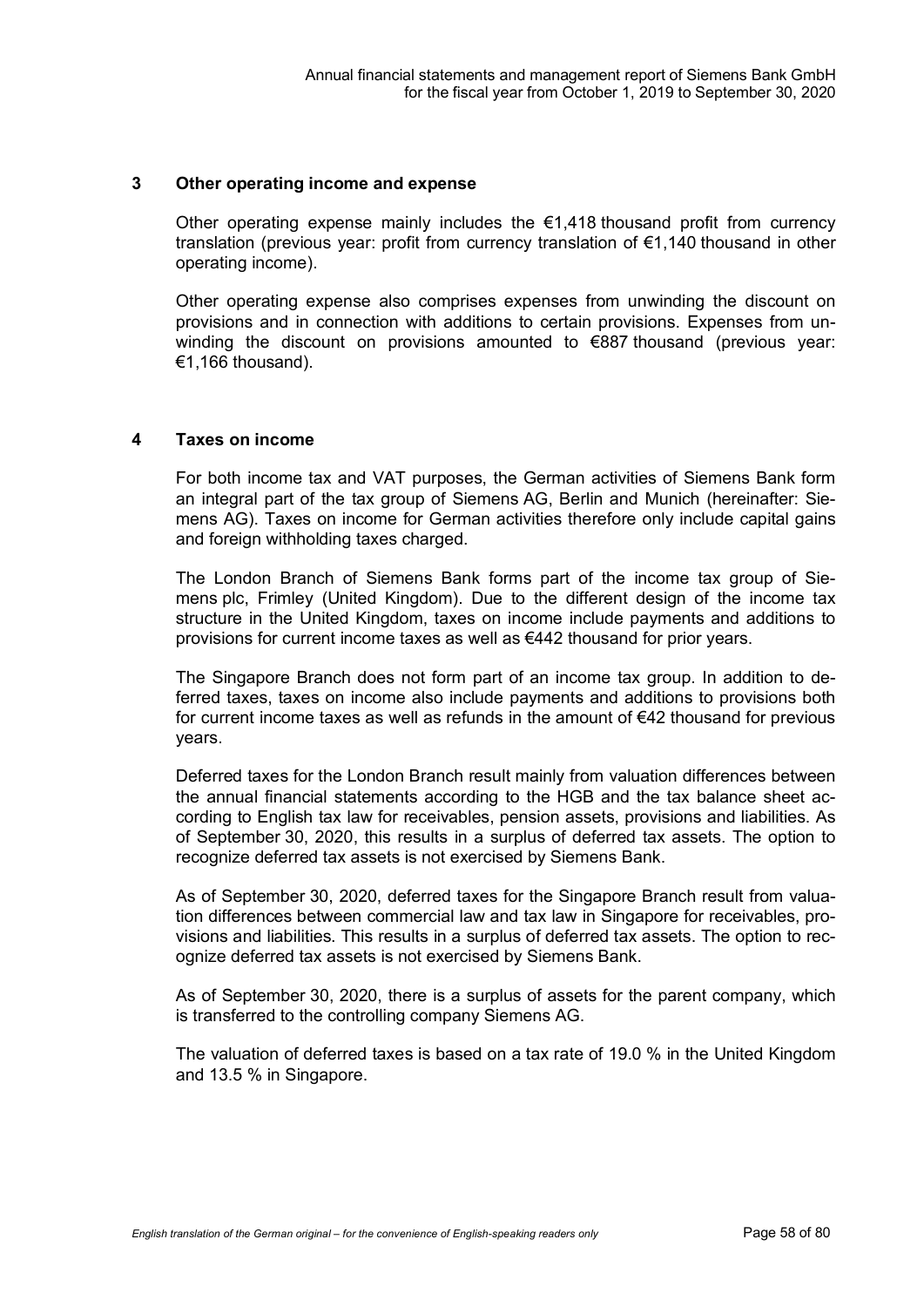## **5 Profit transferred under a profit-and-loss transfer agreement**

Siemens Bank has a profit-and-loss transfer agreement with Siemens AG, its sole shareholder. Under this profit-and-loss transfer agreement, the entire net income after tax determined in accordance with the HGB, amounting to €61,262,410.86, is transferred to Siemens AG.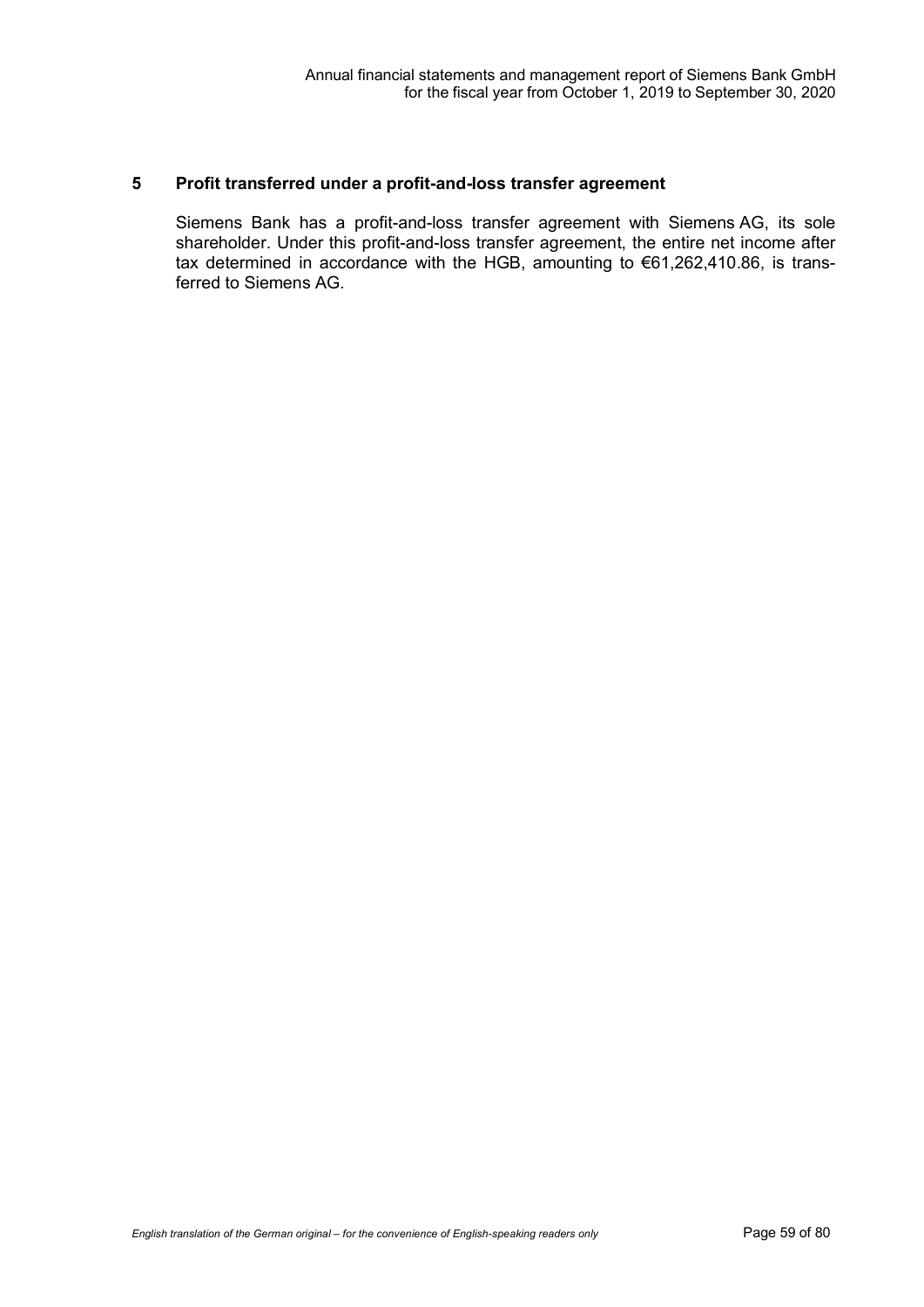#### **Balance sheet disclosures**

## **6 Debt instruments of public institutions and bills of exchange that are eligible as collateral with central banks**

This item comprises unlisted, short-term treasury bills with a residual maturity of less than one year.

## **7 Loans and advances to banks**

| (€'000)                                                                                                  | 2020    | 2019   |
|----------------------------------------------------------------------------------------------------------|---------|--------|
| Loans and advances to banks with maturities of<br>(excluding loan loss allowances and interest accruals) | 322,000 | 53,999 |
| up to and including 3 months                                                                             | 322,000 | 53.999 |
| more than 3 months and up to 1 year                                                                      | 0       |        |
| more than 1 year and up to 5 years                                                                       | 0       | O      |
| more than 5 years                                                                                        | 0       | O      |

## **8 Loans and advances to customers**

| (€'000)                                                                                                      | 2020      | 2019      |
|--------------------------------------------------------------------------------------------------------------|-----------|-----------|
| Loans and advances to customers with maturities of<br>(excluding loan loss allowances and interest accruals) | 7,235,148 | 7,261,803 |
| up to and including 3 months                                                                                 | 31.162    | 50.771    |
| more than 3 months and up to 1 year                                                                          | 718.812   | 640.804   |
| more than 1 year and up to 5 years                                                                           | 2,628,581 | 2,445,699 |
| more than 5 years                                                                                            | 3,856,592 | 4,124,530 |

Loans and advances to customers include loans and advances to affiliated companies with a value of €133,860 thousand (previous year: €245,677 thousand). As in the previous year, this item does not include any receivables from the shareholder.

## **9 Bonds and other fixed-income securities**

This item consists of listed corporate bonds acquired by Siemens Bank as part of its lending business. The item has a residual maturity of more than one year.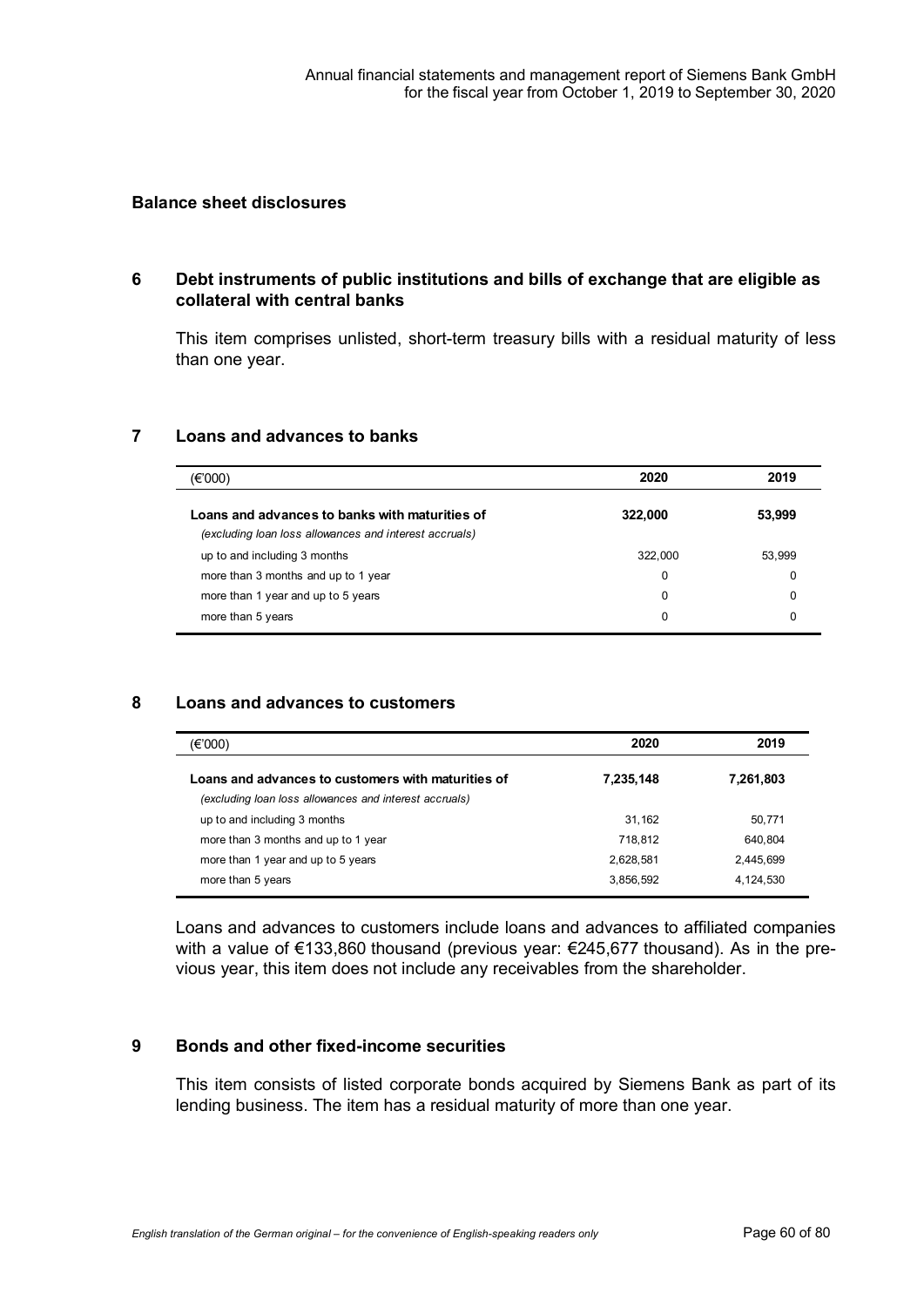## **10 Trust assets and liabilities**

Trust assets and liabilities comprise loans and advances to customers and liabilities to customers denominated in euros with agreed maturities or notice periods.

## **11 Intangible assets**

The changes in intangible assets over the 2020 fiscal year were as follows:

| $(\epsilon$ '000) |                         |                                    | Cost      |                         |                        |       |
|-------------------|-------------------------|------------------------------------|-----------|-------------------------|------------------------|-------|
|                   | Oct. 1, 2019            | Additions                          | Transfers | Disposals Sep. 30, 2020 |                        |       |
| Intangible assets | 1,683                   | 0                                  | 0         | 0                       | 1,683                  |       |
| Goodwill          | 1,683                   | 0                                  | $\Omega$  | $\Omega$                | 1.683                  |       |
| (E'000)           |                         | Depreciation and value adjustments |           |                         | <b>Carrying amount</b> |       |
|                   | Oct. 1, 2019 30. Sep 20 |                                    | year      | disposals               | 2020                   | 2019  |
| Intangible assets | -56                     | $-168$                             | $-112$    | 0                       | 1,515                  | 1,627 |
| Goodwill          | $-56$                   | $-168$                             | $-112$    | 0                       | 1.515                  | 1,627 |

#### The changes in intangible assets in the previous fiscal year had been as follows:

| (E'000)           |   |   | Cost  |                                                          |       |
|-------------------|---|---|-------|----------------------------------------------------------|-------|
|                   |   |   |       | Oct. 1, 2018 Additions Transfers Disposals Sep. 30, 2019 |       |
| Intangible assets | 0 | 0 | 1,683 | 0                                                        | 1,683 |
| Goodwill          | 0 | 0 | 1.683 |                                                          | 1.683 |

| $(\epsilon$ '000) | Depreciation and value adjustments | Carrying amount |      |           |       |      |
|-------------------|------------------------------------|-----------------|------|-----------|-------|------|
|                   | Oct. 1, 2018 30. Sep 19            |                 | vear | disposals | 2019  | 2018 |
| Intangible assets |                                    | -56             | -56  |           | 1.627 |      |
| Goodwill          |                                    | $-56$           | -56  | 0         | 1.627 |      |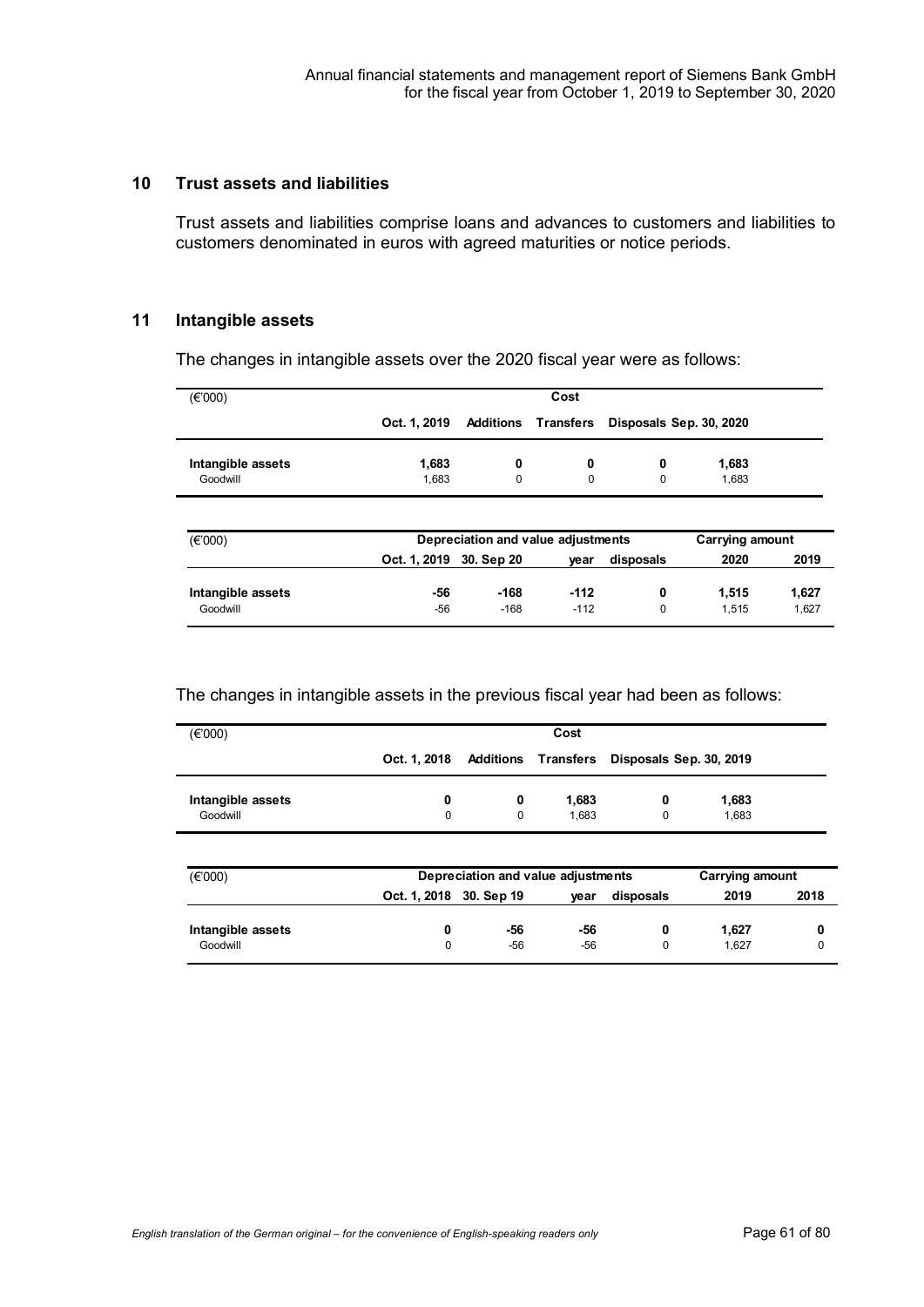## **12 Statement of changes in fixed assets**

The changes in property and equipment over the 2020 fiscal year were as follows:

| (E'000)                        |              |                                    | Cost            |                         |                        |      |
|--------------------------------|--------------|------------------------------------|-----------------|-------------------------|------------------------|------|
|                                | Oct. 1, 2019 | <b>Additions</b>                   | Transters       | Disposals Sep. 30, 2020 |                        |      |
| <b>Property and equipment</b>  | 370          | 66                                 | $-12$           | $-120$                  | 304                    |      |
| Office furniture and equipment | 370          | 66                                 | $-12$           | $-120$                  | 304                    |      |
|                                |              |                                    |                 |                         |                        |      |
| (E'000)                        |              | Depreciation and value adjustments |                 |                         | <b>Carrying amount</b> |      |
|                                | Oct. 1, 2019 | 30. Sep 20                         | Current<br>vear | of which<br>disposals   | 2020                   | 2019 |
| Property and equipment         | $-243$       | $-215$                             | -100            | 128                     | 90                     | 127  |

## The changes in property and equipment in the previous year had been as follows:

| (E'000)                        |              |                                    | Cost             |                         |                 |      |
|--------------------------------|--------------|------------------------------------|------------------|-------------------------|-----------------|------|
|                                | Oct. 1, 2018 | <b>Additions</b>                   | <b>Transfers</b> | Disposals Sep. 30, 2019 |                 |      |
| <b>Property and equipment</b>  | 289          | 150                                | -1               | $-67$                   | 370             |      |
| Office furniture and equipment | 289          | 150                                | $-1$             | $-67$                   | 370             |      |
|                                |              |                                    |                  |                         |                 |      |
| (E'000)                        |              | Depreciation and value adjustments |                  |                         | Carrying amount |      |
|                                | Oct. 1, 2018 | 30. Sep 19                         | vear             | <b>Disposals</b>        | 2019            | 2018 |
| <b>Property and equipment</b>  | $-172$       | $-243$                             | $-145$           | 74                      | 127             | 117  |
| Office furniture and equipment | $-172$       | $-243$                             | $-145$           | 74                      | 127             | 117  |

Property and equipment is used exclusively in connection with banking operations.

## **13 Other assets**

Other assets mainly comprise receivables arising from pending incoming payments in the lending and fee business amounting to €2,291 thousand (previous year: €4,368 thousand) and receivables arising from taxes on income amounting to €34 thousand (previous year: €466 thousand). The prior-year figure also included accrued interest from interest-rate swaps in the amount of €510 thousand.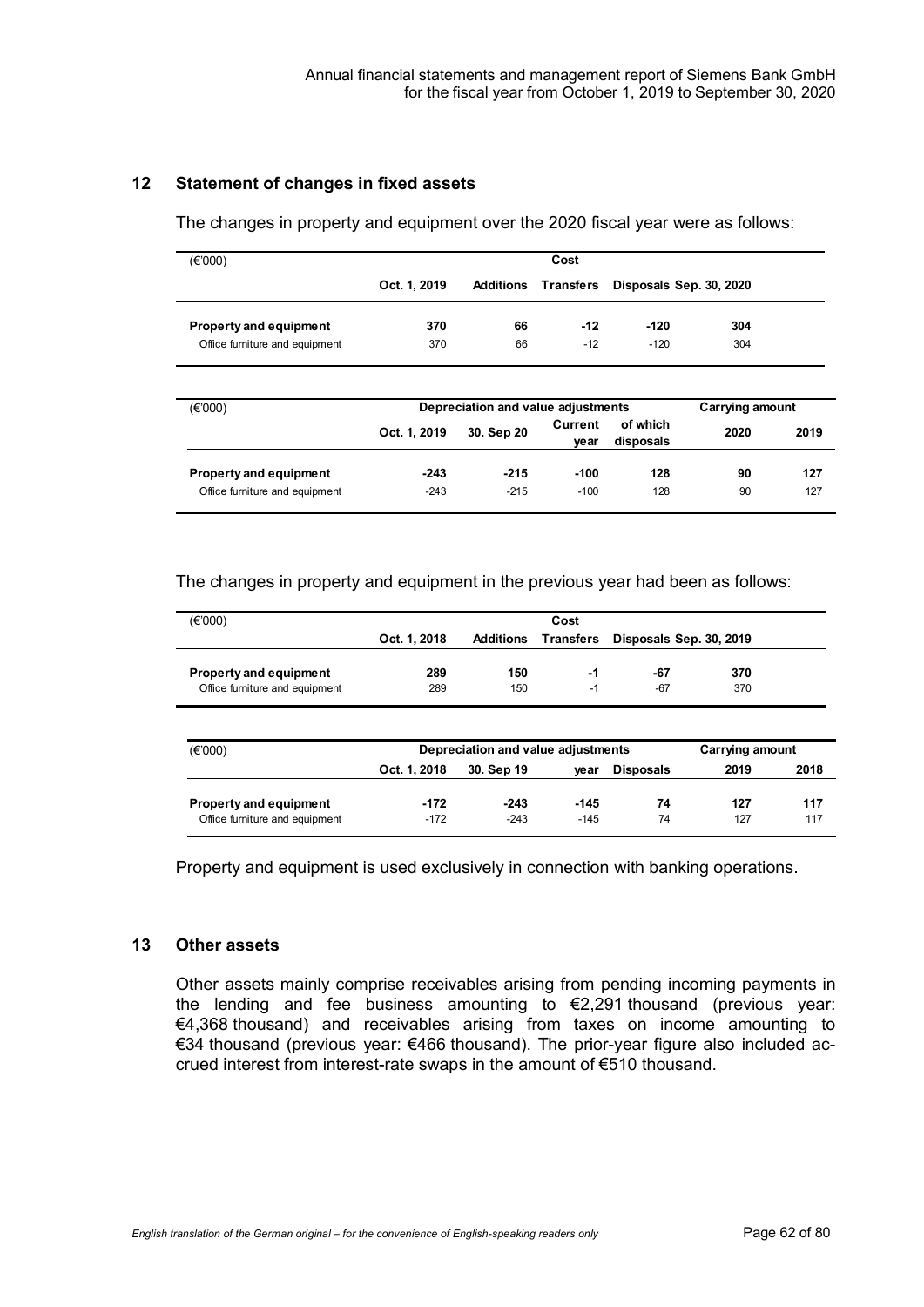## **14 Prepaid expenses and deferred income**

| (€'000)                        | 2020   | 2019   |
|--------------------------------|--------|--------|
| <b>Prepaid expenses</b>        | 3,095  | 3,490  |
| Premium on loans and advances  | 1,061  | 1,346  |
| Other deferred income          | 2,034  | 2,144  |
| Deferred income                | 42,845 | 42,880 |
| Discount on loans and advances | 13,749 | 13,986 |
| Other deferred income          | 29,096 | 28,894 |

Other deferred income largely relates to deferred fee income in the credit business.

## **15 Amounts due to banks**

| (E'000)                             | 2020  | 2019  |
|-------------------------------------|-------|-------|
| Amounts due to banks                | 8,493 | 8,750 |
| (excluding interest accruals)       |       |       |
| up to and including 3 months        | 257   | 0     |
| more than 3 months and up to 1 year | 386   | 386   |
| more than 1 year and up to 5 years  | 2,059 | 2,059 |
| more than 5 years                   | 5,790 | 6,305 |

The maturity breakdown of the previous year was adjusted.

## **16 Amounts due to customers**

| (€'000)                                                                      | 2020      | 2019      |
|------------------------------------------------------------------------------|-----------|-----------|
| Amounts due to customers with maturities of<br>(excluding interest accruals) | 6,570,850 | 6,252,905 |
| up to and including 3 months                                                 | 1,031,062 | 473,562   |
| more than 3 months and up to 1 year                                          | 1,920,125 | 1,966,625 |
| more than 1 year and up to 5 years                                           | 2,795,596 | 2,839,379 |
| more than 5 years                                                            | 824,068   | 973,340   |

Of the amounts due to customers, €6,524,234 thousand (previous year: €6,156,418 thousand) is accounted for by transactions with affiliated companies. Within this total of amounts due to customers, an amount of €6,303,825 thousand is due to the shareholder (previous year: €5,931,056 thousand).

Siemens Bank has not pledged any assets as collateral for amounts due to customers, nor has it transferred any assets as collateral.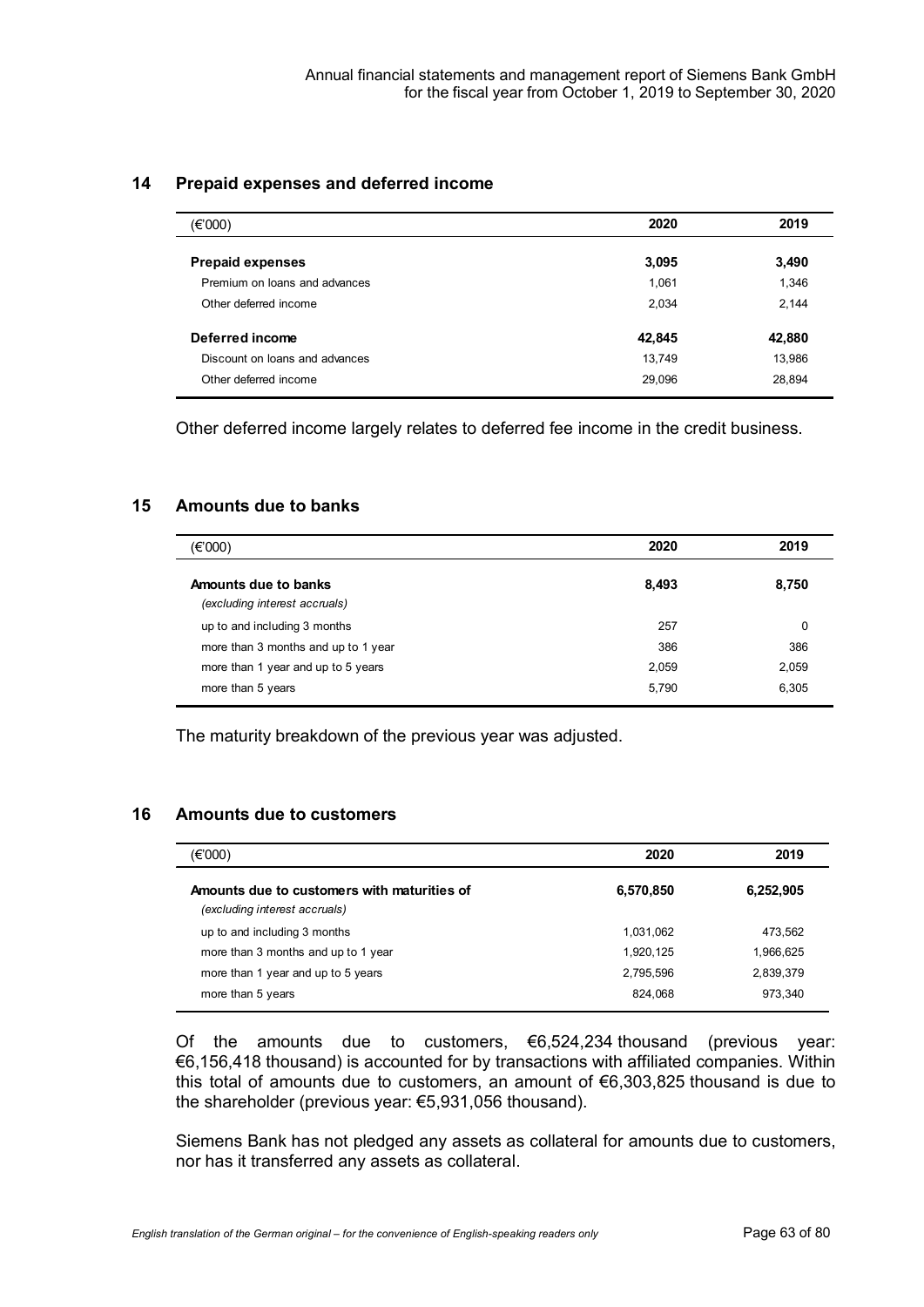Siemens Bank is a participating institution in the German banks' compensation fund (Entschädigungseinrichtung deutscher Banken GmbH), Berlin.

## **17 Other liabilities**

The breakdown of other liabilities is as follows:

| (E'000)                               | 2020   | 2019   |
|---------------------------------------|--------|--------|
|                                       |        |        |
| <b>Other liabilities</b>              | 70,260 | 95,481 |
| Liabilities to the shareholder        | 61,507 | 81,421 |
| Withholding tax and duties to be paid | 2,992  | 7,832  |
| VAT liabilities and other items       | 4,286  | 3,950  |
| Personnel-related obligations         | 1,475  | 2,278  |
|                                       |        |        |

Liabilities to the shareholder mainly include the profit-and-loss transfer agreement. All other liabilities have terms of up to one year.

## **18 Provisions for pensions and similar obligations**

Siemens Bank provides various forms of occupational pensions for the employees in Germany and in the United Kingdom whose employment contracts were transferred to Siemens Bank as part of the transfer of a business as well as for new employees. To fund these occupational pensions, Siemens Bank has covered its obligations partly by assets that are held externally in trust and subject to restricted access.

The majority of current employees at Siemens Bank in Germany participate in the Siemens defined contribution plan (BSAV – Beitragsorientierte Siemens Altersversorgung) launched in 2004. BSAV is a pension program covered by assets held in trust. For the most part, the benefits depend on the company's contributions made to the scheme and on the investment income from these contributions, although the company guarantees a minimum return. A lower proportion of current employees still have legacy pension entitlements (known as transitional payments) that are based on the salary of the employee concerned.

In addition, Siemens Bank offers employees the option of participating in a voluntary deferred compensation scheme. The salary components deferred under this scheme are invested in fund units. The fund units are only used to cover the resulting pension obligations and are protected against claims from other creditors. These assets, which had a fair value determined using recognized valuation methods (stock market prices) of €918 thousand as of September 30, 2020 (previous year: €842 thousand) and a cost value of €765 thousand (previous year: €691 thousand), are therefore fully offset against the pension obligations up to the amount of these obligations of €797 thousand (previous year: €787 thousand). Income and expenses each in the amount of €105 thousand (previous year: €146 thousand) were netted.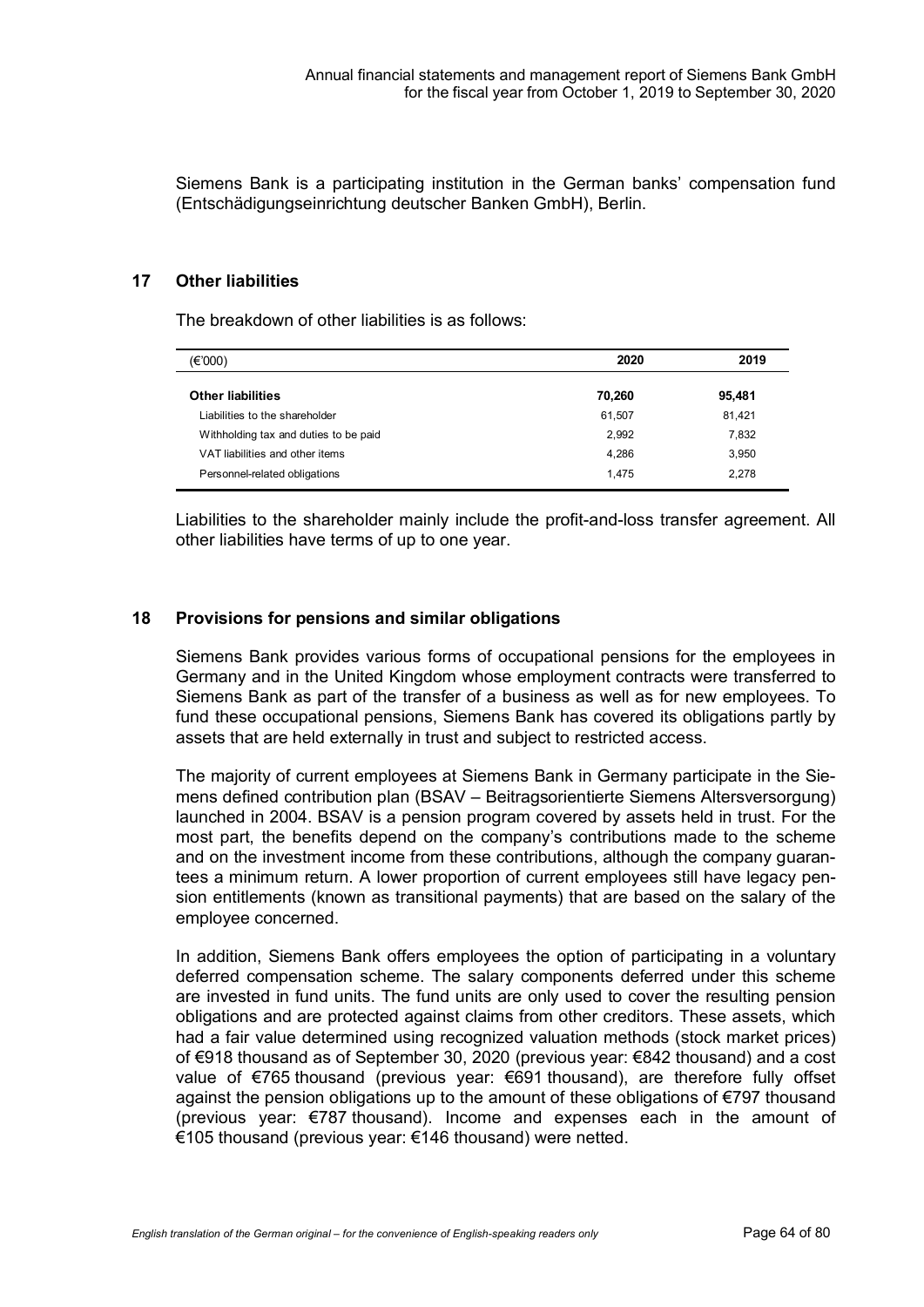In addition, on behalf of the employees at the London Branch, Siemens Bank participates in the pension scheme operated by the Siemens Group for employees in the United Kingdom. Here, contributions are paid into a pension plan without any additional obligations for Siemens Bank. Where employees have been given further fixed pension entitlements in a few individual cases, these pension entitlements are covered directly by the Siemens Pensions Trust. Siemens Bank only has an indirect liability for these obligations if the resources of the Trust turn out to be inadequate to cover the pension obligations. The assets assigned to the Trust, which had a fair value determined using recognized valuation methods of €2,222 thousand (previous year: €2,233 thousand), are therefore fully offset against this pension obligation up to the amount of this obligation of €2,008 thousand (previous year: €1,954 thousand).

Siemens Bank has not assumed any pension obligations for the employees at the Singapore Branch.

For the 2020 fiscal year, the total settlement amount for the pension provisions amounted to €16,438 thousand (previous year: €15,120 thousand), of which €2,501 thousand (previous year: €2,408 thousand) was accounted for by indirect obligations fully covered by assets, so that pension provisions of €13,937 thousand (previous year: 12,712 thousand) are recognized. The actuarial measurement of the settlement amount was based on a number of variables including discount rates of 2.41 % (ten-year average) and 1.71 % (seven-year average) respectively. Last year, the discount rates were 2.82 % (ten-year average) and 2.05 % (seven-year average) respectively. Other variables used as a basis were a salary growth rate in Germany of 2.25 % per annum (previous year: 2.25 %) and a pension growth rate of 1.5 % per annum (previous year: 1.5 %). For employees at the London Branch, a salary trend of 2.6 % per annum is expected (previous year: 3.5 %) and a pension growth rate of 2.8 % per annum (previous year: 2.9 %). Mortality tables developed specifically for the Siemens Group and last adjusted in fiscal 2020 (Siemens Bio 2017) were used as the biometric calculation basis. These replace the 2005G guideline tables from Klaus Heubeck, which had been used to date and had been modified specifically for the Bank. The Heubeck RT 2018 mortality tables are not used because the Siemens-specific tables contain a better estimate of the mortality trend.

The adjustment of the discount rate from a seven-year average to a ten-year average results in a difference of €1,555 thousand (previous year: €1,629 thousand). Based on the existing profit-and-loss transfer agreement with Siemens AG, this income is not subject to the dividend payout restriction. In the context of determining the liabilities from the deferred compensation scheme, Siemens Bank exercised a lock-in option for accrued profits. The exercising of this option constitutes an adjustment of the plan. The resulting income of €124 thousand (previous year: €58 thousand) was offset against free capital provisions in order to determine the dividend payout restriction.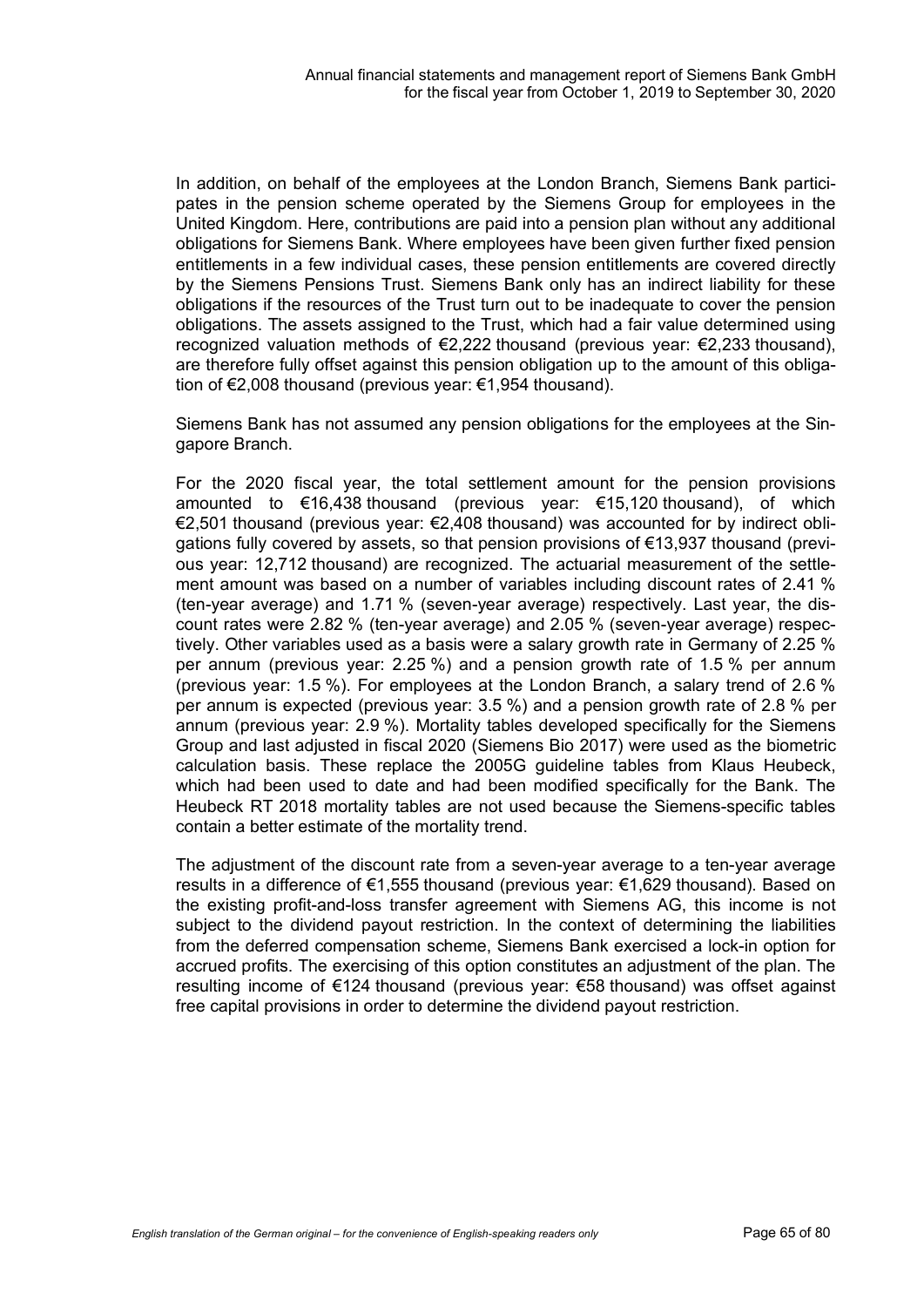## **19 Other provisions**

The changes in other provisions over the 2020 fiscal year were as follows:

| (€'000)                                  | Oct. 1, 2019    | <b>Transferred</b> | <b>Utilized</b> |
|------------------------------------------|-----------------|--------------------|-----------------|
| <b>Other provisions</b>                  | 14,449          | $-151$             | $-2,439$        |
| of which with maturities up to 1<br>year | 9,186           | 77                 | $-2,424$        |
|                                          |                 |                    |                 |
| (€'000)                                  | <b>Reversed</b> | <b>New</b>         | Sep. 30, 2020   |
| <b>Other provisions</b>                  | $-1,319$        | 835                | 11,375          |

The changes in other provisions in the previous fiscal year had been as follows:

| (€'000)                                  | Oct. 1, 2018    | <b>Transferred</b> | <b>Utilized</b> |
|------------------------------------------|-----------------|--------------------|-----------------|
| <b>Other provisions</b>                  | 10,378          | 155                | $-6,289$        |
| of which with maturities up to 1<br>year | 8,297           | 691                | $-6,289$        |
|                                          |                 |                    |                 |
|                                          |                 |                    |                 |
| (€'000)                                  | <b>Reversed</b> | <b>New</b>         | Sep. 30, 2019   |
| <b>Other provisions</b>                  | -904            | 11,110             | 14,449          |

Transfers result from the assumption of personnel-related obligations taken over in the course of transfers of employees within the group, or from changed maturities of longterm provisions.

Other provisions are recognized mainly for personnel-related obligations, such as variable income components, outstanding vacation pay and long-service bonuses.

| 2020   | 2019   |
|--------|--------|
| 11,375 | 14,449 |
| 9.383  | 10.420 |
| 1.705  | 1.721  |
| 287    | 2.309  |
|        |        |

Provisions related to lending business result from the recognition of obligations from guarantees.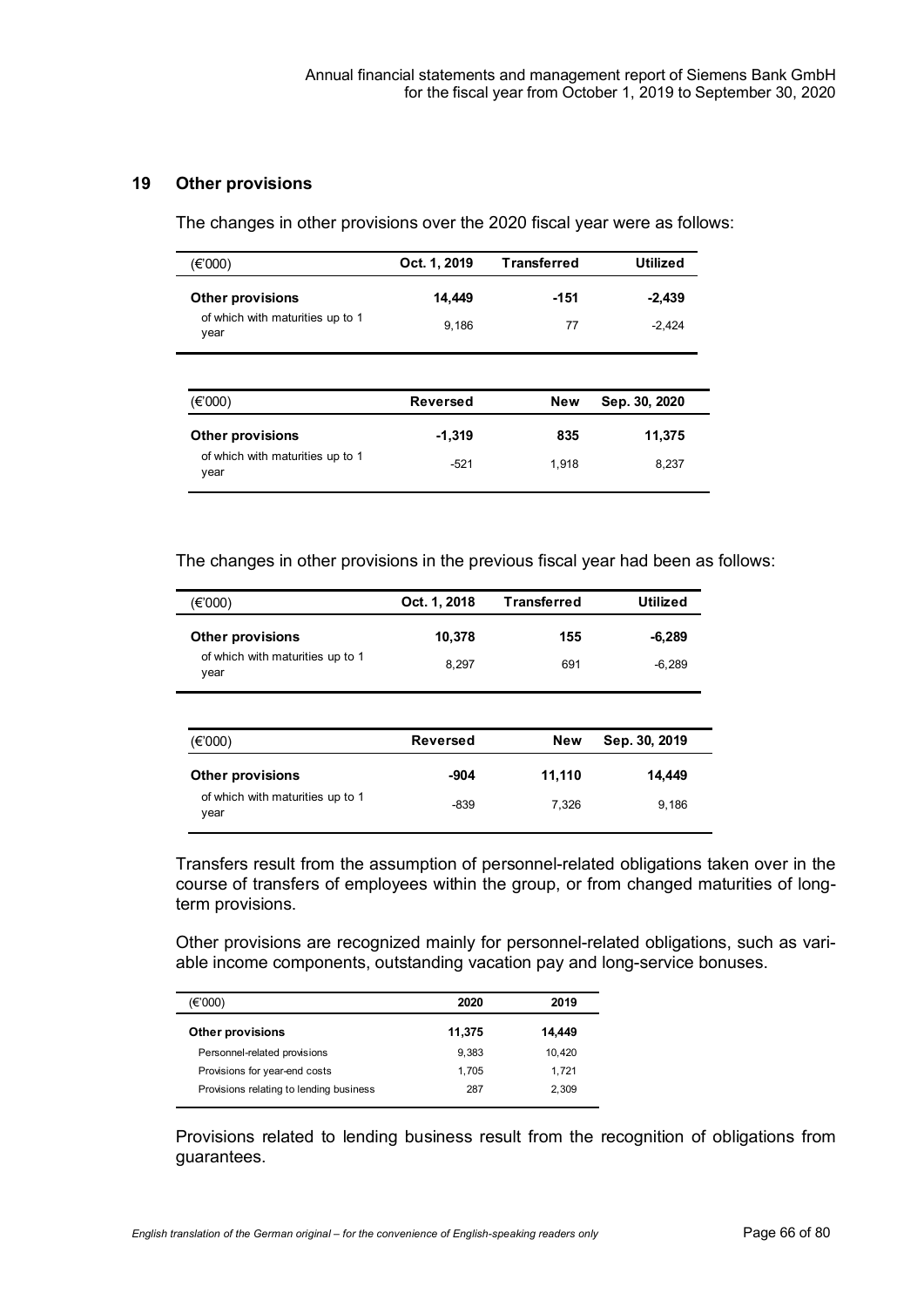## **20 Equity**

As last year, there were no changes to the components of equity in the 2020 fiscal year.

Due to plan adjustments of the pension plans from deferred compensation schemes, €124 thousand of the capital provisions are subject to a payout restriction (previous year: €58 thousand).

## **21 Assets and liabilities denominated in foreign currency**

Siemens Bank has assets and liabilities denominated in foreign currency in the following equivalent amounts:

| $(\epsilon$ '000)                           | 2020      | 2019      |
|---------------------------------------------|-----------|-----------|
| Assets denominated in foreign currency      | 4.032.329 | 4,150,974 |
| Liabilities denominated in foreign currency | 4,035,560 | 4,136,119 |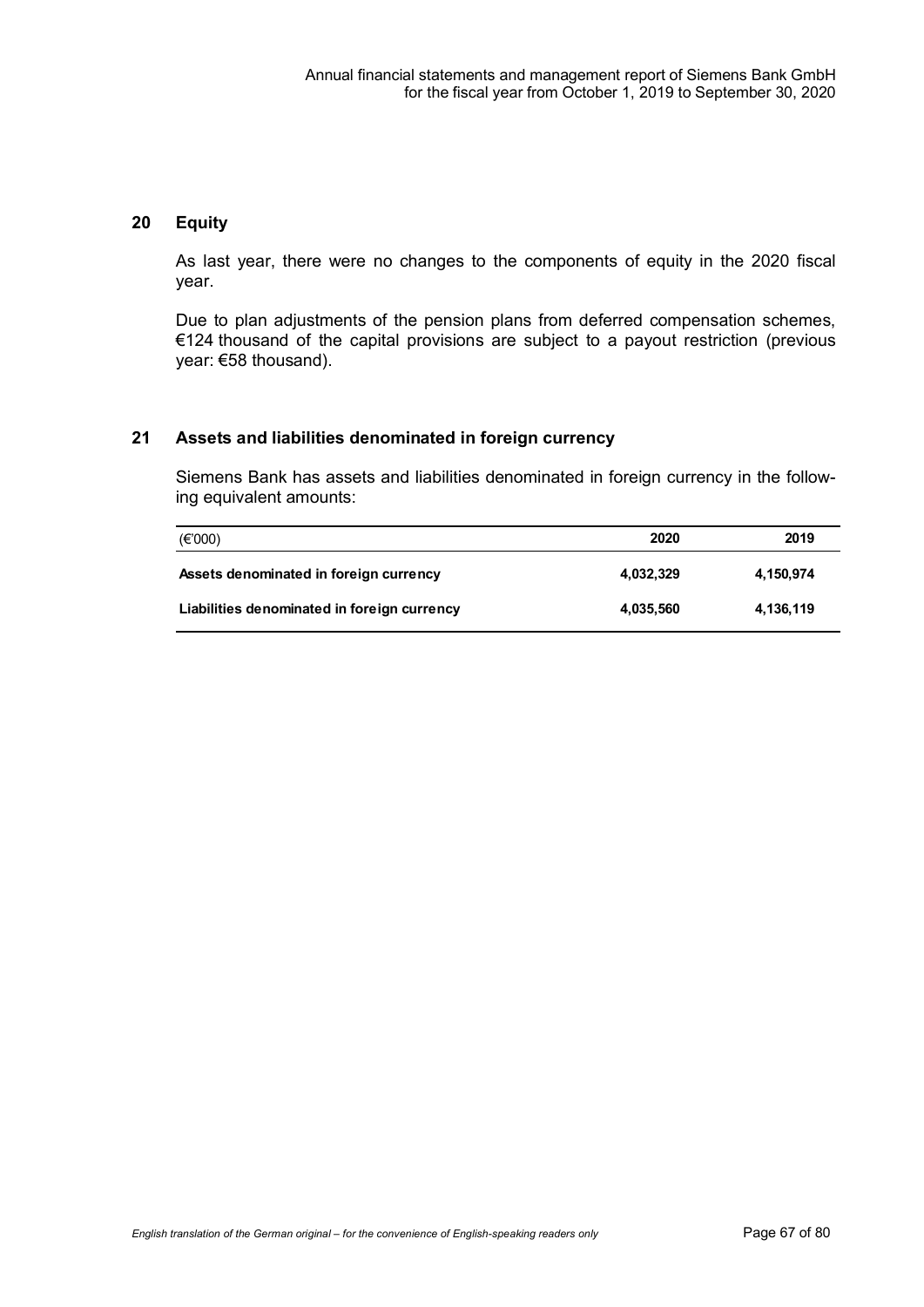## **Other disclosures**

#### **22 Off-balance-sheet transactions**

Siemens Bank grants irrevocable loan commitments as part of project finance or lines of credit in order to satisfy the financing needs of its customers. Commitments that have not yet been drawn down by customers and that cannot be revoked by Siemens Bank are reported below the line on the balance sheet.

Siemens Bank has contingent liabilities arising from lines of credit it has granted to customers for the issue of guarantees. Under these guarantee credit facilities, Siemens Bank must make payments to the beneficiary if the Siemens Bank customer fails to meet its obligations. There is no way of knowing whether or when a payout might be required, or what the amount of any payout might be. The maximum potential amount of claims is therefore reported below the line on the balance sheet.

## **23 Derivative financial instruments**

|                                         | <b>Nominal amount</b> |                |           |                     |         |
|-----------------------------------------|-----------------------|----------------|-----------|---------------------|---------|
|                                         | 2020                  |                |           | <b>Total amount</b> |         |
| $(\epsilon$ '000)                       | $\leq$ 1 year         | $>1 - 5$ years | > 5 years | 2020                | 2019    |
| Interest-rate<br>derivatives            |                       |                |           |                     |         |
| OTC interest-rate swaps                 | 220,000               | 174,500        | 0         | 394,500             | 506,500 |
| Embedded floors                         | 15,735                | 0              | 0         | 15,735              | 15,673  |
| <b>Currency-related</b><br>transactions |                       |                |           |                     |         |
| <b>FX</b> swaps                         | 0                     | $\mathbf 0$    | 0         | 0                   | 5,306   |

Siemens Bank held the following derivatives as of September 30, 2020: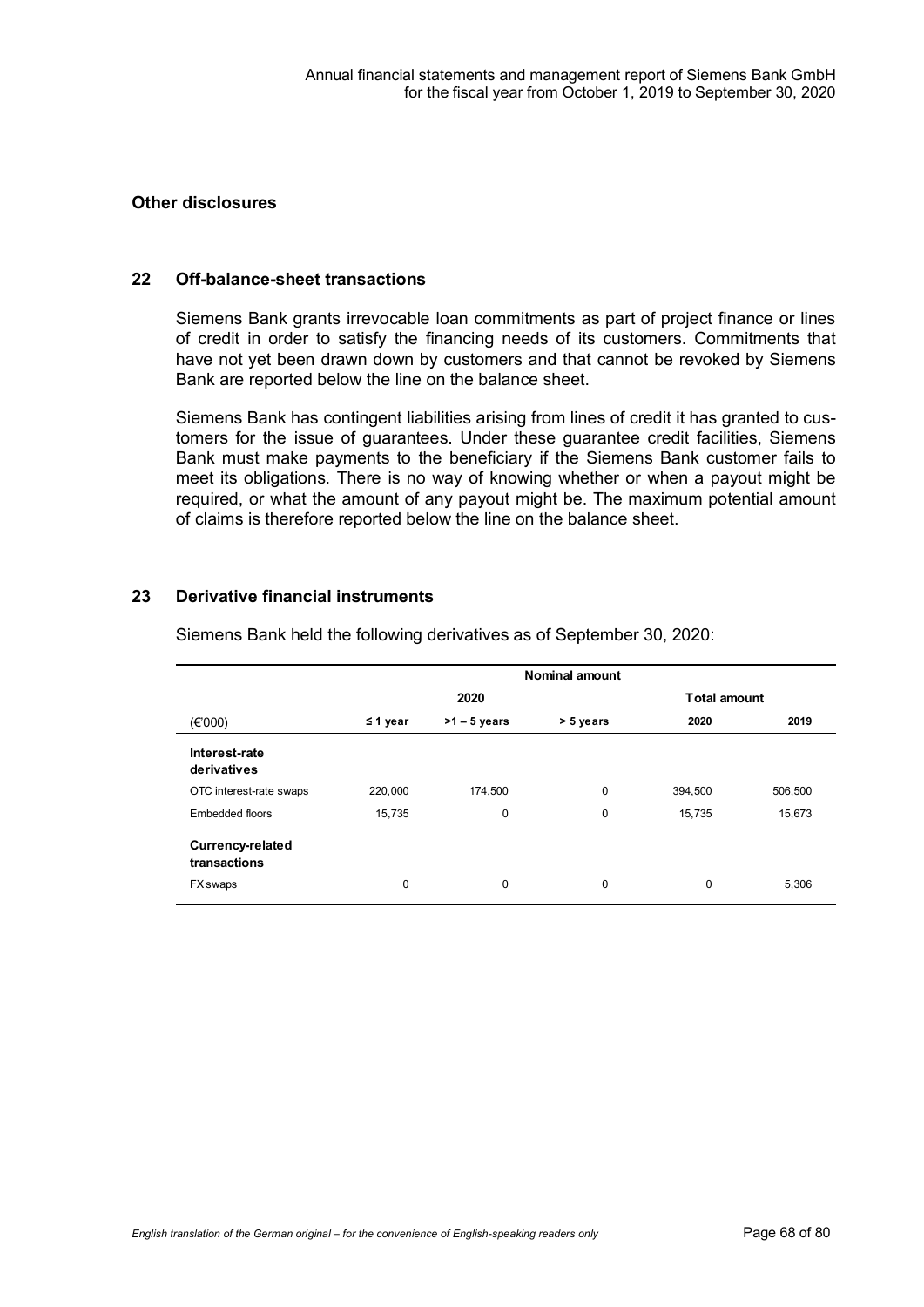| $(\epsilon$ '000)<br>Interest-rate<br>derivatives | <b>Market values</b> (including accrued interest) |       |          |          |
|---------------------------------------------------|---------------------------------------------------|-------|----------|----------|
|                                                   | <b>Positive</b>                                   |       | Negative |          |
|                                                   | 2020                                              | 2019  | 2020     | 2019     |
|                                                   |                                                   |       |          |          |
| OTC interest-rate swaps                           | 1,199                                             | 2,031 | $-1,026$ | $-1,897$ |
| Embedded floors                                   | 0                                                 | 51    | 0        | 0        |
| FX swaps                                          | 0                                                 | 0     | 0        | $-23$    |

The fair values of the derivatives as of September 30, 2020 were as follows:

In fiscal 2020, unchanged compared to the previous year, Siemens Bank fully hedged a fixed-interest deposit and several promissory note loans with a total volume of €203,000 thousand against interest-rate-induced market risks by means of interest rate swaps OTC for a period of up to two years, and designated these hedges as an HGB accounting group. These accounting groups were used to hedge valuation effects from interest-rate risks amounting to €1,680 thousand (previous year: €2,910 thousand). The effectiveness of the accounting group is proved by a comparison of the interestinduced changes in market value. For recognition, Siemens Bank has applied the net hedge presentation method, according to which the ineffective part of the accounting group is to be recognized using the imparity principle. For this, Siemens Bank recognized provisions for onerous contracts amounting to €156 thousand (previous year: €228 thousand), which are recorded under other provisions as a component of the provisions for year-end costs.

For short-term interest swap transactions OTC that are not incorporated into accounting groups, Siemens Bank recognized provisions for onerous contracts amounting to €273 thousand (previous year: €796 thousand), which are also recorded under other provisions as a component of the provisions for year-end costs.

## **24 Other financial obligations**

Other financial obligations for the following years amount to  $\epsilon$ 29,457 thousand (previous year: €28,958 thousand). These mainly relate to obligations arising from purchase and outsourcing agreements as well as from rental agreements. This amount includes obligations to affiliated companies in the amount of €26,387 thousand (previous year: €25,868 thousand).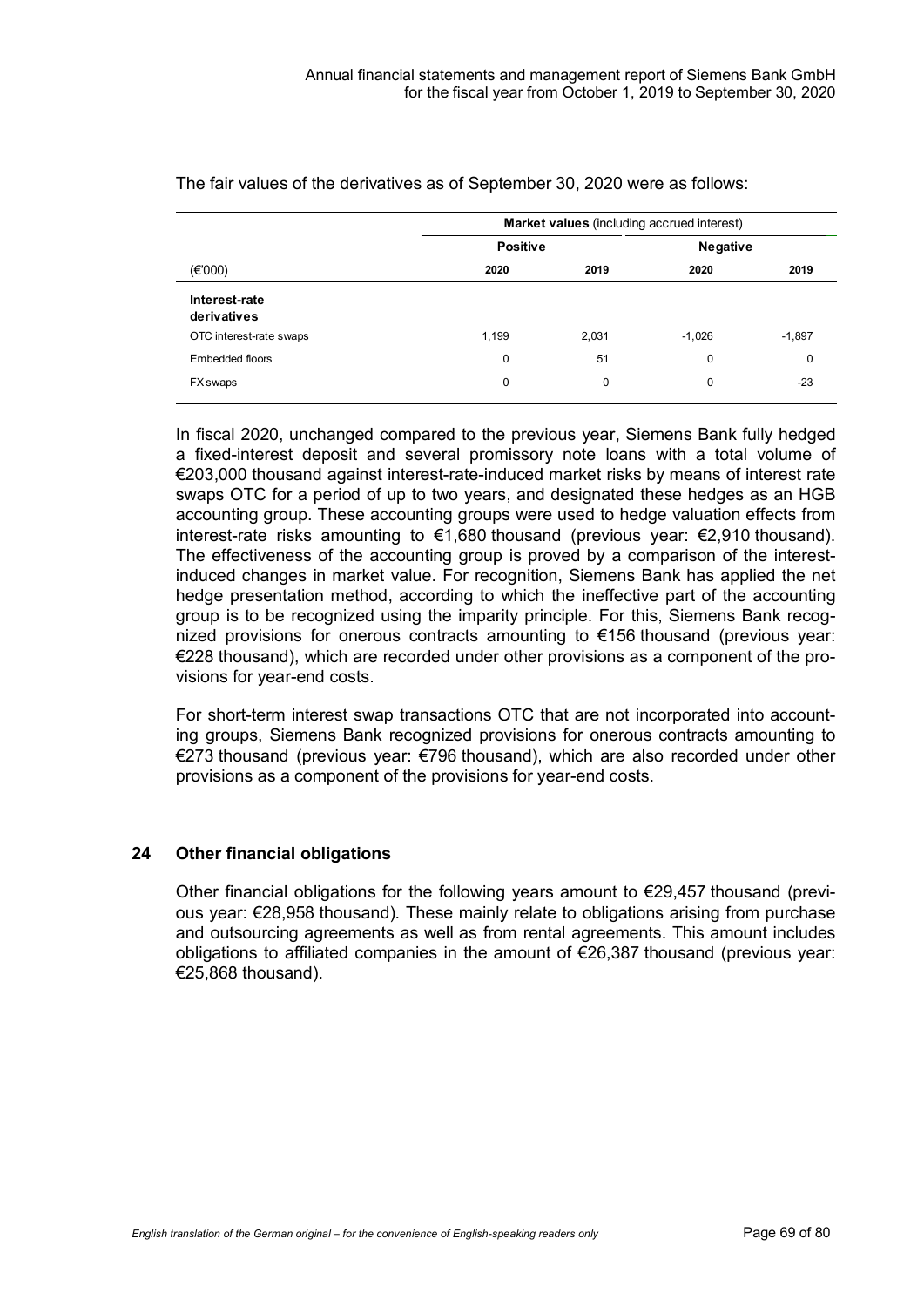## **25 Employees**

 $\overline{a}$ 

Siemens Bank employs staff at its offices in Munich, Nuremberg, Erlangen, London and Singapore. Average employee numbers were as follows:

| Employees                                        | 2020  | 2019  |
|--------------------------------------------------|-------|-------|
| <b>Siemens Bank GmbH</b>                         | 222.6 | 218.5 |
| Munich branch (including Nuremberg and Erlangen) | 168.2 | 164.7 |
| Employment contracts total                       | 175.0 | 171.2 |
| of which part-time                               | 26.0  | 28.0  |
| London branch                                    | 32.4  | 33.0  |
| Employment contracts total                       | 33.0  | 33.0  |
| of which part-time                               | 0.0   | 0.0   |
| Singapore branch                                 | 22.0  | 20.8  |
| Employment contracts total                       | 21.4  | 20.8  |
| of which part-time                               | 0.0   | 0.0   |

The figures represent staff capacities, unless marked as employment relationships.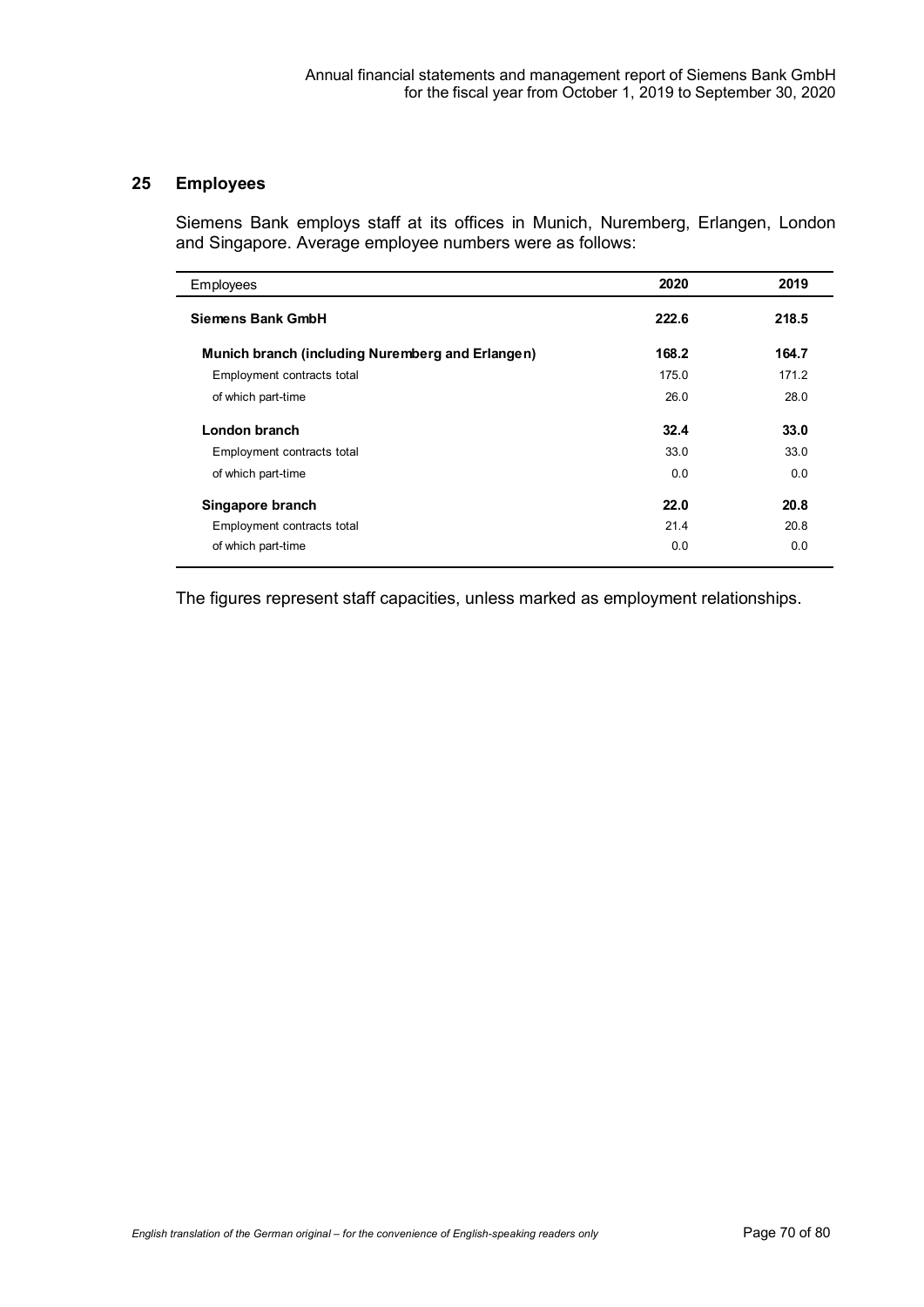## **26 Members of the Management Board and Supervisory Board**

The following persons have been appointed as managing directors:

- o Roland Chalons-Browne, Chairman and Chief Executive Officer of Siemens Bank
- o Dr. Ingeborg Hampl, member of the Management Board and Chief Risk Officer of Siemens Bank
- o Dr. Christoph Baumgarten, member of the Management Board and Chief Financial Officer of Siemens Bank

Roland Chalons-Browne did not receive any remuneration for his activities in the 2020 fiscal year.

A Supervisory Board in accordance with the statutes has been established with the following members:

- o Veronika Bienert, member of the Management Board of Siemens Financial Services GmbH, Munich, and Chief Financial Officer of the Financial Services unit of Siemens AG,
- o Dr. Peter Rathgeb, Chief Executive Officer of Siemens Treasury GmbH, Munich, and Corporate Treasurer of Siemens AG.

Veronika Bienert is the chair and Dr. Peter Rathgeb is deputy chair of the Supervisory Board. Neither acting nor retired members of the Supervisory Board received any remuneration or pension entitlements from Siemens Bank for their activities as Supervisory Board members in the 2020 fiscal year.

The Supervisory Board also performs the function of an audit committee.

In addition to his activities as CEO of Siemens Bank, Roland Chalons-Browne is also a member of the following supervisory bodies pursuant to section 340a (4) no. 1 of the HGB.

- o Chairman of the Supervisory Board of RISICOM Rueckversicherung AG, Gruenwald
- o Chairman of the Board of Directors of Siemens Financial Services Inc., Iselin, New Jersey, United States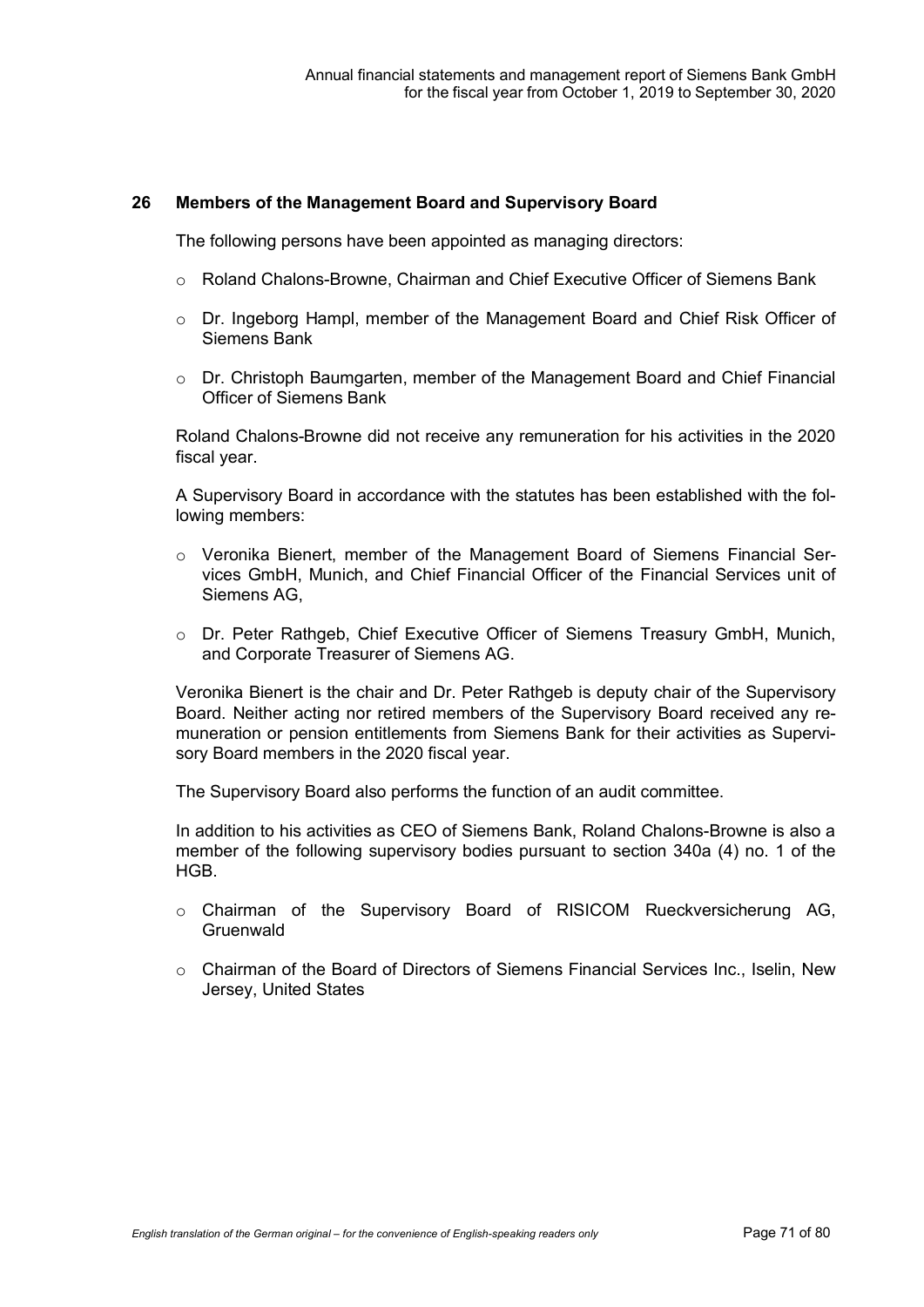## **27 Membership in a corporate group**

Siemens Bank is a wholly-owned subsidiary of Siemens AG, Berlin and Munich, and is incorporated into the parent company's consolidated financial statements. The consolidated financial statements of Siemens AG are submitted for publication in the electronic German Federal Gazette (Bundesanzeiger). Pursuant to section 285 no. 21 of the HGB, Siemens Bank did not enter into any transactions in the year under review with related companies or individuals on terms that were other than on an arm's length basis.

## **28 Auditor's fee**

The auditor's fee for the 2020 fiscal year amounts to €340 thousand (previous year: €322 thousand). The fee also includes the audit of the Singapore Branch and relates entirely to audit services for the financial statements.

## **29 Events after the balance sheet date**

There were no significant events to report following the end of the fiscal year.

Munich, November 24, 2020

The Management Board

signed Roland Chalons-Browne signed Dr. Ingeborg Hampl

signed Dr. Christoph Baumgarten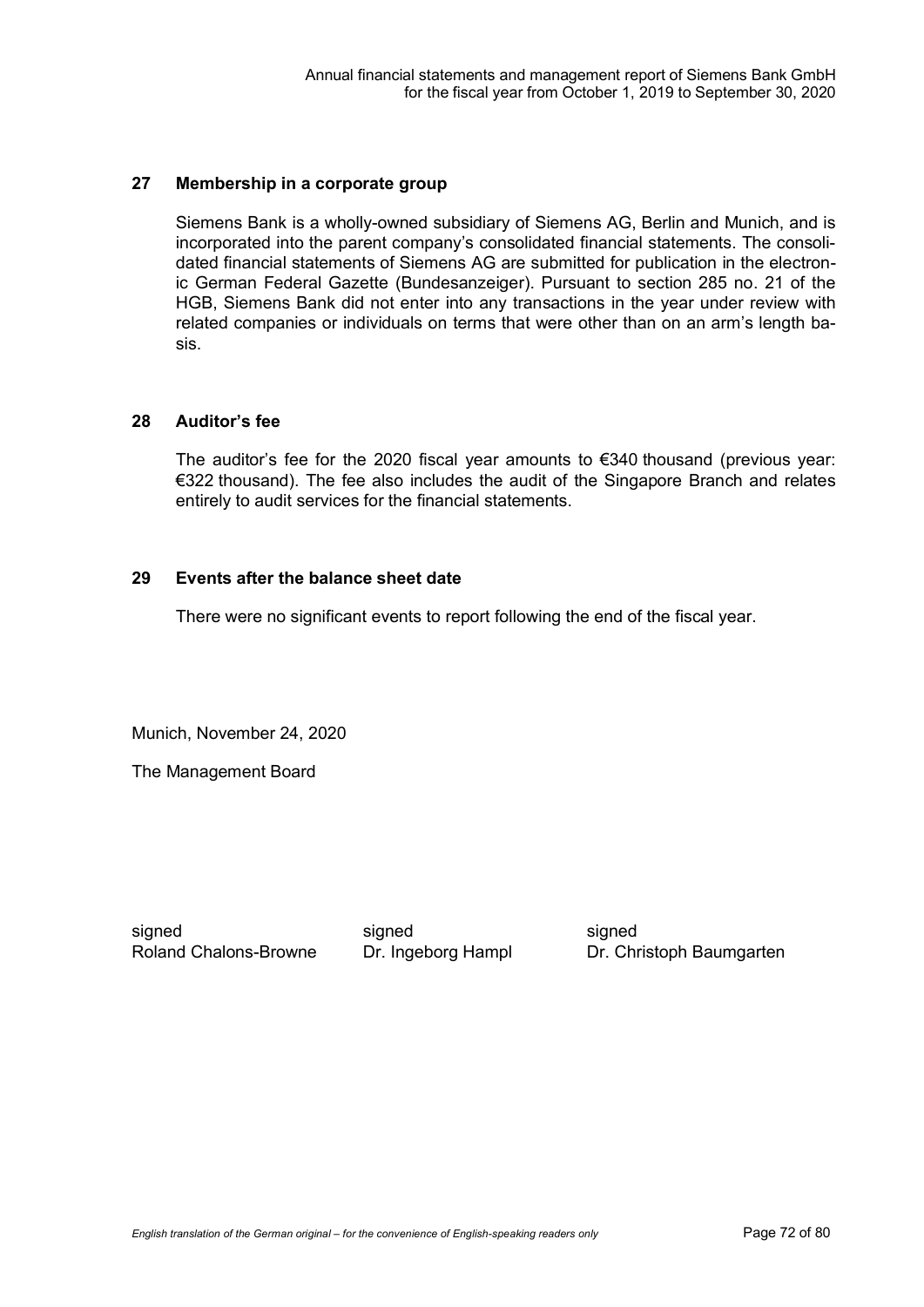# **Disclosures pursuant to section 26a (1) 2 and 4 of the German Banking Act (KWG)**

Annex to the annual financial statements of Siemens Bank GmbH, Munich, for the fiscal year from October 1, 2019 to September 30, 2020

Siemens Bank maintained the following branches in member states of the European Union as of September 30, 2020:

- o Germany: Siemens Bank GmbH, Otto-Hahn-Ring 6, 81739 Munich (head office) with offices in Erlangen and Nuremberg
- o United Kingdom: Siemens Bank GmbH, London Branch, 111 Old Broad Street, London, EC2N 1AP

As of September 30, 2020, Siemens Bank had one branch office in a country outside the European Union:

o Singapore: Siemens Bank GmbH, Singapore Branch, 60 MacPherson Road, Singapore, 348615

The consolidated breakdown of operations at these branches is as follows:

|                                     | Germany                        |        | <b>United Kingdom</b>          |          | Singapore                      |          |
|-------------------------------------|--------------------------------|--------|--------------------------------|----------|--------------------------------|----------|
| (*€'000)                            | 2020                           | 2019   | 2020                           | 2019     | 2020                           | 2019     |
| <b>Business type</b>                | Lending and guarantee business |        | Lending and guarantee business |          | Lending and guarantee business |          |
|                                     | Deposit business               |        | Fee business                   |          | Fee business                   |          |
|                                     | Fee business                   |        |                                |          |                                |          |
| <b>Figures</b>                      |                                |        |                                |          |                                |          |
| Sales revenue *                     | 56,415                         | 39,764 | 77,694                         | 83,134   | 59,291                         | 60,274   |
| Profit before tax *                 | 16,984                         | 42,939 | 40,279                         | 33,032   | 16,454                         | 16,004   |
| Taxes on profit *                   | $-335$                         | $-300$ | $-9,260$                       | $-7,829$ | $-2,862$                       | $-2,426$ |
| Government assistance<br>received * | 0                              | 0      | 0                              | 0        | 0                              | 0        |
| Number of employees on<br>payroll   | 168.2                          | 163.9  | 33.0                           | 31.0     | 22.0                           | 23.0     |

Net interest income and net commission income are aggregated as sales revenues.

Return on investment pursuant to section 26a (1) 4 KWG was 0.8 % (previous year: 1.1 %).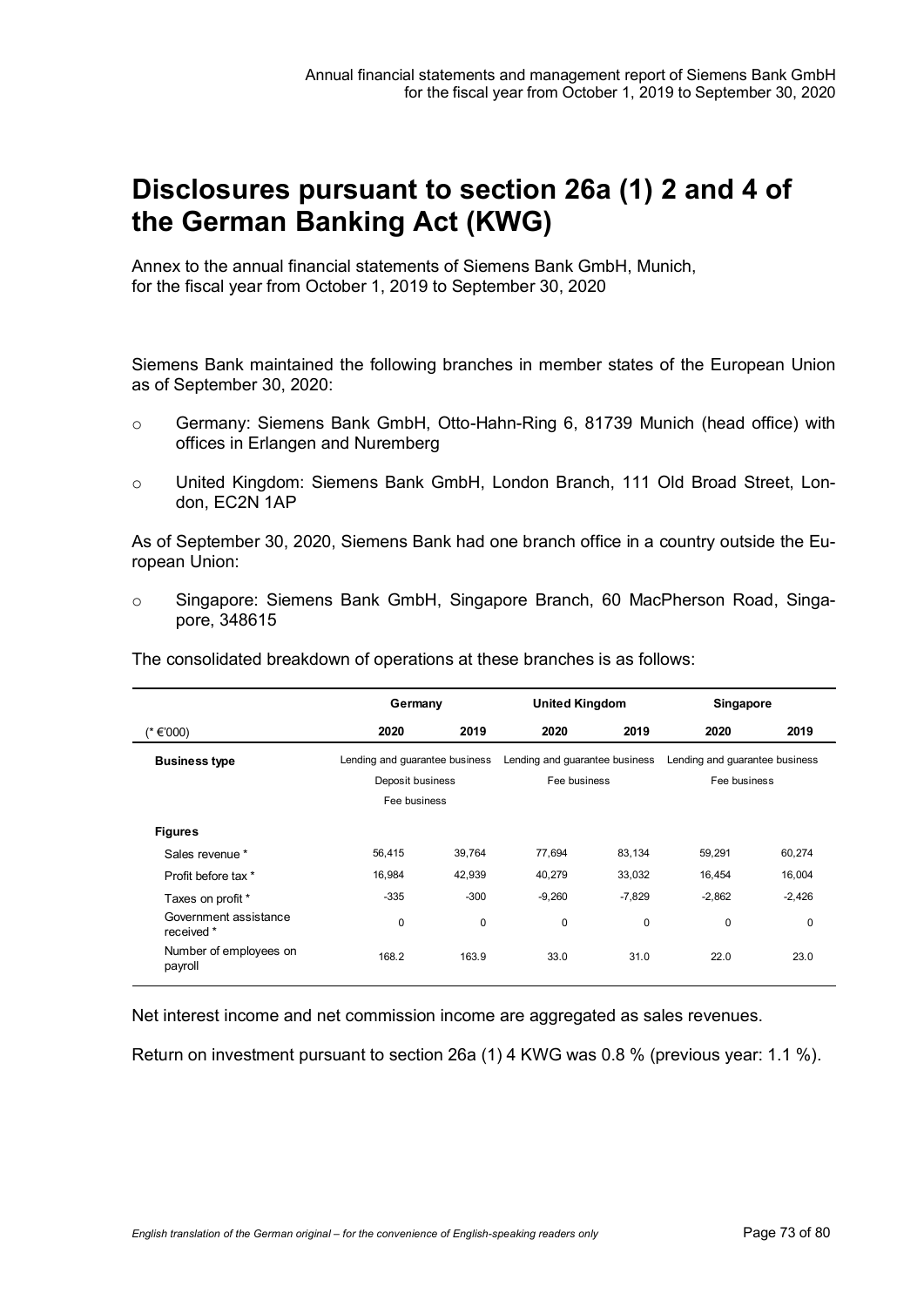## **Independent Auditor's Report**

To Siemens Bank GmbH, Munich

## **REPORT ON THE AUDIT OF THE ANNUAL FINANCIAL STATEMENTS AND THE MANAGEMENT REPORT**

## **OPINIONS**

We have audited the annual financial statements of Siemens Bank GmbH, Munich – which comprise the balance sheet as per September 30, 2020 and the income statement for the fiscal year from October 1, 2019 to September 30, 2020 as well as the notes to the financial statements, including the presentation of the accounting and valuation methods.

In addition, we have audited the management report of Siemens Bank GmbH for the fiscal year from October 1, 2019 to September 30, 2020.

In our opinion, based on the findings of our audit,

- $\circ$  the attached annual financial statements comply in all material respects with the requirements of German commercial law applicable to business corporations and give a true and fair view in accordance with German generally accepted accounting principles and German commercial law of the net assets and financial position of the Company as of September 30, 2020 and of its results of operations for the fiscal year from October 1, 2019 to September 30, 2020; and
- $\circ$  the attached management report as a whole provides a correct view of the Company's position. In all material respects, this management report is consistent with the annual financial statements, complies with German legal requirements and correctly presents the opportunities and risks of future development.

In accordance with section 322 (3) 1 HGB, we confirm that our audit has not led to any objections regarding the legal compliance of the annual financial statements and the management report.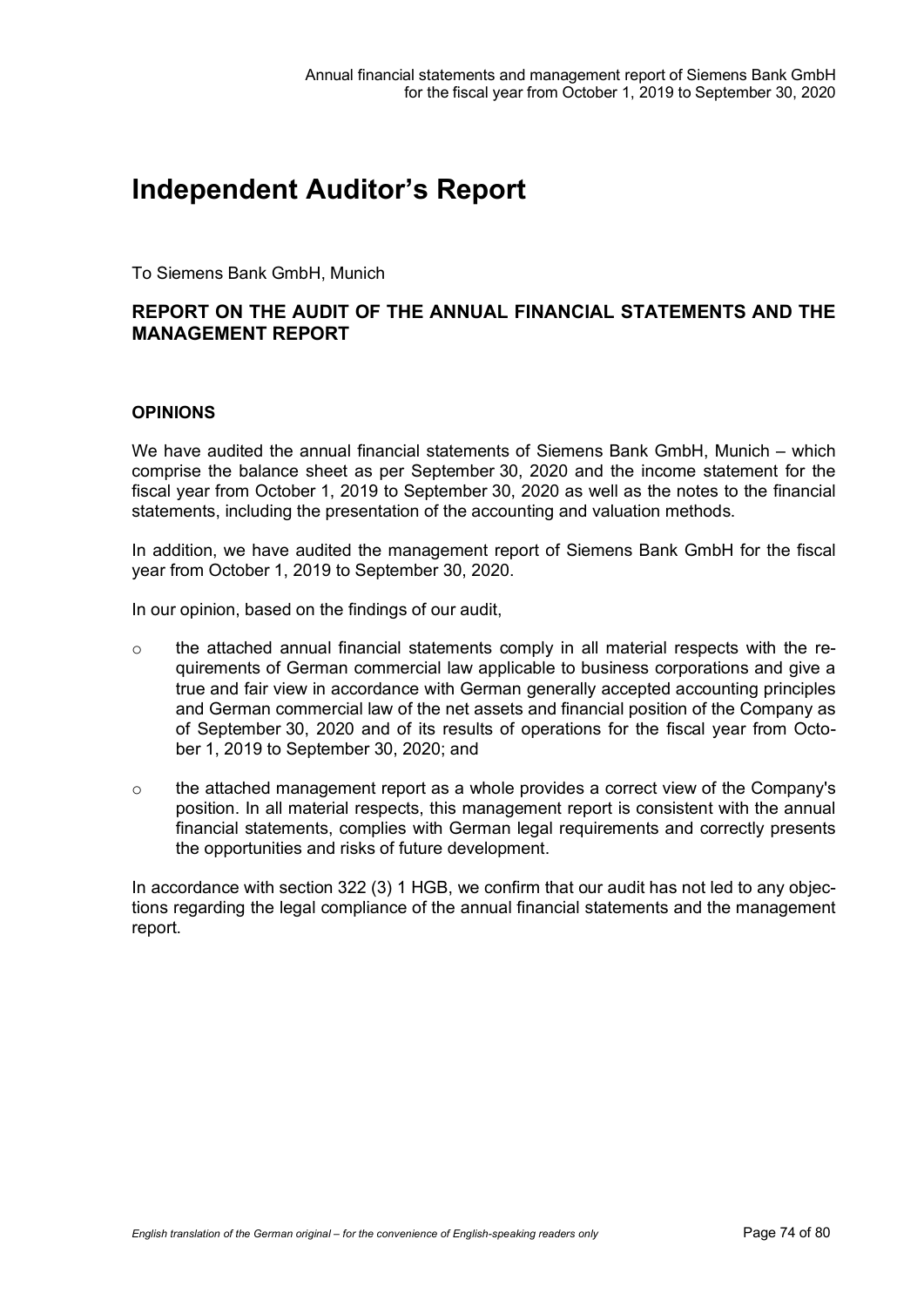## **BASIS FOR THE AUDIT OPINIONS**

We conducted our audit of the annual financial statements and of the management report in accordance with section 317 HGB and the EU Audit Regulation (No. 537/2014; hereinafter: "EU Audit Regulation") and in compliance with German Generally Accepted Standards for Financial Statement Audits promulgated by the Institut der Wirtschaftspruefer (Institute of Public Auditors in Germany, IDW). Our responsibility under these rules and principles is further described in the "AUDITOR'S RESPONSIBILITIES FOR THE AUDIT OF THE ANNUAL FINANCIAL STATEMENTS AND OF THE MANAGEMENT REPORT" section of our audit opinion.

We are independent of the Company in accordance with the requirements of European law and German commercial and professional law and have performed our other German professional responsibilities in accordance with these requirements.

In addition, in accordance with Article 10 (2f) of the EU Audit Regulation, we declare that we have not provided any non-audit services prohibited under Article 5 (1) of the EU Audit Regulation.

We believe that the audit evidence obtained is sufficient and appropriate to provide a basis for our audit opinions on the annual financial statements and the management report.

## **KEY AUDIT MATTERS IN THE AUDIT OF THE ANNUAL FINANCIAL STATEMENTS**

Key audit matters are those matters that, in our professional judgment, were of most significance in our audit of the annual financial statements for the financial year from October 1, 2019 to September 30, 2020. These matters were taken into account in the context of our audit of the annual financial statements as a whole and in forming our opinion thereon; we do not provide a separate opinion on these matters.

We identified the following as a key audit matter: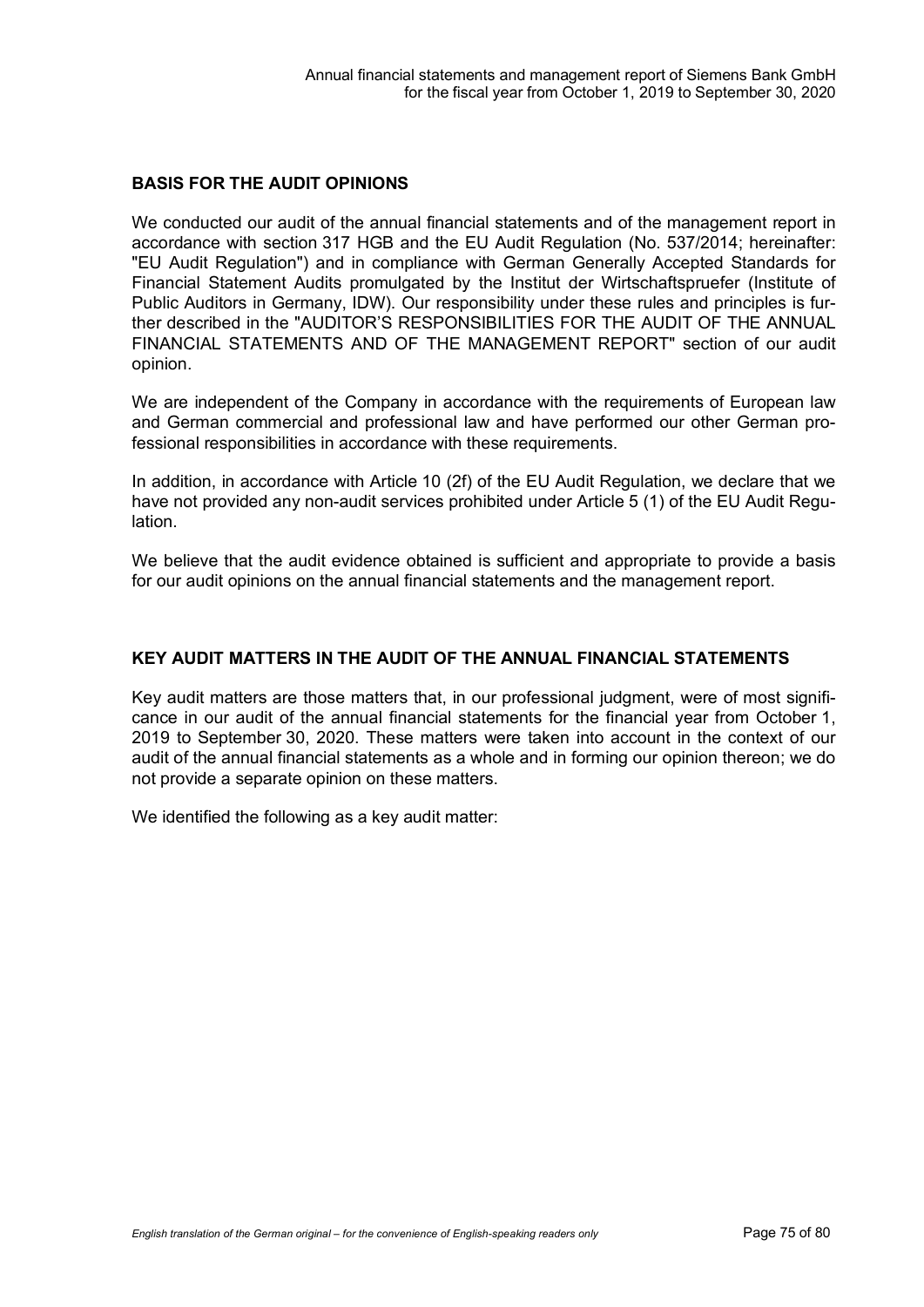#### **Identification and measurement of impaired loans and advances to customers**

#### **Facts**

At €7,142 million (previous year: €7,204 million) or 88% (previous year 93%) of total assets, loans and advances to customers represent the largest asset item at Siemens Bank GmbH. The measurement of impaired loans and advances to customers and the assessment based on this of any necessary specific loan loss provisions is a key area in which management makes discretionary decisions. The identification of impaired loans and the determination of the lower fair value are subject to uncertainties and involve various assumptions and influencing factors, in particular with respect to the assessment of the counter-party's financial position, expectations of future cash flows, observable market prices and expectations regarding the net selling prices of loan receivables in the market as well as the determination of fair values for collateral provided. Minor changes in the assumptions may lead to significant changes in measurement, which may lead to a change in the need for loan loss provisions, particularly in the case of loans and advances to customers who are exposed to sustained negative market conditions.

As part of the audit, we determined the "identification and measurement of impaired loans and advances to customers" to be a particularly important aspect of the audit because loans and advances to customers account for a very high proportion of the balance sheet total of Siemens Bank GmbH and the assessment of the recoverability of loans and advances to customers and the appropriate recognition of specific loan loss provisions are to a large extent based on assessments and assumptions of the legal representatives.

The Company's disclosures on the identification and measurement of impaired loans and advances to customers are presented in the notes under "Accounting policies, loans and advances to banks and customers".

## **Auditor's response**

We have assessed the appropriateness and effectiveness of the internal control system with respect to the material lending processes with accounting relevance. The focus here was on the processes for calculating impairment losses, the processes for recognizing payment arrears and the process of analyzing information on the financial position of borrowers.

In addition, we performed audit procedures relating to specific declarations on the basis of a risk-oriented selection and of a supplementary sample check, and assessed the appropriateness of the calculation of the specific loan loss provisions. The risk-oriented selection included in particular the loans subject to intensified obligo management and problem obligo management.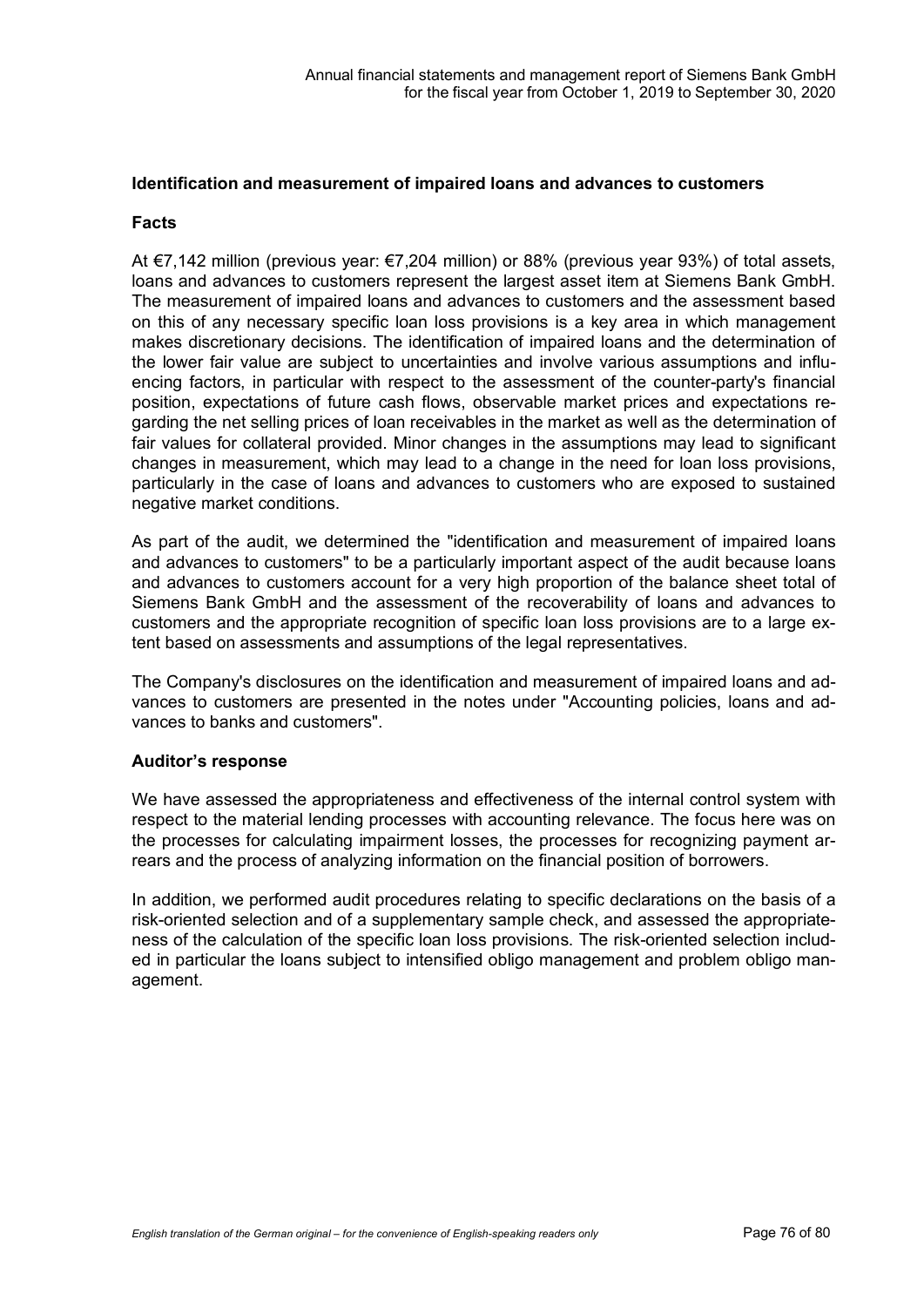In detail, we retraced the key assumptions in the context of the process of determining loan loss provisions. This included reviewing individual estimates of expected future cash flows, including cash flows from the realization of loan collateral. The effects of extension agreements were also taken into account. In the course of our audit, we assessed the competence, abilities and objectivity of the experts employed by the Bank. We retraced the assumptions underlying the external measurement reports for collateral and assessed their justifiability and the appropriateness of the measurement method used. We compared the data of Siemens Bank GmbH with the underlying contractual data in order to assess the legal validity of real and personal collateral provided.

## **OTHER INFORMATION**

The legal representatives are responsible for the other information. Other information includes:

 $\circ$  the report by the management on the course of business in the introduction to the 2020 financial statement of Siemens Bank GmbH, Munich.

Our opinions on the annual financial statements and on the management report do not cover such other information and, accordingly, we do not express an opinion or any other form of audit conclusion thereon.

In connection with our audit, our responsibility is to read the other information and, in doing so, to consider whether the other information

- $\circ$  is materially inconsistent with the annual financial statements, with the management report or our findings obtained in the audit, or
- o otherwise appears to be materially misstated.

## **RESPONSIBILITIES OF THE LEGAL REPRESENTATIVES AND OF THE SUPERVISORY BOARD FOR THE ANNUAL FINANCIAL STATEMENTS AND THE MANAGEMENT RE-PORT**

The legal representatives are responsible for the preparation of the annual financial statements in accordance with German commercial law applicable to business corporations, and for these annual financial statements giving a true and fair presentation in all material respects of the net assets, financial position and results of operations of the Company, in accordance with German generally accepted ac-counting principles. In addition, the legal representatives are responsible for the internal controls that they have determined to be necessary in accordance with German generally accepted accounting principles to enable the preparation of annual financial statements that are free from material misstatements – whether intentional or unintentional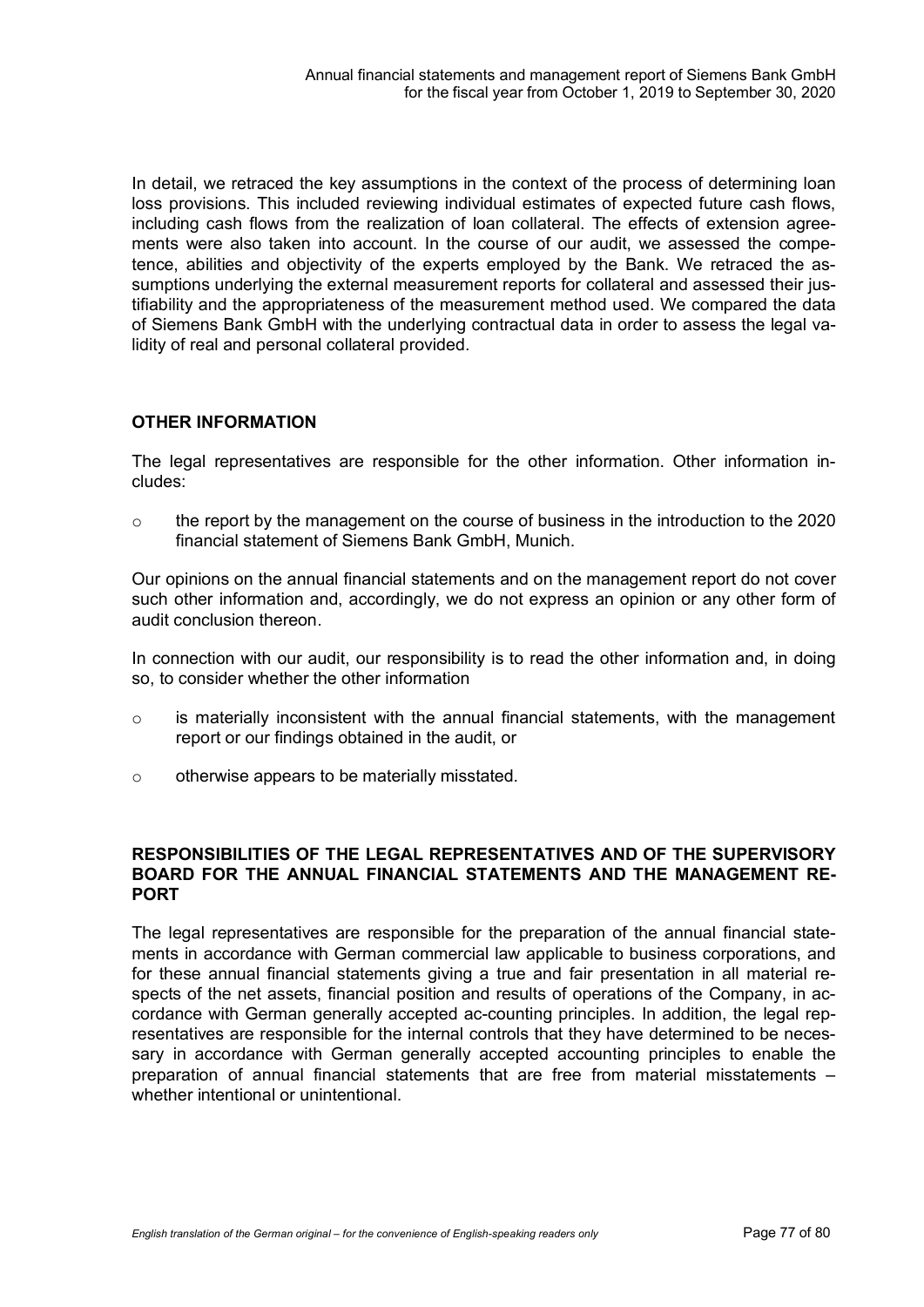In preparing the annual financial statements, the legal representatives are responsible for assessing the Company's ability to continue as a going concern. They are also responsible for disclosing matters relating to the continuing operation of the entity, if relevant. In addition, they are responsible for rendering accounts on the basis of the going concern approach, except to the extent that this is contrary to fact or law.

In addition, the legal representatives are responsible for the preparation of the management report, which as a whole provides a true and fair view of the Company's position and is consistent with the annual financial statements in all material respects, complies with German legal requirements and correctly presents the opportunities and risks of future development. The legal representatives are also responsible for the precautions and measures (systems) that they have deemed necessary to enable the preparation of a management report in accordance with the applicable German legal provisions and to provide sufficient suitable evidence for the statements in the management report.

The supervisory board is responsible for over-seeing the Company's reporting process for the preparation of the annual financial statements and of the management report.

## **AUDITOR'S RESPONSIBILITY FOR THE AUDIT OF THE ANNUAL FINANCIAL STATE-MENTS AND THE MANAGEMENT REPORT**

Our objective is to obtain reasonable assurance as to whether the annual financial statements as a whole are free from material mis-statements – whether intentional or unintentional – and as to whether the management report as a whole provides a true and fair view of the Company's position and is consistent, in all material respects, with the annual financial statements and the findings of our audit, com-plies with German legal requirements and correctly presents the opportunities and risks of future development, and to issue an opinion that includes our audit report on the annual financial statements and the management re-port.

Reasonable assurance means a high level of assurance, but does not constitute a guarantee that an audit conducted in accordance with section 317 HGB and the EU Audit Regulation and in compliance with German Generally Accepted Standards for Financial Statement Audits promulgated by the Institut der Wirtschaftspruefer (IDW) will always reveal any material misstatement. Misstatements may result from violations or inaccuracies and are considered material if it can reasonably be expected that they will individually or collectively influence the economic decisions of recipients made on the basis of these annual financial statements and the management report.

During the audit, we exercise due discretion and maintain a critical basic approach. In addition

 $\circ$  we identify and evaluate the risks of material misstatement – whether intentional or unintentional – in the annual financial statements and management report, plan and perform audit procedures in response to those risks, and obtain audit evidence sufficient and appropriate to provide a basis for our audit opinions. The risk that material misstatements will not be detected is greater for violations than for inaccuracies, as violations may involve fraudulent collusion, falsification, intentional incompleteness, misrepresentation, or the overriding of internal controls.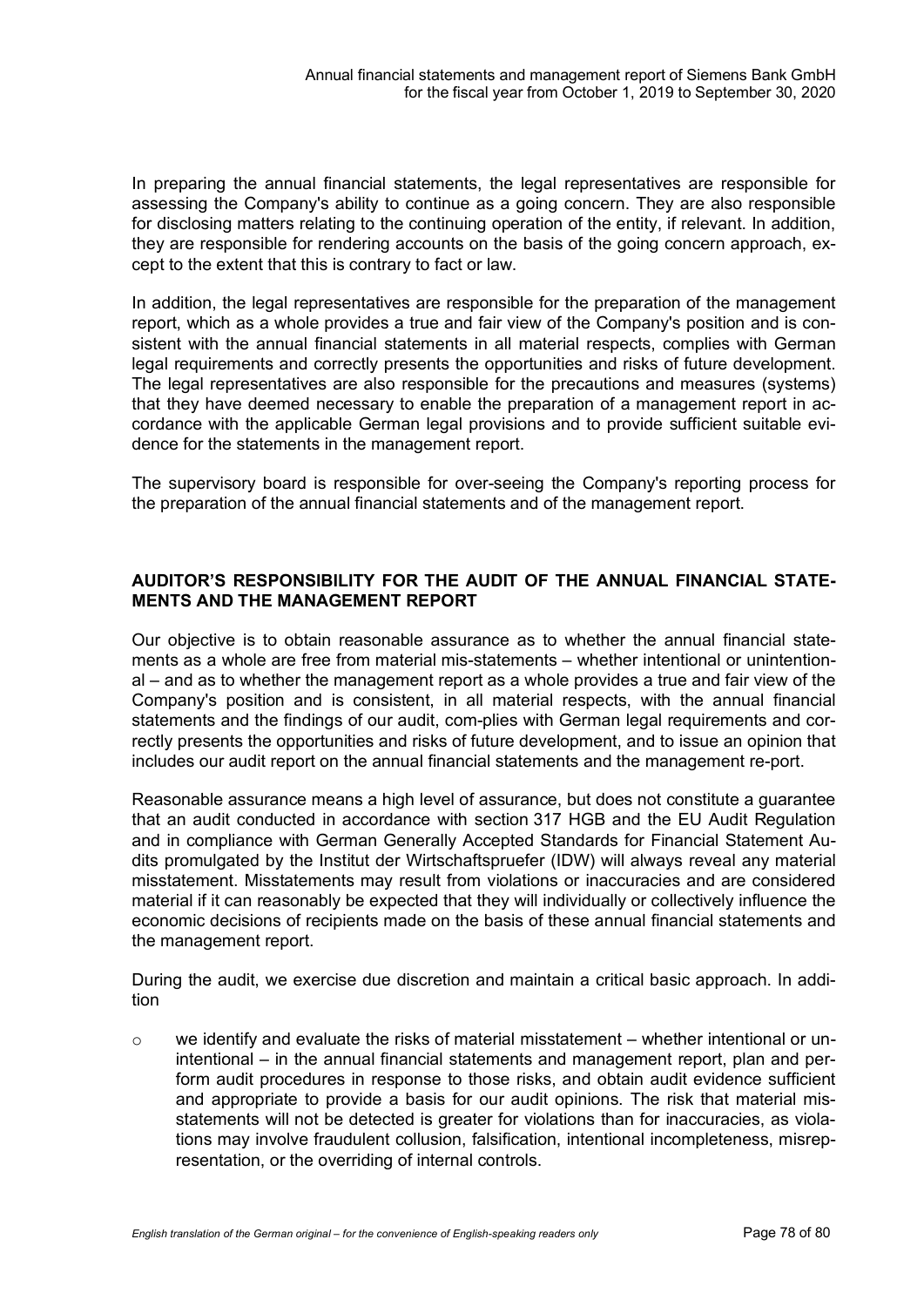- o we gain an understanding of the internal control system relevant to the audit of the annual financial statements and of the precautions and measures relevant to the audit of the management report in order to plan audit procedures that are appropriate in the circumstances. However, this is not done for the purpose of expressing an opinion on the effectiveness of those systems.
- o we evaluate the appropriateness of the accounting methods used by the legal representatives as well as the reasonableness of accounting estimates made by the legal representatives and of the related disclosures.
- o we draw conclusions about the appropriateness of the going concern ac-counting principle applied by the legal representatives and, on the basis of the audit evidence obtained, whether there is any material uncertainty in connection with events or circumstances that may cast significant doubt on the Company's ability to continue as a going concern. Should we reach the conclusion that there is material uncertainty, we are obligated to call attention in our audit opinion to the related information in the financial statements and management report or, if such information is inappropriate, to modify our relevant audit opinion. We draw our conclusions on the basis of the audit evidence obtained up to the date of our audit opinion. Future events or circumstances may, however, result in the Company no longer being able to continue as a going concern.
- o we express an opinion on the overall presentation, the structure and the content of the annual financial statements, including the disclosures, as well as on whether the annual financial statements present the underlying transactions and events in such a way that the annual financial statements give a true and fair view of the Company's net assets, financial position and results of operations, in accordance with German generally accepted accounting principles.
- $\circ$  we assess the consistency of the management report with the annual financial statements, its legal compliance and the overall view of the Company's position conveyed by it.
- $\circ$  we perform audit procedures on the prospective information presented by the legal representatives in the management report. On the basis of sufficient and appropriate audit evidence, we particularly verify the significant assumptions used by the legal representatives as a basis for the prospective information, and assess the proper derivation of the prospective information from these assumptions. We do not issue an independent opinion on the prospective information or on the underlying assumptions. There is a substantial unavoidable risk that future events will differ materially from the prospective information.

We communicate with those charged with governance regarding, among other matters, the planned scope and timing of the audit and significant audit findings, including any significant deficiencies in internal control that we identify during our audit.

We also provide those charged with governance with a statement that we have complied with the relevant independence requirements, and communicate with them regarding all relationships and other matters that may reasonably be assumed to affect our independence, as well as regarding the related safeguards taken.